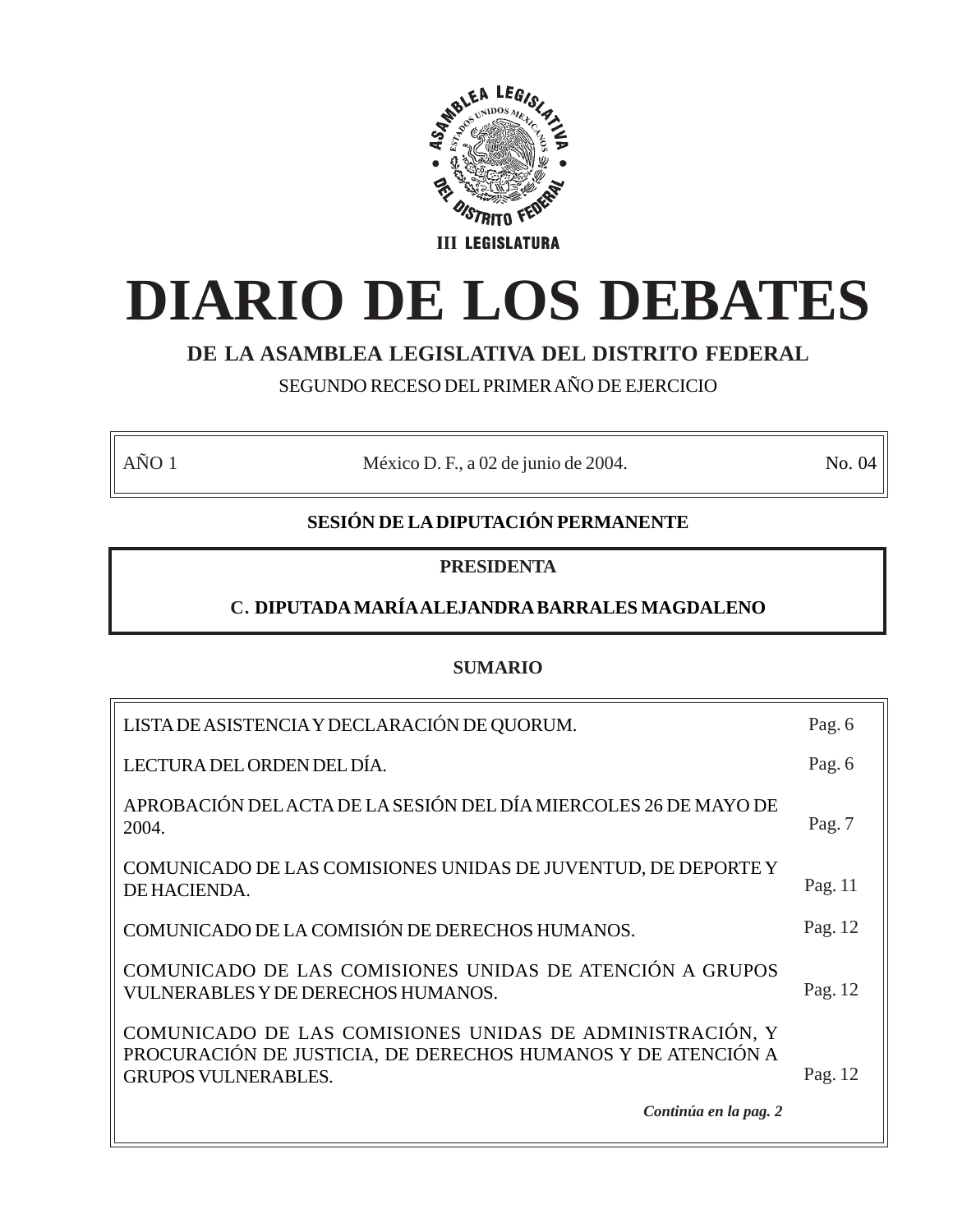| COMUNICADO DE LAS COMISIONES UNIDAS DE ADMINISTRACIÓN Y<br>PROCURACIÓN DE JUSTICIA, DE ATENCIÓN A GRUPOS VULNERABLES Y DE<br>Pag. 13<br><b>JUVENTUD.</b><br>COMUNICADO DE LAS COMISIONES UNIDAS DE ADMINISTRACIÓN PÚBLICA<br>Pag. 13<br>LOCAL Y DE ADMINISTRACIÓN Y PROCURACIÓN DE JUSTICIA.<br>COMUNICADO DE LAS COMISIONES UNIDAS DE ADMINISTRACIÓN PUBLICA<br>LOCAL Y DE ADMINISTRACIÓN Y PROCURACIÓN DE JUSTICIA.<br>Pag. 14<br>COMUNICADO DE LAS COMISIONES UNIDAS DE ADMINISTRACIÓN PÚBLICA<br>Pag. 14<br>LOCAL Y DE EDUCACIÓN.<br>COMUNICADO DE LA COMISIÓN DE SEGURIDAD PÚBLICA.<br>Pag. 14 |  |
|-----------------------------------------------------------------------------------------------------------------------------------------------------------------------------------------------------------------------------------------------------------------------------------------------------------------------------------------------------------------------------------------------------------------------------------------------------------------------------------------------------------------------------------------------------------------------------------------------------|--|
|                                                                                                                                                                                                                                                                                                                                                                                                                                                                                                                                                                                                     |  |
|                                                                                                                                                                                                                                                                                                                                                                                                                                                                                                                                                                                                     |  |
|                                                                                                                                                                                                                                                                                                                                                                                                                                                                                                                                                                                                     |  |
|                                                                                                                                                                                                                                                                                                                                                                                                                                                                                                                                                                                                     |  |
|                                                                                                                                                                                                                                                                                                                                                                                                                                                                                                                                                                                                     |  |
| COMUNICADOS DE LA COMISIÓN DE DESARROLLO E INFRAESTRUCTURA<br>Pag. 15<br>URBANA.                                                                                                                                                                                                                                                                                                                                                                                                                                                                                                                    |  |
| COMUNICADO DEL LICENCIADO JOSÉ LUIS GONZÁLEZ LARRAZOLO,<br>PROCURADOR DE LA DEFENSA DEL TRABAJO DE LA SUBSECRETARÍA DEL<br>TRABAJO Y PREVISIÓN SOCIAL.<br>Pag. 16                                                                                                                                                                                                                                                                                                                                                                                                                                   |  |
| PROPOSICIÓN CON PUNTO DE ACUERDO PARA EXHORTAR AL CONGRESO DE<br>LA UNIÓN PARA QUE REALICE UN ANÁLISIS SOBRE LAS CONSECUENCIAS<br>QUE PARA LOS HABITANTES DEL DIISTRITO FEDERAL TENDRÍA LA<br>APROBACIÓN DEL DICTAMEN DEL DECRETO QUE ADICIONA UNA BASE SEXTA<br>AL APARTADO C DEL ARTÍCULO 122 DE LA CONSTITUCIÓN POLÍTICA DE LOS<br>ESTADOS UNIDOS MEXICANOS, QUE PRESENTA LA DIPUTADA ALEIDA ALAVEZ<br>Pag. 17<br>RUÍZ, DEL PARTIDO DE LA REVOLUCIÓN DEMOCRÁTICA.                                                                                                                                |  |
| PROPUESTA CON PUNTO DE ACUERDO POR EL QUE SE SOLICITA A LA TITULAR<br>DEL SISTEMA DE TRANSPORTE ELÉCTRICO, LICENCIADA ELVIRA DANIEL<br>KABAZ, RINDA UN INFORME SOBRE EL ESTADO EN QUE ENCONTRÓ EL<br>SISTEMA, ASÍ COMO DE LOS OBJETIVOS Y ACTIVIDADES QUE SE LLEVARÁN A<br>CABO DURANTE EL PRESENTE AÑO, QUE PRESENTA EL DIPUTADO JOSÉ<br>BENJAMIN MUCIÑO PÉREZ DEL PARTIDO ACCIÓN NACIONAL.<br>Pag. 20                                                                                                                                                                                             |  |
| PROPUESTA CON PUNTO DE ACUERDO POR EL QUE SE SOLICITA A LA<br>SECRETARÍA DE TRANSPORTE Y VIALIDAD, RINDA UN INFORME SOBRE EL<br>PROGRAMA DE REEMPLACAMIENTO Y LAS MEDIDAS SE LLEVARÁN A CABO<br>PARA LA REORDENACION DEL MISMO, QUE PRESENTA EL DIPUTADO JOSÉ<br>BENJAMIN MUCIÑO PÉREZ DEL PARTIDO ACCIÓN NACIONAL.<br>Pag. 22                                                                                                                                                                                                                                                                      |  |
| PROPUESTA CON PUNTO DE ACUERDO RELATIVO A LA CONTRATACIÓN E<br>INSTALACIÓN POR PARTE DEL GOBIERNO DEL DISTRITO FEDERAL DE UN<br>Continúa en la pag. 3                                                                                                                                                                                                                                                                                                                                                                                                                                               |  |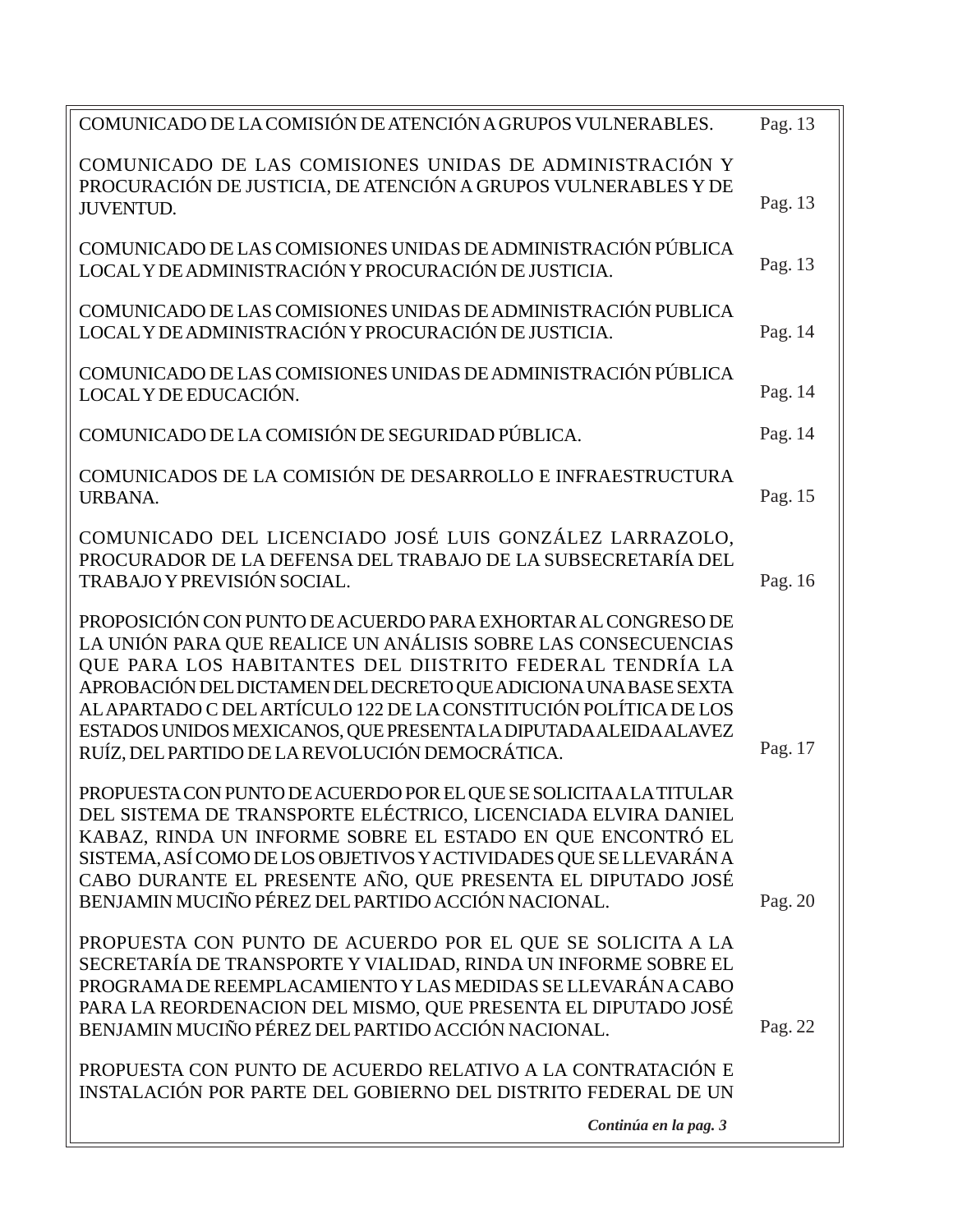NÚMERO ''01-800'', A EFECTO DE FACILITAR EL ACCESO A LA INFORMACIÓN Y EVITAR QUE EL CONTRIBUYENTE DEL DISTRITO FEDERAL TENGA UNA CARGA MAS EN EL COSTO PARA EL PAGO DE IMPUESTOS, DERECHOS, CONTRIBUCIONES Y DEMÁS PAGOS FISCALES, QUE PRESENTAN DIVERSOS DIPUTADOS, POR CONDUCTO DE LA DIPUTADA GABRIELA CUEVAS BARRÓN, DEL PARTIDO ACCIÓN NACIONAL. Pag. 23

PROPUESTA CON PUNTO DE ACUERDO PARA SOLICITAR LA INSTALACIÓN DE UNA MESA DE TRABAJO PARA REVISAR LA VIABILIDAD DE CONTINUAR CON LA CONSTRUCCIÓN DE LA CICLOPISTA SOBRE PASEO DE LA REFORMA, Y PARA SOLICITAR A LA CONTRALORÍA DEL DISTRITO FEDERAL INICIE INVESTIGACIÓN SOBRE LAS PRESUNTAS VIOLACIONES A DIVERSAS DISPOSICIONES EN LA CONSTRUCCIÓN DE LA CICLOPISTA Y PUENTE PEATONAL SOBRE LA AVENIDA PASEO DE LA REFORMA, QUE PRESENTA LA DIPUTADA GABRIELA CUEVAS BARRÓNEL DEL PARTIDO ACCIÓN NACIONAL.

PUNTO DE ACUERDO PARA QUE LA ASAMBLEA LEGISLATIVA DEL DISTRITO FEDERAL, TERCERA LEGISLATURA, SOLICITE A LA PROCURADURÍA GENERAL DE JUSTICIA DEL DISTRITO FEDERAL INFORMACIÓN EN CUANTO AL EJERCICIO DE SUS FUNCIONES, QUE PRESENTAN DIVERSOS DIPUTADOS, POR CONDUCTO DEL DIPUTADO JOSÉ ESPINA VON ROEHRICH, DEL PARTIDO ACCIÓN NACIONAL.

PROPUESTA CON PUNTO DE ACUERDO PARA DETENER EL PROCESO DE PRIVATIZACIÓN DEL INSTITUTO MEXICANO DE LA RADIO Y PROTEGER LOS DERECHOS QUE LA LEY FEDERAL DEL TRABAJO OTORGA A LOS TRABAJADORES QUE PRESTAN SUS SERVICIOS EN LAS DIFERENTES UNIDADES ADMINISTRATIVAS QUE LO INTEGRAN, QUE PRESENTAN DIVERSOS DIPUTADOS, POR CONDUCTO DEL DIPUTADO HÉCTOR MAURICIO LÓPEZ VELÁZQUEZ, DEL PARTIDO REVOLUCIONARIO INSTITUCIONAL

PROPOSICIÓN CON PUNTO DE ACUERDO PARA EXHORTAR AL JEFE DE GOBIERNO DEL DISTRITO FEDERAL, ANDRÉS MANUEL LÓPEZ OBRADOR A QUE SE CONDUZCA SEGÚN LOS PRINCIPIOS CONSAGRADOS EN LA CONSTITUCIÓN POLÍTICA DE LOS ESTADOS UNIDOS MEXICANOS, SOBRE EL DERECHO A LA INFORMACIÓN, QUE PRESENTAN DIVERSOS DIPUTADOS, POR CONDUCTO DEL DIPUTADO HÉCTOR MAURICIO LÓPEZ VELÁZQUEZ, DEL PARTIDO REVOLUCIONARIO INSTITUCIONAL.

PROPOSICIÓN CON PUNTO DE ACUERDO PARA SOLICITAR AL TITULAR DE LA DEMARCACIÓN TERRITORIAL EN MAGDALENA CONTRERAS, INFORME LOS PORMENORES DE LA CONSTRUCCIÓN DEL ESTACIONAMIENTO DE LA CASA POPULAR PERTENECIENTE A ESA DELEGACIÓN, QUE PRESENTAN DIVERSO DIPUTADOS, POR CONDUCTO DEL DIPUTADO HÉCTOR MAURICIO LÓPEZ VELÁZQUEZ, DEL PARTIDO REVOLUCIONARIO INSTITUCIONAL.

Pag. 35

Pag. 26

Pag. 28

Pag. 32

*Continúa en la pag. 4*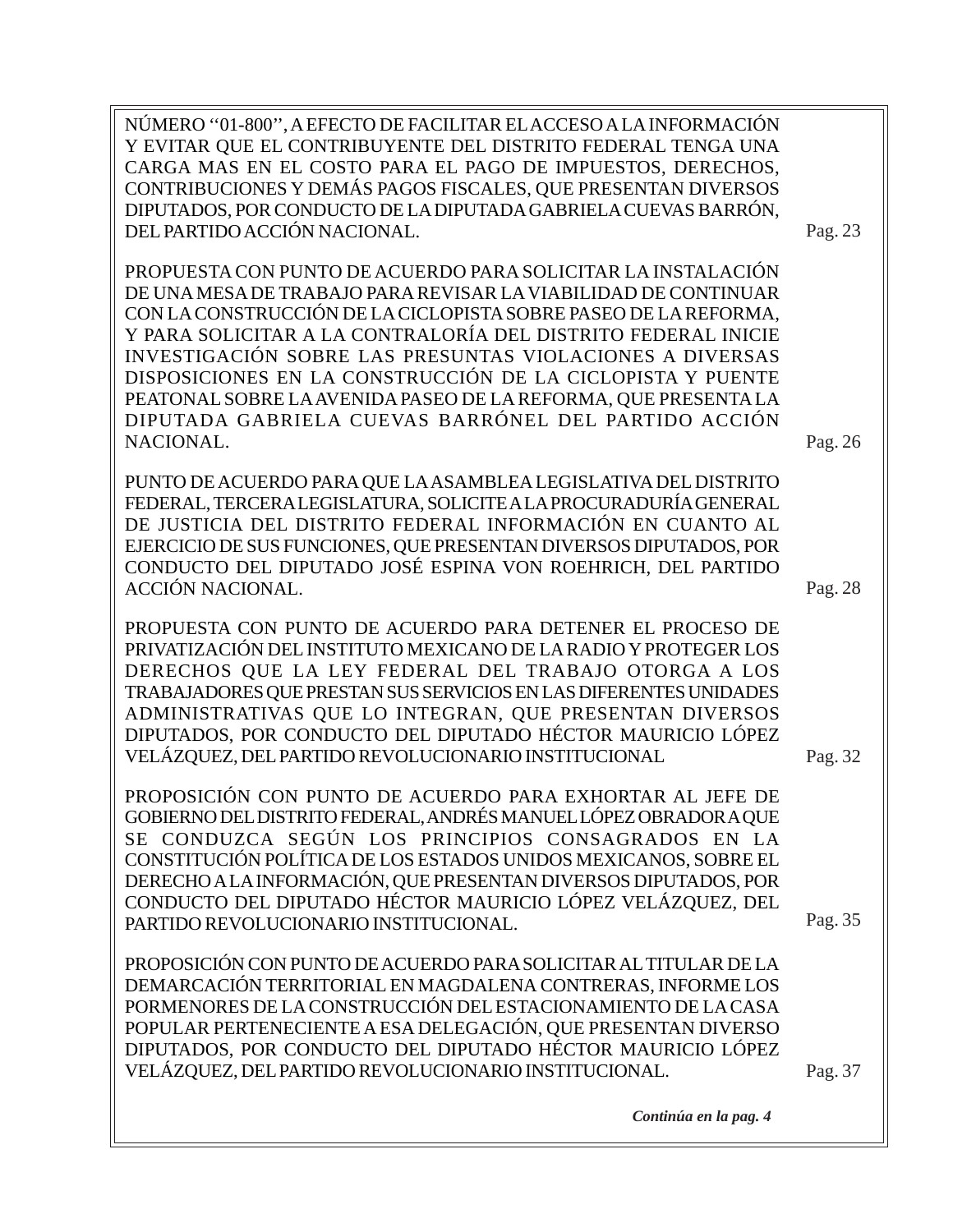Pag. 53 Pag. 49 Pag. 51 PROPOSICIÓN CON PUNTO DE ACUERDO PARA QUE LA ASAMBLEA LEGISLATIVA DEL DISTRITO FEDERAL ORGANICE UN ''FORO METROPOLITANO DE SEGURIDAD PÚBLICA CONTRA EL SECUESTRO'', QUE PRESENTA LA DIPUTADA LOURDES ALONSO FLORES, DEL PARTIDO DE LA REVOLUCIÓN DEMOCRÁTICA. PUNTO DE ACUERDO PARA INTEGRAR POR CONDUCTO DE LA COMISIÓN DE GOBIERNO, UNA COMISIÓN ESPECIAL CON EL OBJETO DE ALLEGARSE LA INFORMACIÓN NECESARIA Y VELAR POR LA APLICACIÓN DE LA LEY A EFECTO DE QUE LOS RESPONSABLES DE LOS HECHOS SUSCITADOS EL PASADO 29 DE MAYO EN EL MERCADO SONORA SEAN EFECTIVAMENTE CONDENADOS LOS DELITOS QUE SE COMETIERON, QUE PRESENTAN DIVERSOS DIPUTADO, POR CONDUCTO DE LA DIPUTADA ALEJANDRA BARRALES MAGALENO, DEL PARTIDO DE LA REVOLUCIÓN DEMOCRÁTICA. PUNTO DE ACUERDO PARA QUE LA MESA DIRECTIVA DE ESTA ASAMBLEA LEGISLATIVA EN EL DISTRITO FEDERAL SOLICITE AL PROCURADOR GENERAL DE JUSTICIA, MAESTRO BERNARDO BÁTIZ VÁZQUEZ, Y AL SECRETARIO DE SEGURIDAD PÚBLICA, LICENCIADO MARCELO EBRARD CASAUBÓN LA INFORMACIÓN SUFICIENTE QUE EXPLIQUE LA PROBLEMÁTICA QUE PRESENTA EL DELITO DE SECUESTRO Y LA FORMA PUNTUAL Y PRECISA EN QUE ESTA SOBERANÍA PUEDE COADYUVAR EN SU COMBATE, QUE PRESENTA EL DIPUTADO ARTURO ESCOBAR Y VEGA, DEL PARTIDO VERDE ECOLOGISTA DE MÉXICO. PROPOSICIÓN PARA SOLICITAR EL IRRESTRICTO APEGO AL ESTADO DE DERECHO POR PARTE DE LAS DEPENDENCIAS DEL GOBIERNO FEDERAL SOBRE EL CASO PARAJE SAN JUAN, QUE PRESENTA LA DIPUTADA ALEIDA ALAVEZ RUÍZ, DEL PARTIDO DE LA REVOLUCIÓN DEMOCRÁTICA. PROPUESTA CON PUNTO DE ACUERDO PARA EXHORTAR AL OFICIAL MAYOR, SECRETARIO DE GOBIERNO Y SECRETARIO DE CULTURA DEL DISTRITO FEDERAL, PARA QUE ESCUCHANDO LA OPINIÓN DEL JEFE DELEGACIONAL EN BENITO JUÁREZ, LICENCIADO FADLALA AKABANI HNEIDE, EN EL MARCO JURÍDICO VIGENTE CONSTRUYAN UNA ALTERNATIVA QUE DE VIABILIDAD AL PROYECTO AUTOGESTIVO QUE REALIZAN LOS GRUPOS QUE UTILIZAN LAS INSTALACIONES DEL CENTRO CULTURAL LUIS G. BASURTO ''LA PIRÁMIDE'', ENCABEZADOS POR LA ASOCIACIÓN DE ESCRITORES DE MEXICO, QUE PRESENTAN DIVERSOS DIPUTADOS, POR CONDUCTO DEL DIPUTADO PABLO TREJO PÉREZ, DEL PARTIDO DE LA REVOLUCIÓN DEMOCRÁTICA. PROPOSICIÓN CON PUNTO DE ACUERDO POR EL QUE SE SOLICITA SE CITE A COMPARECER AL JEFE DELEGACIONAL EN CUAJIMALPA AL SENO DE LA COMISIÓN DE ADMINISTRACIÓN PÚBLICA LOCAL A DAR CUENTA DEL COMPORTAMIENTO DEL SEÑOR REMEDIOS LEDESMA GARCÍA DIRECTOR GENERAL DE DESARROLLO SOCIAL DE DICHA DEMARCACIÓN, QUE PRESENTAN DIVERSOS DIPUTADOS, POR CONDUCTO DE LA DIPUTADA GABRIELA CUEVAS BARRÓN, DEL PARTIDO ACCIÓN NACIONAL. Pag. 42 Pag. 44 Pag. 45

*Continúa en la pag. 5*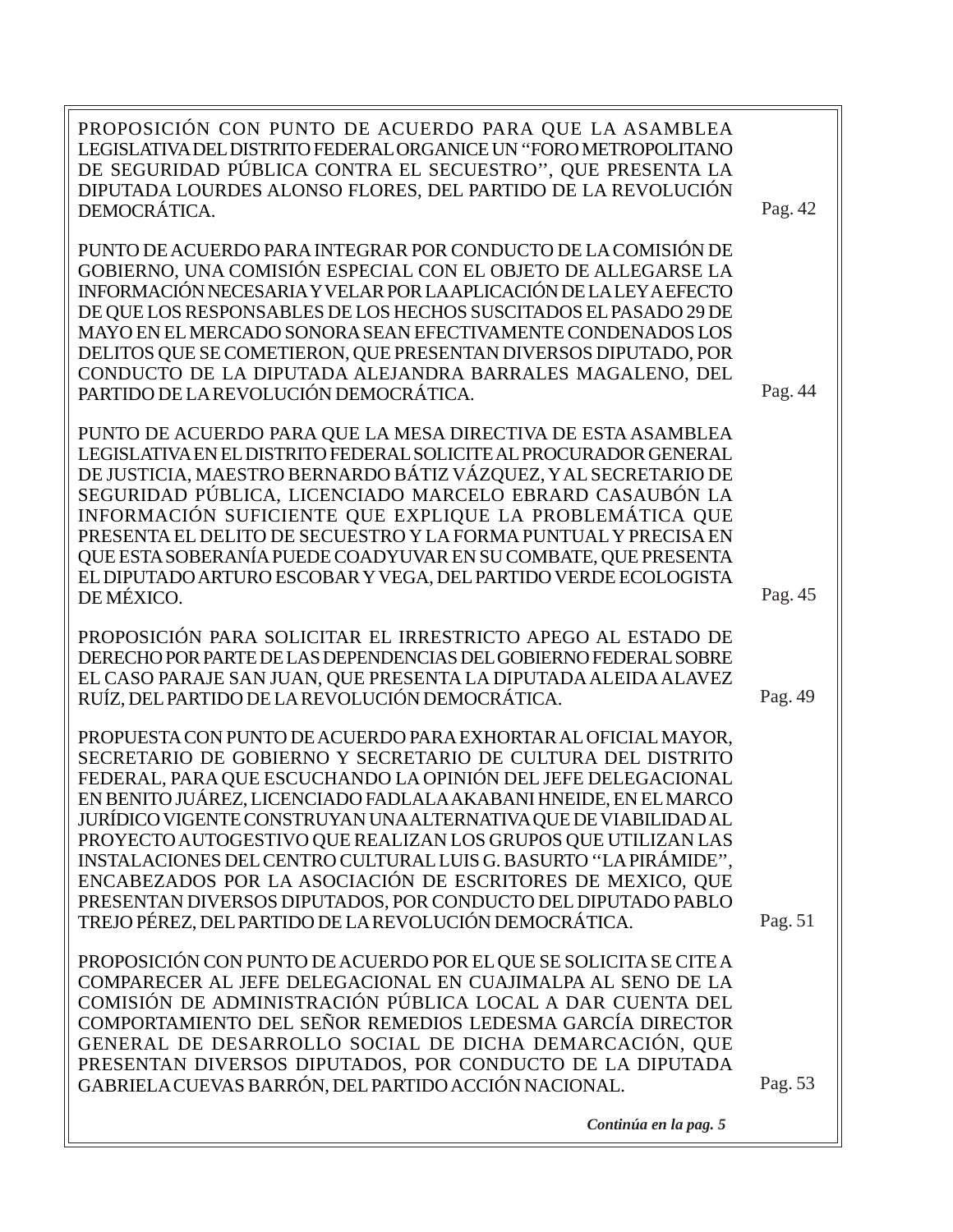| PROPOSICIÓN CON PUNTO DE ACUERDO PARA PROTESTAR POR LOS HECHOS<br>DE VIOLENCIA OCURRIDOS EN LA CIUDAD DE GUADALAJARA Y PARA<br>SOLICITAR A LA SECRETARÍA DE GOBERNACIÓN UN INFORME DE LOS<br>RESPONSABLES DE LOS SUCESOS, QUE PRESENTA EL DIPUTADO VÍCTOR<br>GABRIEL VARELA LÓPEZ, DEL PARTIDO DE LA REVOLUCIÓN DEMOCRÁTICA.                                                                                                                                                                                | Pag. 54 |
|-------------------------------------------------------------------------------------------------------------------------------------------------------------------------------------------------------------------------------------------------------------------------------------------------------------------------------------------------------------------------------------------------------------------------------------------------------------------------------------------------------------|---------|
| PROPOSICIÓN CON PUNTO DE ACUERDO PARA EXHORTAR AL GOBIERNO<br>FEDERAL PARA QUE IMPLEMENTE SUBSIDIOS Y UN ESQUEMA DE PAGOS DEL<br>SERVICIO DE ENERGÍA ELÉCTRICA EN LAS ZONAS ALTAMENTE MARGINADAS<br>DEL DISTRITO FEDERAL, QUE PRESENTA EL DIPUTADO VÍCTOR GABRIEL<br>VARELA LÓPEZ, DEL PARTIDO DE LA REVOLUCIÓN DEMOCRÁTICA.                                                                                                                                                                                | Pag. 67 |
| PROPUESTA CON PUNTO DE ACUERDO RELATIVO A SOLICITAR AL TITULAR<br>DEL EJECUTIVO FEDERAL LLEVE A CABO UN TRABAJO APEGADO A LA<br>INSTITUCIONALIDAD Y CONTRIBUYA A LA ELEVACIÓN DEL DEBATE POLÍTICO<br>NACIONAL, Y A QUE EN CONJUNTO CON EL CONGRESO DE LA UNIÓN IMPULSE<br>LA REFORMA ELECTORAL, QUE PRESENTA LA DIPUTADA MARÍA GUADALUPE<br>CHAVIRA DE LA ROSA DEL PARTIDO DE LA REVOLUCIÓN DEMOCRÁTICA.                                                                                                    | Pag. 69 |
| PUNTO DE ACUERDO PARA QUE LA ASAMBLEA LEGISLATIVA DEL DISTRITO<br>FEDERAL EXHORTE AL C. VICENTE FOX QUESADA, PRESIDENTE DE LA<br>REPÚBLICA, PARA QUE TODAS LAS DEPENDENCIAS Y ENTIDADES DE LA<br>ADMINISTRACIÓN PÚBLICA FEDERAL CUMPLAN, EN TIEMPO Y FORMA, CON<br>LOS COMPROMISOS CONTRAÍDOS EN EL "ACUERDO NACIONAL PARA EL<br>CAMPO POR EL DESARROLLO DE LA SOCIEDAD RURAL Y LA SOBERANÍA<br>ALIMENTARIA", QUE PRESENTA EL DIPUTADO JULIO ESCAMILLA SALINAS<br>DEL PARTIDO DE LA REVOLUCIÓN DEMOCRÁTICA. | Pag. 71 |
| PROPOSICIÓN CON PUNTO DE ACUERDO PARA QUE LA COMISIÓN DE<br>GOBIERNO DE LA ASAMBLEA LEGISLATIVA DEL DISTRITO FEDERAL, DICTE LOS<br>ACUERDOS NECESARIOS CON EL FIN DE QUE SE CREE UN PROGRAMA<br>PERMANENTE DE INFORMACIÓN A LOS HABITANTES DEL DISTRITO FEDERAL,<br>SOBRE LAS LEYES Y DECRETOS QUE EMITE ESTA HONORABLE ASAMBLEA<br>LEGISLATIVA DEL DISTRITO FEDERAL, QUE PRESENTA LA DIPUTADA LOURDES<br>ALONSO FLORES, DEL PARTIDO DE LA REVOLUCIÓN DEMOCRÁTICA.                                          | Pag. 75 |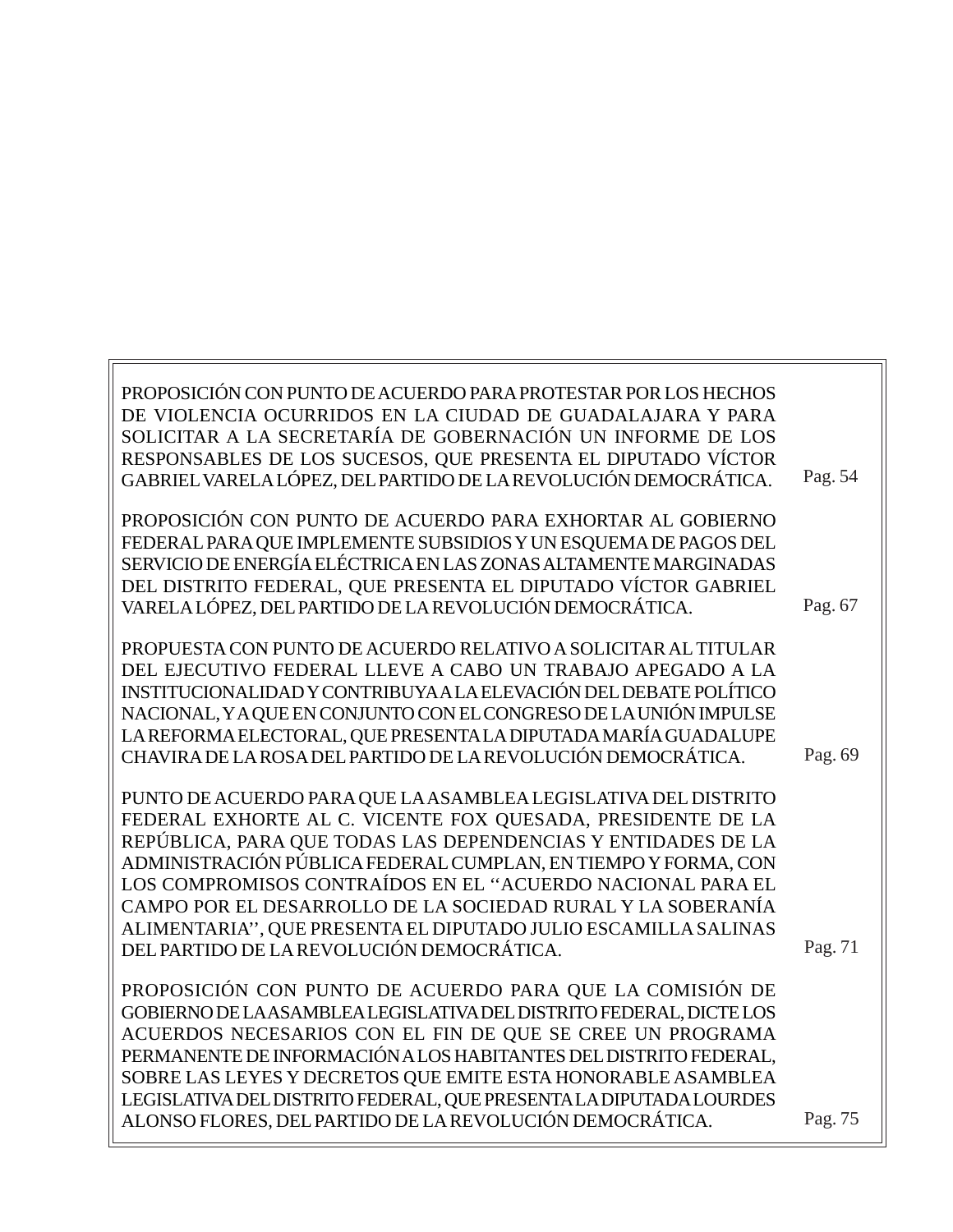# **A las 11:44 horas.**

**LA C. PRESIDENTA, DIPUTADA MARÍA ALEJANDRA BARRALES MAGDALENO.-** Buenos días. Proceda la secretaría a pasar lista de asistencia de las diputadas y los diputados.

# **EL C. SECRETARIO, DIPUTADO HÉCTOR MAURICIO**

**LÓPEZ VELÁZQUEZ.-** Se va a proceder a pasar lista de asistencia a las diputadas y diputados integrantes de la Diputación Permanente.

#### **(Lista de asistencia)**

Diputada Presidenta, hay una asistencia de 8 diputados, por lo que hay quórum.

**LA C. PRESIDENTA.-** Con fundamento en los artículos 49 y 50 de la Ley Orgánica de la Asamblea Legislativa del Distrito Federal, se faculta a la diputada Aleida Alavez Ruíz para que realice las funciones de la secretaría durante la presente sesión.

Se abre la sesión.

Proceda la secretaría a dar lectura al orden del día de esta sesión.

**EL C. SECRETARIO.-** Por instrucciones de la presidencia se procede a dar lectura al

# **ORDEN DEL DÍA**

Diputación Permanente. 2 de junio del 2004.

1.- Lista de asistencia.

2.- Lectura del orden del día.

3.- Lectura y en su caso aprobación del acta de la sesión anterior.

#### Comunicados

4.- De las Comisiones Unidas de la Juventud, del Deporte y de Hacienda.

5.- De la Comisión de Derechos Humanos.

6.- Dos de las Comisiones Unidas de Atención a Grupos Vulnerables y de Derechos Humanos.

7.- De las Comisiones Unidas de Administración y Procuración de Justicia, de Derechos Humanos y de Atención a Grupos Vulnerables.

8.- De la Comisión de Atención a Grupos Vulnerables.

9.- De las Comisiones Unidas de Administración y Procuración de Justicia, de Atención a Grupos Vulnerables y de la Juventud.

10.- Dos, de las Comisiones Unidas de Administración Pública Local y de Administración y Procuración de Justicia. 11.- De las Comisiones Unidas de Administración Pública Local y de Educación.

12.- De la Comisión de Seguridad Pública.

13.- Dos de la Comisión de Desarrollo e Infraestructura Urbana.

14.- Del licenciado José Luis González Larrazolo, Procurador General de la Defensa del Trabajo.

# Propuestas

15.- Con punto de acuerdo para realizar un respetuoso llamado al Congreso de la Unión, para considerar la aprobación a la reforma que adiciona una base sexta del artículo 122 de la Constitución Política de los Estados Unidos Mexicanos, que presenta el grupo parlamentario del Partido de la Revolución Democrática.

16.- Con punto de acuerdo sobre transportes eléctricos en el Distrito Federal, que presenta el grupo parlamentario del Partido Acción Nacional.

17.- Con punto de acuerdo para solicitar un informe sobre los vehículos asignados a las dependencias del Gobierno del Distrito Federal, que presenta el grupo parlamentario del Partido Acción Nacional.

18.- Con punto de acuerdo sobre el Programa de Reemplacamiento, que presenta el grupo parlamentario del Partido Acción Nacional.

19.- Con punto de acuerdo para instalar un número 01 800 que facilite el acceso a la información del Distrito Federal, que presenta el grupo parlamentario del Partido Acción Nacional.

20.- Con punto de acuerdo sobre el puente de Paseo de la Reforma de la ciclopista, que presenta el grupo parlamentario del Partido Acción Nacional.

21.- Con punto de acuerdo sobre los recursos del Procurador General de Justicia del Distrito Federal, que presenta el grupo parlamentario del Partido Acción Nacional.

22.- Con punto de acuerdo sobre la situación laboral de los trabajadores del Instituto Mexicano de la Radio (IMER), que presenta el diputado Mauricio López Velázquez, del grupo parlamentario del Partido Revolucionario Institucional.

23.- Con punto de acuerdo sobre el Jefe de Gobierno del Distrito Federal, licenciado Andrés Manuel López Obrador y los medios de comunicación, que presenta el diputado Mauricio López Velázquez del grupo parlamentario del Partido Revolucionario Institucional.

24.- Con punto de acuerdo sobre obras en la Delegación Magdalena Contreras, que presenta el diputado Mauricio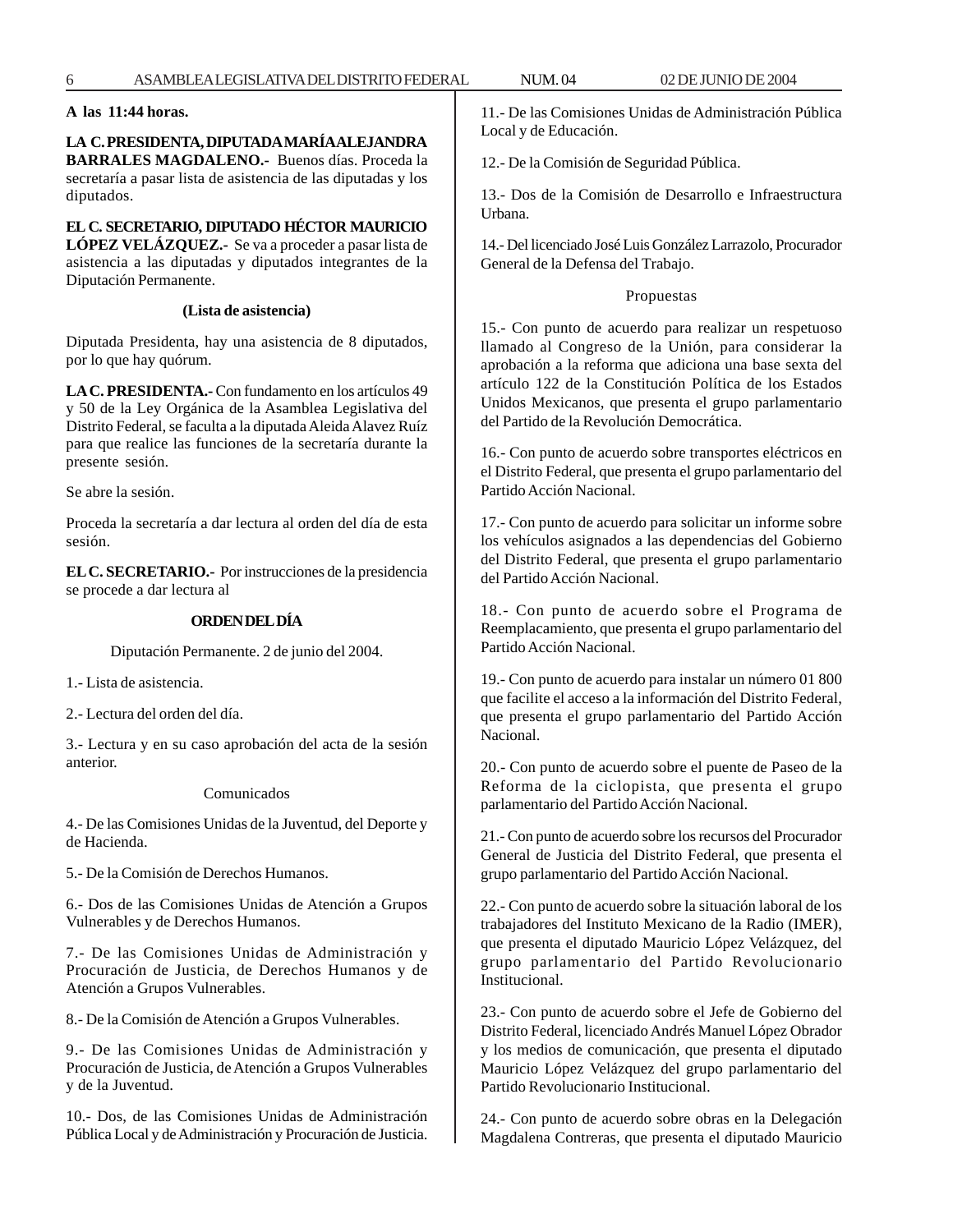López Velázquez, del grupo parlamentario del Partido Revolucionario Institucional.

25.- Con punto de acuerdo para que la Asamblea Legislativa del Distrito Federal organice un foro metropolitano de seguridad pública contra el secuestro, que presenta la diputada Lourdes Alonso Flores, del grupo parlamentario del Partido de la Revolución Democrática.

26.- Con punto de acuerdo para que la Procuraduría General de la República y la Secretaría de Seguridad Pública Federal, informen a la Asamblea Legislativa sobre la situación jurídica de los integrantes de la Agencia Federal de Investigación que están involucrados en los incidentes del Mercado de Sonora, que presenta el grupo parlamentario del Partido de la Revolución Democrática.

27.- Con punto de acuerdo por el que se solicita al Gobierno del Distrito Federal realice las acciones legales correspondientes, con el objeto de recuperar los recursos que por indemnizaciones se pagaron a personas por pagos indebidos por diversos terrenos del predio Paraje San Juan, que presenta el grupo parlamentario del Partido de la Revolución Democrática.

28.- Con punto de acuerdo para que el Gobierno del Distrito Federal en coordinación con la Asamblea Legislativa diseñe mecanismos que combatan el delito de secuestro, que presenta el diputado Arturo Escobar y Vega, del grupo parlamentario del Partido Verde Ecologista de México.

29.- Con punto de acuerdo para solicitar el irrestricto apego al estado de derecho por parte de las dependencias del Gobierno del Distrito Federal sobre el caso Paraje San Juan, que presenta la diputada Aleida Alavez Ruíz, del grupo parlamentario del Partido de la Revolución Democrática.

30.- Con punto de acuerdo sobre el Centro Cultural ''La Pirámide'', que presenta el diputado Pablo Trejo Pérez, del grupo parlamentario del Partido de la Revolución Democrática.

31.- Con punto de acuerdo por el que se solicita la comparecencia del Jefe Delegacional en Cuajimalpa, que presenta el grupo parlamentario del Partido Acción Nacional.

32.- Con punto de acuerdo para hacer una enérgica protesta por los hechos de violencia ocurridos en la Ciudad de Guadalajara y solicitar a la Secretaría de Gobernación un informe de los responsables, que presenta el diputado Víctor Gabriel Varela López, del grupo Parlamentario del Partido de la Revolución Democrática.

33.- Con punto de acuerdo para exhortar al Gobierno Federal para que implemente subsidios y un esquema de pagos del servicio de energía eléctrica en las zonas altamente marginadas del Distrito Federal, que presenta el diputado Víctor Gabriel Varela López, del grupo parlamentario del Partido de la Revolución Democrática.

34.- Con punto de acuerdo para exhortar a las autoridades involucradas en otorgar certidumbre a la propiedad y tenencia de la tierra a que coordinen sus acciones y apeguen sus actuaciones a estricto derecho, que presenta la diputada Guadalupe Chavira de la Rosa, del grupo parlamentario del Partido de la Revolución Democrática.

35.- Con punto de acuerdo para solicitar al Titular del Ejecutivo Federal lleve un trabajo apegado a la institucionalidad y que contribuya a la elevación del debate político nacional, así como que en conjunto con el Congreso de la Unión impulse la reforma electoral, que presenta la diputada Guadalupe Chavira de la Rosa, del grupo parlamentario del Partido de la Revolución Democrática.

36.- Con punto de acuerdo para exhortar al Titular del Ejecutivo Federal cumpla con el Acuerdo Nacional para el Campo por el Desarrollo de la Sociedad Rural y la Soberanía Alimentaria, suscrito con las organizaciones campesinas, el 28 de abril de 2003, que presenta el diputado Héctor Guijosa Mora, del grupo parlamentario del Partido de la Revolución Democrática.

37.- Con punto de acuerdo para solicitar a la Comisión de Gobierno se instrumente un mecanismo de difusión de las leyes y decretos que aprueba esta Asamblea Legislativa, que presenta la diputada Lourdes Alonso Flores, del grupo parlamentario del Partido de la Revolución Democrática.

#### Pronunciamientos

38.- Sobre la inseguridad, que presenta el grupo parlamentario del Partido Acción Nacional.

39.- Sobre la intolerancia e incongruencias como formas de gobierno, que presenta el grupo parlamentario del Partido de la Revolución Democrática.

#### Efemérides

40.- Sobre el Día Mundial del Medio Ambiente, que presenta el diputado Juan Manuel González Maltos, del grupo parlamentario del Partido de la Revolución Democrática.

41.- Sobre el Día Internacional de los Niños Víctimas de Agresiones, que presenta el grupo parlamentario del Partido de la Revolución Democrática.

Cumplida su instrucción, diputada Presidenta.

**LA C. PRESIDENTA.-** Gracias. Se solicita a la secretaría dar cuenta con el acta de la sesión anterior.

**EL C. SECRETARIO.-** Diputada Presidenta, esta secretaría le informa que ha sido distribuida el acta de la sesión anterior, por lo que se solicita su autorización para preguntar a la Asamblea si es de aprobarse.

**LA C. PRESIDENTA.-** Proceda, Secretario.

**EL C. SECRETARIO.-** Está a consideración el acta.

No habiendo quien haga uso de la palabra, en votación económica se pregunta si es de aprobarse el acta en referencia.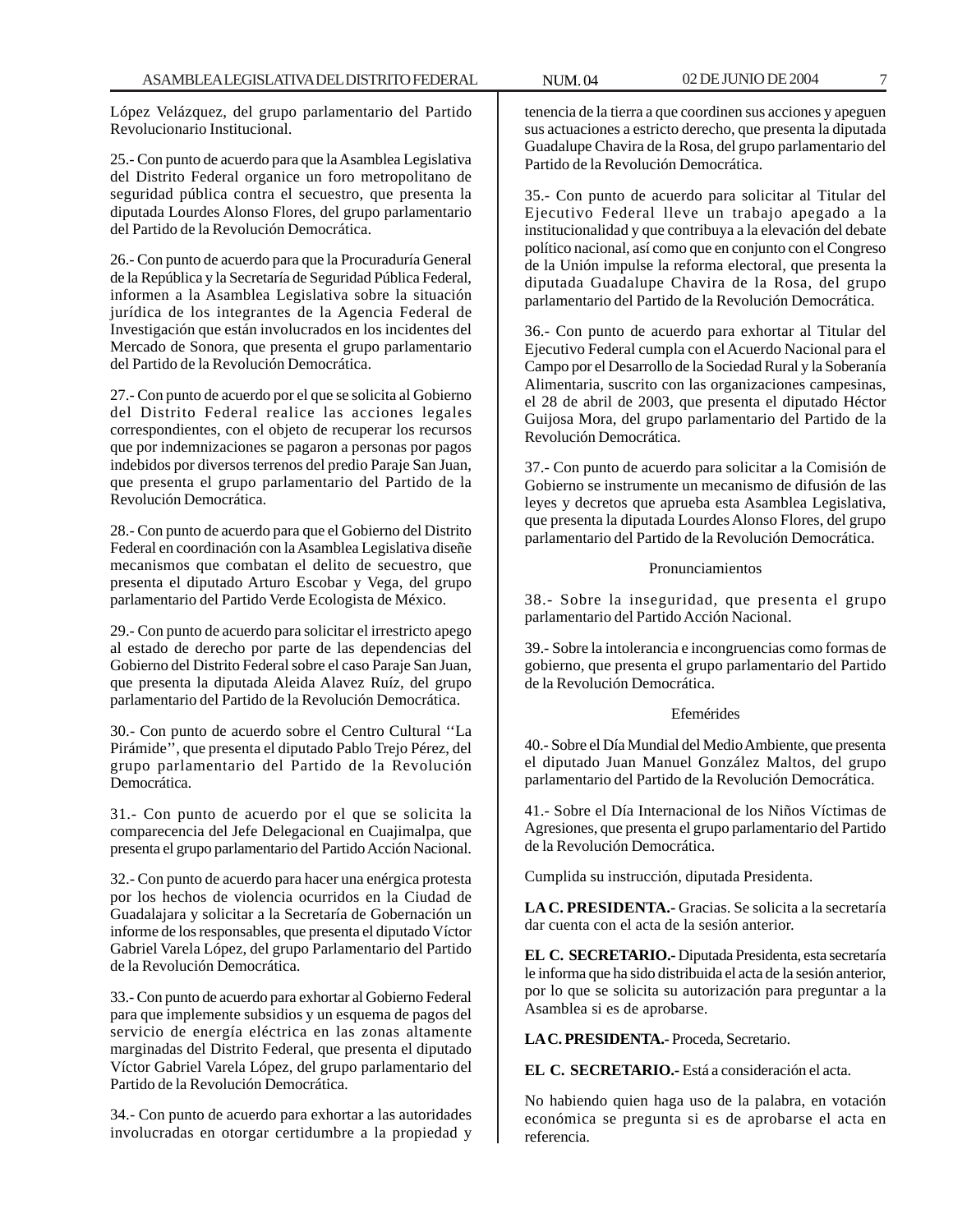Los ciudadanos legisladores que estén por la afirmativa sírvanse manifestarlo poniéndose de pie.

Los legisladores que estén por la negativa.

Aprobada el acta, diputada Presidenta.

# *ACTA DE LA SESIÓN CELEBRADA EL DÍA MIÉRCOLES VEINTISEIS DE MAYO DEL AÑO DOS MIL CUATRO.*

## *PRESIDENCIA DEL DIPUTADO JOSÉ ESPINA VON ROEHRICH*

*En la Ciudad de México, Distrito Federal siendo las once horas con cincuenta minutos del día miércoles veintiséis de mayo del año dos mil cuatro, con una asistencia de ocho diputadas y diputados, la presidencia declaró abierta la sesión. Se procedió a dar lectura a la orden del día. En votación económica se aprobó el acta de la sesión anterior.*

*Enseguida, se dio lectura a un comunicado de la Comisión de Desarrollo e Infraestructura Urbana, en el que se solicita ampliación del término para dictaminar la propuesta con punto de acuerdo para solicitar a la Secretaría de Desarrollo Urbano y Vivienda del Distrito Federal información detallada sobre el estado que guardan los procesos de revisión y actualización de los 16 programas Delegacionales de Desarrollo Urbano del Distrito Federal. En votación económica se autorizó la solicitud de prórroga. Se ordenó hacerlo del conocimiento del titular de la Comisión de Desarrollo e Infraestructura Urbana para los efectos legislativos conducentes.*

*Se procedió a dar lectura a una comunicación de las Comisiones Unidas de Asuntos Laborales y Previsión Social y de Equidad y Género en la que solicitan prórroga para dictaminar un comunicado del Congreso del Estado de Jalisco, que contiene el posicionamiento de ese Órgano Legislativo respecto a las iniciativas de reformas legales que prohíban a los empleadores exigir la presentación de certificado médico de no embarazo como condición indispensable para la contratación de mujeres trabajadoras, y otras discriminaciones de orden laboral. En votación económica se autorizó la prórroga solicitada. Se ordenó hacerlo del conocimiento de las Titulares del as Comisiones solicitantes para los efectos legislativos conducentes.*

*Acto seguido se dio lectura a un comunicado de las Comisiones Unidas de la Juventud, de Equidad y Género y de Asuntos Laborales y Previsión Social por el que solicitan prórroga para la presentación del dictamen de una iniciativa de decreto por el que se reforman, adicionan y derogan diversos artículos de la Ley de las y los Jóvenes del Distrito Federal. En votación económica se autorizó la prórroga solicitada, se ordenó hacerlo del* *conocimiento de las Titulares de las Presidencias de las Comisiones Unidas de la Juventud, de Equidad y Género y de Asunto Laborales y Previsión Social para los efectos legislativos a que haya lugar.*

*Acto continuo la secretaría dio lectura a dos comunicados de la Comisión de Estudios Legislativos y Prácticas Parlamentarias el primero relativo a la solicitud de prórroga para dictaminar los siguientes turnos; iniciativa con proyecto de decreto por el que se adicionan diversas disposiciones de la Ley Orgánica y del Reglamento para el Gobierno Interior de la Asamblea Legislativa del Distrito Federal; iniciativa con proyecto de decreto por el que se reforman y adicionan los artículos 41,42 y 77 de la Ley Orgánica de la Asamblea Legislativa del Distrito Federal, y el artículo 56 del Reglamento para el Gobierno Interior de la Asamblea Legislativa; Iniciativa con proyecto de decreto mediante el cual se adiciona una fracción al artículo 10 de la Ley Orgánica de la Asamblea Legislativa del Distrito Federal y crea el Reglamento que establece las Bases para el Otorgamiento de Preseas y Reconocimientos de la Asamblea. El segundo comunicado relativo a la solicitud de prórroga para dictaminar los turnos siguientes: iniciativa con proyecto de decreto por el que se inscriba con letras de oro en el muro de honor del recinto legislativo de Donceles el nombre de Luis Donaldo Colosio Murrieta; iniciativa con proyecto de decreto por el que se derogan diversas disposiciones de la Constitución Política de los Estados Unidos Mexicanos y del Estatuto de Gobierno del Distrito Federal; iniciativa para la reforma del Reglamento de la Medalla al Mérito Ciudadano de la Asamblea de Representantes del Distrito Federal; comunicado con atención al oficio número CEL/ 3000/861/01, signado por el Licenciado M. Humberto Aguilar Coronado, presentada por el Licenciado Alejandro Encinas Rodríguez, Secretario de Gobierno del Distrito Federal. En votación Económica se aprobaron las solicitudes de prórroga. Se ordenó hacerlo del conocimiento del titular de la presidencia de la Comisión de Estudios Legislativos y Prácticas Parlamentarias para los efectos legislativos a que haya lugar.*

*Enseguida se dio lectura a un comunicado de la Comisión de Seguridad Pública solicitando ampliación del término para dictaminar los asuntos siguientes: iniciativa de reforma a la Ley Federal contra la Delincuencia Organizada; proposición con punto de acuerdo por el que se exhorta al Jefe de Gobierno del Distrito Federal, al Secretario de Seguridad Pública del Distrito Federal y al Jefe Delegacional de Coyoacán a llegar a un acuerdo a fin de resolver el problema de la falta de seguridad pública que actualmente padece la población de la demarcación territorial de Coyoacán. En votación económica se autorizaron las prórrogas solicitadas. Se ordenó hacerlo del conocimiento de la titular de la Comisión de Seguridad Pública para los efectos legislativos conducentes.*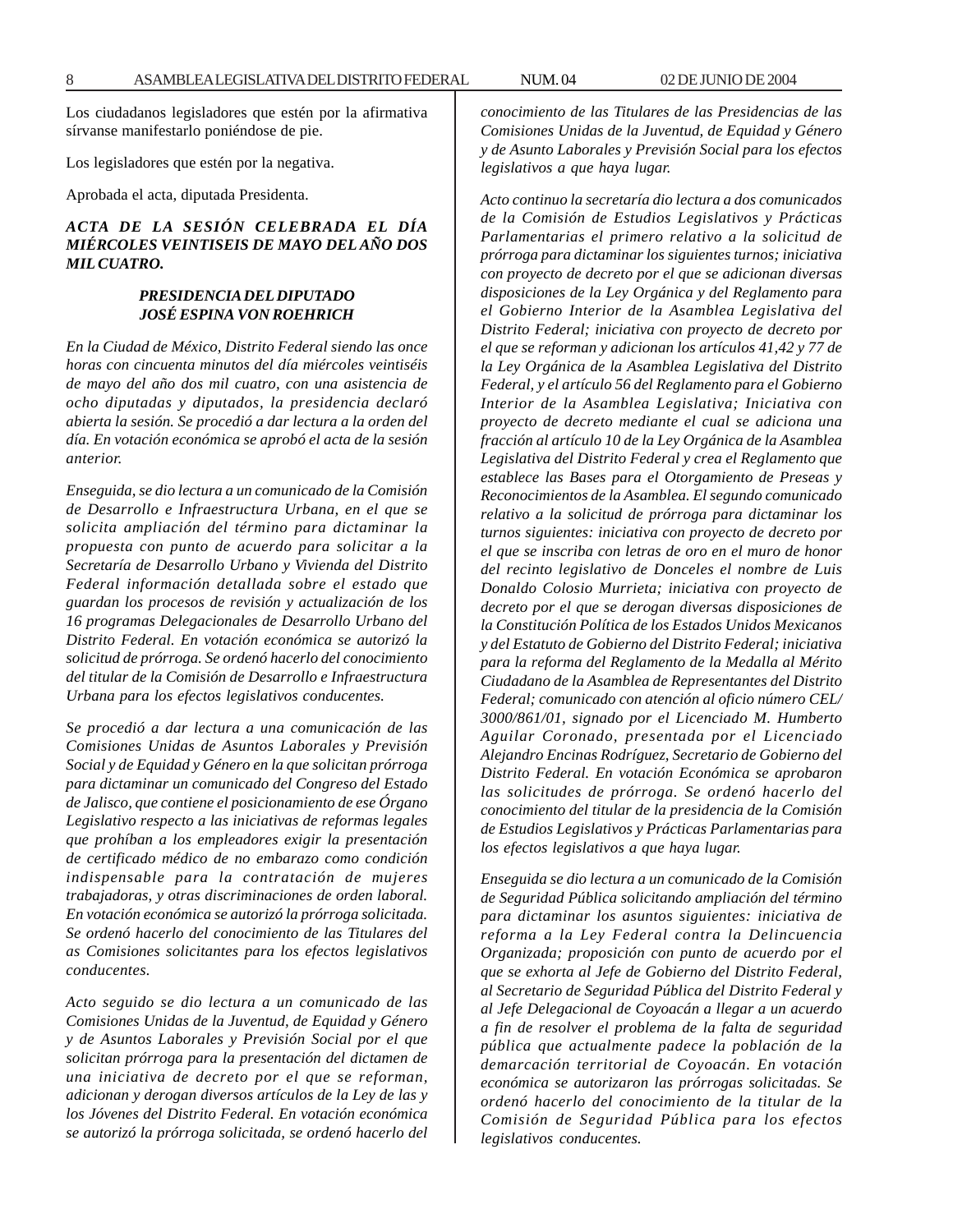*La secretaría dio cuenta con un comunicado de las Comisiones Unidas de Asuntos Político-Electorales y de Estudios Legislativos y Prácticas Parlamentarias en el que se solicitan prórroga para dictaminar los turnos siguientes: Iniciativa con proyecto de decreto por el que se reforma el artículo 122 de la Constitución Política de los Estados Unidos Mexicanos; iniciativa con proyecto de decreto por el que se reforman y adicionan los artículos 37, 121, 125, 132 del Estatuto de Gobierno del Distrito Federal; iniciativa con proyecto de decreto por el que se reforman y adicionan los artículos 3, 4, 5, 5-bis, 6, 9, 13, 15,17, 20, 21, 23, 24, 25, 26, 30, 32, 33, 37, 38, 40, 44, 47, 55, 56, 60, 66, 69, 71, 75, 77, 83, 86, 87, 132, 142, 147-A, 147-B, 147-C, 147-D, 147-E, 147-F, 147-G, 147-H, 147-I 147-J, 147-K, 147-L, 147-M, 147-N, 147-Ñ, 147-O, 147-P, 147-Q, 157, 158, 160, 164, 166, 188, 218, 227-A, 227-B, 227-C, 228-A, 229-A, 230-B, 231-A, 232-A, 232-B, 232-C y, 238-A, del Código Electoral del Distrito Federal. En votación económica se aprobaron las prórrogas solicitadas, se ordenó hacerlo del conocimiento de los titulares de las presidencias de las Comisiones de Asuntos Político-Electorales y de Estudios Legislativos y Prácticas Parlamentarias.*

*A continuación se procedió a dar lectura a dos comunicados de la Comisión de Asuntos Político-Electorales el primero relativo a la solicitud de ampliación del plazo para dictaminar los turnos siguientes: iniciativa de reformas y adiciones al Código Electoral del Distrito Federal; iniciativa con proyecto de decreto por el que se reforma la denominación y se adiciona un capítulo al título sexto, libro primero, con un último párrafo al artículo 50, se adicionan los artículos 50 bis y 50 ter, se reforma el artículo 51 y se adiciona el artículo 51 bis del Código Electoral del Distrito Federal; iniciativa de decreto que adiciona el inciso d) a la fracción III del artículo 21 del Código Electoral del Distrito Federal; y el segundo comunicado relativo a solicitud de prórroga para dictaminar: iniciativa de reforma a los artículos 147, 152, 158, 159 del Código Electoral del Distrito Federal, adición del artículo 360 bis al Código Penal para el Distrito Federal. En votación económica se autorizaron las prórrogas solicitadas. Se ordenó hacerlo del conocimiento del titular de la presidencia de la Comisión de Asuntos Político-Electorales para los efectos legislativos a que haya lugar.*

*Enseguida la secretaría dio lectura a dos comunicados de la Comisión de Fomento Económico, el primero relativo a la solicitud de ampliación del plazo para dictaminar las iniciativas siguientes: Iniciativa de reforma y adiciones a la Ley de Fomento para el Desarrollo Económico del Distrito Federal; iniciativa de Ley que regula el comercio y los diversos aprovechamientos en bienes de uso común en el Distrito Federal; de decreto que reforma el artículo 67 de la Ley para el* *Funcionamiento de Establecimientos Mercantiles; de reformas y adiciones a la Ley para el Funcionamiento de Establecimientos Mercantiles, así como, a la Ley Orgánica de la Administración Pública del Distrito Federal; de decreto que reforma y adiciona diversas disposiciones de la Ley para el Funcionamiento de Establecimientos Mercantiles del Distrito Federal. El segundo comunicado relativo a ampliación del plazo para dictaminar la iniciativa de reformas y adiciones a la Ley de Fomento para el Desarrollo Económico del Distrito Federal. En votación económica se aprobaron estas solicitudes de prórroga. Se ordenó hacerlo del conocimiento del titular de la presidencia de la Comisión de Fomento Económico para los efectos legislativos a que haya lugar.*

*Enseguida la secretaría informó de un comunicado enviado por las Comisiones Unidas de Administración Pública Local, de Fomento Económico y de Derechos Humanos, solicitando ampliación del plazo para dictaminar la iniciativa de reformas y adiciones a la Ley para el Funcionamiento de Establecimientos Mercantiles, así como a la Ley Orgánica de la Administración Pública del Distrito Federal. En votación económica se aprobó esta solicitud en sus términos. Se ordenó hacerlo del conocimiento de los titulares de las presidencias de las Comisiones de Administración Pública, de Fomento Económico y de Derechos Humanos para los efectos a que haya lugar.*

*Acto continuo se procedió a dar lectura a un comunicado de las Comisiones Unidas de Administración Pública Local, de Fomento Económico y de Turismo en el que solicitan ampliación del plazo para dictaminar la iniciativa de decreto que reforma y adiciona diversas disposiciones de la Ley para el Funcionamiento de Establecimientos Mercantiles del Distrito Federal. En votación económica se aprobó la autorización de prórroga solicitada. Se ordenó hacerlo del conocimiento de los titulares de las presidencias de las Comisiones de Administración Pública, de Fomento Económico y de Turismo para los efectos legislativos conducentes.*

*La secretaría dio cuenta con un comunicado de las Comisiones Unidas de Administración Pública Local y de Fomento Económico solicitando ampliación del plazo para dictaminar iniciativa de decreto que reforma el artículo 67 de la Ley para el Funcionamiento de Establecimientos Mercantiles. Se autorizó la prórroga presentada por las Comisiones de Administración Pública Local y de Fomento Económico para los efectos legislativos a que haya lugar.*

*Enseguida se dio lectura a un comunicado de las Comisiones Unidas de Abasto y Distribución de Alimentos, de Uso y Aprovechamiento de Bienes y Servicios Públicos y de Fomento Económico en el que solicitan prórroga para dictaminar la iniciativa de Ley que Regula el*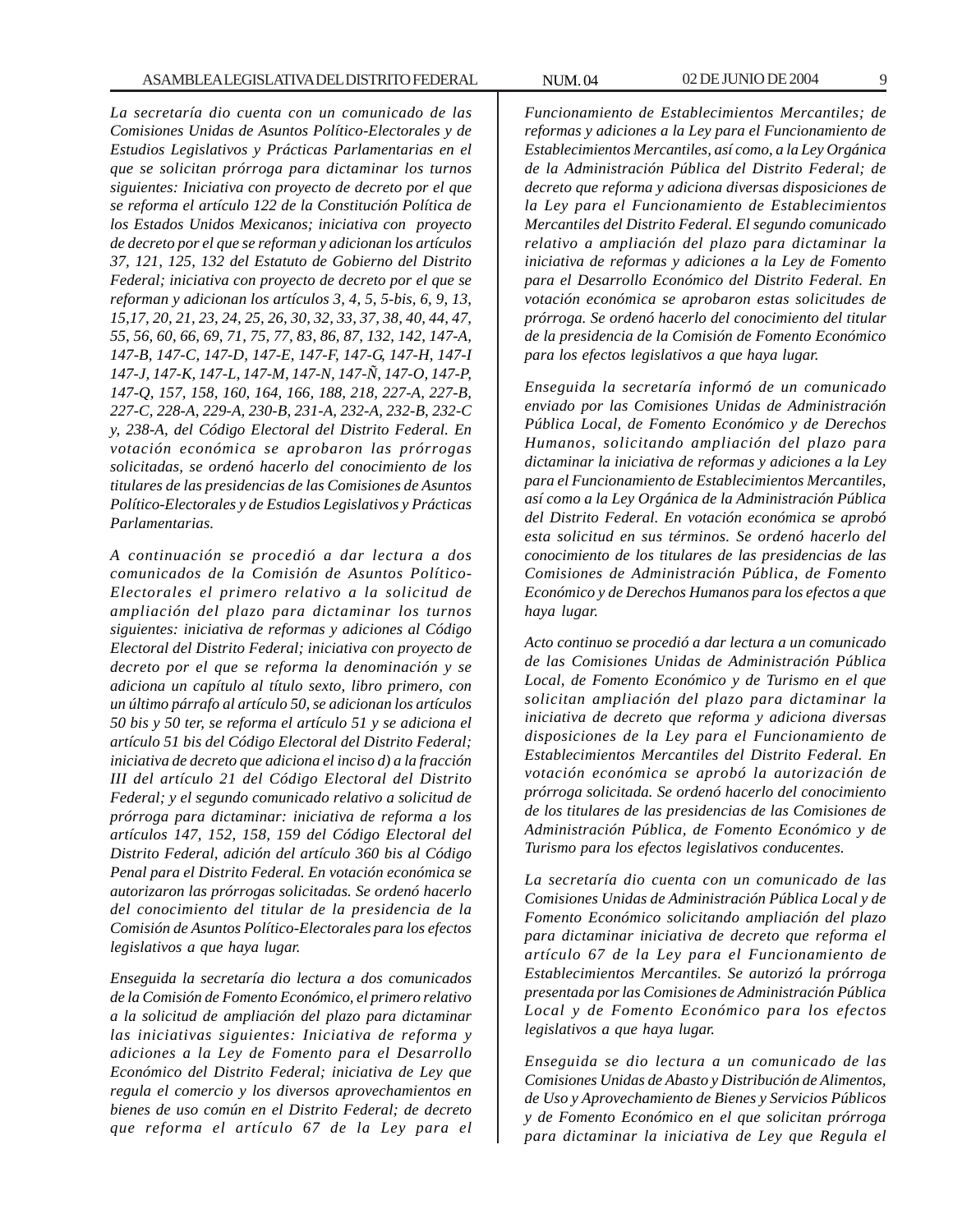*Comercio y los Diversos Aprovechamientos en Bienes de Uso Común en el Distrito Federal. En votación Económica se autorizó la prórroga solicitada. Se ordenó hacerlo del conocimiento de los titulares de las presidencias de las Comisiones de Abasto y Distribución de Alimentos, de Uso y Aprovechamiento de Bienes y Servicios Públicos y de Fomento Económico para los efectos legislativos a que haya lugar.*

*La presidencia informó de la recepción de un comunicado de la diputada independiente Martha Teresa Delgado Peralta, mediante el cual remite una propuesta con punto de acuerdo para exhortar a diversas autoridades del Gobierno del Distrito Federal para que implementen acciones sobre las zonas sujetas a conservación ecológica de Xochimilco y San Gregorio Atlapulco. Se turnó para su análisis y dictamen a las Comisiones Unidas de Desarrollo e Infraestructura Urbana y de Preservación del Medio Ambiente y Protección Ecológica.*

*Enseguida la secretaría dio cuenta con un oficio enviado por el Subsecretario de Enlace Legislativo de la Secretaría de Gobernación, por el que remito oficio suscrito por el Procurador Fiscal de la Federación Juan Carlos Tamayo Pino. La presidencia ordenó remitir copia al diputado promoverte.*

*La secretaría dio lectura a un comunicado que remite el Licenciado Ricardo Miranda Burgos, Director General Adjunto de Seguimiento y Evaluación Presupuestaria de la Secretaría de Hacienda y Crédito Público. La Asamblea quedó debidamente enterada. Se ordenó remitir copia al diputado promoverte.*

*La secretaría informó de la recepción de un comunicado de la Arquitecta Laura Itzel Castillo Juárez, Secretaria de Desarrollo Urbano y Vivienda del Distrito Federal. La presidencia ordenó dar vista a las Comisiones Unidas de Desarrollo e Infraestructura Urbana y de Preservación del Medio Ambiente y Protección Ecológica.*

*Acto seguido se procedió a dar lectura a un Acuerdo de la Comisión de Gobierno mediante el cual se dona un día de dieta de los 66 diputados, para la construcción y equipamiento de una estación de Bomberos en la Delegación Cuauhtémoc. En votación económica se aprobó este acuerdo. La presidencia instruyó a la Oficialía Mayor y a la Tesorería General de la Asamblea Legislativa del Distrito Federal, Tercera Legislatura, proceder a la instrumentación de este Acuerdo, y comunicarlo a los 66 diputados que la integran.*

*En otro asunto del orden del día la presidencia concedió el uso de la palabra el diputado Héctor Mauricio López Velázquez, del grupo parlamentario del Partido Revolucionario Institucional para presentar una propuesta con punto de acuerdo relativo a obras viales en la Delegación Álvaro Obregón. En votación económica* *se consideró de urgente y obvia resolución; puesta a discusión la propuesta se aprobó mediante votación económica, en sus términos. Se ordenó hacerlo del conocimiento de la Comisión de Gobierno para efectos de su instrumentación.*

# *PRESIDENCIA DE LA DIPUTADA MARÍA ALEJANDRA BARRALES MAGDALENO*

*Enseguida para presentar una propuesta con punto de acuerdo relativo al Consejo de Información Pública del Distrito Federal, se dio el uso de la palabra nuevamente al diputado Héctor Mauricio López Velázquez, del grupo parlamentario de Partido Revolucionario Institucional. En votación económica no se consideró de urgente y obvia resolución esta propuesta. Se turnó a la Comisión de Administración Pública Local.*

*Para presentar una propuesta con punto de acuerdo sobre la situación de los trabajadores de los CENDIS de la Delegación Coyoacán se concedió el uso de la tribuna al diputado Héctor Mauricio López Velázquez. En votación económica se consideró como de urgente y obvia resolución. Puesta a consideración la propuesta se concedió la palabra para razonar su voto hasta por diez minutos, a la diputada María Guadalupe Chavira de la Rosa, del grupo parlamentario del Partido de la Revolución Democrática, y al diputado Héctor Mauricio López Velázquez. Para hablar sobre el mismo tema se concedió el uso de la tribuna hasta por diez minutos, al diputado Gerardo Villanueva Albarrán, del grupo parlamentario del Partido de la Revolución Democrática. En votación económica se aprobó esta propuesta en sus términos. Se remitió a la Comisión de Gobierno para efectos de su instrumentación.*

*Continuando con el orden del día se concedió el uso de la tribuna al diputado Juan Antonio Arévalo López, del grupo parlamentario del Partido Acción Nacional, para presentar una propuesta con punto de acuerdo sobre información de servidores públicos de la Delegación Gustavo A. Madero. En votación económica se consideró de urgente y obvia resolución. La presidencia puso a discusión la propuesta concediendo la palabra, hasta por diez minutos, para razonar su voto a los diputados: Julio Escamilla Salinas del grupo parlamentario del Partido de la Revolución Democrática; Héctor Mauricio López Velázquez, del grupo parlamentario del Partido Revolucionario Institucional y Juan Antonio Arévalo López; para rectificación de hechos se concedió la palabra a la diputada María Guadalupe Chavira de la Rosa, del grupo parlamentario del Partido de la Revolución Democrática hasta por cinco minutos. Fue aprobada la propuesta en votación económica. Se ordenó remitirla para su instrumentación a la Comisión de Gobierno.*

*Enseguida la presidencia concedió el uso de la palabra al diputado Juan Antonio Arévalo López, del grupo*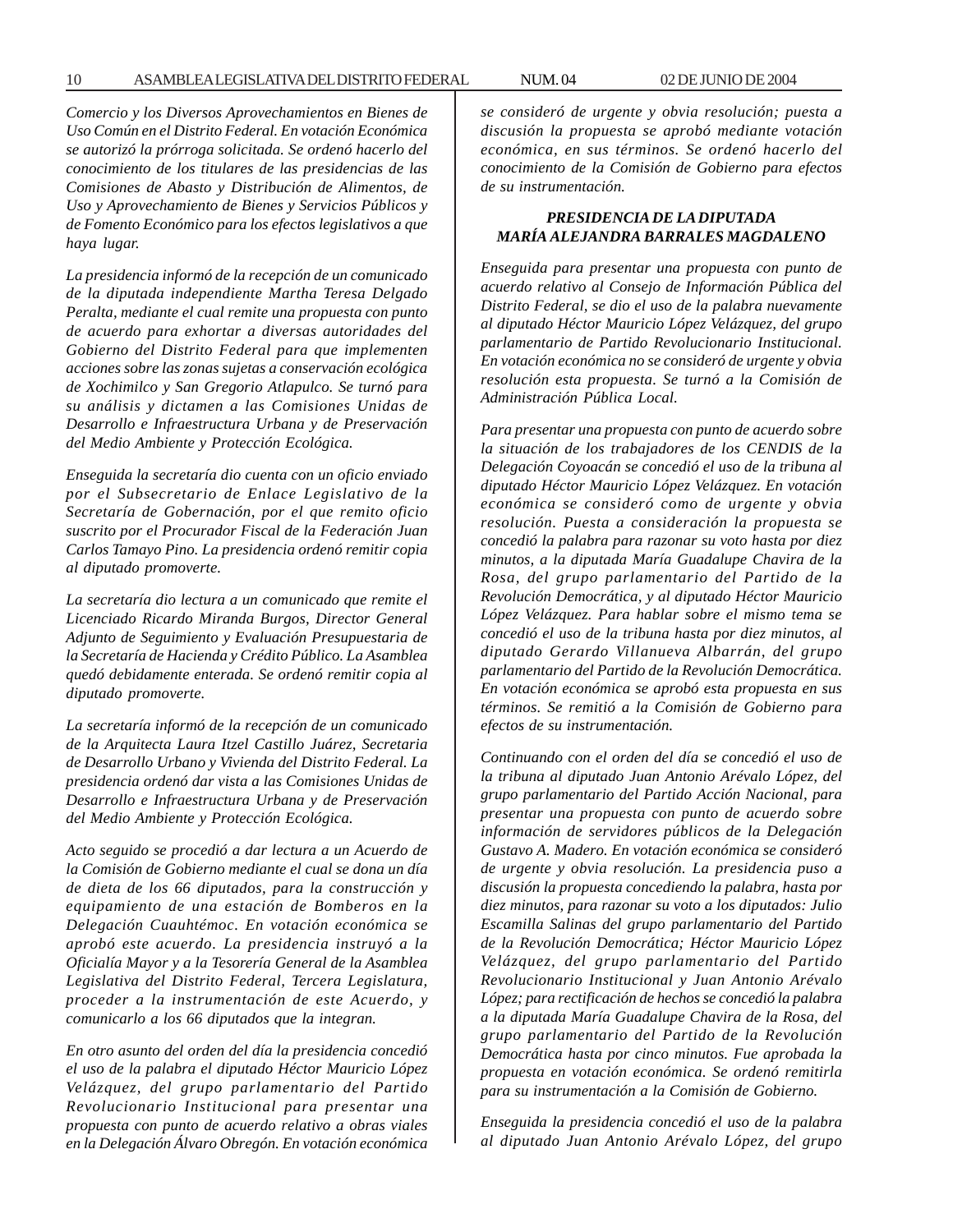*parlamentario del Partido Acción Nacional para presentar una propuesta con punto de acuerdo relativa a solicitar a la Oficialía Mayor instrumente los mecanismos necesarios para que se instalen los sistemas de recuperación y almacenamiento del aguas pluviales y el sistema de ahorro de agua en la Asamblea Legislativa del Distrito Federal. En votación económica se consideró esta propuesta como de urgente y obvia resolución. En votación económica se aprobó la propuesta en sus términos, se ordenó hacerlo del conocimiento de la Comisión de Gobierno para efectos de su instrumentación.*

# *PRESIDENCIA DEL DIPUTADO JOSÉ ESPINA VON ROEHRICH*

*Para presentar una propuesta con punto de acuerdo para armonizar el marco jurídico del Distrito Federal con las Convención de los Derechos del Niño, en lo relativo a la venta de niños, la prostitución infantil y a la utilización de los niños en la pornografía, la presidencia concedió el uso de la tribuna a la diputada María Alejandra Barrales Magdaleno, del grupo parlamentario del Partido de la Revolución Democrática. En votación económica se consideró de urgente y obvia resolución. En votación económica la propuesta fue aprobada en sus términos. Se ordenó hacerlo del conocimiento de la Comisión de Gobierno para su instrumentación.*

*Enseguida la presidencia cedió el uso de la tribuna al diputado Gerardo Villanueva Albarrán, del grupo parlamentario del Partido de la Revolución Democrática, para presentar una propuesta con punto de acuerdo relacionado con el predio conocido como ''El Encino''. En votación económica se consideró de urgente y obvia resolución. Se aprobó en sus términos la propuesta en votación nominal con los resultados siguientes: 7 votos a favor, 0 en contra, 5 abstenciones. Se ordenó hacerlo del conocimiento de la Comisión de Gobierno para efectos de su instrumentación.*

# *PRESIDENCIA DE LA DIPUTADA MARÍA ALEJANDRA BARRALES MAGDALENO*

*Para presentar una propuesta con punto de acuerdo relativo a los Módulos de Atención Ciudadana se concedió el uso de la palabra a la diputada María Guadalupe Chavira de la Rosa, del grupo parlamentario del Partido de la Revolución Democrática. En votación económica se consideró de urgente y obvia resolución. La presidencia sometió a discusión la propuesta, se dio el uso de la palabra al diputado Juan Antonio Arévalo López, del grupo parlamentario del Partido Acción Nacional, hasta por diez minutos, para razonar su voto. En votación económica se aprobó la propuesta. Se ordenó hacerlo del conocimiento de la Comisión de Gobierno para efectos de su instrumentación.*

*Acto seguido se concedió el uso de la tribuna al diputado Arturo Escobar y Vega, del grupo parlamentario del* *Partido Verde Ecologista de México, para presentar una propuesta con punto de acuerdo sobre acciones tendientes al mejoramiento de la calidad del aire en la Ciudad de México. Se turnó para su análisis y dictamen a la Comisión de Preservación del Medio Ambiente y Protección Ecológica.*

# *PRESIDENCIA DEL DIPUTADO JOSÉ ESPINA VON ROEHRICH*

*Para presentar una propuesta con punto de acuerdo para solicitar al Jefe de Gobierno del Distrito Federal instruya a la Secretaría de Finanzas a fin de incorporar en la Regla Décima inciso c) publicada en la Gaceta Oficial del Distrito Federal el 20 de enero del 2004, a los trabajadores adscritos a la Asamblea Legislativa del Distrito Federal, se concedió el uso de la tribuna al diputado Víctor Gabriel Varela López, del grupo parlamentario del Partido de la Revolución Democrática. Se turnó para su análisis y dictamen a la Comisión de Hacienda.*

*La presidencia instruyó a la secretaría para la continuación del orden del día informando la secretaría que se habían agotado los asuntos en cartera, procediendo a dar lectura al orden del día de la próxima sesión.*

*A las quince horas con cincuenta minutos del día al inicio señalado, la presidencia levantó la sesión y citó para la que tendrá lugar el próximo día miércoles dos de junio del presente año a las once horas, rogando a todos puntual asistencia.*

**LA C. PRESIDENTA.-** Gracias. Esta presidencia hace del conocimiento de la Asamblea que se recibieron diversos comunicados: uno de las Comisiones Unidas de la Juventud, de Deporte y de Hacienda; uno de la Comisión de Derechos Humanos; dos de las Comisiones Unidas de Atención a Grupos Vulnerables y de Derechos Humanos; uno de las Comisiones Unidas de Administración y Procuración de Justicia, de Derechos Humanos y de Atención a Grupos Vulnerables; uno de la Comisión de Atención a Grupos Vulnerables; uno de las Comisiones Unidas de Administración y Procuración de Justicia, de Atención a Grupos Vulnerables y de la Juventud; dos de las Comisiones Unidas de Administración Pública Local y de Administración y Procuración de Justicia; uno de las Comisiones Unidas de Administración Pública Local y de Educación; uno de la Comisión de Seguridad Pública, y dos de la Comisión de Desarrollo e Infraestructura Urbana. Todos ellos para solicitar la ampliación del plazo con que cuentan las comisiones para presentar dictámenes a diversos asuntos.

*COMISIONES UNIDAS DE LA JUVENTUD, DE DEPORTE Y DE HACIENDA*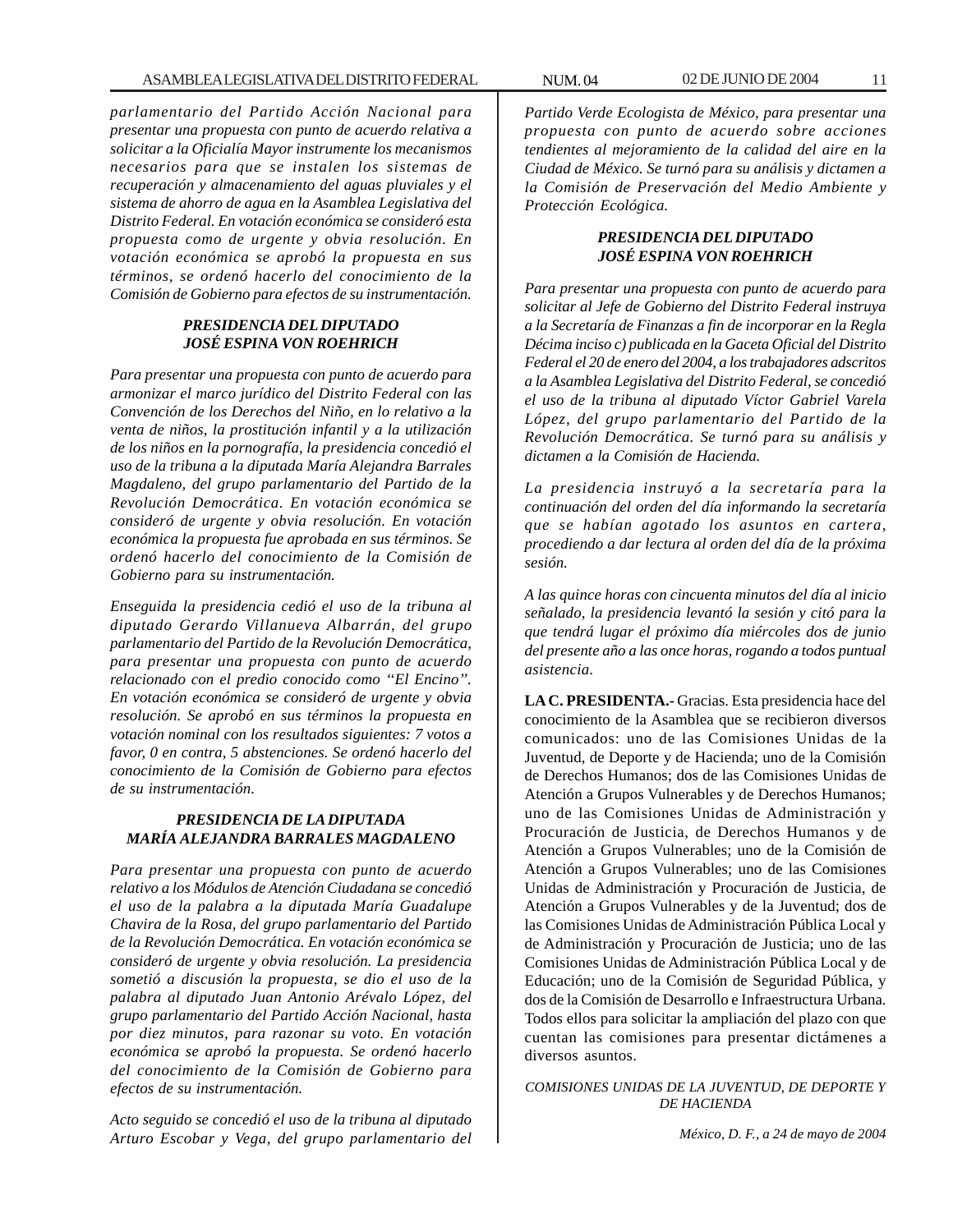*Dip. Alejandra Barrales Magdaleno Presidenta de la Mesa Directiva Diputación Permanente Asamblea Legislativa del Distrito Federal Presente*

*Con fundamento en lo dispuesto por el artículo 32 del Reglamento para el Gobierno Interior de la Asamblea Legislativa del Distrito Federal, solicitamos atentamente ponga a consideración del pleno de la Diputación Permanente que preside la ampliación del plazo previsto en el numeral referido para analizar y dictaminar Iniciativa de Decreto por el que se reforma, adicionan y derogan diversos artículos de la Ley del Deporte y del Código Financiero, ambos del Distrito Federal, presentada por la diputada Mariana Gómez del Campo Gurza, turnándola con el oficio CSP/MD/1027/2004, toda vez que estas dictaminadoras se encuentran reuniendo los elementos necesarios para el estudio y dictamen respectivo.*

*Sin más por el momento, quedamos de usted.*

*Atentamente*

*Dip. Víctor Gabriel Varela López, Presidente de la Comisión del Deporte; Dip. María Guadalupe Chavira de la Rosa, Presidenta de la Comisión de Hacienda; Dip. Mariana Gómez del Campo Gurza, Presidenta de la Comisión de la Juventud.*

*\_\_\_\_\_ O \_\_\_\_\_*

*DIP JULIO CÉSAR MORENO RIVERA PRESIDENTE DE LA COMISIÓN DE DERECHOS HUMANOS*

*México, D. F., 31 de mayo de 2003*

*DIP. ALEJANDRA BARRALES MAGDALENO PRESIDENTE DE LA MESA DIRECTIVA DE LA ASAMBLEA LEGISLATIVA DEL DISTRITO FEDERAL PRESENTE*

*Por este conducto y con fundamento en lo dispuesto por los artículos 32 y 84 del Reglamento para el Gobierno Interior de la Asamblea Legislativa del Distrito Federal, solicito de la manera más atenta sea puesto a consideración del Pleno de este órgano legislativo ampliar el plazo para la presentación del dictamen correspondiente a la ''Propuesta con punto de acuerdo a fin de citar a comparecer ante la Comisión de Derechos Humanos de la Asamblea Legislativa al ciudadano Procurador General de Justicia del Distrito Federal y al Secretario de Seguridad Pública del Distrito Federal, para que informen sobre los avances y las estrategias que han implementado en contra de la delincuencia. presentada por la diputada Norma Gutiérrez de la Torre, el 28 de abril de 2004, y turnada a esta Comisión de Derechos Humanos. Para los efectos legales a que hubiera lugar.*

*Lo anterior, en virtud de requerir un mayor término para un mayor termino para su análisis dictamen.*

*Sin otro particular por el momento, aprovecho la ocasión para enviarle un fraternal saludo.*

*ATENTAMENTE*

*\_\_\_\_\_ O \_\_\_\_\_*

*COMISIONES UNIDAS DE ATENCIÓN A GRUPOS VULNERABLES Y DE DERECHOS HUMANOS*

> *México, DF., Mayo 28, 2004. CU/003/2004*

*Dip. María Alejandra Barrales Magdaleno Presidenta de la Diputación Permanente Asamblea Legislativa del Distrito Federal III Legislatura Presente.*

*Por este medio y con fundamento en el artículo 32 segundo párrafo y 84 primer párrafo, del Reglamento para el Gobierno Interior de la Asamblea Legislativa del Distrito Federal, solicitamos se someta a consideración del Pleno de ésta H. Diputación Permanente, el ampliar o prorrogar el término para la presentación del dictamen correspondiente a la Iniciativa de decreto que reforma la Ley de los Derechos de las Niñas y Niños en el Distrito Federal, presentada ante el pleno de esta Asamblea Legislativa el pasado 29 de abril del año en curso y turnada a las Comisiones Unidas de Atención a Grupos Vulnerables y de Derechos Humanos para su análisis y dictamen correspondiente.*

*Sin otro en particular por el momento, aprovechamos para hacerle llegar un cordial saludo.*

#### *ATENTAMENTE*

*Dip. José A. Arévalo González, Presidente de la Comisión de Atención a Grupos Vulnerables; Dip. Julio César Moreno Rivera, Presidente de la Comisión de Derechos Humanos; Dip. Jorge García Rodríguez, Secretario de la Comisión de Atención a Grupos Vulnerables.*

*\_\_\_ O \_\_\_*

*COMISIONES UNIDAS DE ADMINISTRACIÓN Y PROCURACIÓN DE JUSTICIA, DE DERECHOS HUMANOS Y DE ATENCIÓN A GRUPOS VULNERABLES*

> *México, DF., Mayo 20, 2004. CU/002/2004*

*Dip. María Alejandra Barrales Magdaleno Presidenta de la Diputación Permanente Asamblea Legislativa del Distrito Federal III Legislatura Presente.*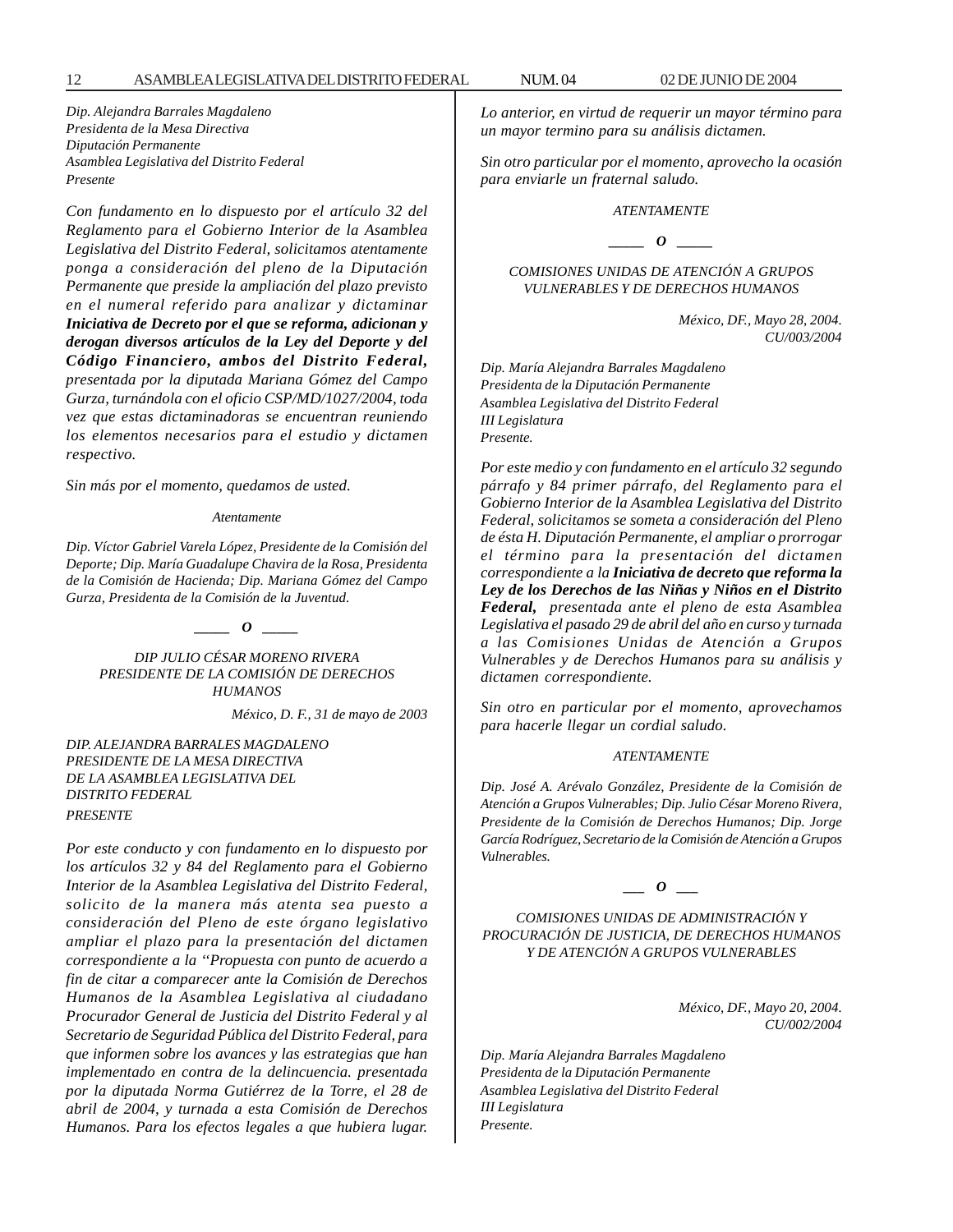*Por este medio y con fundamento en el artículo 32 segundo párrafo y 84 primer párrafo del Reglamento para el Gobierno Interior de la Asamblea Legislativa del Distrito Federal, solicitamos se someta a consideración del Pleno de ésta H. Diputación Permanente, el ampliar o prorrogar el término para la presentación del dictamen correspondiente a la Iniciativa de decreto de reformas y adiciones al Código Civil para el D. F. y al Código de Procedimientos Civiles para el D. F., presentada ante el pleno de esta Asamblea Legislativa el pasado 20 de abril del año en curso y turnada a las Comisiones Unidas de Administración y Procuración de Justicia, de Derechos Humanos y de Atención a Grupos Vulnerables para su análisis y dictamen correspondiente.*

*Sin otro en particular por el momento, aprovechamos para hacerle llegar un cordial saludo.*

#### *ATENTAMENTE*

*Dip. Alfredo Hernández Raigosa, Presidente de la Comisión de Administración y Procuración de Justicia; Dip. Julio César Moreno Rivera, Presidente de la Comisión de Derechos Humanos; Dip. José A. Arévalo González, Presidente de la Comisión de Atención a Grupos Vulnerables; Dip. José de Jesús López Sandoval, Secretario de la Comisión de Administración y Procuración de Justicia; Dip. Jorge García Rodríguez, Secretario de la Comisión de Atención a Grupos Vulnerables.*

#### *\_\_\_\_\_ O \_\_\_\_\_*

*COMISIÓN DE ATENCIÓN A GRUPOS VULNERABLES*

*México, DF., mayo 27, 2004. CAGV/125/2004*

*Dip. María Alejandra Barrales Magdaleno Presidenta de la Diputación Permanente Asamblea Legislativa del Distrito Federal III Legislatura Presente.*

*Por este medio y con fundamento en el artículo 32 segundo párrafo y 84 primer párrafo del Reglamento para el Gobierno Interior de la Asamblea Legislativa del Distrito Federal, solicitamos se someta a consideración del Pleno de ésta H. Diputación Permanente, el ampliar o prorrogar el término para la presentación del dictamen correspondiente a la Iniciativa de decreto por el cual se establece una nueva Ley de Discapacidad para el Distrito Federal, presentada ante el pleno de esta Asamblea Legislativa el pasado 27 de abril del año en curso y turnada a esta Comisión para su análisis y dictamen correspondiente.*

*Sin otro en particular por el momento, aprovechamos para hacerle llegar un cordial saludo.*

#### *ATENTAMENTE*

*Dip. José A. Arévalo González*

*Precidente de la Comisión de Atención a Grupos Vulnerables.*

*Dip. Jorge García Rodríguez Secretario de la Comisión de Atención a Grupos Vulnerables.*

 $\bm{o}$ 

# *COMISIONES UNIDAS DE ADMINISTRACIÓN Y PROCURACIÓN DE JUSTICIA, DE ATENCIÓN A GRUPOS VULNERABLES Y DE LA JUVENTUD*

*México, DF., Mayo 14, 2004. CU/001/2004*

*Dip. María Alejandra Barrales Magdaleno Presidenta de la Diputación Permanente Asamblea Legislativa del Distrito Federal III Legislatura Presente.*

*Por este medio y con fundamento en el artículo 32 segundo párrafo y 84 primer párrafo del Reglamento para el Gobierno Interior de la Asamblea Legislativa del Distrito Federal, solicitamos se someta a consideración del Pleno de ésta H. Diputación Permanente, el ampliar o prorrogar el término para la presentación del dictamen correspondiente a la Iniciativa de decreto por el que se reforman, adicionan y derogan diversas disposiciones del Código Penal, del Código Civil y del Código de Procedimientos Civiles del Distrito Federal, en materia de guarda, custodia, y derechos de convivencia de los menores sujetos a la patria potestad en la legislación del D. F., presentada ante el pleno de esta Asamblea Legislativa el pasado 15 de abril del año en curso y turnada a las Comisiones Unidas de Administración y Procuración de Justicia, de Atención a Grupos Vulnerables y de la Juventud para su análisis y dictamen correspondiente.*

*Sin otro en particular por el momento, aprovechamos para hacerle llegar un cordial saludo.*

#### *ATENTAMENTE*

*Dip. Alfredo Hernández Raigosa, Presidente de la Comisión de Administración y Procuración de Justicia; Dip. José A. Arévalo González, Presidente de la Comisión de Atención a Grupos Vulnerables; Dip. Mariana Gómez del Campo Gurza, Presidenta de la Comisión de la Juventud; Dip. José de Jesús López Sandoval, Secretario de la Comisión de Administración y Procuración de Justicia; Dip. Jorge García Rodríguez, Secretario de la Comisión de Atención a Grupos Vulnerables.*

*\_\_\_\_\_ O \_\_\_\_\_*

*COMISIONES UNIDAS DE ADMINISTRACIÓN PÚBLICA LOCAL Y DE ADMINISTRACIÓN Y PROCURACIÓN DE JUSTICIA*

> *Of. Núm.- ALDF III.L/CAPL/ST/616/04 México, D. F., 25 de Mayo de 2004*

*DIP. SILVIA LORENA VILLAVICENCIO AYALA PRESIDENTE DE LA COMISIÓN DE GOBIERNO PRESENTE*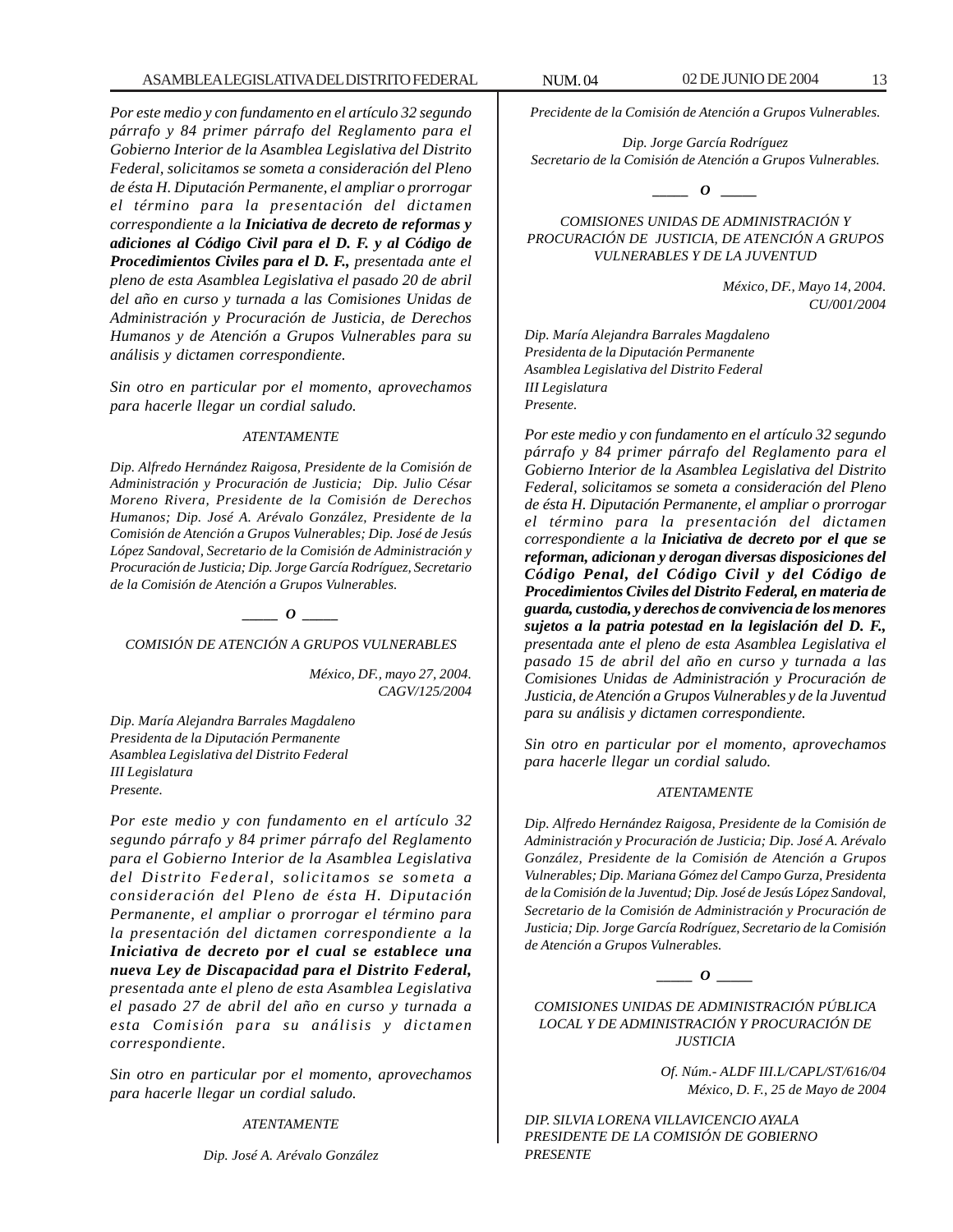*Con fundamento en dispuesto por el artículo 32 del Reglamento para el Gobierno Interior de la Asamblea Legislativa del Distrito Federal, los suscritos solicitamos atentamente, ponga a consideración del Pleno de la Comisión que preside, la ampliación del plazo previsto en el numeral referido para analizar y dictaminar en Comisiones Unidas la propuesta con punto de acuerdo para citar a comparecer ante el Pleno, en sesión extraordinaria, al Jefe de Gobierno del Distrito Federal, Lic. Andrés Manuel López Obrador, para que informe y explique a este órgano local el asunto Gustavo Ponce, René Bejarano, Carlos Imaz y su relación en cuanto a obra pública con el Grupo Quart, presentada por la Dip. Norma Gutiérrez de la Torre, turnándola con el número de oficio CSP/MD/999/2004; toda vez que estas dictaminadoras se encuentran reuniendo los elementos necesarios para el estudio y dictamen respectivo.*

*Sin otro particular, aprovecho la ocasión para enviarle un cordial saludo.*

#### *ATENTAMENTE*

*DIP. ALBERTO TREJO VILLAFUERTE PRESIDENTE DE LA COMISIÓN DE ADMINISTRACIÓN PÚBLICA LOCAL*

*DIP. ALFREDO HERNÁNDEZ RAIGOSA PRESIDENTE DE LA COMISIÓN DE ADMINISTRACIÓN Y PROCURACIÓN DE JUSTICIA.*

 $\overline{\phantom{a}}$ 

*COMISIONES UNIDAS DE ADMINISTRACIÓN PÚBLICA LOCAL Y DE ADMINISTRACIÓN Y PROCURACIÓN DE JUSTICIA*

> *Of. Núm.- ALDF III.L/CAPL/ST/617/04 México, D. F., 25 de Mayo de 2004*

*DIP. SILVIA LORENA VILLAVICENCIO AYALA PRESIDENTE DE LA COMISIÓN DE GOBIERNO PRESENTE*

*Con fundamento en dispuesto por el artículo 32 del Reglamento para el Gobierno Interior de la Asamblea Legislativa del Distrito Federal los suscritos solicitamos atentamente, ponga a consideración del Pleno de la Comisión que preside, la ampliación del plazo previsto en el numeral referido para analizar y dictaminar en Comisiones Unidas la propuesta con punto de acuerdo para exhortar al Jefe de Gobierno del Distrito Federal, que separe de su cargo a la Dra. Asa Cristina Laurell, Secretaria de Salud del Gobierno del Distrito Federal, por su deficiencia en los servicios médicos de la Ciudad presentada por la Dip. Norma Gutiérrez de la Torre, turnándola con número de oficio CSP/MD/1001/2004; toda vez que estas dictaminadoras se encuentran reuniendo los elementos necesarios para el estudio y dictamen respectivo.*

*Sin otro particular, aprovecho la ocasión para enviarle un cordial saludo.*

#### *ATENTAMENTE*

*DIP. ALBERTO TREJO VILLAFUERTE PRESIDENTE DE LA COMISIÓN DE ADMINISTRACIÓN PÚBLICA LOCAL*

*DIP. ALFREDO HERNÁNDEZ RAIGOSA PRESIDENTE DE LA COMISIÓN DE ADMINISTRACIÓN Y PROCURACIÓN DE JUSTICIA.*

 $\boldsymbol{\theta}$ 

*COMISIONES UNIDAS DE ADMINISTRACIÓN PÚBLICA LOCAL Y DE EDUCACIÓN*

> *Of. Núm.- ALDF III.L/CAPL/ST/618/04 México, D. F., 25 de Mayo de 2004*

*DIP. SILVIA LORENA VILLAVICENCIO AYALA PRESIDENTE DE LA COMISIÓN DE GOBIERNO PRESENTE*

*Con fundamento en dispuesto por el artículo 32 del Reglamento para el Gobierno Interior de la Asamblea Legislativa del Distrito Federal, los suscritos solicitamos atentamente, ponga a consideración del Pleno de la Comisión que preside, la ampliación del plazo previsto en el numeral referido para analizar y dictaminar en Comisiones Unidas la Iniciativa de Decreto de la Ley Orgánica de la Universidad de la Ciudad de México, mediante la cual se le otorga autonomía, presentada por la Dip. Gabriela González Martínez, turnándola con el número de oficio CSP/MD/1018/2004; toda vez que estas dictaminadoras se encuentran reuniendo los elementos necesarios para el estudio y dictamen respectivo.*

*Sin otro particular, aprovecho la ocasión para enviarle un cordial saludo.*

#### *ATENTAMENTE*

*DIP. ALBERTO TREJO VILLAFUERTE PRESIDENTE DE LA COMISIÓN DE ADMINISTRACIÓN PÚBLICA LOCAL*

*DIP. RIGOBERTO FIDENCIO NIETO LÓPEZ PRESIDENTE DE LA COMISIÓN DE EDUCACIÓN.*

*\_\_\_\_\_ O \_\_\_\_\_*

*COMISIÓN DE SEGURIDAD PÚBLICA*

*México, D.F., a 31 de Mayo de 2004. ALDF/CSP/256/04*

*DIP. MA. ALEJANDRA BARRALES MAGDALENO Presidenta de la Mesa Directiva de la Diputación Permanente de la Asamblea*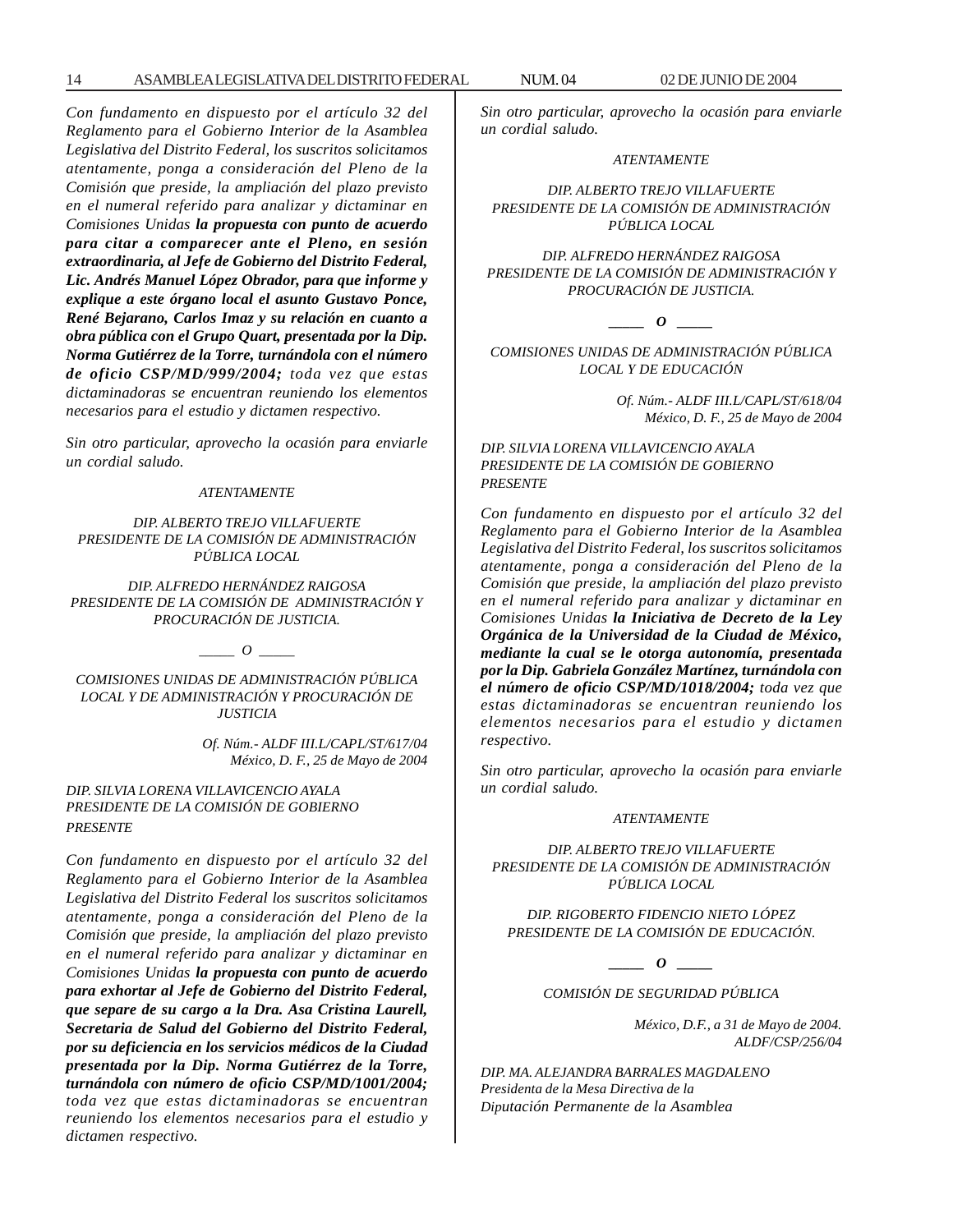*Legislativa del Distrito Federal, III Legislatura P R E S E N T E*

*Con fundamento en lo dispuesto por los artículos 32, segundo párrafo y 84 primer párrafo del Reglamento para el Gobierno Interior de la Asamblea Legislativa del Distrito Federal, me permito solicitarle someta a consideración del Pleno de la Diputación Permanente de esta H. Asamblea Legislativa, la solicitud de prórroga para analizar y dictaminar los siguientes asuntos:*

*1. Iniciativa de Ley de Seguridad Privada para el Distrito Federal, presentada por la Dip. Silvia Oliva Fragoso, integrante del grupo parlamentario del Partido de la Revolución Democrática y turnada para su análisis y dictamen a las Comisiones Unidas de Administración y Procuración de Justicia y de Seguridad Pública, mediante oficio CSP/MD/969/2004 de fecha 27 de abril de 2004.*

*2. Propuesta con Punto de Acuerdo a fin de solicitar a la Jefatura del Gobierno del Distrito Federal, revise las condiciones de respeto a los Derechos Humanos en los distintos Centros de Reclusión que existen en el Distrito Federal, presentado por el Dip. Jorge García Rodríguez, integrante del grupo parlamentario del Partido Revolucionario Institucional y turnada para su análisis y dictamen a las Comisiones Unidas de Administración y Procuración de Justicia, de Seguridad Pública y de Derechos Humanos, mediante oficio CSP/MD/989/2004 de fecha 27 de abril de 2004.*

*3. Iniciativa con Proyecto de Decreto que reforma la Ley de Justicia Cívica del Distrito Federal, en materia de regulación de competencias vehiculares de alta velocidad en la vía pública, presentada por la Dip. Mariana Gómez del Campo Gurza, integrante del grupo parlamentario del Partido Acción Nacional y turnada para su análisis y dictamen a las Comisiones Unidas de Administración y Procuración de Justicia, de Seguridad Pública y de Derechos Humanos, mediante oficio CSP/MD/1024/2004 de fecha 28 de abril de 2004.*

*4. Propuesta con Punto de Acuerdo para que a las afueras del Recinto Legislativo de esta Asamblea Legislativa se establezca una placa conmemorativa en reconocimiento de los cuerpos policíacos del Distrito Federal que perecieron en cumplimiento de su deber, presentado por el Dip. Bernardo de la Garza Herrera, integrante del grupo parlamentario del Partido Verde Ecologista de México y turnada para su análisis y dictamen a la Comisión de Seguridad Pública, mediante oficio CSP/MD/1104/2004 de fecha 30 de abril de 2004.*

*5. Propuesta con Punto de Acuerdo relativo a que la Mesa Directiva de la Asamblea Legislativa del Distrito Federal, solicite a la Secretaría de Transporte y Vialidad del Distrito Federal, implemente un programa con una nueva flotilla de taxis, para garantizar la seguridad de*

*los usuarios, conductores y unidades de los mismos, en coordinación con los programas que actualmente tiene la Secretaría de Seguridad Pública, sobre transporte público, presentado por el Dip. Bernardo de la Garza Herrera, integrante del grupo parlamentario del Partido Verde Ecologista de México y turnada para su análisis y dictamen a las Comisiones Unidas de Seguridad Pública y Transporte y Vialidad, mediante oficio CSP/MD/1136/ 2004 de fecha 30 de abril de 2004.*

*Lo anterior deriva de la necesidad de realizar un trabajo de análisis y discusión legislativa de manera conjunta y coordinada entre las Comisiones a las cuales los asuntos de referencia fueron turnados.*

*Agradeciendo de antemano las atenciones que se sirva prestar a este comunicado, le reitero la seguridad de mi más atenta y distinguida consideración.*

#### *ATENTAMENTE*

*DIP. IRMA ISLAS LEÓN PRESIDENTA*

# *\_\_\_\_\_ O \_\_\_\_\_*

#### *COMISIÓN DE DESARROLLO E INFRAESTRUCTURA URBANA*

*No. Oficio: CDIU/099/04 México, D. F., A 27 de Mayo de 2004*

#### *MA. ALEJANDRA BARRALES MAGDALENO PRESIDENTA DE LA MESA DIRECTIVA DE LA ASAMBLEA LEGISLATIVA DEL DISTRITO FEDERAL PRESENTE*

*Con fundamento en los artículos 62, 63, y 64 de la Ley Orgánica y 28, 30, y 32 del Reglamento para el Gobierno Interior, ambos de la Asamblea Legislativa del Distrito Federal, me permito solicitarle la ampliación del término o prorroga para Dictaminar la Propuesta con Punto de Acuerdo para que se solicite al Gobierno del Distrito Federal y a la Delegación de Azcapotzalco, la creación de áreas verdes, zonas recreativas y educativos en el Predio ubicado en la calle Morelos número 10, Colonia Santiago Ahuizotla y no a la construcción de vivienda en el predio citado, lo anterior con motivo de poder investigar los antecedentes del predio señalado en la propuesta.*

*Segura de la Atención prestada a la presente, aprovecho la ocasión para enviarle un cordial saludo.*

#### *ATENTAMENTE*

*PRESIDENTA DE LA COMISIÓN DE DESARROLLO E INFRAESTRUCTURA URBANA DIP. MA. ELENA TORRES BALTAZAR*

 $\begin{array}{cc} \circ & \circ \end{array}$ 

*COMISIÓN DE DESARROLLO E INFRAESTRUCTURA URBANA*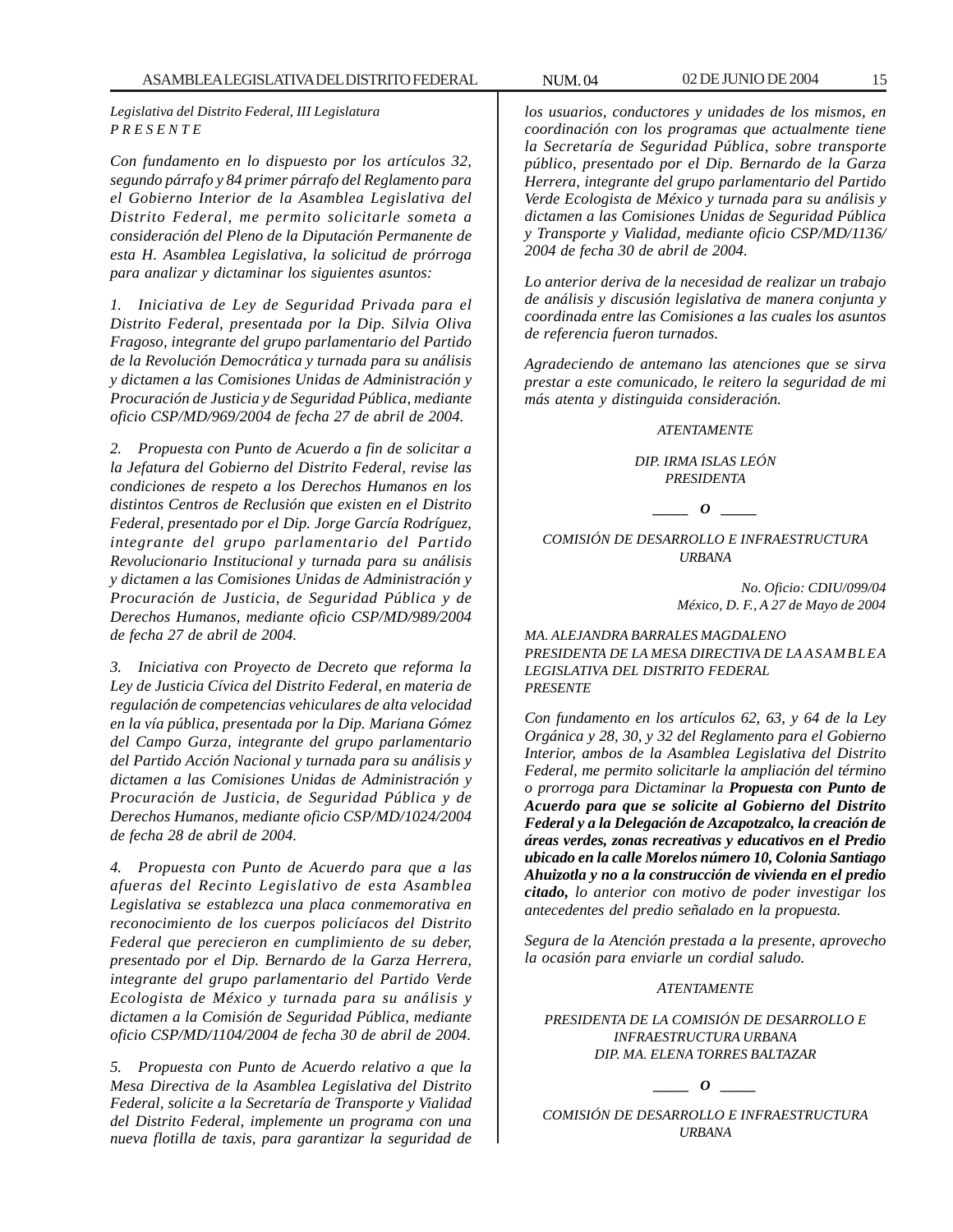*No. Oficio: CDIU/098/04 México, D. F., a 27 de Mayo de 2004*

#### *MA. ALEJANDRA BARRALES MAGDALENO PRESIDENTA DE LA MESA DIRECTIVA DE LA ASAMBLEA LEGISLATIVA DEL DISTRITO FEDERAL PRESENTE*

*Con fundamento en los artículos 62, 63, y 64 de la Ley Orgánica y 28, 30, y 32 del Reglamento para el Gobierno Interior, ambos de la Asamblea Legislativa del Distrito Federal, me permito solicitarle la ampliación del término o prórroga para Dictaminar la Iniciativa de Ley del Ordenamiento Ecológico Territorial para el Distrito Federal, lo anterior con motivo de poder analizar el proyecto y fortalecer los considerandos.*

*Cabe señalar que la iniciativa fue turnada a las Comisiones Unidas de Desarrollo e Infraestructura Urbana, de Preservación del Medio Ambiente y Protección Ecológica, de Vivienda y de Desarrollo Metropolitano.*

*Segura de la Atención prestada a la presente, aprovecho la ocasión para enviarle un cordial saludo.*

# *ATENTAMENTE*

# *PRESIDENTA DE LA COMISIÓN DE DESARROLLO E INFRAESTRUCTURA URBANA DIP. MA. ELENA TORRES BALTAZAR*

Esta presidencia, después de revisar las solicitudes recibidas, considera que se actualiza la hipótesis establecida por el párrafo segundo del artículo 32 del Reglamento para el Gobierno Interior de la Asamblea Legislativa del Distrito Federal.

En tal virtud proceda la secretaría a consultar a la Asamblea en votación económica si son de aprobarse las solicitudes presentadas por las comisiones señaladas.

**EL C. SECRETARIO.-** Por instrucciones de la presidencia y en votación económica se pregunta a la Asamblea si es de autorizarse la solicitud de prórroga de las comisiones en referencia.

Los que estén por la afirmativa sírvanse manifestarlo poniéndose de pie.

Los que estén por la negativa.

Se autorizan las prórrogas, Diputada Presidenta.

**LA C. PRESIDENTA.-** Gracias. Hágase del conocimiento de los titulares de las presidencias correspondientes para los efectos legislativos a que haya lugar.

Continúe la Secretaría con los asuntos en cartera.

**EL C. SECRETARIO.-** Esta secretaría informa que recibió un comunicado suscrito por el Licenciado José Luis González Larrazolo, Procurador General de la Defensa del Trabajo del Gobierno del Distrito Federal. Se dará lectura al comunicado en referencia.

*GOBIERNO DEL DISTRITO FEDERAL SECRETARIA DE GOBIERNO SUBSECRETARÍA TRABAJO Y PREVISIÓN SOCIAL PROCURADURÍA DE LA DEFENSA DEL TRABAJO*

> *México D. F. 19 de marzo de 2004. No. OF .SSTPS/PDT/0259/04*

*DIP. LORENA VILLAVICENCIO AYALA SECRETARIA EN FUNCIONES DE PRESIDENTA DE LA COMISIÓN DE GOBIERNO DE LA ASAMBLEA LAGISLATIVA DEL DISTRITO FEDERAL P R E S E N T E*

*En relación a su atento oficio al rubro citado de fecha 12 de marzo del año en curso, me permito manifestar a usted lo siguiente.*

*Respecto del Punto de Acuerdo Tomado en el Pleno de Diputación Permanente de la Asamblea Legislativa la cual usted dignamente preside, en el que se determinó solicitar de esta Dependencia la instrumentación y difusión de programas dirigidos a diversos trabajadores, así como promover el respeto de los derechos de los sectores laborales, por medio del presente hago de su conocimiento lo que se expone a continuación:*

*Se tiene establecido un Programa Radiofónico dentro el cual participa directamente esta Dependencia orientando a los trabajadores de la Rama de la Construcción y Trabajadoras Domésticas entre otros, así como a toda la clase trabajadora del Distrito Federal en relación a sus derechos laborales, dando a conocer de la misma manera la clase y el tipo de servicios que se prestan por nuestra parte, incluyendo diversos temas derivados del vínculo obrero – patronal.*

*El Programa de referencia dio inicio con nuestra participación el día 15 del presente mes y año, denominándose ''Radio Bienestar'', transmitiéndose en las estaciones de frecuencia de amplitud modulada 1320 y 1530 propiedad de Radio Monitor, a través del grupo INFORED.*

*Me permito hacer notar que se tienen programadas varias intervenciones de esta Procuraduría, habiéndose fijado la próxima para el día 26 de marzo del corriente año, en el cual se abordará el tema de ''La Discriminación Laboral hacia la mujer'', en la cual se incluirá desde luego la problemática de las domésticas.*

*Dentro del Programa ''Radio Bienestar'' en cuestión en su oportunidad se nos dará a conocer los próximos temas así como los días y las horas en los cuales participará esta Procuraduría de la Defensa del Trabajo del Distrito*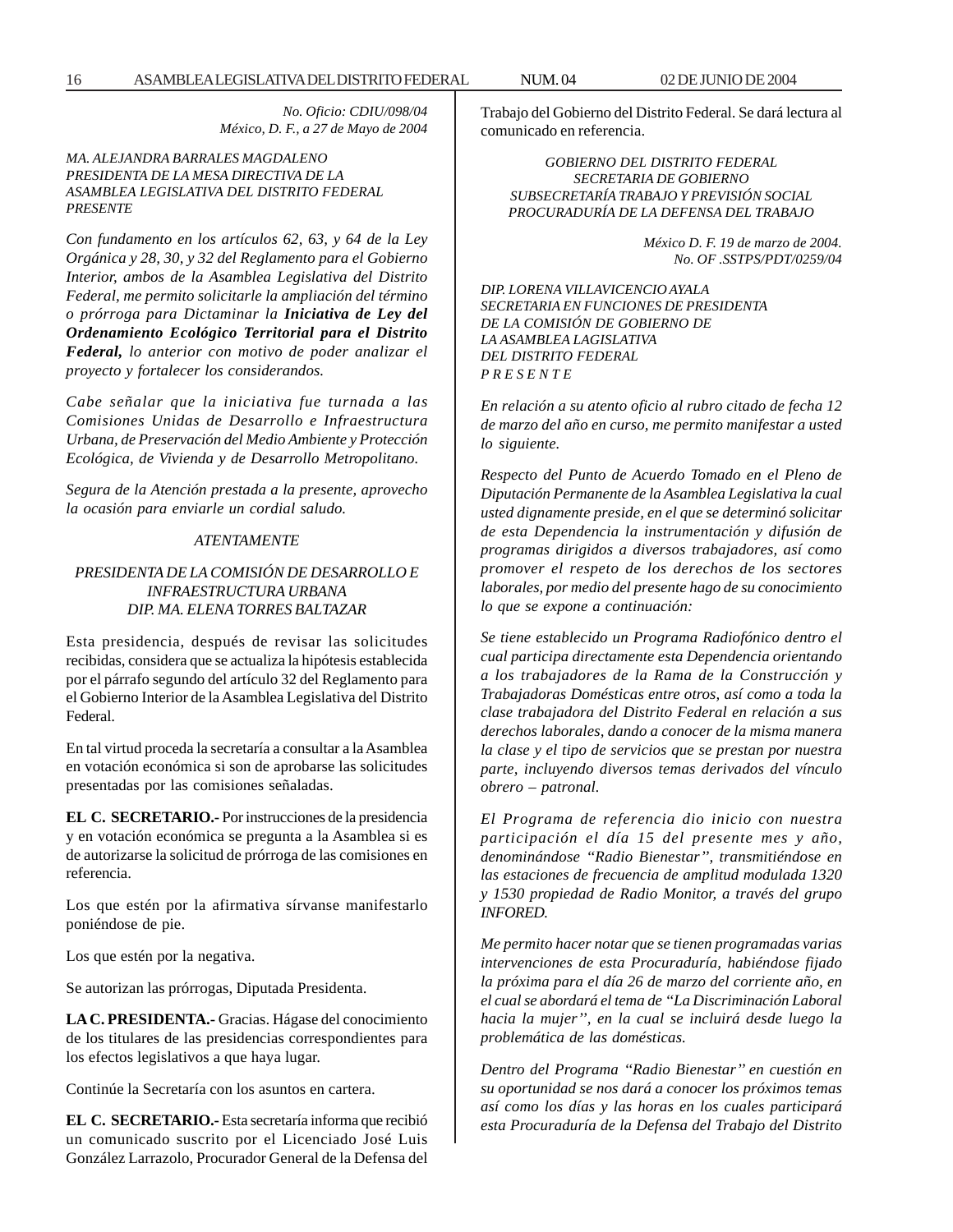*Federal, continuando de esa manera el desarrollo del mismo.*

*De acuerdo con lo expresado, se considera que se está cumpliendo con el Punto de Acuerdo emitido por esa Honorable Asamblea en los términos que se indican en el oficio girado por su parte.*

*Hago propicia la ocasión para enviarle un cordial saludo y desde luego quedo a sus ordenes.*

## *ATENTAMENTE*

*PROCURADOR GENERAL LIC. JOSÉ LUIS GONZÁLEZ LARRAZOLO*

Es cuanto, diputada Presidenta.

**LA C. PRESIDENTA.-** Gracias, diputado secretario.

Esta Asamblea ha quedado debidamente enterada.

Remítase copia del comunicado al diputado promovente.

En otro asunto del orden del día, para presentar una propuesta con punto de acuerdo para realizar un respetuoso llamado al Congreso de la Unión para considerar la aprobación a la reforma que adiciona una base sexta al artículo 122 de la Constitución Política de los Estados Unidos Mexicanos, se concede el uso de la tribuna a la diputada Aleida Alavez, integrante del Partido de la Revolución Democrática.

Adelante, diputada.

**LA C. DIPUTADA ALEIDA ALAVEZ RUÍZ.-** Con su permiso, diputada Presidenta.

*PROPUESTA CON PUNTO DE ACUERDO: ''PARA EXHORTAR AL CONGRESO DE LA UNIÓN PARA QUE REALICE UN ANÁLISIS SOBRE LAS CONSECUENCIAS QUE PARA LOS HABITANTES DEL DISTRITO FEDERAL TENDRÍA LA APROBACIÓN DEL DICTAMEN DEL DECRETO QUE ADICIONA UNA BASE SEXTA AL APARTADO C, DEL ARTÍCULO 122 DE LA CONSTITUCIÓN POLÍTICA DE LOS ESTADOS UNIDOS MEXICANOS''*

*Los Suscritos Diputados del grupo parlamentario del Partido de la Revolución Democrática a la Asamblea Legislativa del Distrito Federal, con fundamento en lo dispuesto en los Artículos 10 fracción XXV; 17, fracción VI; 57 de la Ley Orgánica de la Asamblea Legislativa del Distrito Federal; 45 y 129 del Reglamento para el Gobierno Interior, ambos ordenamientos relativos a la Asamblea Legislativa del Distrito Federal someto a la consideración de esta soberanía la siguiente: Propuesta con Punto de Acuerdo: ''Para exhortar al Congreso de la Unión para que realice un análisis sobre las consecuencias que para los habitantes del Distrito Federal tendría la*

*aprobación del dictamen del Decreto que Adiciona una Base Sexta al Apartado C del Artículo 122 de la Constitución Política de los Estados Unidos Mexicanos''*

#### *ANTECEDENTES*

*El pasado jueves 27 de mayo del año en curso, las Comisiones Unidas de Puntos Constitucionales y del Distrito Federal, la mayoría de 23 diputados federales (PRI, PAN, PVEM), sobre los 6 diputados del PRD, aprobaron el Dictamen el cual ''Decreta que Adiciona una Base Sexta al Apartado C del Artículo 122 de la Constitución Política de los Estados Unidos Mexicanos'', que señala lo siguiente:*

*Artículo Único.- Se adiciona la BASE SEXTA al apartado C del artículo 122 de la Constitución Política de los Estados Unidos Mexicanos, para quedar como sigue.*

*''Artículo 122…*

*A… a C…*

*BASE SEXTA.- El Distrito Federal participará en la promoción de las demás Entidades Federativas en el gasto destinado al sostenimiento de la educación básica obligatoria''.*

*Asimismo establece en sus transitorios que el Distrito Federal, al igual que las demás entidades federativas deberá contribuir al gasto educativo, junto con la Federación, en un equilibrio equivalente al gasto medio nacional de aportación federal y estatal que se ajustará, anualmente, en función del crecimiento de la matrícula compuesta por alumnos de educación básica obligatoria. La Federación descontará de las participaciones en las contribuciones federales que correspondan al Distrito Federal, la cantidad que resulte conforme al párrafo anterior. Dicha cantidad será destinada a los Estados que participen en proporción mayor al sostenimiento del servicio mencionado, a partir del primero de enero del dos mil cinco y que el Sindicato Nacional de Trabajadores de la Educación, es el único titular de la representación de los derechos laborales, profesionales, económicos y sociales de los trabajadores de la educación.*

# *CONSIDERACIONES*

*Que nuestra ciudad, es la capital de todos los Mexicanos y una de las ciudades más grandes del mundo y como tal enfrenta mucho mayores problemas que otras ciudades al interior del país.*

*Problemas que poco a poco han tratado de resolverse y que empiezan a dar frutos.*

*De darse el supuesto de que el Gobierno Federal dejara de entregar ingresos por concepto de participaciones federales al Gobierno del Distrito Federal, según estimaciones, por cerca de 9 mil millones de pesos.*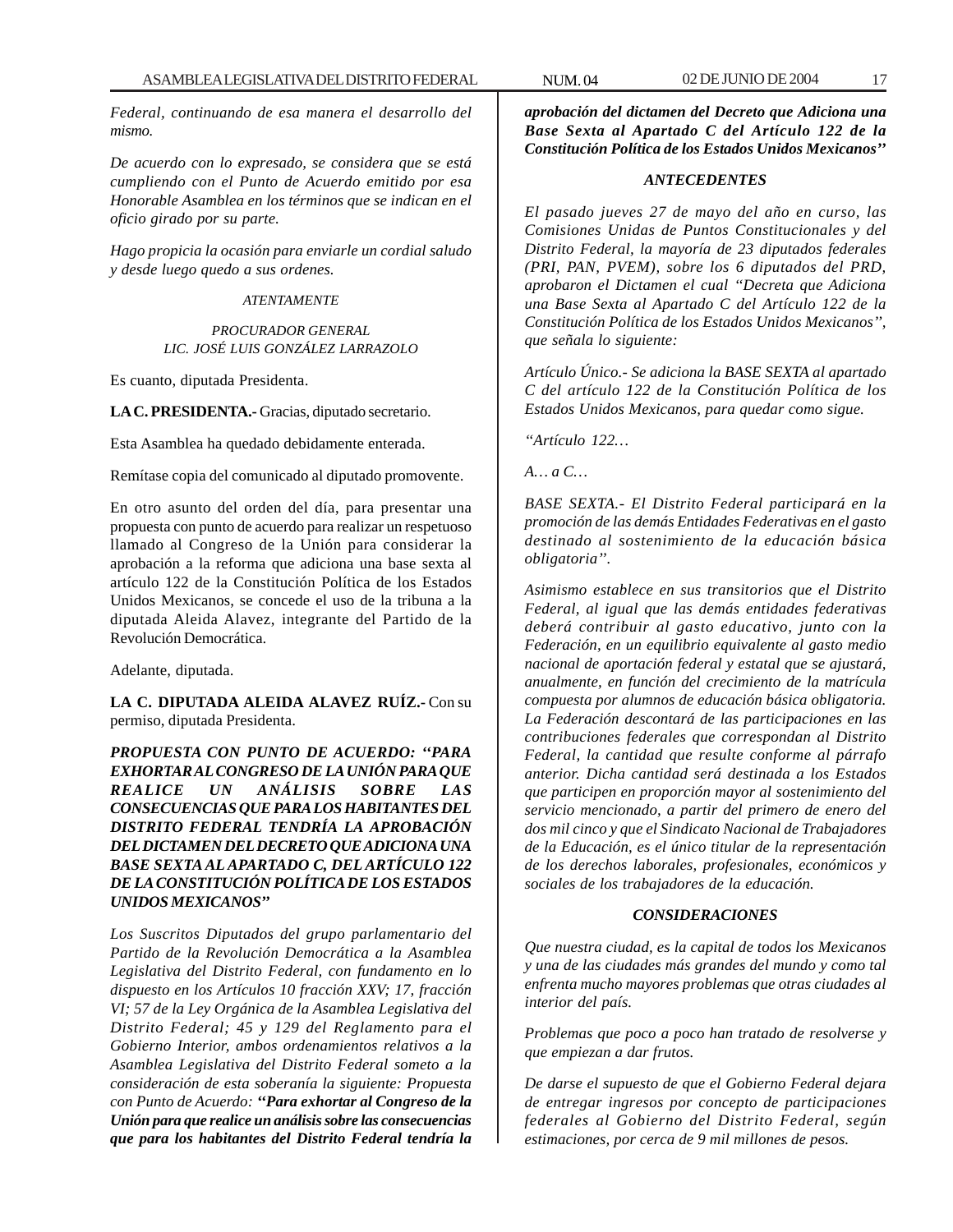*Esto se traduce en un recorte al presupuesto de egresos ordinario del Gobierno de la Ciudad en dicho monto, esto es, que se obliga, al Gobierno del Distrito Federal, a aportar de sus ingresos propios, para que sean destinados a hacer frente al gasto del Sector Educativo en la capital del país.*

*Actualmente el Gobierno Federal, realiza el gasto del sector educativo en el Distrito Federal, a través de la Secretaría de Educación Pública, para que la operación de los servicios desde los centros de desarrollo infantil, hasta las normales, con cerca de 6 mil escuelas, por alrededor de 19 mil millones de pesos, debido a que a la fecha no se ha firmado el Convenio de Descentralización de la Educación Básica y Normal por el Gobierno Federal y el Gobierno del Distrito Federal.*

*No obstante, las fuentes propias de recursos fiscales del Gobierno de la Ciudad, actualmente se orientan a financiar, predominantemente, el gasto de inversión en obras públicas y para el desarrollo social, por lo tanto un recorte de la magnitud de 9 mil millones de pesos, al presupuesto del Gobierno del Distrito Federal, complicaría la situación de las finanzas del Gobierno capitalino, para poder hacer a los compromisos de obras públicas y sociales.*

*Lo anterior porque, se aplicará el recorte al presupuesto del Gobierno del Distrito Federal, no habría recursos para casi dos veces de lo que actualmente se destina a las actividades del Programa Integrado Territorial de Desarrollo Social, esto es que no se podrían ejercer recursos en este programa, el cual para el ejercicio 2004, se prevé un presupuesto de 5 mil 938 millones de pesos, orientados a realizar actividades como:*

- *Continuar operando el sistema de bachillerato del Distrito Federal y de la Universidad de la Ciudad de México (en el primer caso, considera 16 planteles, con una matrícula de 12 mil estudiantes en el 2004 y se espera un aumento a 16 mil 800 estudiantes cuando opere a su máxima capacidad; mientras que en el segundo, se concluirá la construcción de las sede en Iztapalapa, para dar atención a una matricula de 4 mil 100 alumnos a nivel licenciatura y 950 a nivel postgrado, para alcanzar una población escolar de 5 mil 50 alumnos que estudiarían en las 11 carreras que se imparten).*
- *Distribución de 114 millones de desayunos escolares, con un costo de 315 millones de pesos, para beneficiar 640 mil niños y niñas.*
- *Otorgar 16 mil 666 becas al mismo número de niños y niñas, que viven en condiciones de pobreza extrema y vulnerabilidad, con un apoyo económico de 688 pesos mensuales.*
- *Otorgar 26 mil 368 créditos para ampliación y rehabilitación y construcción de vivienda, con una inversión de mil 318 millones de pesos.*
- *Otorgar 68 mil 203 apoyos de 668 pesos a personas con discapacidad, que carecen de instituciones adecuadas para su rehabilitación;*
- *Entrega de apoyos económicos de 668 pesos a 350 mil Adultos Mayores.*
- *Apoyar a 17 mil 600 personas desempleadas por un monto estimado de 77 millones de pesos.*
- *Otorgar 621 mil 750 apoyos económicos de 70 pesos trimestrales, para resarcir a los consumidores de leche LICONSA, por el aumento en su precio, decretado por el Gobierno Federal.*
- *Apoyos para el mantenimiento y conservación de mil 100 unidades habitacionales de interés social.*
- *Otorgar 27 mil 769 micro créditos para el autoempleo, así como 845 créditos a la micro, pequeña y mediana empresas, cuyos prestamos oscilan entre 5 mil y 300 mil pesos.*
- *Así como la firma de convenios a 626 proyectos, a fin de apoyar a los habitantes de zonas de conservación, en proyectos de producción sustentable de bienes y servicios, de conservación y restauración ambiental (FOCOMDES).*
- *Apoyar a 898 proyectos para la realización de actividades productivas de preservación y reforestación.*

*Otra forma de ver la magnitud del quebranto a las finanzas del Gobierno del Distrito Federal, es al comparar los 9 mil millones de pesos, del recorte previsto a las participaciones, con respecto al presupuesto destinado a las 16 delegaciones por concepto de gasto de inversión, ya que es mayor a los 8 mil 296 millones de pesos, que se prevén ejercer en 2004, es decir, representa más del gasto que las delegaciones prevén ejercer para la realización de obras como son: la construcción de espacios educativos en planteles existentes; conservación y mantenimiento de inmuebles educativos; en centros de desarrollo infantil; social y comunitarios; mercados públicos, plazas comerciales y lecherías; ampliación y mantenimiento de la infraestructura agropecuaria; de la carpeta asfáltica; la instalación y mantenimiento de alumbrado público; de la construcción y mantenimiento de la red primaria y secundaria de agua potable; así como drenaje; recolección de basura, entre otras.*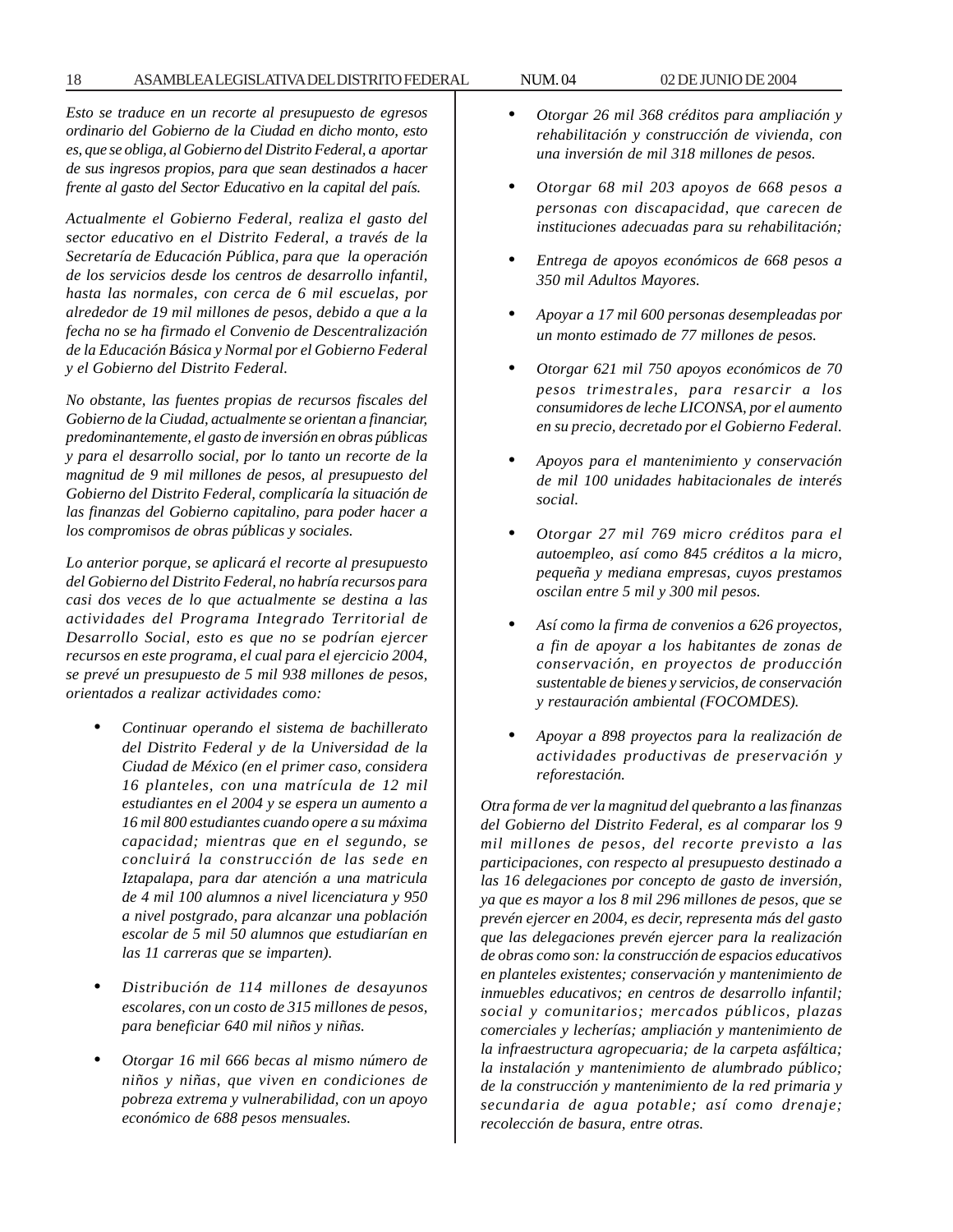*Asimismo, el probable recorte al presupuesto del Distrito Federal, a través de los ingresos que recibe de la federación por ingresos de participaciones federales, que proponen los diputados federales de oposición por 9 mil millones de pesos, representa más del gasto que el Gobierno central del Distrito Federal, tiene previsto ejercer en el 2004 en los programas de inversión en obra pública, por 8 mil 500 millones de pesos, tales como: de Infraestructura Ecológica, de Transporte y Urbanización (reparación de carpeta asfáltica, construir y mantener puentes vehiculares, mantener y rehabilitar el alumbrado público, así como áreas verdes, proyectos y programas de mejoramiento ambiental, realizar limpieza en la red vial principal, operar el sistema de transferencia de disposición final de basura); para la realización de obras de mantenimiento en las instalaciones de diversas líneas del metro; para la operación y mantenimiento del Sistema de Aguas de la Ciudad de México; para la construcción de infraestructura del drenaje y tratamiento de aguas negras, fomento y apoyo a asentamientos humanos, entre otros.*

*En el Dictamen de las Comisiones Unidas de Puntos Constitucionales y del Distrito Federal, se menciona que el ''Gobierno del Distrito Federal… sigue gozando de prebendas en el Presupuesto Federal que van desde conceptos jurídicos en la leyes tributarias para beneficiarlo con el producto de los impuestos federales…'', lo que es totalmente falso, ya que el Gobierno del Distrito Federal es la entidad del país que más genera o aporta a la producción nacional del país (producto interno bruto), con el 22.5%, además de que en la entidad del país, la Secretaría de Hacienda y Crédito Público, recauda por concepto de ingresos tributarios federales (ISR, IVA, IEPS, etc.) en más del 50% de lo que recauda en todo el país.*

*Sin embargo, recibe el 10.6% del total de ingresos que se distribuyen a las entidades federativas, por concepto de participaciones federales, no obstante de que en 1980 recibía el 23.4% del total de dichos ingresos, para 1990 recibió el 20.2%, pero con motivo de la modificación al esquema de distribución de dichos recursos a partir de 1994, dando mayor prioridad a criterios redistributivos, y menor importancia a criterios resarcitorios, o de generación de ingresos tributarios, que por cierto fue el objetivo original del sistema nacional de coordinación fiscal.*

*Es por ello que el coeficiente o porcentaje de ingresos que por participaciones federales le corresponden al Distrito Federal, ha disminuido año con año, es decir que ha venido recibiendo cada vez menos recursos, de tal modo que en 1994 dichos recursos representaron el 14.1%, del total distribuido a las entidades federativas; en 1996 del 13.6%; en el 2000 de 11.6%; y para el 2004 del 10.6%.*

*A pesar, de que en el artículo 4 de la Ley de Coordinación Fiscal, se crea un fondo llamado ''Reserva de Contingencia'', equivalente al 0.25% de la recaudación federal participable, con el objeto de apoyar a las entidades cuyos ingresos por participaciones han sido menores, al disminuir su coeficiente o porcentaje de participaciones, derivado de la modificación al esquema de distribución de participaciones federales, dicho fondo es insuficiente para resarcir la totalidad de la pérdida de ingresos correspondientes a todas las entidades.*

*Lo anterior, porque el mecanismo de distribución provoca que el Distrito Federal reciba recursos de este fondo al final de los que quedaran disponibles, es decir, una vez que se hayan repartido a todas las demás entidades, que también sufrieron una pérdida de participaciones por la disminución de su coeficiente de participaciones, por lo tanto para que al Distrito Federal se le pudiera compensar la totalidad de su pérdida, el porcentaje de la reserva de contingencia debería equivaler a cuando menos el 1.3% de la recaudación federal participable, es decir el Distrito Federal, tiene una pérdida acumulada de ingresos por participaciones federales que no ha recibido, de por lo menos 10 mil 100 millones de pesos, lo cual se ha redistribuido a otras entidades federativas del país.*

*Ello no es analizado por los diputados federales, que además de esta pérdida de ingresos que observa el Distrito Federal al disminuir su coeficiente de participaciones federales, se le pretende recortar otros nueve mil millones de pesos.*

*En el Dictamen de las Comisiones Unidas de Puntos Constitucionales y del Distrito Federal de la Cámara de Diputados Federal, señala que el Distrito Federal tiene ''… enormes privilegios en el gasto, que no tienen igual en el resto del país. Por eso, tiene un presupuesto que supera en el doble al Estado que le sigue y tiene requerimientos de gasto por la mitad de los conceptos, que obligatoriamente sufragan el resto de las entidades del país''.*

*A lo anterior, se debe comentar que el Presupuesto de Egresos del Distrito Federal para el 2004, de 75 mil 322 millones de pesos que se prevé ejercer en el 2004, el 45.7% provienen de recursos fiscales propios del sector central, los cuales representan la principal fuente de financiamiento del gasto.*

*Lo anterior, porque en el Distrito Federal uno de los principales conceptos fiscales de recaudación es el impuesto predial, ya que sus ingresos captados representan casi una quinta parte de la recaudación de ingresos propios del sector central (18.5%), y además dichos recursos, representan más del 50% de lo que recauda en todo el país, dicho de otra forma, en el Distrito Federal se recauda por concepto de Impuesto Predial el 0.5% de su PIB, mayor al promedio nacional que es de 0.22% del PIB*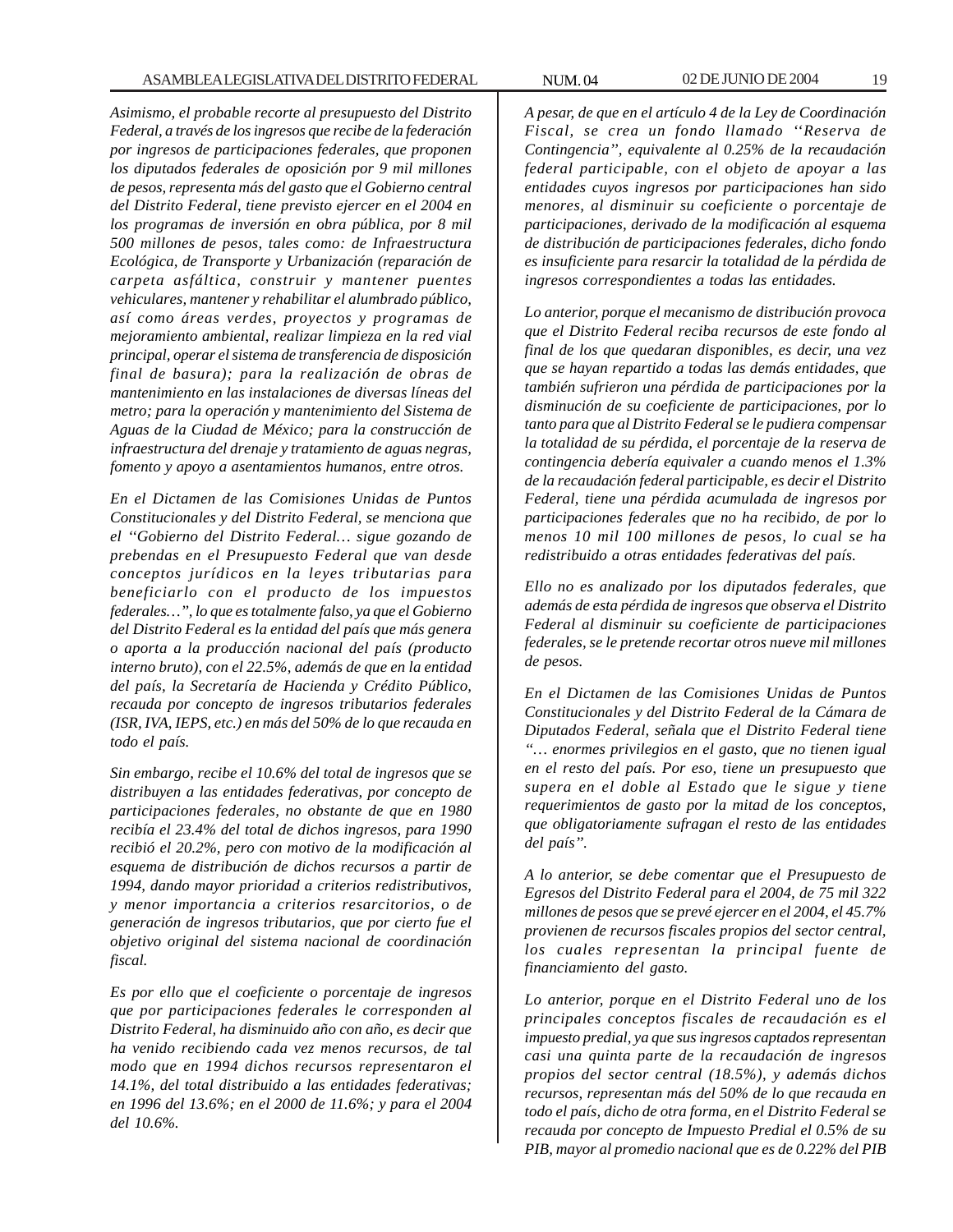*nacional, sin embargo todavía por debajo, de lo que recaudan otros países con igual nivel de desarrollo, como son: Argentina, Paraguay y Uruguay, cuya recaudación representa el 1.5%, 1.2% y 1.1%, como porcentaje del PIB.*

*Lo anterior significa que el Distrito Federal, financia sus principales programas de obras y desarrollo social, con recursos fiscales propios, ya que los ingresos por participaciones y transferencias federales, representan el 42.0% del total de ingresos, mientras que, en promedio, los Estados y Municipios sus ingresos por concepto de ingresos provenientes de la Federación representan más del 90%, lo cual significa que son más dependientes de ingresos federales que en comparación al Distrito Federal.*

*Por lo tanto, con el Dictamen de la Cámara de Diputados, que pretende recortar recursos al Gobierno del Distrito Federal, para dotar de mayores recursos a las demás entidades del país, lo anterior provocaría un detrimento en las obras y servicios, que el Gobierno del Distrito Federal, de los que provee a sus habitantes.*

*Por lo antes detallado, resulta necesario invitar a la reflexión a los Legisladores Federales de ambas Cámaras, la obtención de espacios de poder debe darse con base en ideas y proyectos, no debemos permitir que con una interpretación errónea se perjudique a todos los que habitamos esta Ciudad, ya que este recorte nos afecta a todos sin importar colores o filias partidistas, no podemos tolerar que se detenga el avance de nuestra ciudad, tenemos un compromiso como legisladores y como habitantes de esta ciudad con todos los capitalinos. Por ello presentamos ante esta Diputación Permanente de la Asamblea Legislativa el siguiente*

#### *PUNTO DE ACUERDO*

*Único.- Que esta Asamblea Legislativa haga un respetuoso exhorto al Congreso de la Unión para que realice un análisis sobre las consecuencias que para los habitantes del Distrito Federal tendría la aprobación del dictamen del Decreto que Adiciona una Base Sexta al Apartado C del Artículo 122 de la Constitución Política de los Estados Unidos Mexicanos.*

*Dado en el Recinto de Donceles el día 2 de junio de 2004.*

#### *ALEIDA ALAVEZ RUÍZ.*

Es cuanto, diputada Presidenta.

**LA C. PRESIDENTA.-** Con fundamento en lo dispuesto por los artículos 36 fracciones V y VII de la Ley Orgánica de la Asamblea Legislativa del Distrito Federal, 28 y 129 del Reglamento para su Gobierno Interior, se turna para su análisis y dictamen a las Comisiones Unidas de Hacienda y de Presupuesto y Cuenta Pública.

A continuación, para presentar una propuesta con punto de acuerdo sobre transportes eléctricos en el Distrito Federal, se concede el uso de la tribuna al diputado Benjamín Muciño, del Partido de Acción Nacional.

**EL C. DIPUTADO JOSÉ BENJAMÍN MUCIÑO PÉREZ.-** Con la venia de la presidencia.

*PROPUESTA CON PUNTO DE ACUERDO POR EL QUE SOLICITA A LA TITULAR DEL SISTEMA DE TRANSPORTE ELÉCTRICO, LIC. ELVIRA DANIEL KABAZ, RINDA UN INFORME SOBRE EL ESTADO EN QUE ENCONTRÓ EL SISTEMA, ASÍ COMO LOS OBJETIVOS Y ACTIVIDADES QUE SE LLEVARÁN A CABO DURANTE EL PRESENTE AÑO.*

*DIP. ALEJANDRA BARRALES MAGDALENO Presidenta de la Mesa Directiva de la Diputación Permanente de la Asamblea Legislativa del Distrito Federal, III Legislatura Presente*

*Los firmantes, diputados integrantes de la Diputación Permanente de la Asamblea Legislativa del Distrito Federal, III Legislatura, con fundamento en lo dispuesto por los artículos 17 fracciones I y II de la Ley Orgánica de la Asamblea Legislativa del Distrito Federal; y 130 del Reglamento para su Gobierno Interior, sometemos a la consideración de la Diputación Permanente de esta Asamblea Legislativa, la siguiente:*

*PROPUESTA CON PUNTO DE ACUERDO POR EL QUE SOLICITA A LA TITULAR DEL SISTEMA DE TRANSPORTE ELÉCTRICO, LIC. ELVIRA DANIEL KABBAZ, RINDA UN INFORME SOBRE EL ESTADO EN QUE ENCONTRÓ EL SISTEMA, ASÍ COMO LOS OBJETIVOS Y ACTIVIDADES QUE SE LLEVARÁN A CABO DURANTE EL PRESENTE AÑO.*

*En razón a los siguientes:*

# *ANTECEDENTES*

*1. El pasado seis de febrero del año en curso tomó posesión del cargo como Directora General de Servicios de Transportes Eléctricos del Distrito Federal, la Lic. Elvira Daniel Kabbas Zaga, sustituyendo a la actual Directora del Sistema de Transporte Colectivo Metro, Dra. Florencia Serranía Soto.*

*2. Los Servicios de Transportes Eléctricos del Distrito Federal (STE) son considerados de alta prioridad para el gobierno de la ciudad debido a que estos no contaminan el ambiente; sin embargo el crecimiento del transporte*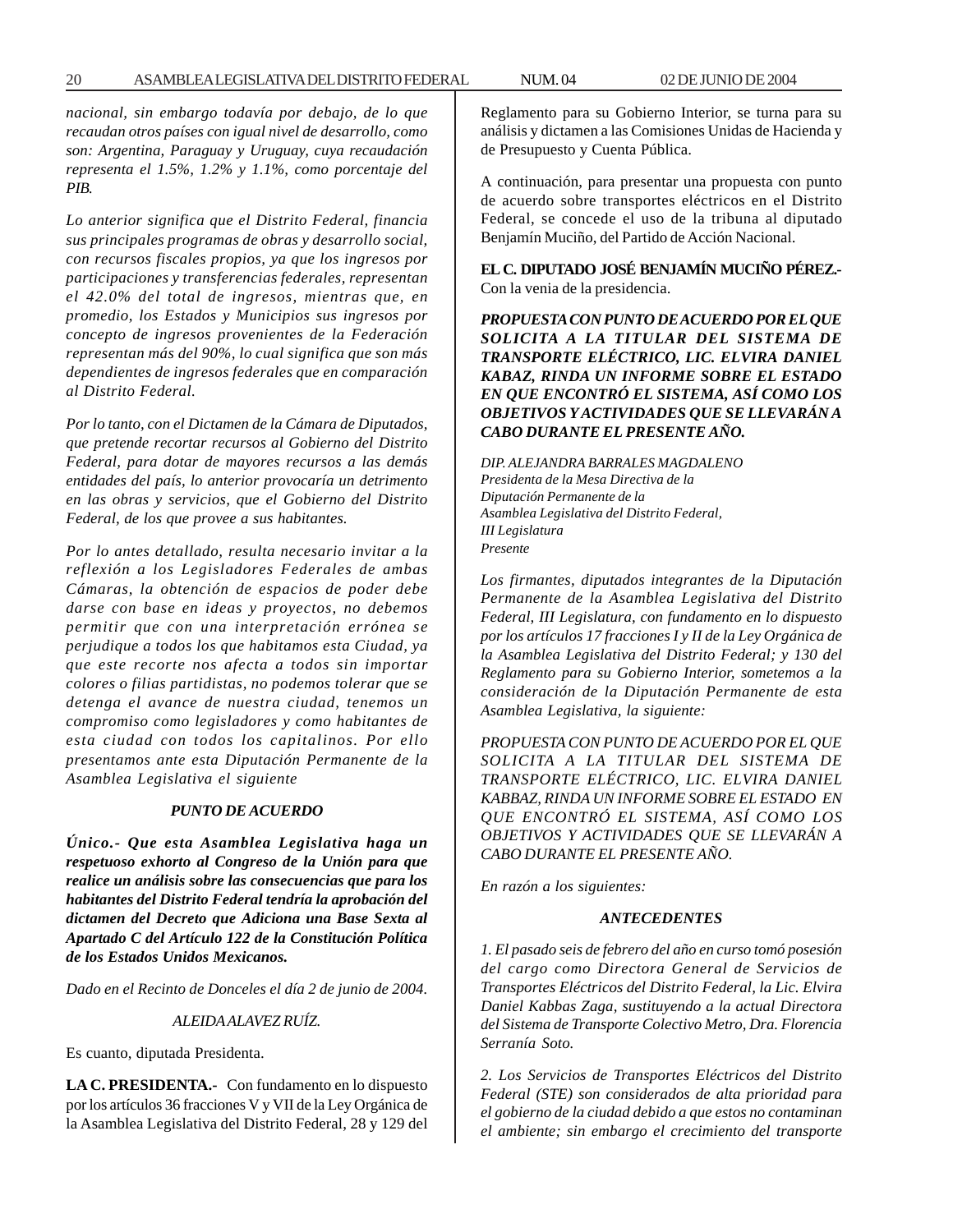*eléctrico ha sido el menor en todas las modalidades. Diariamente realizan 262,909 viajes persona, lo que representa el 1 % del total de viajes realizados por el transporte público en la Ciudad de México.*

*3. En la modalidad de trolebuses se transportan aproximadamente 71.9 millones de pasajeros al año en 15 líneas de operación, de las cuales 14 son para el servicio regular y una para el servicio preferencial para personas con capacidades diferentes, con una longitud de operación para el servicio regular de 404.8 kilómetros y 48.9 kilómetros para el servicio preferencial, con una cobertura solamente en nueve delegaciones y flota vehicular de 489 unidades de las que sólo funcionaban hasta el año pasado 292, con aproximadamente 350 corridas al día.*

*4. Por su parte, el Tren Ligero cuenta con una vía catenaria de 26.8 Kilómetros, incluyendo en estas las vías auxiliares, transporta aproximadamente uno y medio millones de pasajeros al año y para esta modalidad ya se habían establecido varias metas, como el mantenimiento mayor a cuatro trenes, obras de acceso en la estación de la Noria y la remodelación de la estación Gotilla, entre otras.*

*5. Es preocupante que los cambios en los responsables de este sistema, irrumpan los planes de trabajo, sistemas establecidos, proyectos, impidiendo la continuidad necesaria y el crecimiento del Servicio de Transportes Eléctricos del Distrito Federal.*

*Por lo tanto y,*

#### *CONSIDERANDO*

*PRIMERO: Que es facultad de esta Honorable Asamblea solicitar a servidores públicos de la Administración Pública del Distrito Federal informes con el fin de dar a conocer al Pleno o a las Comisiones para que se estudie un asunto concerniente a su ramo.*

*SEGUNDO: Que es necesario y urgente conocer la situación real y problemas prioritarios a resolver, así como los proyectos que tenía pendientes la administración pasada del Sistema de Transportes Eléctricos del Distrito Federal, en coordinación con distintas dependencias para ofrecer un mejor servicio a la ciudadanía.*

*TERCERO: Que es muy importante conocer el resultado del convenio con la Universidad Nacional Autónoma de México para realizar un proyecto de investigación sobre los materiales consumibles llamados ''carbones captadores de energía para trolebús'', determinar su composición y proponer alternativas útiles para su mantenimiento.*

*CUARTO: Que es de relevante importancia saber si la Directora tiene información suficiente para la ejecución*

*sobre la rehabilitación de la línea de San Lorenzo Tezonco.*

*QUINTO: Que es necesario saber si se está llevando a cabo el mantenimiento mayor a los trenes y trolebuses del sistema.*

*Por lo expuesto, proponemos al pleno de la Diputación Permanente el siguiente*

#### *PUNTO DE ACUERDO*

*ÚNICO: Que la Lic. Elvira Daniel Kabbaz Zaga, Directora General de Sistemas de Transportes Eléctricos, informe por escrito a la Asamblea Legislativa del Distrito Federal, III Legislatura, la situación en que le fue entregado el Sistema de Transportes Eléctricos del Distrito Federal, así como de los objetivos y acciones que emprenderá durante el año 2004.*

*Dado en el Recinto de la Asamblea Legislativa del Distrito Federal, III Legislatura, a los dos días del mes de junio del dos mil cuatro.*

*Firman las y los diputados: José Benjamín Muciño Pérez, Gabriela Cuevas Barrón, José Espina Von Roehrich y Mauricio López Velázquez*

Es cuanto, señora Presidenta.

# **LA C. PRESIDENTA.-** Gracias*.*

En términos de lo dispuesto por el artículo 130 del Reglamento para el Gobierno Interior de la Asamblea Legislativa del Distrito Federal, consulte la secretaría a la Asamblea en votación económica, si la propuesta presentada por el diputado Muciño Pérez se considera de urgente y obvia resolución.

**EL C. SECRETARIO.-** Por instrucciones de la presidencia y en votación económica, se consulta a la Asamblea si la propuesta de referencia se considera de urgente y obvia resolución.

Los que estén por la afirmativa, sírvanse manifestarlo poniéndose de pie.

Los que estén por la negativa.

Se considera de urgente y obvia resolución, señora Presidenta.

**LA C. PRESIDENTA.-** Está a discusión la propuesta. ¿Existen oradores en contra?

Proceda la secretaría a preguntar a la Asamblea en votación económica si es de aprobarse la propuesta a discusión.

**EL C. SECRETARIO.-** Por instrucciones de la presidencia y en votación económica, se pregunta a la Asamblea si están a favor o en contra de la propuesta sometida a su consideración.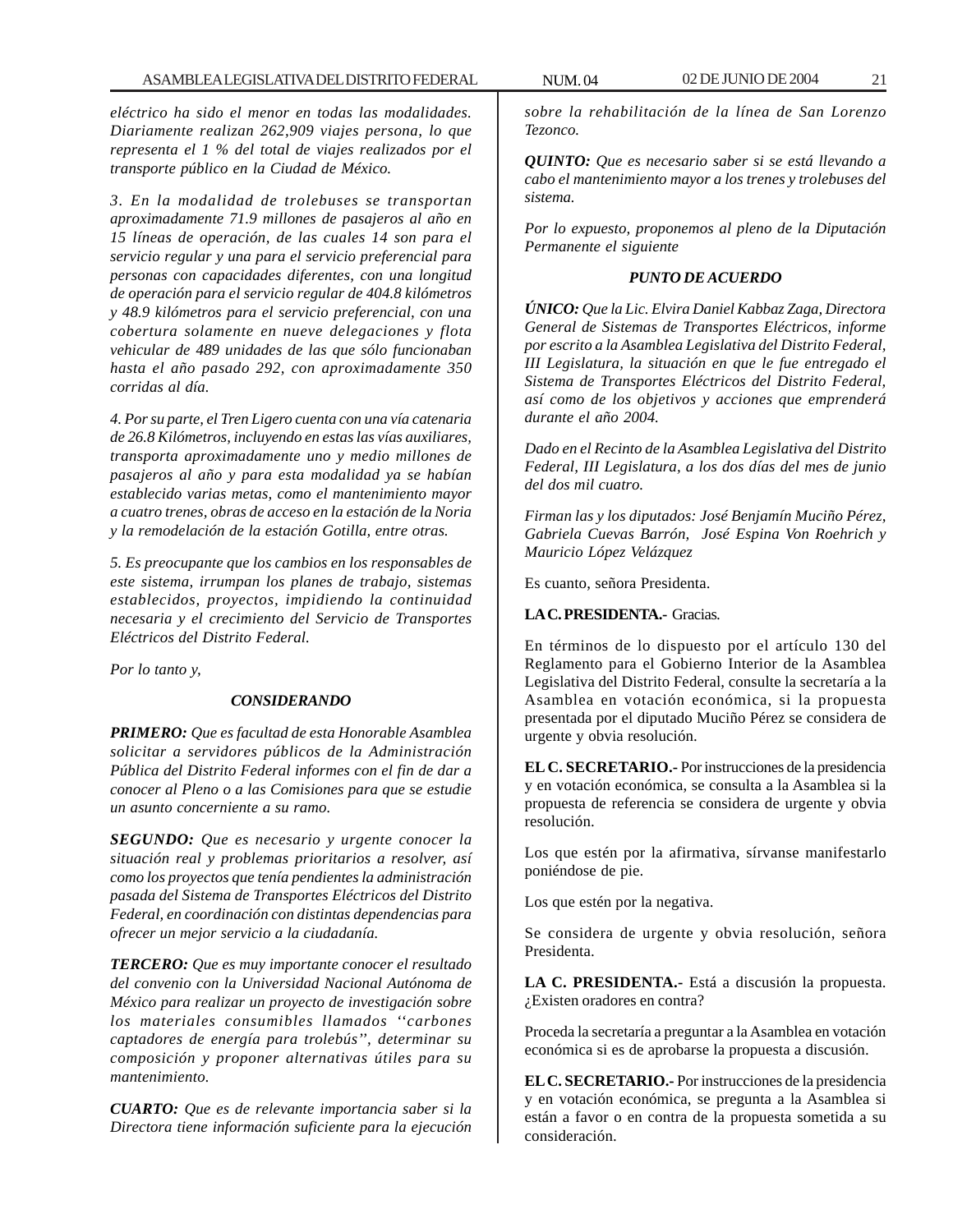Los que estén por la afirmativa, sírvanse manifestarlo poniéndose de pie.

Los que estén por la negativa.

Aprobada la propuesta, diputada Presidenta.

**LA C. PRESIDENTA.-** Hágase del conocimiento de la Comisión de Gobierno para efectos de su instrumentación.

Para presentar una propuesta con punto de acuerdo para solicitar un informe sobre los vehículos asignados a las dependencias del Gobierno del Distrito Federal, se concede nuevamente el uso de la tribuna al diputado Benjamín Muciño, del Partido Acción Nacional.

Esta presidencia informa que este punto ya se había retirado del orden del día.

Para presentar una propuesta con punto de acuerdo sobre el Programa de Reemplacamiento, se concede el uso de la tribuna al diputado Benjamín Muciño, de Acción Nacional. Adelante diputado.

**EL C. DIPUTADO JOSÉ BENJAMÍN MUCIÑO PÉREZ.-** Con la venia de la presidencia.

*PROPUESTA CON PUNTO DE ACUERDO POR EL QUE SE SOLICITA A LA SECRETARÍA DE TRANSPORTE Y VIALIDAD RINDA UN INFORME SOBRE EL PROGRAMA DE REEMPLACAMIENTO Y LAS MEDIDAS QUE SE LLEVARÁN A CABO PARA LA REORDENACIÓN DEL MISMO.*

*DIP. ALEJANDRA BARRALES MAGDALENO Presidenta de la Mesa Directiva de la Diputación Permanente de la Asamblea Legislativa del Distrito Federal, III Legislatura Presente*

*Los firmantes, Diputados integrantes de la Diputación Permanente de la Asamblea Legislativa del Distrito Federal, III Legislatura, con fundamento en lo dispuesto por los artículos 17 fracciones I y II de la Ley Orgánica de la Asamblea Legislativa del Distrito Federal; y 130 del Reglamento para su Gobierno Interior, sometemos a la consideración de la Diputación Permanente de este Asamblea Legislativa, la siguiente:*

*PROPUESTA CON PUNTO DE ACUERDO POR EL QUE SE SOLICITA A LA SECRETARÍA DE TRANSPORTE Y VIALIDAD RINDA UN INFORME SOBRE EL PROGRAMA DE REEMPLACAMIENTO Y LAS MEDIDAS QUE SE LLEVARÁN A CABO PARA LA REORDENACIÓN DEL MISMO.*

*En razón a los siguientes:*

#### *ANTECEDENTES*

*1.En los últimos diez años la sociedad ha visto como se ha incrementado el número de vehículos del servicio de* *transporte público de pasajeros, versión taxis y microbuses, sin que se tenga un control adecuado sobre el transporte público de pasajeros.*

*2.Durante los últimos cinco años han ''circulado'' por la Dirección General de Regulación al Transporte de la Secretaría de Transporte y Vialidad, cinco directores, los cuales se han comprometido a poner en orden el padrón vehicular*,*sin que a la fecha se tengan resultados positivos sobre el mismo.*

*3.La política a seguir de la Secretaría de Transporte Público del Distrito Federal, es la de hacer creer a los ciudadanos que existe un control adecuado sobre el padrón vehicular, cuando en realidad lo que se ha exhibido es la ausencia de garantías sobre el adecuado tratamiento y seguridad del mismo.*

*Por lo anterior y,*

#### *CONSIDERANDO*

*PRIMERO: Que en términos de lo dispuesto por las fracciones VII del artículo 13 de la Ley Orgánica de la Asamblea Legislativa del Distrito Federal, esta Asamblea es competente para solicitar información y documentación que considere necesaria a la Administración del Distrito Federal.*

*SEGUNDO: Que de la Dirección General de Regulación al Transporte de la Secretaría de Transporte y Vialidad, dependen, entre otros, programas prioritarios como son concluir con el Reemplacamiento, la administración del Padrón Vehicular capitalino, la asignación de placas especiales para conductores con discapacidad y la vigilancia del acuerdo con agencias automotrices para que estas últimas gestionen altas vehiculares,*

*TERCERO: Que resulta imperante cumplir con lo establecido con la legislación local, con el objeto de generar un padrón veraz y confiable de los vehículos avecindados en la Ciudad de México, en particular respecto del Programa de Reemplacamiento Vehicular, del que se destinaron recursos por* \$*500 millones de pesos, del que se canceló un convenio con el Servicio Postal Mexicano para la oportuna y puntual distribución de los documentos de circulación que son las placas y del que se destinaron recursos humanos de diferentes dependencias del gobierno capitalino para cumplir con su entrega sin que se de el término de dicho programa.*

*CUARTO: Que al mes de febrero pasado faltaban de entregar 33 mil 624 juegos de placas y ocurrió que el titular de la dirección en comentó señaló que en los tres meses de su gestión se había detectado la pérdida de al menos 658 registros de automóviles durante el programa de reemplacamiento.*

*QUINTO: Que es fundamental contar con información confiable sobre el padrón vehicular, pero, a la fecha, la*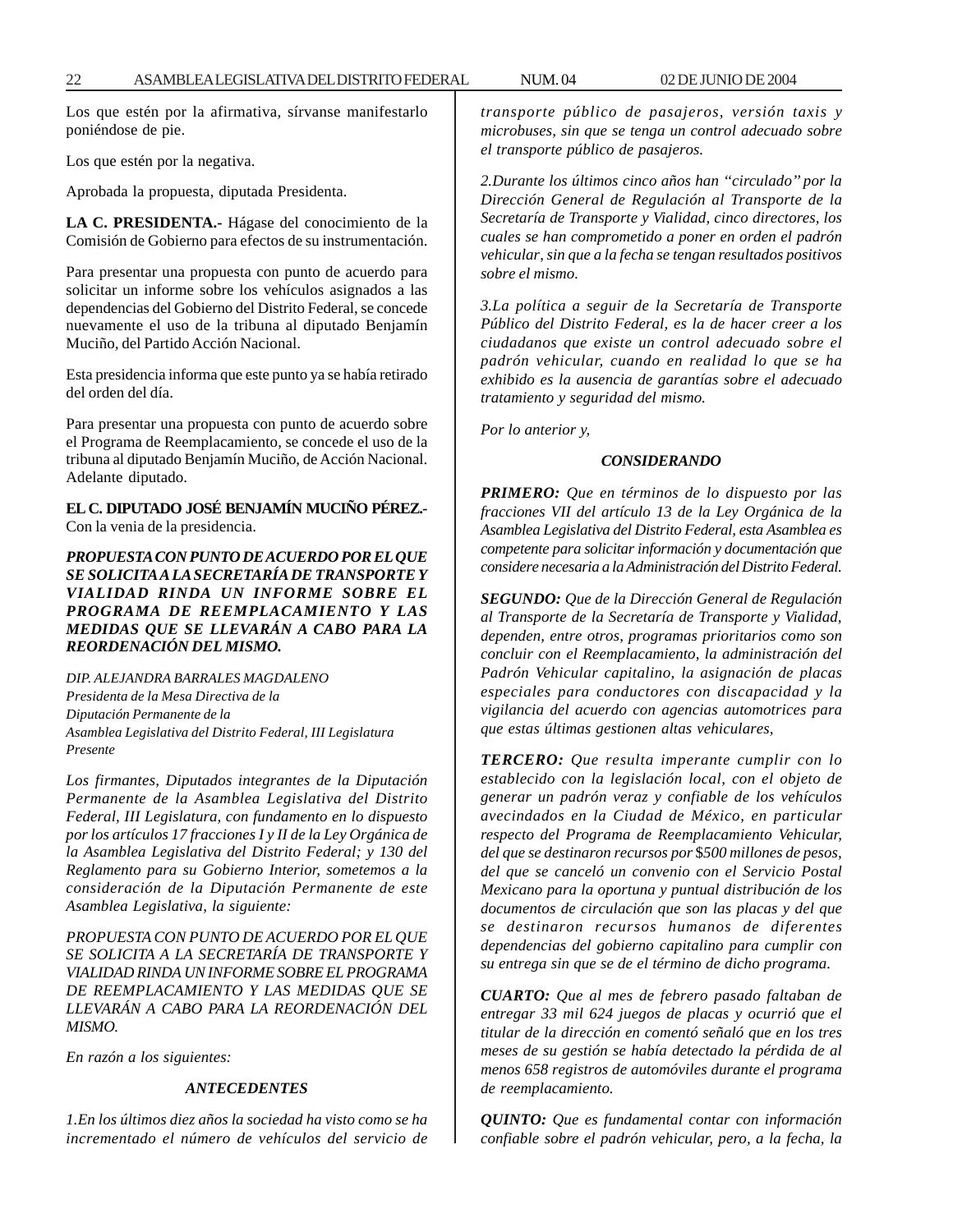*información vertida por la Secretaría de Transporte y Vialidad es que se tiene un parque vehicular privado al mes de abril pasado que asciende a 2 millones 284 mil 267 automotores particulares pero sólo se han entregado 1 millón 597 mil 742 juegos de placas del programa de reemplacamiento, lo que indica que faltan por entregar 686 mil 525 juegos de placas del programa de reemplacamiento, lo que indica que faltan por entregar 686 mil 525 juegos de placas, cabe preguntarse ¿Dónde están los faltantes ?*

*Por lo anteriormente y expuesto y fundado, sometemos a la consideración de esta Honorable Asamblea Legislativa* el *siguiente:*

#### *PUNTO DE ACUERDO*

*ÚNICO: Propuesta con Punto de Acuerdo por el que se solicita a la Secretaría de Transporte y Vialidad del Gobierno del Distrito Federal, rinda un informe sobre el Programa de Reemplacamiento que actualmente se tiene, y las medidas que se llevarán a cabo para la reordenación del mismo.*

*Dado en el Recinto de la Asamblea Legislativa del Distrito Federal, III Legislatura, a los dos días del mes de junio del dos mil cuatro.*

*Firman las y los diputados: José Benjamín Muciño Pérez, Gabriela Cuevas Barrón, José Espina Von Roehrich y Mauricio López Velázquez.*

Es cuanto, señora Presidenta.

# **LA C. PRESIDENTA.-** Gracias.

En términos de lo dispuesto por el artículo 130 del Reglamento para el Gobierno Interior de la Asamblea Legislativa del Distrito Federal, consulte la secretaría a la Asamblea en votación económica, si la propuesta presentada por la diputada Muciño Pérez se considera de urgente y obvia resolución.

**EL C. SECRETARIO.-** Por instrucciones de la presidencia y en votación económica, se consulta a la Asamblea si la propuesta de referencia se considera de urgente y obvia resolución.

Los que estén por la afirmativa, sírvanse manifestarlo poniéndose de pie.

Los que estén por la negativa.

Se considera de urgente y obvia resolución, señora Presidenta.

**LA C. PRESIDENTA.-** Está a discusión la propuesta. ¿Existen oradores en contra?

Proceda la secretaría a preguntar a la Asamblea en votación económica si es de aprobarse la propuesta a discusión.

Los que estén por la afirmativa, sírvanse manifestarlo poniéndose de pie.

Los que estén por la negativa.

Aprobada la propuesta, diputada Presidenta.

**LA C. PRESIDENTA.-** Remítase a la Comisión de Gobierno para efectos de su instrumentación.

Para presentar una propuesta con punto de Acuerdo para instalar un número 01 800 que facilite el acceso a la información del Distrito Federal, se concede el uso de la tribuna a la diputada Gabriela Cuevas, del Partido Acción Nacional.

Adelante, diputada.

**LA C. DIPUTADA GABRIELA CUEVAS BARRÓN.-** Con la venía de la presidencia.

*PROPUESTA CON PUNTO DE ACUERDO RELATIVO A LA CONTRATACIÓN E INSTALACIÓN POR PARTE DEL GOBIERNO DEL DISTRITO FEDERAL DE UN NÚMERO ''01-800'', A EFECTO DE FACILITAR EL ACCESO A LA INFORMACIÓN Y EVITAR QUE EL CONTRIBUYENTE DEL DISTRITO FEDERAL TENGA UNA CARGA MÁS EN EL COSTO PARA EL PAGO DE IMPUESTOS, DERECHOS, CONTRIBUCIONES Y DEMÁS PAGOS FISCALES*

*DIP. MARÍA ALEJANDRA BARRALES MAGDALENO C. PRESIDENTA DE LA DIPUTACIÓN PERMANENTE DE LA ASAMBLEA LEGISLATIVA DEL DISTRITO FEDERAL, III LEGISLATURA. PRESENTE*

*Con fundamento en el artículo 17 fracción IV de la Ley Orgánica de la Asamblea Legislativa del Distrito Federal, y del artículo 130 del Reglamento para el Gobierno Interior de la Asamblea Legislativa del Distrito Federal los signantes, sometemos a consideración ante el Pleno de la Diputación Permanente de esta Honorable Asamblea Legislativa del Distrito Federal, III Legislatura, la siguiente: PROPUESTA CON PUNTO DE ACUERDO RELATIVO A LA CONTRATACIÓN E INSTALACIÓN POR PARTE DEL GOBIERNO DEL DISTRITO FEDERAL DE UN NÚMERO ''01-800'' A EFECTO DE FACILITAR EL ACCESO A LA INFORMACIÓN Y EVITAR QUE EL CONTRIBUYENTE DEL DISTRITO FEDERAL TENGA UNA CARGA MÁS EN EL COSTO PARA EL PAGO DE IMPUESTOS, DERECHOS, CONTRIBUCIONES Y DEMÁS PAGOS FISCALES, conforme a los siguientes:*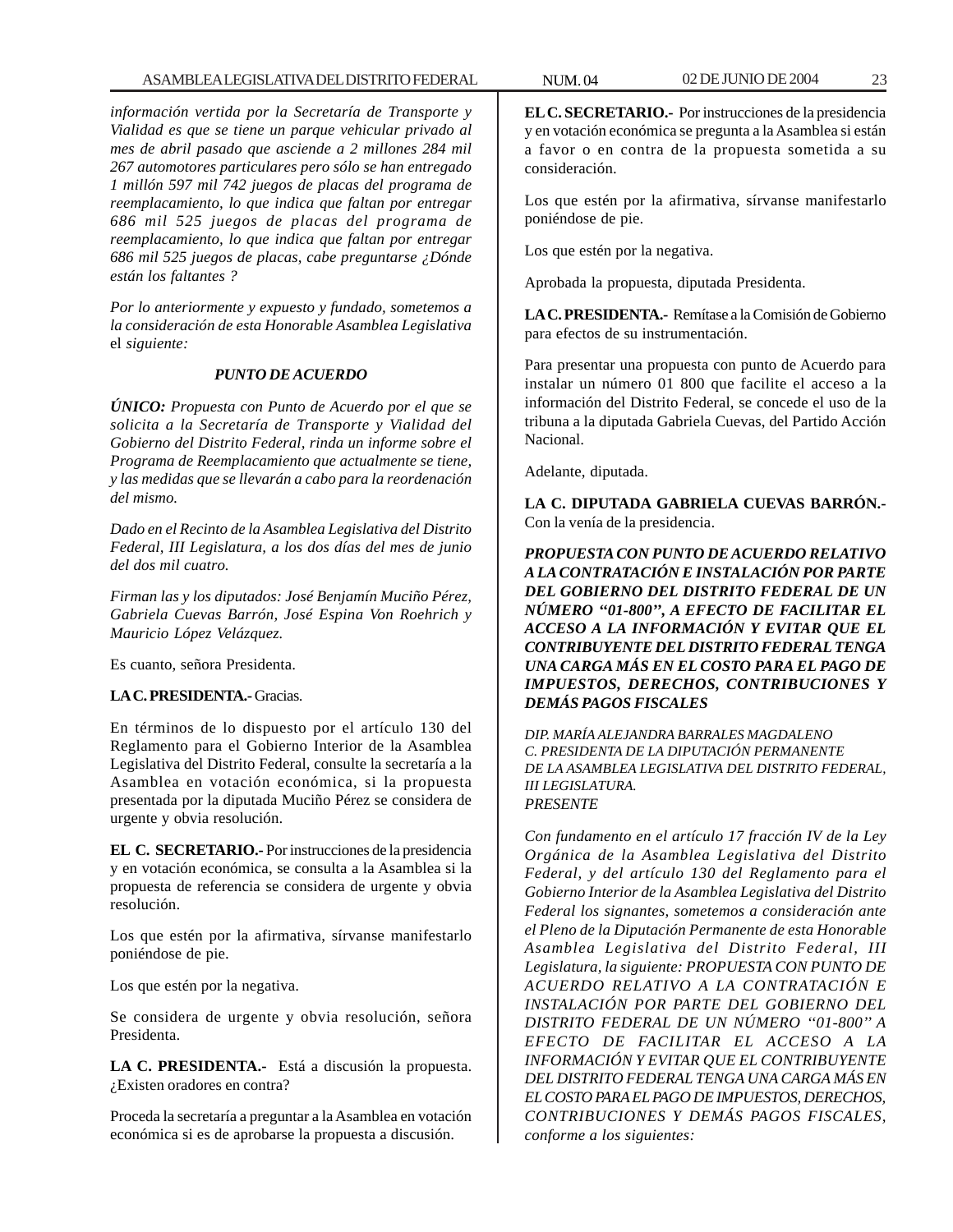# *ANTECEDENTES*

*El pago de contribuciones en favor del Gobierno del Distrito Federal es el principal rubro de ingresos de la entidad que permite la prestación de servicios públicos a la ciudadanía.*

*Dichas contribuciones se encuentran reguladas en términos del Código Financiero del Distrito Federal, a efecto de brindar las razones de su existencia, los medios y formas en que deben cumplimentarse, las autoridades, dependencias, organismos y auxiliares facultados para su cobro, salvaguarda y administración.*

*En la propia legislación enunciada en su artículo 19, se establecen las obligaciones y facultades de dichas dependencias a efecto de dar certidumbre al cobro, administración y destino de dichos emolumentos fiscales y en su artículo 20 se establecen quienes son propiamente los órganos, entidades, dependencias y auxiliares, facultados para el cobro de dichos conceptos.*

*Igualmente en el marco normativo de la materia se establecen diversas reglas de carácter general para todas las contribuciones para facilitar el pronto y expedito cumplimiento de dichas obligaciones por parte de los contribuyentes, sin que esto deba representar una carga adicional para éstos.*

*Propiamente en términos de las facultades otorgadas a dichas dependencias, en el artículo 66 fracción II, se faculta al Jefe de Gobierno del Distrito Federal,...*

**LA C. PRESIDENTA.-** Permítame, diputada. Para solicitar a los diputados presentes atención a la oradora, por favor.

Adelante, diputada.

# **LA C. DIPUTADA GABRIELA CUEVAS BARRÓN.-** Gracias.

*para que mediante resoluciones de carácter general, pueda dictar las medidas relacionadas con la administración, control, forma de pago y procedimientos señalados en la legislación de la materia, sin variar las disposiciones relacionadas con el sujeto, el objeto, la base, la cuota, la tasa o la tarifa de los gravámenes, las infracciones o las sanciones de las mismas, a fin de facilitar el cumplimiento de las obligaciones de los contribuyentes, reiterando que esto no ocasione una carga adicional para el contribuyente.*

*Se ha facultado recientemente a empresas privadas del rubro de ''tiendas de autoservicio'' como ''GIGANTE'', ''COMERCIAL'' ''MEXICANA'', ''SUMESA'' y ''MEGA COMERCIAL'', a través de convenios de colaboración, para ejercitar funciones auxiliares de la Secretaría de Finanzas del Gobierno del Distrito Federal para efectos de poder realizar funciones de tesorería consistentes en*

*recaudar, y facilitar el cumplimiento de las obligaciones fiscales a los contribuyentes.*

*Aun cuando es una medida adicional que pretende facilitar el pago de contribuciones, no es 100% efectiva, ya que para poder realizar el mismo es necesario recaudar la denominada ''línea de captura'' la cual se obtiene llamando al número telefónico de LOCATEL 5658-1111, órgano desconcentrado de la Secretaría de Desarrollo Social del Gobierno del Distrito Federal.*

*Dicha llamada permite que se obtenga la mencionada ''línea de captura'' medida también benéfica para el contribuyente, pero que como se ha mencionado con anterioridad, no es efectiva, ya que en primer lugar le genera una carga adicional al contribuyente, en razón de que existe una sobresaturación del sistema denominado LOCATEL. Las operadoras que atienden las llamadas sólo pueden dar 3 folios de pago por llamada y el contribuyente debe realizar otra llamada en caso de pretender realizar pagos correspondientes a más de 3 tipos de impuestos; y en segundo lugar, representa un costo adicional al contribuyente, porque el costo de la llamada al realizarse de un teléfono particular se ve reflejado en su recibo telefónico, hecho que se convierte en una carga adicional no justificada.*

*Supongamos que un contribuyente tiene dos ejercicios fiscales pendientes de cumplimiento de pago, es decir, tendría que realizar cuando menos cuatro llamadas telefónicas; y si fueran tres los ejercicios fiscales, seis serían cuando menos las llamadas a realizar, y así sucesivamente para el caso de más años; caso que no termina ahí pues si las contribuciones no son solo de un tipo deberá realizar cuando menos dos llamadas por contribución y por año, siendo que además de complicado tiende a la desidia por parte del contribuyente y a la disminución de la recaudación.*

*Bajo dichas premisas, cabe mencionar que existen otros dos medios a través de los cuales el cumplimiento de las obligaciones fiscales podría ser mucho más eficaz y expedito, tal es el caso de los números ''01-800'' proporcionados por TELMEX, los cuales son sin cargo para quien los disca, y cuyo costo se aplica en el recibo telefónico al titular de la línea telefónica que brinda dicha facilidad, y que permite que la carga económica causada por su uso, recaiga en dicho titular de la línea y no en el usuario, tal medida debería brindarse de manera equitativa a través de dicho servicio a todos los contribuyentes y no sólo a quienes utilicen los aparatos telefónicos públicos.*

*Un número ''01-800'', exclusivamente creado para atender las peticiones y dudas de los contribuyentes, en primer lugar no generará un costo adicional al contribuyente, y en segundo lugar podrá recabar toda la*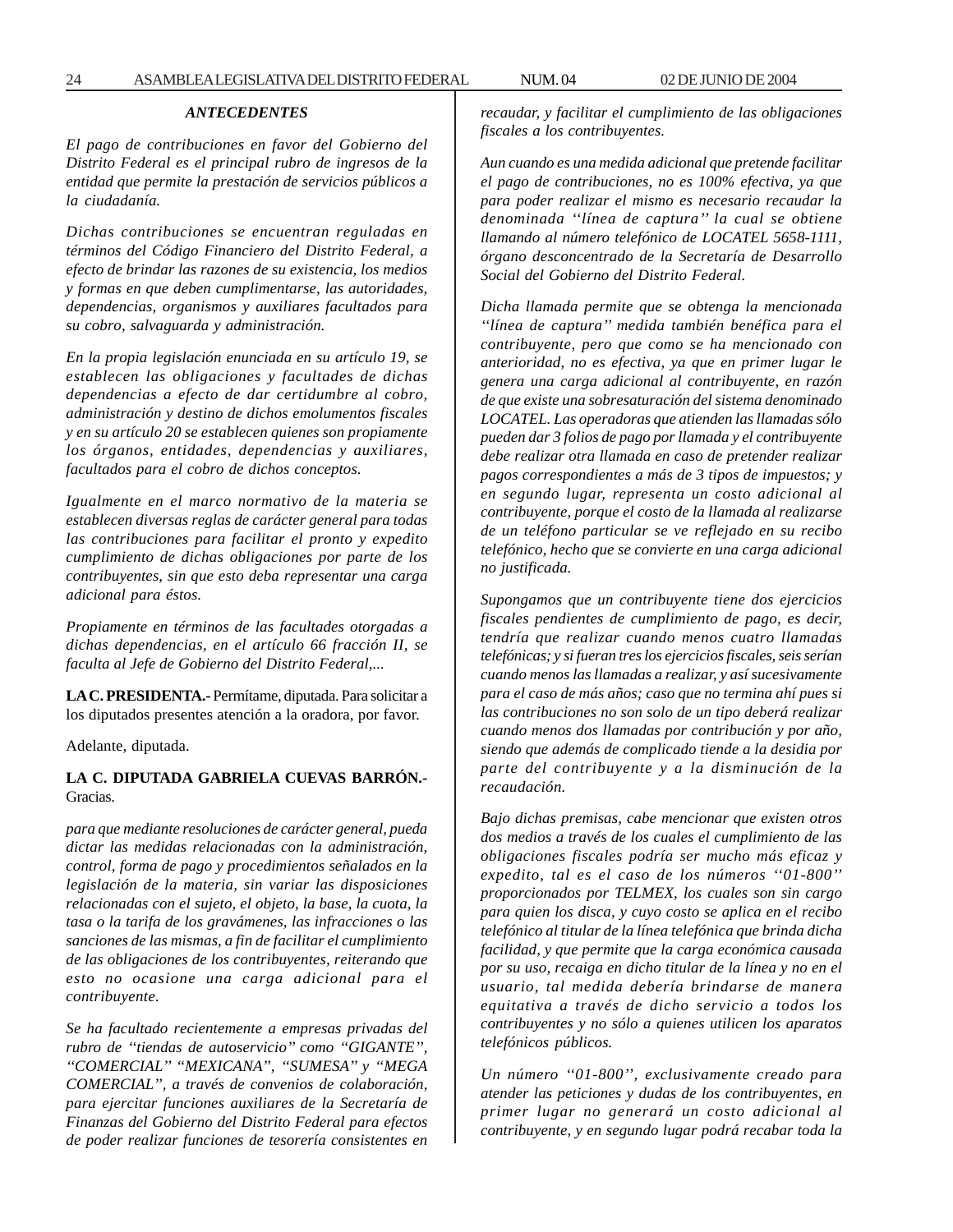*información necesaria y complementaria para poder realizar efectivamente el pago de la contribución que pretende cumplimentar y aumentar así la efectividad de atención y recaudación de contribuyentes e impuestos.*

*Dicha hipótesis podemos corroborarla con base de la información solicitada directamente al licenciado Francisco Vázquez Balmori, Director de Operación del órgano desconcentrado de la Secretaría de Desarrollo Social del Gobierno del Distrito Federal (LOCATEL), quien informó, mediante oficio DO/038/04, de fecha 20 de abril del año en curso que desde enero de 2003 y hasta marzo de 2004, la dependencia en la que se desempeña, recibió un total de 12,527,512 llamadas en general, de las cuales 1,616, 064 fueron directamente llamadas aceptadas para línea de captura, lo que representa el 12.90 % de las llamadas recibidas; pero de dichas llamadas no fueron todas atendidas completamente ya que les faltaba algún dato o criterio para poder asignarles correctamente la línea de captura, y de esas 1,616,064 llamadas, se atendieron correctamente 1,428,872 llamadas, que representan el 11.41% del total de llamadas recibidas por la dependencia.*

*Siendo así tenemos en primer lugar, que sólo el 12.90 % de las llamadas realizadas a LOCATEL, son hechas por contribuyentes esperando lograr ser atendidos para cumplimentar el pago de sus obligaciones fiscales, y en segundo lugar, que no todas son atendidas correctamente ya que ese 12.90% que es el total de contribuyentes que pretende realizar u obtener alguna información o línea de captura respecto a sus obligaciones fiscales, sólo es atendido un 88.42% efectivamente, teniendo así que casi el 11.58% restante, es decir, un total de 187,192 llamadas sin atención correcta o incompleta, es un porcentaje importante de la recaudación del Distrito Federal.*

*Por todo lo anteriormente expuesto y con la finalidad de evitar una carga más al contribuyente en el cumplimiento de sus obligaciones fiscales, y lograr una eficiente actuación en materia de recaudación de impuestos por parte de las autoridades del Gobierno del Distrito Federal*

#### *CONSIDERANDO*

*I. Que aún cuando la celebración de convenios de colaboración con empresas de la iniciativa privada para fungir como auxiliares de las funciones de tesorería que facilitan el pago de los impuestos, derechos, contribuciones y demás emolumentos fiscales de los contribuyentes, son medidas efectivas y acordes a las obligaciones de las autoridades fiscales del Distrito Federal; no son suficientes para atender todas y cada una de las necesidades de éstos, y es por tanto obligación y facultad del Gobierno del Distrito Federal, dotar de más y mejores recursos y medios, que faciliten*

*no sólo el cumplimiento de dichas obligaciones, sino también que faciliten el acceso a la información relativa y necesaria a los mismos, a fin de que permita el cumplimiento correcto y efectivo dichas obligaciones.*

- *II. Que es del conocimiento del público en general que existen medios de comunicación que facilitan propiamente información al respecto, concretamente el número telefónico de LOCATEL brinda de manera parcial dicho servicio, ya que por ejemplo en el mes de diciembre de 2003, recibieron 992,238 llamadas; en enero de 2004 1,069,118 llamadas y en febrero de 2004 recibieron 940,416 llamadas lo que en promedio al día son 4,722 llamadas; sin embargo dichas llamadas no sólo son para atender asuntos relativos al pago de impuestos y contribuciones, sino que son para todos los servicios que brinda el organismo desconcentrado.*
- *III. Que las llamadas que se atendieron respecto al tema fueron 143,827 en diciembre, 184,873 en enero y 170,261 en febrero, mismo que no es de desdeñarse, pero que además de representar una carga adicional al contribuyente como ya se explicó antes, no es 100 % efectivo, ya que además de dichas llamadas que específicamente se realizaron con ese fin, no todas fueron atendidas efectivamente.*
- *IV. Que cabe mencionar que además de la problemática planteada anteriormente sobre dicho número de LOCATEL tampoco termina ahí, pues únicamente es gratuito para quien realiza llamadas desde un teléfono público, ya que no requiere del uso de tarjetas telefónicas de prepago, ni de monedas para lograr entablar la comunicación; por lo que se rompe con un principio general de la materia fiscal consistente en el trato igual a los iguales, es decir, que todos los contribuyentes desde cualquier número que marcaran debería poder tener acceso gratuito a dicho número y evitar así la carga adicional por concepto de llamada.*
- *V. Que así mismo cabe mencionar que el servicio ''01- 800'' es de 2 tipos, según su tipo de cobertura: nacional o regional; y debido al ámbito de aplicación a la legislación de la materia, las necesidades de atención de los contribuyentes de la entidad y las facultades concedidas a las autoridades del Distrito Federal, dicho servicio únicamente se requeriría de carácter regional, lo cual disminuye considerablemente el costo de las llamadas entrantes, atendiendo sólo a las contribuyentes de la entidad, asegurando además*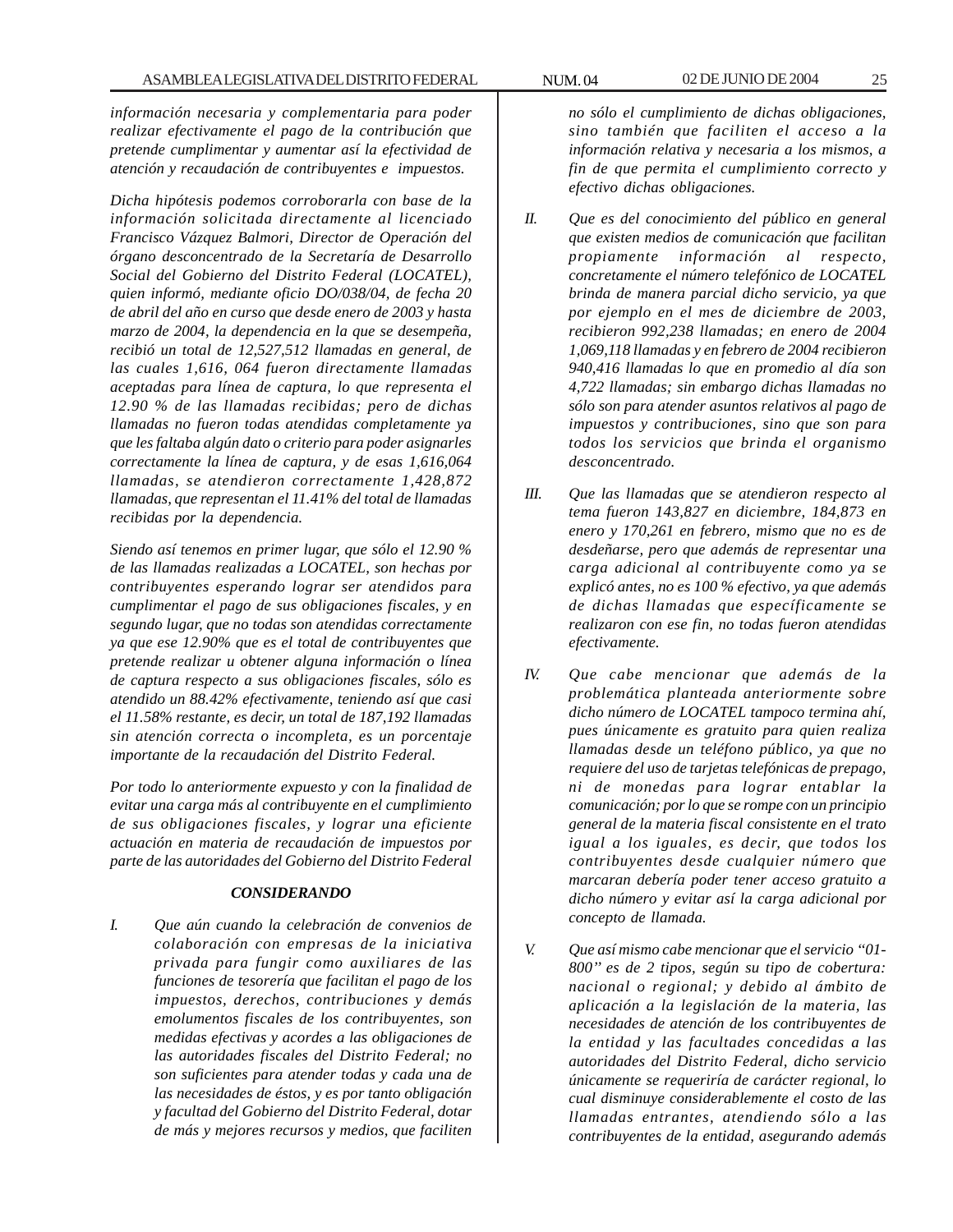*el aumento de la efectividad en la atención a dichos contribuyentes.*

- *VI. Que con base en las obligaciones y facultades otorgadas al Jefe de Gobierno del Distrito Federal, y al Secretario de Finanzas del Distrito Federal en la legislación aplicable de la materia, así como los principios de equidad, prontitud, facilidad y certeza, que rigen las disposiciones fiscales de la materia, dicho número sería una herramienta más que facilitaría al contribuyente el acceso a la información relativa para el cumplimiento de sus obligaciones fiscales y que permitiría la ampliación de los ingresos percibidos a favor de la Cuenta Pública del Gobierno del Distrito Federal.*
- *VII. Que esta H. Asamblea Legislativa del Distrito Federal tiene la facultad para realizar las propuestas conducentes y necesarias, a efecto de coadyuvar, proponer e implementar las medidas suficientes y necesarias para el mejoramiento de las acciones de gobierno que rigen el destino de la entidad.*

*Por lo anteriormente expuesto y fundado, los que suscribimos sometemos a consideración de la Diputación Permanente de esta H. Asamblea Legislativa el siguiente:*

#### *PUNTO DE ACUERDO*

*ÚNICO: Se solicita a esta Honorable Asamblea Legislativa del Distrito Federal, exhorte al Gobierno del Distrito Federal para que a través de la Secretaría de Finanzas del Distrito Federal, contrate un número gratuito para el público en general, denominado como ''01-800'', de fácil acceso y retentiva mediante siglas o palabras relativas al tema, a fin de cumplimentar con las obligaciones establecidas en la legislación fiscal de la materia de la demarcación territorial.*

*Dado en el Recinto Legislativo el día 2 de junio de dos mil cuatro.*

*Firman las y los diputados: José Espina Von Roehrich (PAN), Gabriela Cuevas Barrón (PAN), José Benjamín Muciño Pérez (PAN), Héctor Mauricio López Velázquez (PRI), Arturo Escobar Vega (PVEM), Guadalupe Chavira de la Rosa (PRD) y Julio Escamilla Salinas (PRD).*

Muchas gracias.

**LA C. PRESIDENTA**.- Con fundamento en lo dispuesto por los artículos 36 fracciones V y VII de la Ley Orgánica de la Asamblea Legislativa del Distrito Federal; 28 y 129 del Reglamento para su Gobierno Interior, se turna para su análisis y dictamen a la Comisión de Ciencia y Tecnología.

Para presentar una propuesta con punto de acuerdo sobre el puente de Paseo de la Reforma de la ciclopista, se concede el uso de la tribuna a la diputada Gabriela Cuevas, del Partido Acción Nacional.

**LA C. DIPUTADA GABRIELA CUEVAS BARRÓN.-** Con la venia de la presidencia.

*PROPUESTA CON PUNTO DE ACUERDO PARA QUE ESTA HONORABLE ASAMBLEA LEGISLATIVA EXHORTE AL GOBIERNO DEL DISTRITO FEDERAL INSTALE MESA DE ESTUDIO SOBRE LA VIABILIDAD DE CONTINUAR CON LA CONSTRUCCIÓN DEL PUENTE PEATONAL SOBRE AVENIDA PASEO DE LA REFORMA.*

*DIP. MARÍA ALEJANDRA BARRALES MAGDALENO C. PRESIDENTA DE LA DIPUTACIÓN PERMANENTE DE LA ASAMBLEA LEGISLATIVA DEL DISTRITO EDERAL, III LEGISLATURA.* PRESENTE.

*Con fundamento en el artículo 17 fracción IV de la Ley Orgánica de la Asamblea Legislativa del Distrito Federal, y del artículo 130 del Reglamento para el Gobierno Interior de la Asamblea Legislativa del Distrito Federal los firmantes, sometemos a consideración Comisión Permanente de esta Honorable Asamblea Legislativa del Distrito Federal, III Legislatura, la siguiente: PROPUESTA CON PUNTO DE ACUERDO PARA SOLICITAR LA INSTALACIÓN DE UNA MESA DE TRABAJO PARA REVISAR LA VIABILIDAD DE CONTINUAR CON LA CONSTRUCCIÓN DE LA CICLOPISTA SOBRE PASEO DE LA REFORMA, Y PARA SOLICITAR A LA CONTRALORÍA DEL DISTRITO FEDERAL INICIE INVESTIGACIÓN SOBRE LAS PRESUNTAS VIOLACIONES A DIVERSAS DISPOSICIONES EN LA CONSTRUCCIÓN DE LA CILCOPISTA Y PUENTE PEATONAL SOBRE AVENIDA PASEO DE LA REFORMA*

#### *ANTECEDENTES*

*El Paseo del Emperador, como fue nombrada la avenida que comprendía los 12 kilómetros que existen entre lo que era la Glorieta de Bucareli y el Castillo de Chapultepec, sufre un grave atentado.*

*A lo largo de su construcción, Paseo de la Reforma desarrolla una serie de etapas similares a la de la Historia de México.*

*Paseo de la Reforma integra en su trayecto el Monumento a Cristóbal Colón en 1876, las estatuas de héroes de la República, el Monumento a Cuauhtémoc en 1887, el Monumento a la Independencia, mejor conocido como el Angel de la Independencia, inaugurado en 1910.*

*El paso de los años convirtió al Paseo de la Reforma como una de las avenidas más largas y emblemáticas de la Ciudad.*

*Por la extensión de su trayecto, Paseo de la Reforma abarca muchos kilómetros más al proyecto inicial, en*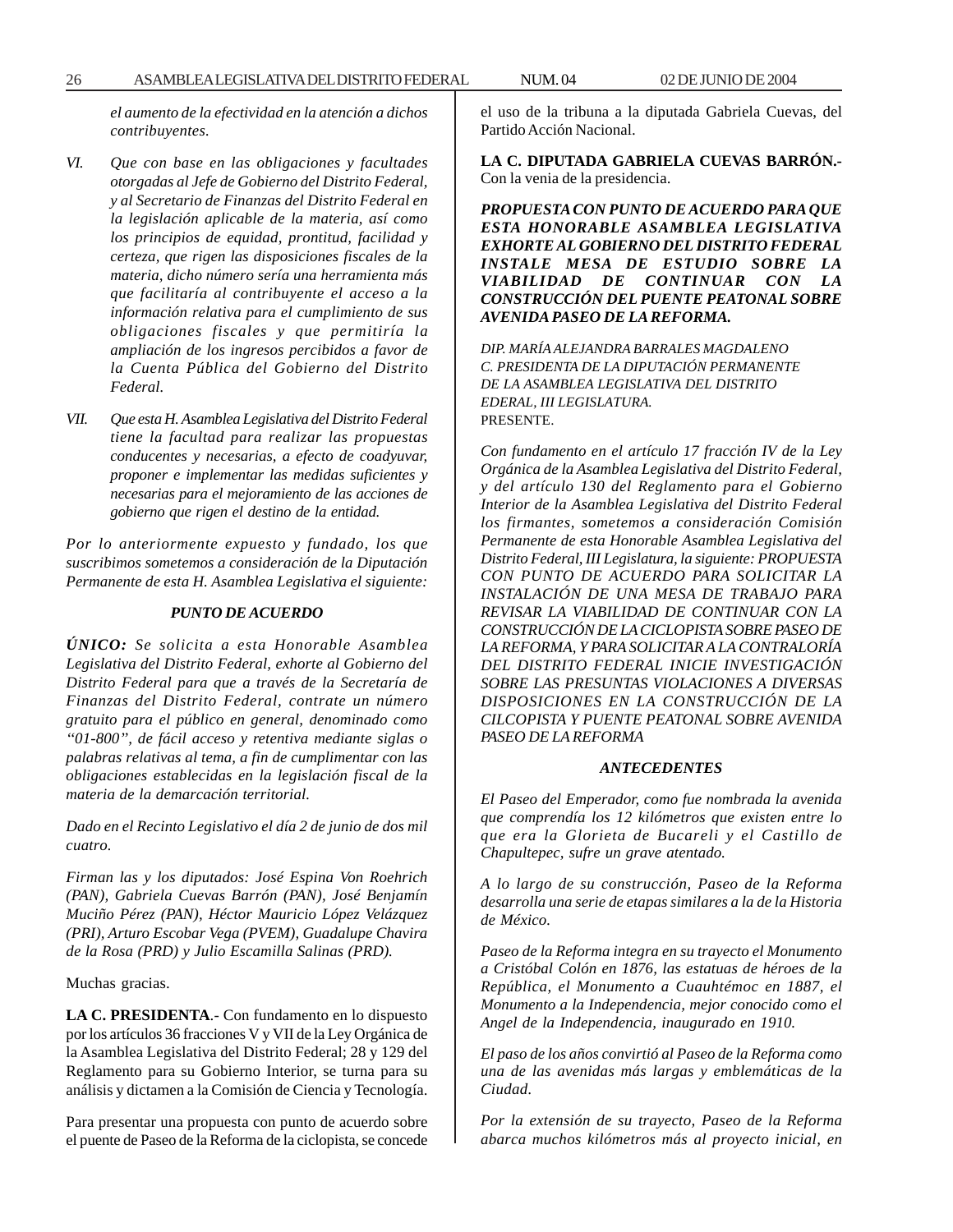*nuestros días da salida a la Ciudad conectándose con la Carretera a Toluca, capital del Estado de México.*

*El desarrollo de esta avenida ha traído distintas expresiones arquitectónicas, pero sin alterar su armonía visual.*

*Ni el flujo vehicular, ni el flujo peatonal habían sido motivo de alteración al entorno de Paseo de la Reforma. Como lo atestiguan las vialidades que pasan por debajo de su arroyo, en áreas que son de jurisdicción del Gobierno del Distrito Federal.*

*En 1952, durante el Gobierno del Lic. Miguel Alemán Valdés, para conmemorar la Expropiación Petrolera, se construye La Fuente de Petróleos, misma que fue situada en una glorieta, sobre Paseo de la Reforma y lo que después sería el Anillo Periférico.*

*El Jefe del Departamento del Distrito Federal, Ernesto P. Uruchurtu, dispone la realización de un distribuidor vial en el cruce del Paseo de la Reforma y Anillo Periférico e hizo anotar en la presentación del proyecto, que el diseño del citado distribuidor había sido desarrollado con el objeto de permitir la absoluta visibilidad de la fuente y el arbolado paisaje del Bosque de Chapultepec.*

*Paralelamente al Anillo Periférico, durante casi un siglo, el ferrocarril de Cuernavaca fue una importante forma de comunicación de la Ciudad de México, y hace casi 7 años dejó de funcionar, para dar paso a un nuevo proyecto de comunicación.*

*Una vez concluido el período de vida de estas vías, se discutía el uso que debía darse a este nuevo espacio, distintas organizaciones propusieron el uso racional de este espacio, como el de convertirle en un área verde para la que se pudiera hacer un recorrido turístico desde Paseo de la Reforma pasando por el Parque de los Dinamos, a lo largo de las delegaciones Miguel Hidalgo, Álvaro Obregón, Magdalena Contreras y Tlalpan.*

*Se acordó la rehabilitación para el uso peatonal y de ciclistas de la antigua vía del Ferrocarril a Cuernavaca.*

*Por lo tanto, se ha ido habilitando la vía denominada Ciclopista serie de pasos peatonales a lo largo de dicha vía, sin embargo, conforme avanzan la obra, lamentablemente empiezan a surgir errores de planeación en distintos tramos del proyecto.*

*De lo más cuestionable y que se percibe a simple vista, son las características de los puentes sobre importantes vías de alta circulación vehicular, cuya pendiente es intransitable para hacerlo en bicicleta, medio para el cual se dijo, se construyeron esos puentes.*

*Esta ruta atraviesa, Paseo de la Reforma, donde se pretende construir un paso peatonal elevado que dista* *mucho de ser la resolución al problema de los transeúntes del lugar.*

*La construcción que se pretende erigir evidentemente, aún por encima de las justificaciones sin sustento, viene a contaminar el espacio visual del Paseo de la Reforma en ambas vías.*

*Paseo de la Reforma tiene un reconocimiento especial por propios y extraños adquirido en razón de su belleza, tal es su importancia que está incluida en los Circuitos del Turibús, en consecuencia, es considerado un atractivo turístico de la Ciudad de México.*

*Existiendo 3 posibilidades para desahogar el problema de acceso a los peatones, el Gobierno Central, decidió impulsar la alternativa más onerosa.*

*Se descalificaron alternativas como la ubicación de un nuevo semáforo que beneficiaría a los ciudadanos cuyos centros de trabajo se encuentran en la zona.*

*En las grandes ciudades cuyas vías de tránsito peatonal se cruzan con las vías de gran flujo vehicular no se construyen puentes peatonales, se privilegia el entorno, el espacio visual de propios y extraños con un semáforo.*

*Otra alternativa es el paso subterráneo, opción también viable sin contaminar la imagen del lugar ni el flujo vehicular. Los avances tecnológicos en materia de construcción hacen posible desarrollar esta posibilidad sin afectar las edificaciones cercanas.*

*Sin embargo, en estos momentos, contra toda lógica histórica o técnica se pretende construir un puente elevado como paso peatonal y dar continuidad a la Ciclopista.*

*En opinión de los vecinos de la citada obra, el desarrollo a dicho proyecto beneficia deliberadamente una obra de quien se dice es el principal donador para el puente. Por las contradicciones de las autoridades, los vecinos concluyen que existe un contubernio más del Gobierno del Distrito Federal.*

*Es evidente que la construcción de este puente viola disposiciones aplicables en materia de Desarrollo Urbano, por otra parte, no se ha tomado en cuenta la opinión de los vecinos ni existe un aval por parte de los comités vecinales del área.*

*Además, durante el mes de mayo se llevó a cabo una consulta vecinal, en donde el 70 por ciento de los participantes se manifestó en contra de dicho proyecto por afectar la belleza de la Av. Paseo de la Reforma, por ser un potencial foco de delincuencia y es un proyecto que altera el entorno visual de la Fuente de Petróleos y del mismo Bosque de Chapultepec.*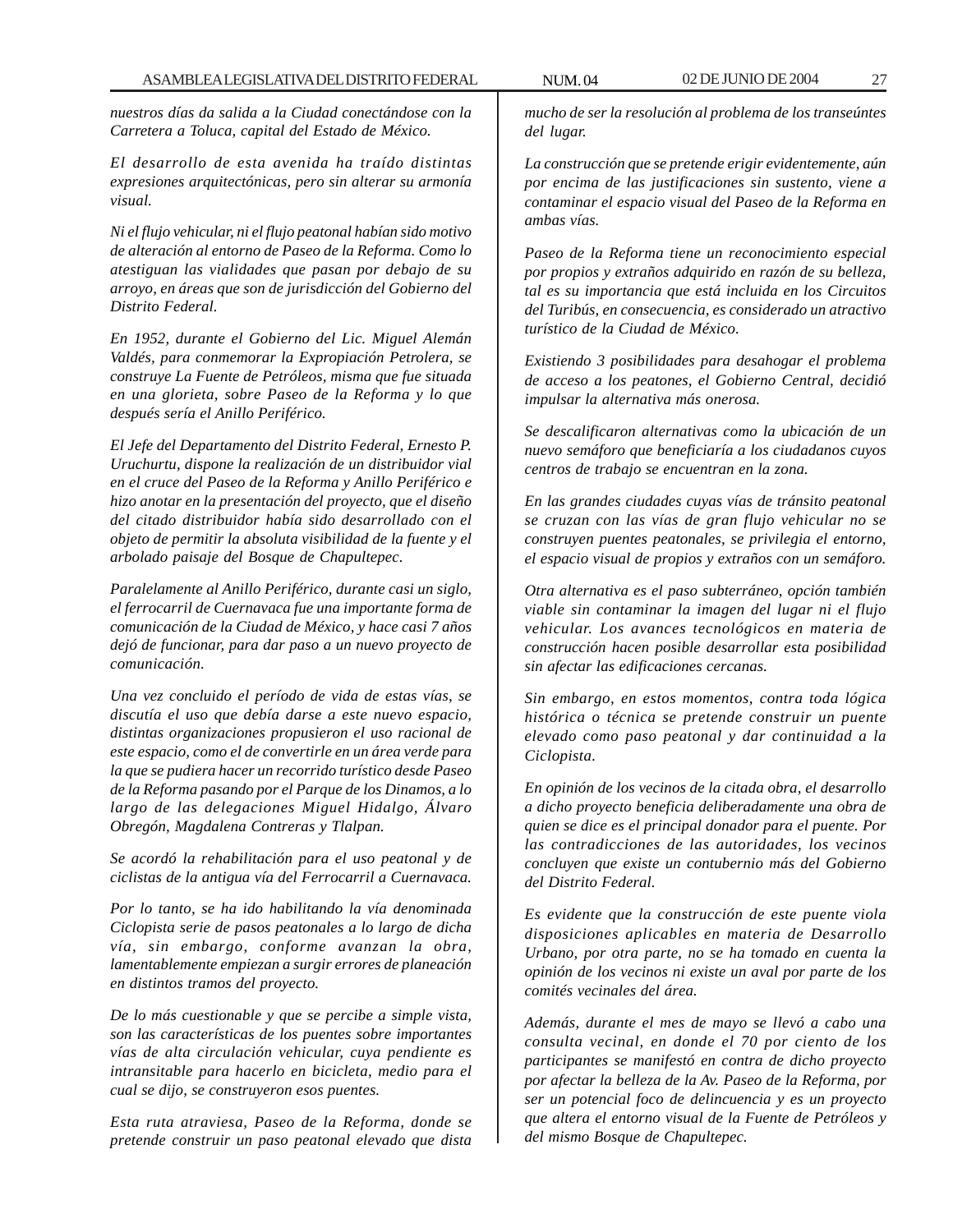# *CONSIDERANDO*

*Que el desarrollo de la Ciudad de México debe conservar la armonía arquitectónica y visual que la caracteriza como un lugar turístico.*

*Que el Paseo de la Reforma ha sido a lo largo de la historia testigo del crecimiento de México en materia urbanística.*

*Que la problemática en las vías vehiculares de alta circulación requiere la solución más adecuada sin alterar la armonía de los lugares por donde se extiende.*

*Que la conservación de la Ciudad de México sólo se puede lograr con la participación de autoridades y ciudadanos.*

*Que el proyecto de la ciclopista sobre Paseo de la Reforma y Ferrocarril de Cuernavaca altera considerablemente este entorno.*

*Que existe sospecha por parte de los vecinos perjudicados por la construcción del puente peatonal que da continuidad a la ciclopista de violaciones a diversos artículos en la Ley de Obras Públicas y Servicios, como del Reglamento de la citada Ley y del Reglamento.*

*Que se consideran ignoradas y descartadas, sin sustento lógico o técnico otras alternativas para dar continuidad al cauce de la ciclopista.*

*Que han sido infructuosas las peticiones al Jefe de Gobierno del Distrito Federal y a la Secretaria del Medio Ambiente del Distrito Federal para buscar opciones viables y menos onerosas en relación con la continuación de la Ciclopista sobre Paseo de la Reforma.*

*Que los vecinos afectados por las obras sienten vulnerados los derechos que consagra el Artículo 8 de la Constitución, ante la negativa de ser escuchados por las autoridades del Distrito Federal.*

*Que la Ley Ambiental del Distrito Federal consagra como derecho de los ciudadanos el disfrutar de un ambiente sano y la construcción del puente sobre Paseo de la Reforma afecta el entorno.*

*Que esta H. Asamblea Legislativa del Distrito Federal tiene la facultad para realizar las propuestas conducentes y necesarias a efecto de coadyuvar, proponer e implementar las medidas suficientes y necesarias para el mejoramiento de las acciones del gobierno que rigen el destino de esta Ciudad.*

*Por lo expuesto anteriormente someto a consideración de la Comisión Permanente de ésta H. Asamblea Legislativa el siguiente*

#### *PUNTO DE ACUERDO*

*PRIMERO. Se solicita a esta Honorable Asamblea, exhorte al Gobierno del Distrito Federal instale mesa de* *estudio sobre la viabilidad de continuar con la construcción del puente peatonal sobre Av. Paseo de la Reforma.*

*SEGUNDO. Se solicita a esta honorable Asamblea instruya a la Contraloría del Distrito Federal, inicie la investigación sobre las posibles violaciones en materia de Ley de Obras Públicas y Servicios a diversas disposiciones del Distrito Federal en la construcción de la Ciclopista y puente peatonal sobre la Av. Reforma.*

*Dado en el Recinto Legislativo el 2 de junio de dos mil 2004*

*Firman la y los diputados: Gabriela Cuevas Barrón, José Espina Von Roehrich y José Benjamín Muciño Pérez.*

Muchas gracias.

#### **LA C. PRESIDENTA.-** Gracias, diputada.

En términos de lo dispuesto por el artículo 130 del Reglamento para el Gobierno Interior de la Asamblea Legislativa del Distrito Federal, consulte la secretaría a la Asamblea en votación económica si la propuesta presentada por la Diputada Gabriela Cuevas, se considera de urgente y obvia resolución.

**EL C. SECRETARIO.-** Por instrucciones de la Presidenta y en votación económica se consulta a la Asamblea si la propuesta de referencia se considera de urgente y obvia resolución.

Los que estén por la afirmativa, sírvanse manifestarlo poniéndose de pie.

Los que estén por la negativa.

No se considera de urgente y obvia resolución, diputada Presidenta.

**LA C. PRESIDENTA.-** Al no considerarse de urgente y obvia resolución se turna para su análisis y dictamen a la Comisión de Desarrollo e Infraestructura Urbana.

Para presentar una propuesta con punto de acuerdo sobre los recursos de la Procuraduría General del Distrito Federal, se concede el uso de la tribuna al diputado José Espina, del Partido Acción Nacional.

**EL C. DIPUTADO JOSÉ ESPINA VON ROEHRICH.-** Con su permiso, señora Presidenta.

*PUNTO DE ACUERDO PARA QUE LA ASAMBLEA LEGISLATIVA DEL DISTRITO FEDERAL, III LEGISLATURA, SOLICITE A LA PROCURADURÍA GENERAL DE JUSTICIA DEL DISTRITO FEDERAL INFORMACIÓN EN CUANTO AL EJERCICIO DE SUS FUNCIONES.*

*DIP. MARÍA ALEJANDRA BARRALES MAGDALENO PRESIDENTA DE LA MESA DIRECTIVA DE LA DIPUTACIÓN PERMANENTE EN LA H. ASAMBLEA LEGISLATIVA DEL DISTRITO FEDERAL, III LEGISLATURA. PRESENTE.*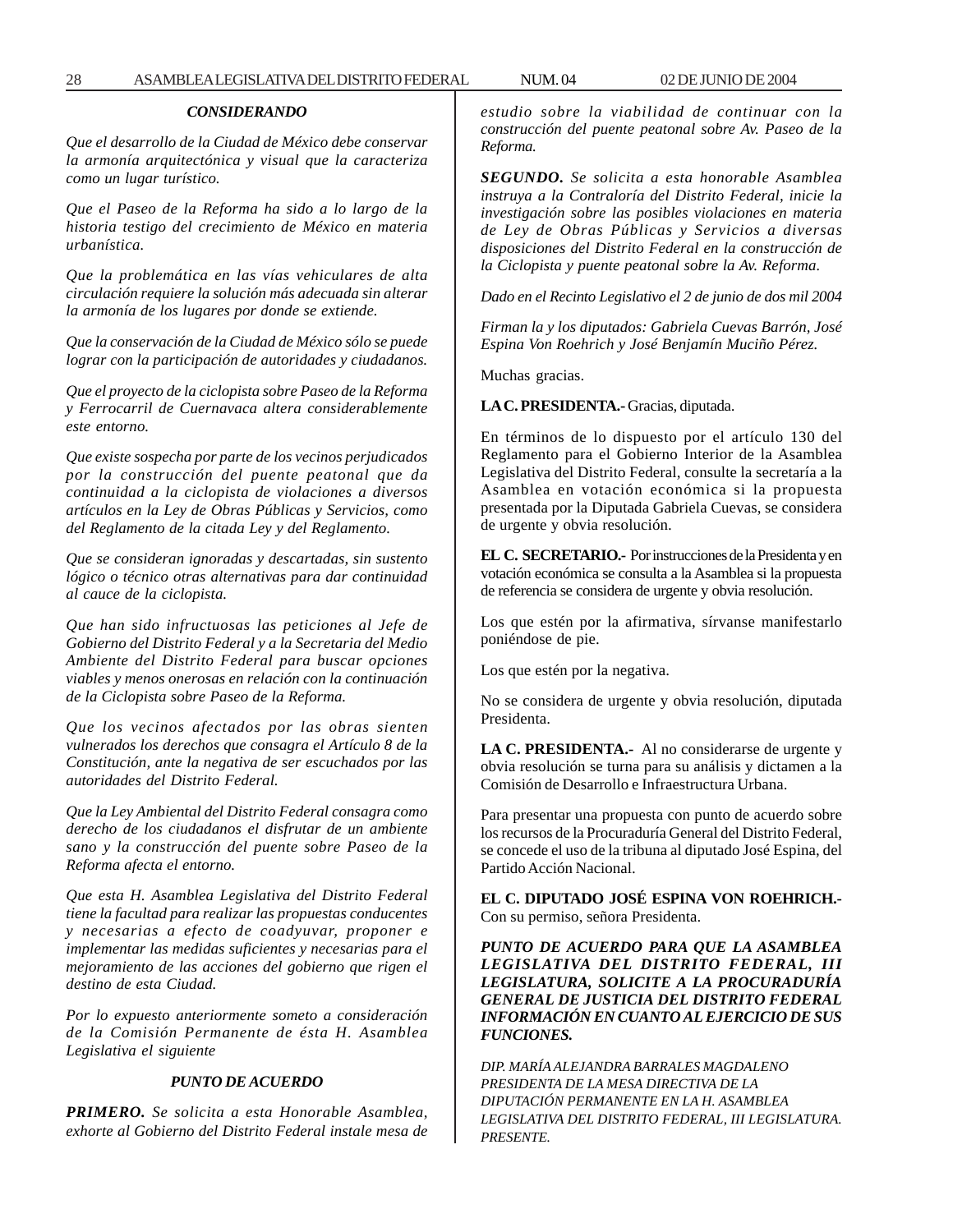*Con fundamento en lo dispuesto por los artículos 10 fracción XXI, 17 fracción VI, 46 y 58 fracción I de la Ley Orgánica de la Asamblea Legislativa del Distrito Federal; y 129 del Reglamento para el Gobierno Interior de la Asamblea Legislativa del Distrito Federal y, demás artículos relativos, los diputados signantes, integrantes del Grupo Parlamentario del Partido Acción Nacional, presentamos ante la Diputación Permanente de esta Honorable Soberanía, la siguiente proposición de:*

*PUNTO DE ACUERDO PARA QUE LA ASAMBLEA LEGISLATIVA DEL DISTRITO FEDERAL, III LEGISLATURA, SOLICITE A LA PROCURADURÍA GENERAL DE JUSTICIA DEL DISTRITO FEDERAL INFORMACIÓN EN CUANTO AL EJERCICIO DE SUS FUNCIONES.*

*En razón a los siguientes:*

#### *CONSIDERANDOS*

*Los integrantes del Grupo Parlamentario del Partido Acción Nacional reconocemos, que la elaboración de una política en materia de seguridad pública debe ser integral e incorporar aspectos como prevención del delito, respeto a los derechos fundamentales de las personas, innovaciones y reformas institucionales, así como delimitación clara de instrumentos de evaluación de las acciones, en su caso, implementadas y mecanismos de rendición de cuentas ante los ciudadanos.*

*En uno de los rubros que debe comprender la política integral de seguridad pública, se encuentra el relativo a la procuración de justicia, el cual ha sido un tema predominante en la agenda legislativa y gubernamental y se ha establecido como un tema prioritario para los habitantes de esta Ciudad. Por eso no es extraño, que los habitantes del Distrito Federal exijamos solución y la implementación de mecanismos de rendición de cuentas, claras, precisas y concretas por parte de la autoridad encargada de la misma.*

*Uno de los mecanismos de rendición de cuentas, es el relativo al documento denominado ''Informe de Avance Programático Presupuestal'', el cual muestra la erogación de recursos presupuestales en las distintas actividades institucionales gubernamentales, es decir, se identifica la correlación existente entre las acciones delimitadas en los programas que se implementan con el presupuesto asignado a las distintas instituciones encargadas, en el caso que nos ocupa, del ámbito de la seguridad pública. Sin embargo, en la actual administración la ''aplicación de medidas de austeridad y disciplina presupuestal'' que fundamentó la asignación de recursos del Gobierno del Distrito Federal, en el período enero-marzo del 2004, fue una falacia, toda vez que se presenta un subejercicio, al menos, en el caso del Programa 06 ''Procuración de Justicia''.*

*La Procuraduría General de Justicia del Distrito Federal en este primer trimestre de 2004, erogó hasta el 31 de marzo, el 96 % del presupuesto asignado, es decir 837.6 millones de pesos, faltando por ejercer 33.5 millones de peso. Y es ante esta situación, que los integrantes del Grupo Parlamentario del Partido Acción Nacional nos preguntamos ¿se ha aumentado la eficiencia y eficacia de las funciones que realiza la Procuraduría General de Justicia del Distrito Federal a razón de los recursos asignados y erogados, es decir sus acciones desempeñadas se vislumbran en estándares congruentes ante el ejercicio presupuestal erogado hasta la fecha? ¿Los habitantes del Distrito Federal, estamos de acuerdo en qué nuestras autoridades pretendan resolver el problema, destinando recursos presupuéstales cuantiosos, sin que se tengan resultados efectivos?*

*Aunado a ello, consideramos que no se han alcanzado las metas trazadas y derivado de una falta de evaluación de los alcances, límites y condiciones de la seguridad en el Distrito Federal, previa a la asignación de recursos presupuestales, los ciudadanos nos enfrentamos a respuestas urgentes matizadas por la reacción inmediata, es así como, durante el mes de febrero del 2004, el Gobierno del Distrito Federal anunció la implementación del Plan de Acciones de Seguridad, Procuración de Justicia y Gobierno 2004-2006, cuyo objetivo general es el de ''reforzar las políticas que permitan la reducción del índice delictivo de impacto social y permitan afirmar la percepción ciudadana de que se está actuando en contra del crimen''.*

*Ante el mencionado objetivo general, consideramos que la primera parte de éste no necesariamente recae en la percepción ciudadana. Si bien es cierto, en el objetivo general del Plan de Acciones se identifican los dos componentes de la seguridad: el objetivo y el subjetivo, los integrantes del Grupo Parlamentario del Partido Acción Nacional en la Asamblea Legislativa, consideramos que es innecesaria la vinculación que se realiza entre estos dos ámbitos, toda vez que el relativo a lo subjetivo, el de la percepción individual reflejado en estadísticas, es más manipulable. Sin embargo, el cumplimiento del ámbito objetivo, ''reducción del índice delictivo de impacto social'' si se puede concluir del análisis a las estadísticas oficiales que las autoridades ofrecen.*

*Desde la perspectiva del Grupo Parlamentario del Partido Acción Nacional, el Plan de Acciones de Seguridad, Procuración de Justicia y Gobierno 2004-2006 responde únicamente a la urgencia de brindar resultados rápidos e inmediatos en la materia, sin que la propuesta se sustente en principios sólidos y firmes que permitan la permanencia de resultados, no sólo a corto plazo, sino a mediano y largo plazos. Consideramos que los resultados, principalmente, basados en estadística, que se reportan*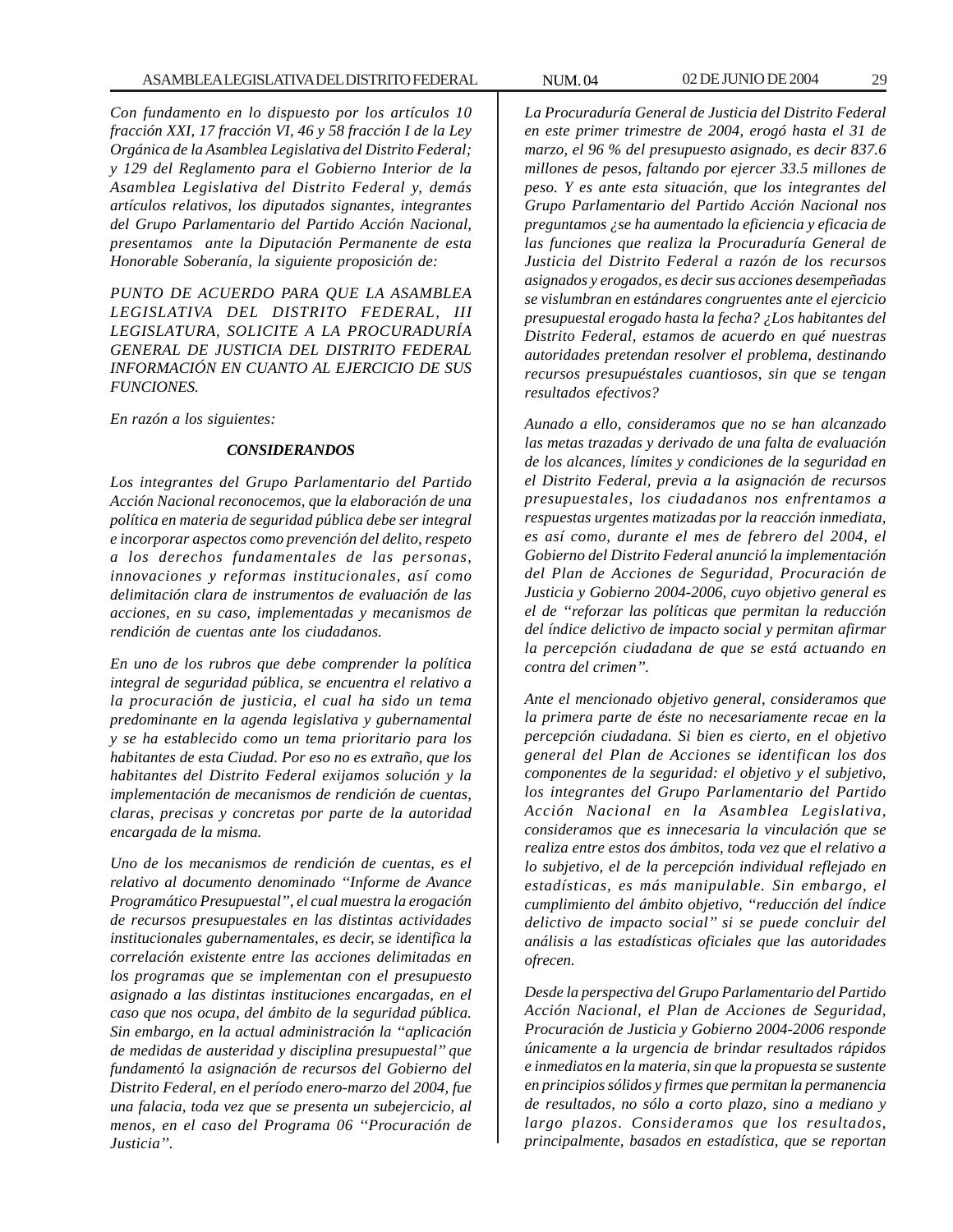*en el Primer Informe de Resultados del Plan de Acciones enero-abril del 2004 -es de resaltarse que el Plan de Acciones- se implementó a partir del 25 de febrero del año en curso, por lo que el informe debiese únicamente abarcar, en su caso, finales de febrero, marzo y abril-, son efímeros y temporales, toda vez que al no estar debidamente sustentadas las acciones que se están ejecutando, puede causar el agravamiento del problema de la seguridad pública.*

*Es por ello, que exigimos que nuestras autoridades actúen conforme a derecho y aborden el problema a través de la construcción de un modelo que se fundamente en principios de investigación científica, que permitan la integración, diseño, evaluación e implementación de programas eficaces, eficientes y viables, que respondan a coyunturas de mediano y largo plazos, y no sólo a las de inmediata presencia.*

*El Grupo Parlamentario del Partido Acción Nacional representado en esta Asamblea Legislativa del Distrito Federal está en contra de la implementación de me medidas pragmáticas y soluciones simplistas, las cuales al final de cuentas devienen en el inútil esfuerzo por satisfacer la demanda de seguridad de los habitantes del Distrito Federal.*

*Un ejemplo de una medida simplista, es la meta que se propone alcanzar con el Plan de Acciones, la cual se refiere al ''15 % de reducción del índice delictivo de los principales delitos por año'', para lo cual se requiere de la Procuraduría General de Justicia del Distrito Federal, entre otras acciones, ''aumentar el 20% sus consignaciones de averiguaciones previas sin detenido; aumentar al 70% de consignaciones por robos; 97% de eficiencia de índice de sentencias condenatorias, reducir el 3% de sentencias absolutorias; 50 personas diarias para investigaciones, aprehensiones, reaprehensiones y presentaciones; eficientar la investigación en 30 % de la policía judicial en los principales delitos''.*

*La tarea de procuración de justicia, es trascendental, para la consolidación de un Estado Democrático de Derecho, es por ello, que las funciones que realice la Procuración General de Justicia del Distrito Federal, deben ceñirse a un marco de pleno respeto a los derechos de las personas y de la sociedad en su conjunto, es por ello, que su empeño, principalmente, debe estar enfocado a proteger a las personas, y no a perseguir a los culpables, es en este sentido que se critica que se exija de la Procuraduría las acciones antes mencionadas, toda vez que se dirigen a la persecución de los culpables: aumento en la consignación por el delito de robo y en sentencias condenatorias y reducción de las sentencias absolutorias, situaciones en las que sólo se busca sancionar a los culpables, aunque se prevea el riesgo de vulnerar los derechos de las personas y que nos recuerdan a un sistema implementado*

*hace siglos: el inquisitorio. ¿Por qué se deja a un lado la atención a las víctimas, el derecho de las personas a un debido y justo proceso penal, dónde se encuentra la garantía a una defensa adecuada?*

*El reflejo de la actuación de la autoridad encargada en el Distrito Federal, del ámbito de la Procuración de Justicia, tanto en el Plan de Acciones, como en su Primer Informe, se explica en su mayoría con base en información estadística. La sola muestra de información diagnostica sobre los problemas de inseguridad sobre todo en este rubro; es sólo un indicativo que no permite la evaluación real y general del problema, aunque sea una arista que permite el acceso a cierta información, que de otra manera resultaría difícil.*

 *Sin embargo, ¿se tiene un diagnóstico de las instituciones que están involucradas en el sistema de seguridad? Consideramos que con un diagnóstico a mayor profundidad que brinde un panorama real de la situación que impera en materia de seguridad, se estará en posibilidad de intervenir, y de jerarquizar problemas elaborando programas de atención, que permitan la delimitación de estrategias y donde sea posible que todos los actores, actuemos conjunta y coordinadamente.*

*Ante ello, los integrantes del Grupo Parlamentario del Partido Acción Nacional exigimos un diagnóstico institucional que permita de manera previa y ordenada, identificar y diseñar estrategias que coadyuven a la restauración institucional, pero principalmente, a la estructuración de acciones que permitan alcanzar el objetivo de brindar la seguridad pública que los habitantes del Distrito Federal reclamamos. Es por ello, que el pasado dieciocho de noviembre del dos mil tres, junto con los legisladores de los distintos Grupos Parlamentarios de esta H Soberanía, coincidimos en la necesidad de transparentar la actuación de las instituciones encargadas de la seguridad pública y, por ello, de urgente y obvia resolución aprobamos el ''Punto de Acuerdo para solicitar a las autoridades del Gobierno del Distrito Federal que corresponda, información respecto a la planeación de las políticas y los programas que, dentro de sus facultades, realizan en materia de seguridad pública y sus resultados obtenidos'', mismo que se remitió para la instrumentación y efectos conducentes al Licenciado Alejandro Encinas Rodríguez, Secretario de Gobierno del Distrito Federal, mediante oficio MD/ 243/2003 de fecha dieciocho de noviembre del dos mil tres, signado por el Diputado Obdulio Ávila Mayo, en su calidad de Presidente en turno de la Mesa Directiva de la Asamblea Legislativa del Distrito Federal, III Legislatura, el cual hasta la fecha no ha sido contestado por las instituciones a las que se dirigía.*

*En este sentido, cabe destacar que al Mtro. Bernardo Bátiz Vázquez; Procurador General de Justicia del Distrito Federal, se le requirió lo siguiente:*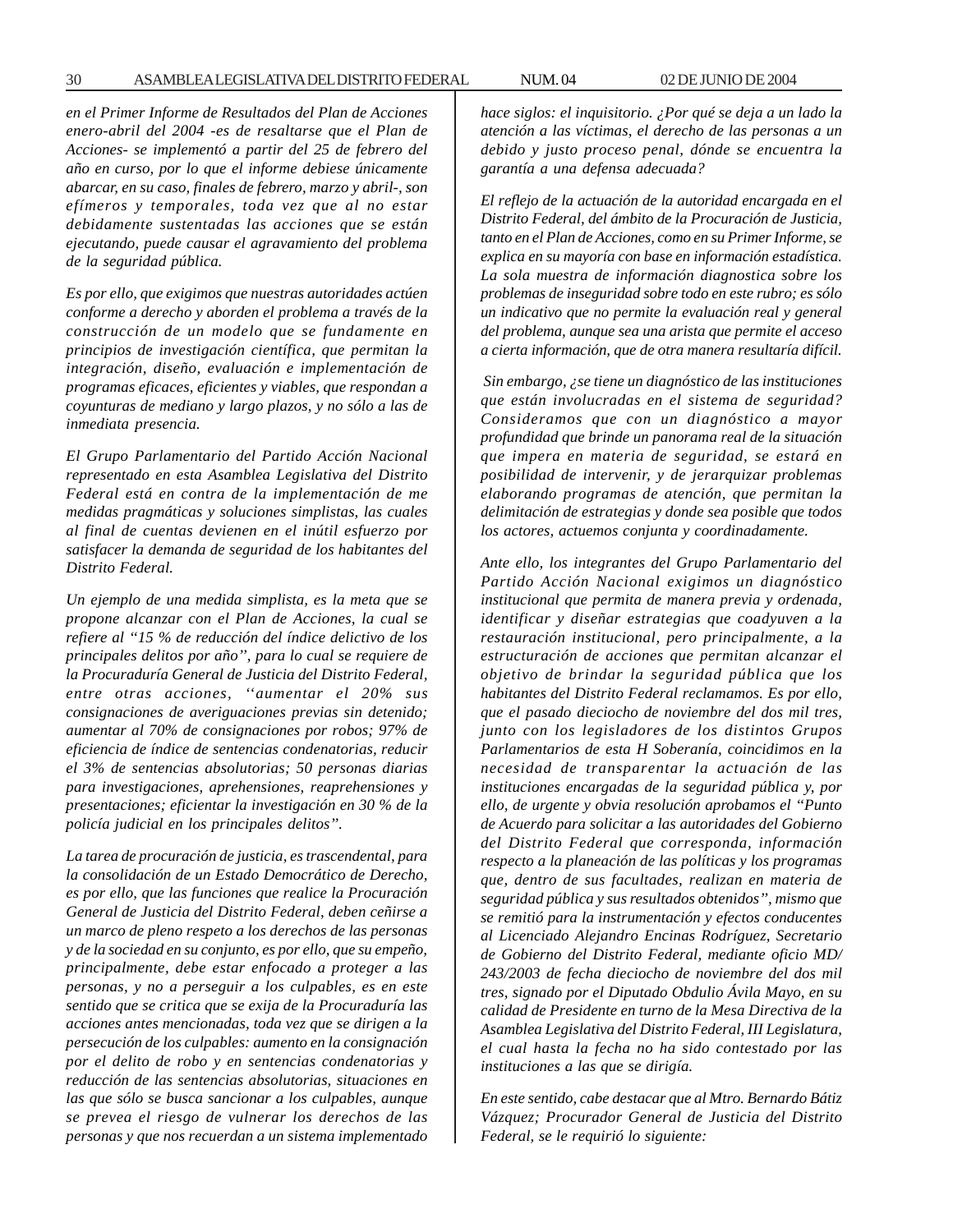- *1. El diagnóstico que la institución tiene sobre la inseguridad pública en el Distrito Federal.*
- *2. El diagnóstico que tiene sobre el funcionamiento de la institución que dirige y que necesariamente repercute en la seguridad pública de nuestra ciudad.*
- *3. Los programas que en la materia lleva a cabo la Procuraduría General de Justicia del Distrito Federal.*
- *4. Los resultados a favor de la seguridad que se han obtenido con la implementación de esos programas y con qué instrumentos de medición se determinan dichos resultados.*

*Además de dicha información, es necesario que se brinde información detallada y confiable de la situación en la que se encuentra la criminalidad en la Ciudad de México, y la cual sólo se encuentra reflejada, en las estadísticas de criminalidad oficial que maneja la dependencia en mención, es por ello que para que los legisladores estemos en posibilidad de actuar responsablemente y evaluar objetivamente el problema, es necesario que la misma sea proporcionada de una forma permanente.*

*Recordemos que el análisis de la estadística criminal constituye un instrumento de importancia para la definición de la política criminal que como una de sus consecuencias afecta los derechos de los gobernados, y permite la conexión de contextos y la comprensión de temas. Si bien es cierto, la presente administración, con frecuencia ha utilizado las estadísticas criminales, para reflejar un ''éxito en la aplicación de acciones de seguridad'', las que han sido presentadas desarrollan indicadores que se presume ofrecen visiones parciales y hasta distorsionadas. Hasta el día de hoy, las estadísticas ofrecidas solo presentan las denuncias que las personas realizan ante el Ministerio Público, el número de consignaciones que se realizan, el número de averiguaciones previas iniciadas, la recuperación de vehículos reportados como robados, el número de delitos cometidos, y a los que denominan de ''impacto social'', lo cual no permite vislumbrar realmente el problema.*

*Además, la representación de datos, no explica nada, sino se explica el método y los procedimientos con los que se obtuvieron, así como su correlación con otro tipo de datos como son el número de víctimas atendidas y el número de denuncias o quejas interpuestas por la violación a los derechos fundamentales de las personas o por las distintas irregularidades presentadas por servidores públicos encargados de procurar justicia.*

*Consideramos que el sistema de procuración de justicia debe responder a la eficiencia y eficacia de la institución encargada de ella, por lo que es necesario que todos los*

*involucrados trabajemos para instrumentar un marco de referencia delincuencial eficiente que nos permita la construcción de programas viables y efectivos a mediano y largo plazos, en beneficio de los habitantes del Distrito Federal.*

*Por lo anteriormente expuesto y fundado, sometemos a consideración del Pleno de la Diputación Permanente de ésta H. Asamblea Legislativa, el siguiente Punto de:*

# *ACUERDO*

*Primero. Que esta Asamblea Legislativa del Distrito Federal, III Legislatura realice un atento exhorto al Titular de la Procuraduría General de Justicia del Distrito Federal, Mtro. Bernardo Bátiz Vázquez, a efecto de que a la brevedad remita la información solicitada a través del ''Punto de Acuerdo para solicitar a las autoridades del Gobierno del Distrito Federal que corresponda, información respecto a la planeación de las políticas y los programas que, dentro de sus facultades, realizan en materia de seguridad publica y sus resultados obtenidos'', aprobado de urgente y obvia resolución por el Pleno de la Asamblea Legislativa, el pasado 18 de noviembre del 2003. La información consiste en:*

- *1. El diagnóstico que la institución tiene sobre la inseguridad pública en el Distrito Federal.*
- *2. El diagnóstico que tiene sobre el funcionamiento de la institución que dirige y que necesariamente repercute en la seguridad pública de nuestra ciudad.*
- *3. Los programas que en la materia lleva a cabo la Procuraduría General de Justicia del Distrito Federal.*
- *4. Los resultados a favor de la seguridad que se han obtenido con la implementación de esos programas y con qué instrumentos de medición se determinan dichos resultados.*

*Segundo. Que esta Asamblea Legislativa del Distrito Federal, III Legislatura, solicite al Jefe de Gobierno del Distrito Federal, Lic. Andrés Manuel López Obrador, instruya al titular de la Procuraduría General de Justicia del Distrito Federal, Mtro. Bernardo Bátiz Vázquez, la remisión cuatrimestral a la Comisión de Seguridad Pública, así como a la Comisión de Administración y Procuración de Justicia de la siguiente información:*

- *a) Hechos delictivos denunciados y clasificados. En los que se incluyan todos los delitos de los cuales tiene conocimiento la Procuraduría General de Justicia del Distrito Federal, y no solamente los denominados de ''impacto social''.*
- *b) Resoluciones de: no ejercicio de la acción penal, de reserva y de archivo de averiguación previa.*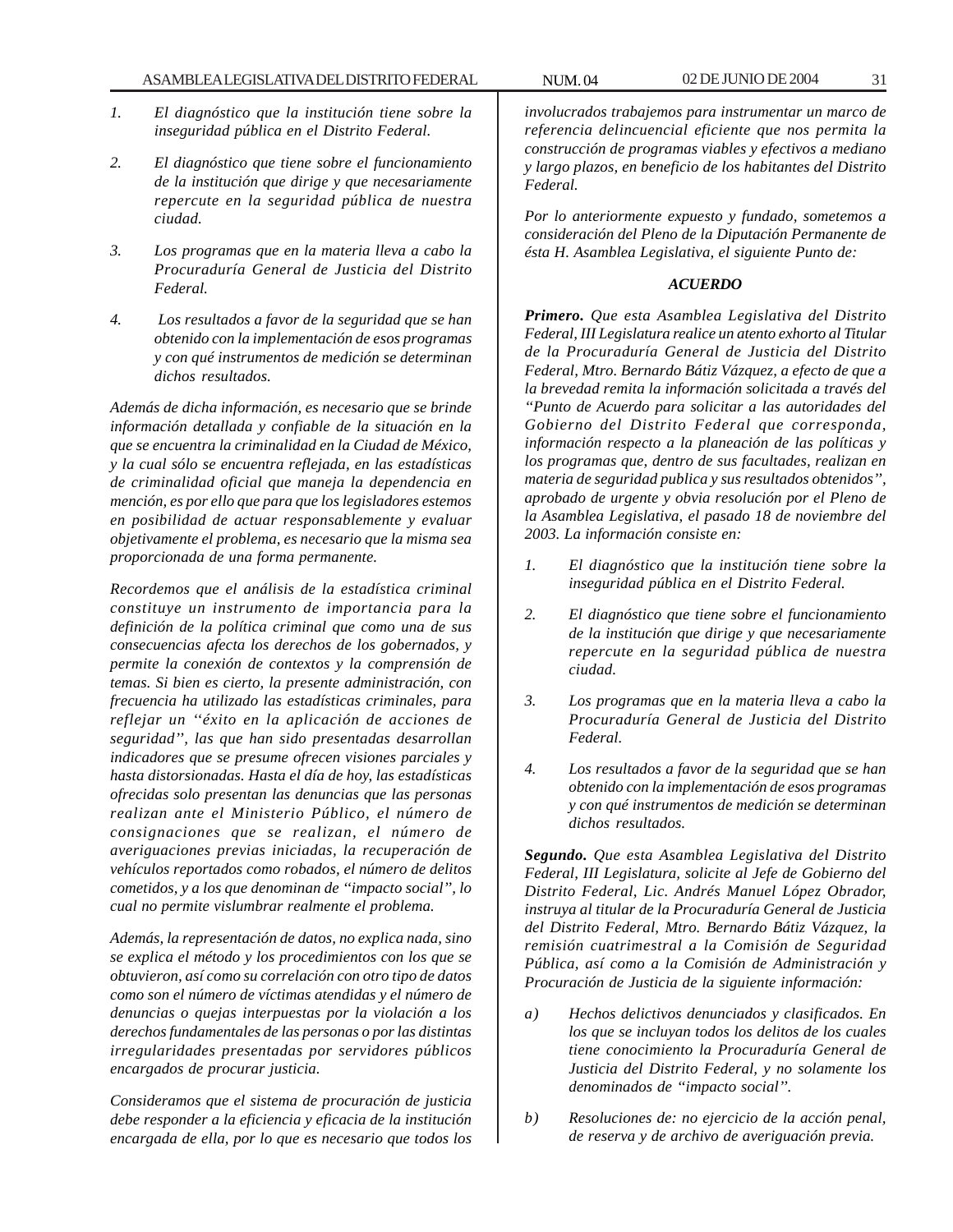- *c) Números de órdenes de aprehensión y*
- *d) Número de sentenciados a una pena.*
- *e) Número de víctimas del delito.*
- *f) Zonas criminógenas (índices por Demarcación Territorial y Colonia identificando los tres primeros delitos que se cometen en la zona)*

*reaprehensión pendientes de cumplimentar.*

- *g) .Frecuencia de horarios de comisión de delitos.*
- *h) Informe desglosado, de la Fiscalía Central de Investigación para Servidores Públicos sobre las averiguaciones iniciadas, consignadas y en trámite.*

*México, Distrito Federal a los dos días del mes de junio del dos mil cuatro.*

*Signan por el Grupo Parlamentario del Partido Acción Nacional, representado en esta H. Asamblea Legislativa del Distrito Federal, III Legislatura: Dip. José Espina Von Roehrich, Dip. Gabriela Cuevas Barrón, Dip. José Benjamín Muciño Pérez, Dip. Irma Islas León.*

*Por el Partido Revolucionario Institucional: Dip. Héctor Mauricio López Velázquez. Por el Partido de la Revolución Democrática: Dip. María Alejandra Barrales Magdaleno, Dip. Lourdes Alonso Flores, Dip. María Guadalupe Chavira de la Rosa. Por el Partido Verde Ecologista de México: Dip. Arturo Escobar y Vega.*

Con fundamento en el artículo 129 del Reglamento para el Gobierno Interior, solicito se turne para su análisis y dictamen a la Comisión de Seguridad Pública.

Muchas gracias.

**LA C. PRESIDENTA.-** Gracias, diputado.

¿Si, con qué objeto, diputada Chavira?

**LA C. DIPUTADA MARÍA GUADALUPE CHAVIRA DE LA ROSA (Desde su curul).-** Diputada, si es tan amable de que se pudiera considerar, en vista de la justificación que ha hecho el diputado José Espina sobre el asunto del presupuesto en esta materia, se pudiera también, para analizar el ejercicio presupuestal de la Procuraduría, a la Comisión de Presupuesto.

**LA C. PRESIDENTA.-** Con fundamento en lo dispuesto por los artículos 36 fracciones V y VII de la Ley Orgánica de la Asamblea Legislativa del Distrito Federal; 28, 29 y 129 del Reglamento para su Gobierno Interior, se turna para su análisis y dictamen a la Comisión de Seguridad Pública y de Presupuesto y Cuenta Pública.

Para presentar una propuesta con punto de acuerdo sobre la situación laboral de los trabajadores del Instituto Mexicano de la Radio (IMER), se concede el uso de la tribuna al diputado Mauricio López, del Partido Revolucionario Institucional.

**EL C. DIPUTADO HÉCTOR MAURICIO LÓPEZ VELÁZQUEZ.-** Compañeros diputados:

*PROPUESTA CON PUNTO DE ACUERDO PARA DETENER EL PROCESO DE PRIVATIZACION DEL INSTITUTO MEXICANO DE LA RADIO Y PROTEGER LOS DERECHOS QUE LA LEY FEDERAL DEL TRABAJO OTORGA A LOS TRABAJADORES QUE PRESTAN SUS SERVICIOS EN LA DIFERENTES UNIDADES ADMINISTRATIVAS QUE LO INTEGRAN*

*HONORABLE DIPUTACION PERMANENTE DE LA ASAMBLEA LEGISLATIVA DEL DISTRITO FEDERAL PRESENTE.*

*Jaime Aguilar Álvarez, en representación de los Diputados integrantes del Grupo Parlamentario del Partido Revolucionario Institucional que suscriben ésta Propuesta con Punto de Acuerdo, con fundamento en lo dispuesto por los artículos 10 fracción XXI, 17 fracción VI, 46 y 58 fracción I de la Ley Orgánica de la Asamblea Legislativa del Distrito Federal y 130 del Reglamento para el Gobierno Interior de la Asamblea Legislativa, someto a consideración de ésta H. Diputación Permanente la aprobación de ésta Propuesta con Punto de Acuerdo para detener el proceso de privatización del Instituto Mexicano de la Radio y proteger los derechos que la Ley Federal del Trabajo otorga a los trabajadores que prestan sus servicios en la diferentes unidades administrativas que lo integran.*

#### *ANTECEDENTES*

*Una vez más el Poder Ejecutivo federal pretende realizar subrepticiamente acciones y programas que propuesto incluir en las leyes económicas a finales del año pasado y que el Congreso de la Unión rechazó por abrumadora mayoría. Para ello acude a la vía de los hechos consumados, las medias verdades y el ocultamiento de la información que los ciudadanos tienen derecho a conocer.*

*Se intenta desaparecer al Instituto Mexicano de la Radio (IMER) para privar al estado mexicano de una de las pocas instituciones que aún existen para vincularlo con los ciudadanos y difundir la información, la cultura y el entretenimiento con propósitos desprovistos de ambiciones de lucro.*

*El Congreso de la Unión rechazó los intentos de privatizar éste y otros organismos que se expresaban en las iniciativas de ley que le fueron remitidas por el Ejecutivo Federal a finales del año pasado.*

*Pese a esta clara decisión de la Representación legítima de los mexicanos, los funcionarios públicos responsables de la dirección y operación del IMER han venido efectuando diversas acciones y preparando otras que*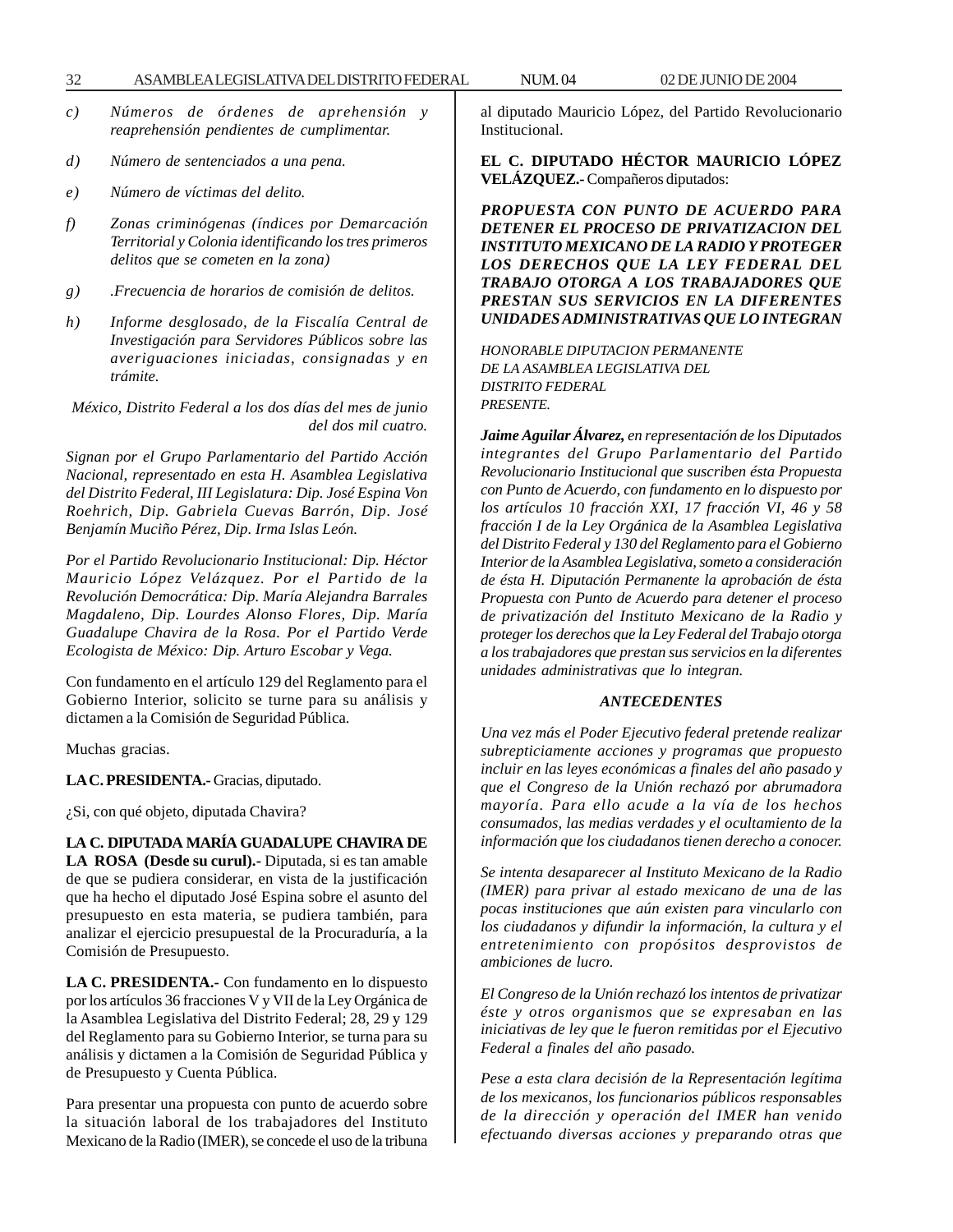*implican, por los resultados que provocan, que se debilite la capacidad de servicio del IMER y se privaticen partes importantes de sus activos.*

*Lograda esta primera etapa de su proyecto privatizador, y siguiendo una técnica ya utilizada en casos similares, el Poder Ejecutivo argumentará ante el Congreso de la Unión la incapacidad competitiva y de servicio del IMER para justificar su total desincorporación del patrimonio nacional y su transferencia a determinados empresarios, en condiciones ventajosas para los adquirientes.*

*Tal proyecto se encuentra ya en marcha. Se ha transparentado –incluso- quiénes serán los primeros beneficiarios de la privatización gradual que se pretende efectuar subrepticiamente y en contravención de la expresa decisión de la Soberanía Nacional representada en el Congreso de la Unión.*

*Entre las primeras medidas incluidas en el programa privatizador, está la eliminación -mediante el llamado ''retiro voluntario'' que se impone a muchos trabajadoresde cientos de puestos de trabajo. De esta manera se facilita al sector empresarial que se beneficia de la privatización al contratar con ventajas de su parte a la fuerza de trabajo.*

*El éxito de esta privatización significará graves daños a la cultura nacional y privara al Estado mexicano de presencia en la comunicación electrónica.*

*Todos sabemos que uno de los problemas más graves de la Ciudad de México es la elevada tasa de desempleo, que casi dobla la media nacional. Por lo tanto debe preocupar profundamente a esta Soberanía el mencionado proceso de privatización del IMER, que incluye la desaparición de cientos de puestos de trabajo en nuestra Ciudad, lesionando directamente a la economía y vida familiar de miles de habitantes del Distrito Federal que dependen de los trabajadores que laboran en el IMER.*

*Sabemos, por investigaciones de organismos oficiales y académicos, que debido a la profunda debilidad de la economía quienes pierden el empleo tardan hasta 19 meses en encontrar una remuneración fija.*

*Pensemos el daño social y económico que significaría para la Ciudad de México el desempleo de los trabajadores especializados que constituye la planta laboral del IMER. Bajará en corto plazo su nivel de vida y sin duda será sumamente complejo para ellos encontrar acomodo en una industria que se encuentra en condiciones de bajos salarios por la escasez de puestos trabajo y la abundancia de solicitantes para ellos. La economía de la Ciudad resentirá directamente los efectos de esta situación. Socialmente se acentuarán las tensiones.*

*No es posible permanecer indiferentes en esta Asamblea Legislativa ante tal atentado a las funciones*

*constitucionales que debe desempeñar el Estado mexicano y tan directo y cuantioso daño a cientos de las familias del Distrito Federal. A la fecha en el IMER opera 20 estaciones radiodifusoras, ocho de las cuales trasmiten desde el Distrito Federal. (Ver lista anexa)*

# *LISTA DE EMISORAS PROPIEDAD DEL INSTITUTO MEXICANO DE LA RADIO Y POBLACIONES EN LAS QUE SE UBICAN.*

- *XERMX-OC Radio México Internacional, ubicada en el Distrito Federal.*
- *XEB 1220 AM (La B grande De México), ubicada en el Distrito Federal.*
- *XEDTL 660 AM (La Candela), ubicada en el Distrito Federal.*
- *XEMP 710 AM (Radio 710), ubicada en el Distrito Federal.*
- *XHOF 105.7 FM (Órbita), ubicada en el Distrito Federal.*
- *XHIMER 94.5 FM (Opus 94), ubicada en el Distrito Federal.*
- *XHIMR 107.9 FM (Sintonía de tus ideas), ubicada en el Distrito Federal.*
- *XERF 1570 AM (La Poderosa), ubicada en Ciudad Acuña, Coahuila.*
- *XEEQ 980 AM (La Ciudad del Cobre), ubicada en Cananea, Sonora*
- *Stereo Frontera 102.5 FM, ubicada en Tijuana, Baja California.*
- *Órbita 106.7 FM, ubicada en Ciudad Juárez, Chihuahua.*
- *XEBCO 1210 AM (La Poderosa Voz de Colima), ubicada en Colima, Colima.*
- *XHCCO 96.3 FM (Stereo Istmo), ubicada en Salina Cruz, Oaxaca.*
- *XHYUC 92.9 FM (Radio Solidaridad), ubicada en Mérida, Yucatán.*
- *Radio Mar 920 AM, ubicada en Tenabo, Campeche.*
- *XEMIT 540 AM, ubicada en Comitán Chiapas*
- *XECHZ 1560 AM, ubicada en Corzo, Chiapas.*
- *XECAN 1350 AM (La Popular) ubicada en Tapachula, Chiapas.*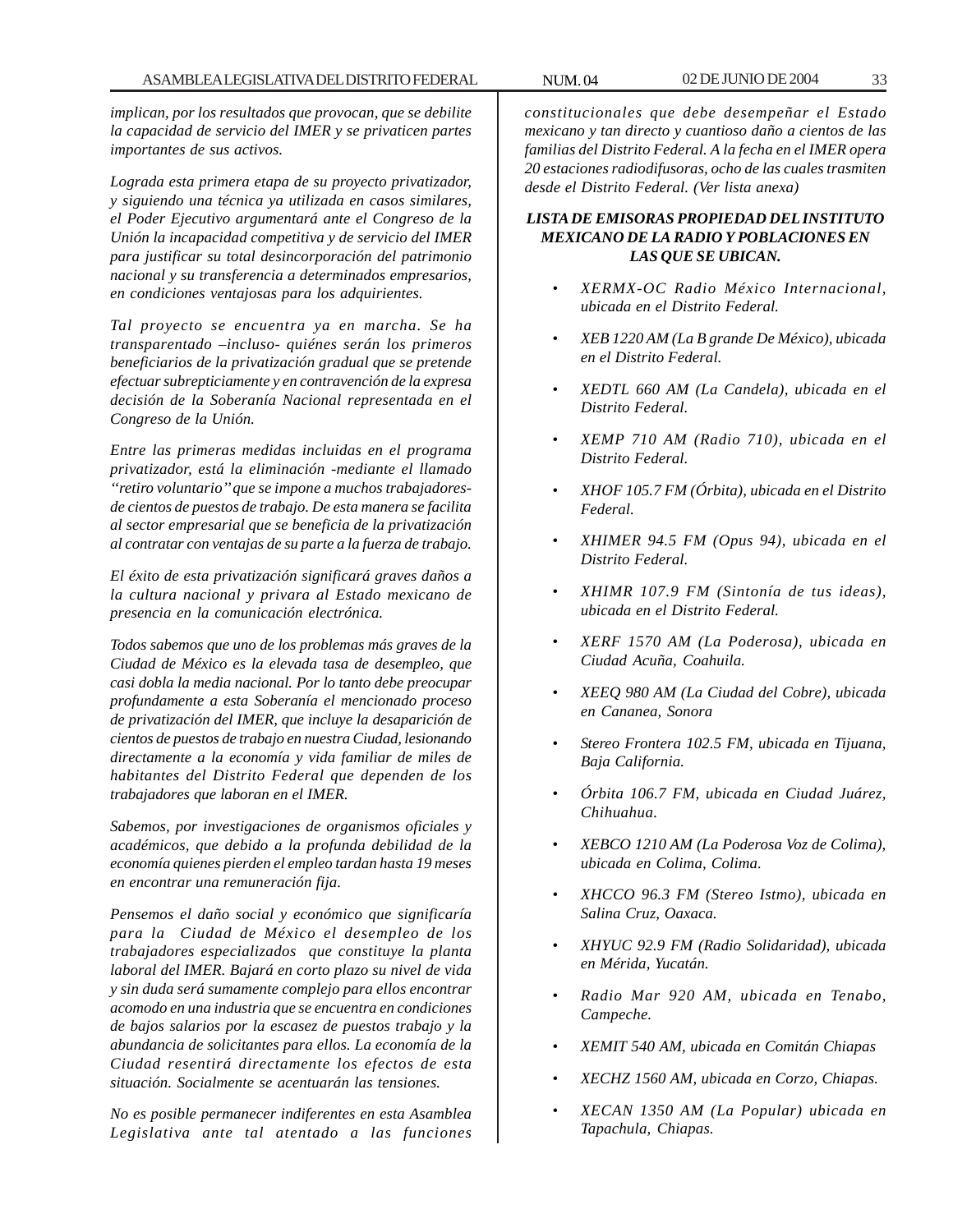• *XELAC 560 AM (Radio Azul), ubicada en Lázaro Cárdenas, Michoacán.*

*Entre las acciones que se ha efectuado la Dirección General del IMER -a cargo de la Señora Dolores Béistegui, recordada porque perdió valiosas piezas arqueológicas hondureñas que se presentaron para una exposición en el museo que ella dirigía antes de hacerse cargo del IMERse cuentan las siguientes, que tienen impacto directo en el IMER en la Ciudad de México y en la situación laboral de su personal.*

*1.- Alquiló la emisora XEDTLL (660 AM) a una empresa periodística que tenía el derecho de comercializar el tiempo de transmisión, pese a lo cual no logró la rentabilidad deseada e incumplió el contrato de arrendamiento. Según ciertas informaciones, dicho contrato se está transfiriendo a la empresa privada Radio Fórmula. La Ley Federal de Radio y Televisión tiene disposiciones que serían infringidas por este arreglo entre particulares, sin contar que no está claro el papel del IMER en él y no se han tomado medidas para proteger los derechos de la planta laboral.*

*2.- La Directora pretende gastar cuantiosas sumas en la remodelación de las oficinas administrativas del IMER. Para financiar el proyecto se ha propuesto vender un predio de 10 mil metros cuadrados ubicado en Iztapalapa en la confluencia de Río Churubusco y Eje 5 Oriente. Se mencionan cifras del orden de 70 millones de pesos. La cuestión es que destino se daría al terreno, en el cual está ubicada la Estación XEMP 710 AM, y si vale la pena utilizar esa suma en remodelar oficinas en vez de rehabilitar los equipos de transmisión del IMER y mejorar las instalaciones desde las que se difunden las diversas emisoras.*

*3.- Paso en el camino de la privatización ha sido desactivar las antenas de transmisión de las estaciones Órbita 105.7, Opus 94.5 FM y Horizonte 107.9, ubicadas en El Ajusco, en terrenos propios y con los necesarios equipos, para instalar otras antenas en el Cerro del Chiquihuite, pagando alquiler a la empresa TV Azteca, que curiosamente- ha manifestado en repetidas veces su interés por ampliar sus actividades de la televisión a la radio y otros medios de comunicación.*

*No solamente ha actuado la Dirección en el IMER en la Ciudad de México en su afán privatizador y contrario a los trabajadores de la institución. En otras partes del país, por ejemplo en Colima, Colima y Tenabo, Campeche, ha presionado a los trabajadores a que acepten condiciones de trabajo y retiro que faciliten la privatización de las emisoras que el IMER opera en esas poblaciones.*

*Asimismo procura desaparecer de hecho Radio México Internacional, proponiendo donar el equipo y frecuencias*

*para operar únicamente mediante Internet. Resulta difícil entender cómo podría IMER donar las frecuencias, que son una concesión del Gobierno Federal y no de su propiedad. También habría que justificar legalmente ese peculiar manejo de los activos tangibles de la emisora.*

*Por todo lo anterior y a fin de preservar la capacidad del Estado mexicano para participar en los medios electrónicos de comunicación y mantener las plazas de trabajo de cientos de trabajadores de la Ciudad de México, que serían directamente afectados por el proyecto privatizador del IMER que encabeza la señora Dolores Béistegui, y con fundamento en el artículo 130 del Reglamento para el Gobierno Interior de la Asamblea Legislativa del Distrito Federal, pongo a consideración el siguiente:*

#### *PUNTO DE ACUERDO*

*La Asamblea Legislativa del Distrito Federal rechaza la privatización del Instituto Mexicano de la Radio y las medidas contra los trabajadores de la institución, que afectan sus condiciones laborales y la estabilidad de sus empleos. Por lo tanto:*

*1.- Solicita a la Secretaría de Gobernación del Gobierno Federal, una precisa explicación de la forma en que se maneja el IMER y los programas de trabajo y privatización en marcha, así como las bases legales en que se fundan estos programas.*

*2.- Demanda el cumplimiento de las decisiones del Congreso Federal y por lo tanto la cancelación inmediata de todas las medidas encaminadas a privatizar el IMER y las diversas estaciones radiodifusoras de su propiedad.*

*3.- Exige el irrestricto respeto a los Derechos Laborales de los trabajadores de la institución y la cancelación inmediata de los llamados ''programas de retiro voluntario'' que forzosamente se les imponen.*

*4.- Requiere una información puntual de los contratos que el IMER ha suscrito o pretende suscribir para arrendar emisoras, entregar su operación a grupos radiodifusores privados o de alguna otra forma transferir la capacidad operativo del IMER a grupos empresariales privados.*

*5.- Pida a la Secretaría de Comunicaciones y Transportes del Gobierno Federal que informe a esta Soberanía y a la opinión pública si las medidas de arrendamiento y transferencias operativas que ha realizado y pretende realizar la Dirección General del IMER son compatibles con la legislación vigente en materia de radio y televisión.*

*6.- Invita a las autoridades del trabajo del Gobierno del Distrito Federal a que investiguen posibles violaciones a la Ley Federal de Trabajo en detrimento de los Derechos*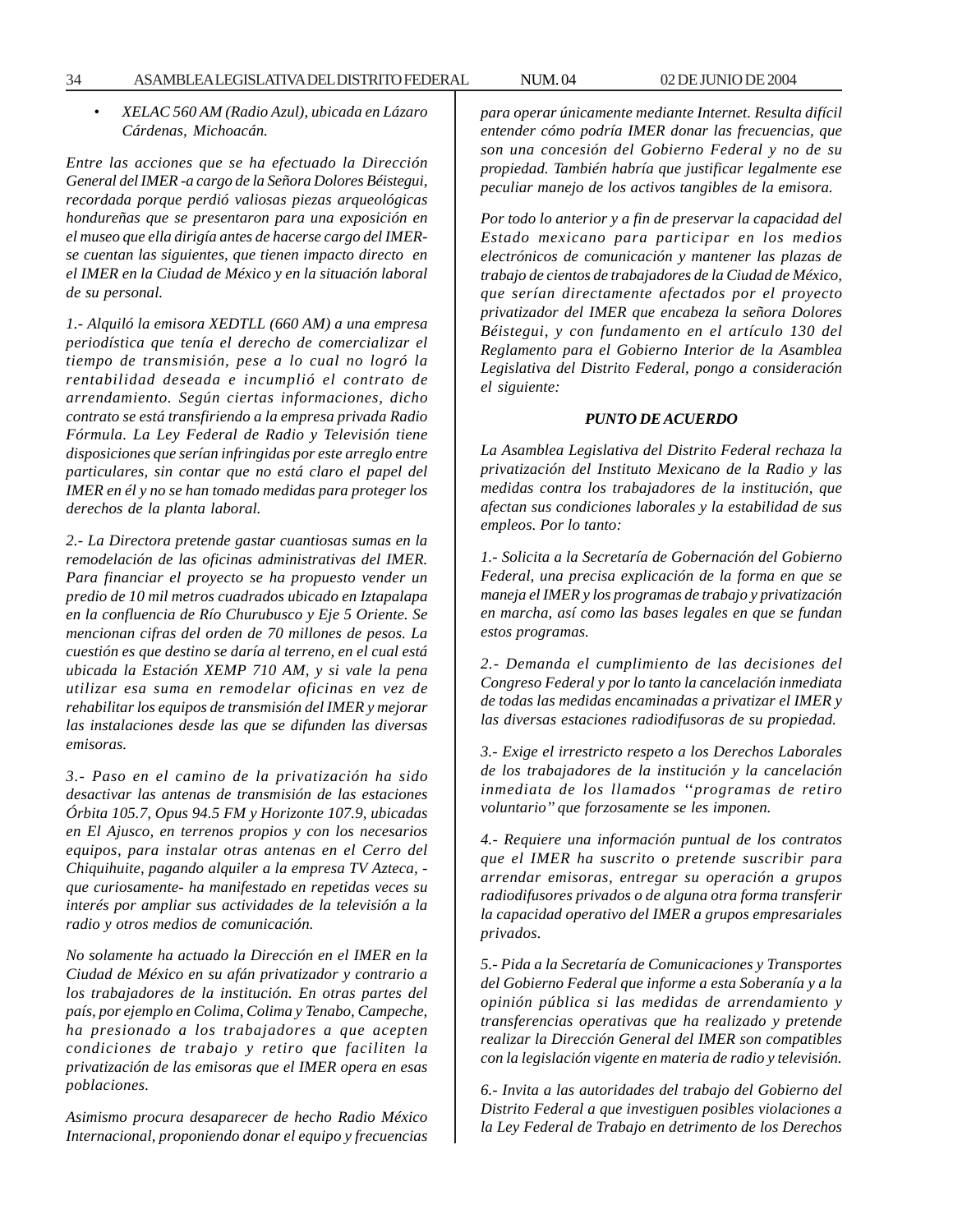*de los trabajadores del IMER, haciendo prevalecer el carácter tutelar de las autoridades laborales locales frente a la pasividad y complicidad de las autoridades federales del ramo.*

#### *ATENTAMENTE*

*Por el Partido Revolucionario Institucional: Dip. Jaime Aguilar Álvarez y Mazarrasa, Dip. Manuel Jiménez Guzmán, Dip. Claudia Esqueda Llañes, Dip. Jorge García Rodríguez, Dip. Norma Gutiérrez de la Torre, Dip José Medel Ibarra, Dip. Mauricio López Velázquez.*

*Por el Partido de la Revolución Democrática: Dip. María Alejandra Barrales Magdaleno, Dip. Pablo Trejo Pérez.*

*Se anexa en el presente Punto de acuerdo una lista de emisoras propiedad del Instituto Mexicanote la Radio y poblaciones en las que se ubican, para mayor referencia.*

Es cuanto, señora Presidenta.

**LA C. PRESIDENTA.-** Gracias. En términos de lo dispuesto por el artículo 130 del Reglamento para el Gobierno Interior de la Asamblea Legislativa del Distrito Federal, consulte la secretaría a la Asamblea en votación económica, si la propuesta presentada por el diputado Mauricio López Velázquez, se considera de urgente y obvia resolución.

**EL C. SECRETARIO.-** Por instrucciones de la presidencia y en votación económica, se consulta a la Asamblea si la propuesta de referencia se considera de urgente y obvia resolución.

Los que estén por la afirmativa, sírvanse manifestarlo poniéndose de pie.

Los que estén por la negativa, sírvanse manifestarlo poniéndose de pie.

Se considera de urgente y obvia resolución, diputada Presidenta.

**LA C. PRESIDENTA.-** Está a discusión la propuesta. ¿Existen oradores en contra?

Proceda la secretaría a preguntar a la Asamblea en votación económica, si es de aprobarse la propuesta a discusión.

**EL C. SECRETARIO.-** Por instrucciones de la presidencia y en votación económica, se pregunta a la Asamblea si están a favor o en contra de la propuesta sometida a su consideración.

Los que estén por la afirmativa, sírvanse manifestarlo poniéndose de pie.

Los que estén por la negativa.

Se aprueba la propuesta, diputada Presidenta.

**LA C. PRESIDENTA.-** Hágase del conocimiento de la Comisión de Gobierno para efectos de su instrumentación.

Para presentar una propuesta con punto de acuerdo sobre el Jefe de Gobierno del Distrito Federal, Licenciado Andrés Manuel López Obrador y los medios de comunicación, se concede nuevamente el uso de la tribuna al diputado Mauricio López Velázquez, del Partido Revolucionario Institucional.

**EL C. DIPUTADO HÉCTOR MAURICIO LÓPEZ VELÁZQUEZ**.- Hoy dos de los tres puntos tienen como referencia los medios de comunicación.

El siguiente punto de acuerdo que presento a ustedes, compañeros diputados, es en referencia a una serie de declaraciones y actitudes en las conferencias mañaneras del Jefe de Gobierno hacia dos medios de comunicación impresos en la Ciudad de México.

*PROPOSICIÓN CON PUNTO DE ACUERDO PARA EXHORTAR AL JEFE DE GOBIERNO DEL DISTRITO FEDERAL, ANDRÉS MANUEL LÓPEZ OBRADOR, A QUE SE CONDUZCA SEGÚN LOS PRINCIPIOS CONSAGRADOS EN LA CONSTITUCIÓN POLÍTICA DE LOS ESTADOS UNIDOS MEXICANOS SOBRE EL DERECHO A LA INFORMACIÓN.*

*HONORABLE DIPUTACIÓN PERMANENTE ASAMBLEA LEGISLATIVA DEL DISTRITO FEDERAL III LEGISLATURA PRESENTE*

*El que suscribe Diputado Héctor Mauricio López Velázquez, integrante del grupo parlamentario del Partido Revolucionario Institucional en la Asamblea Legislativa, con fundamento en lo dispuesto por los artículos 17 fracción VI de la Ley Orgánica de la Asamblea Legislativa del Distrito Federal y el 130 del Reglamento para su Gobierno Interior, por su amable conducto me permito someter a su consideración la PROPOSICIÓN CON PUNTO DE ACUERDO para exhortar al Jefe de Gobierno del Distrito Federal, Andrés Manuel López Obrador, a que se conduzca según los principios consagrados en la Constitución Política de los Estados Unidos Mexicanos, sobre el derecho a la información.*

*Lo anterior, con base en los siguientes antecedentes y consideraciones:*

*La Constitución Política de los Estados Unidos Mexicanos, consagra en su parte dogmática, los derechos fundamentales con que cuentan todos los mexicanos y los que se encuentran en su territorio. En especial los artículos 6 y 7 de nuestro máximo ordenamiento, consagra las garantías de la libre manifestación de las ideas y de libertad de prensa, mismos que a la letra dice:*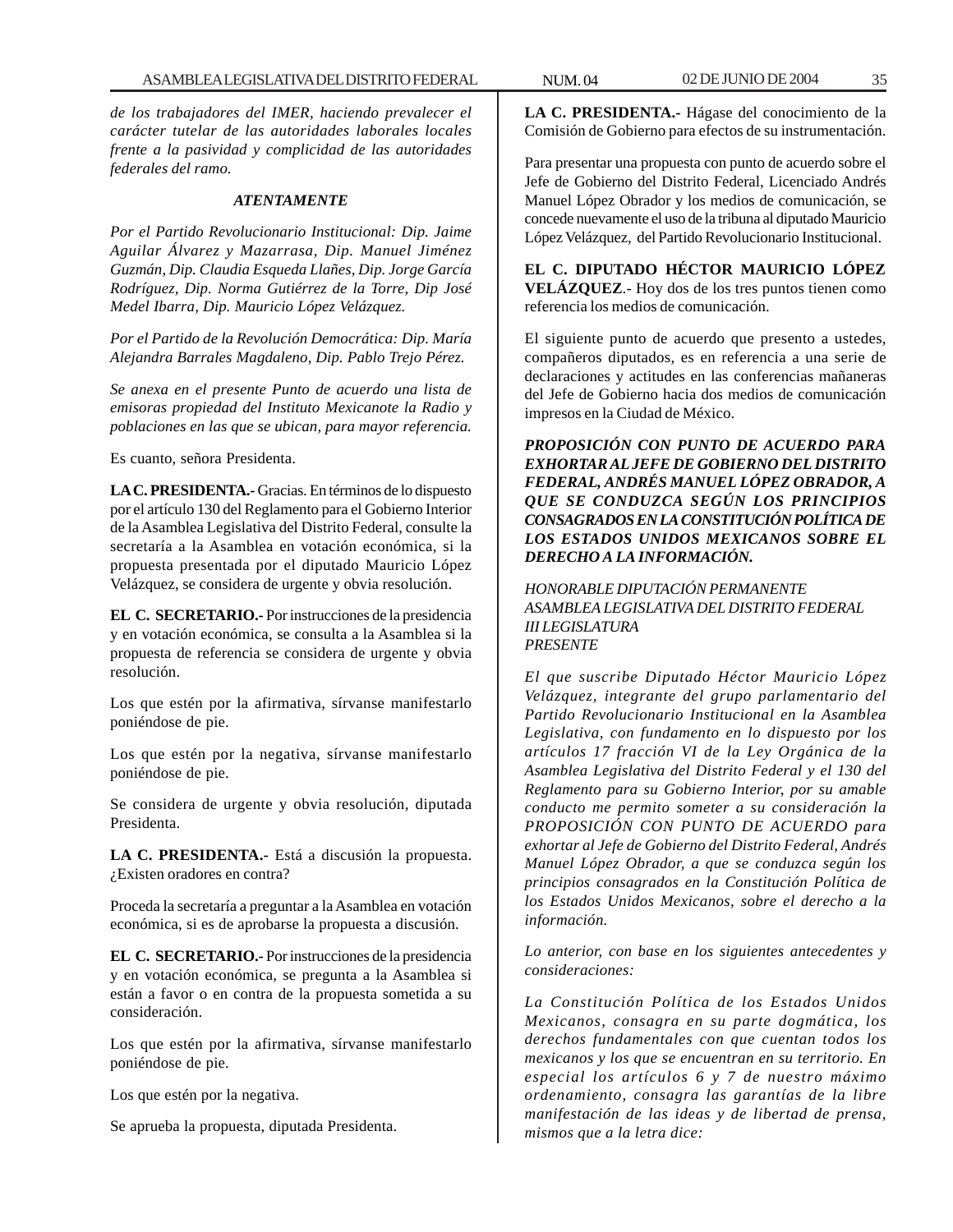*''Artículo 6º. La manifestación de las ideas no será objeto de ninguna inquisición judicial o administrativa, sino en el caso de que ataque a la moral, los derechos de tercero, provoque algún delito, o perturbe el orden público; el Derecho a la Información será garantizado por el Estado''.*

*''Artículo 7º. Es inviolable la libertad de escribir y publicar escritos sobre cualquier materia. Ninguna ley ni autoridad puede establecer la previa censura, ni exigir fianza a los autores o impresores, ni coartar la libertad de imprenta, que no tiene más límites que el respeto a la vida privada, a la moral y la paz pública. En ningún caso podrá secuestrarse la imprenta como instrumento del delito…''.*

*El derecho a la información ha adquirido incremento en el mundo de las ideas políticas, sociales y jurídicas del México del siglo XXI.*

*La existencia de un verdadero derecho a la información enriquece el conocimiento que los ciudadanos requieren para una mejor participación democrática.*

*La información no puede concebirse como el ejercicio de una libertad aislada, ni como medio al servicio de una ideología, sino como un instrumento de desarrollo político y social.*

*Frente a cualquier interpretación individualista o de simple complementariedad entre la libertad de información y la de expresión, el derecho a la información es una condición de nuestra democracia, un instrumento de liberación y no de explotación de conciencias alienadas con fines de lucro o poder.*

*De acuerdo a la Declaración Universal de los Derechos Humanos, fechada el 10 de diciembre de 1948 y que fue signada por diferentes países, entre ellos México, en su artículo 19 se establece que ''Todo individuo tiene derecho a la libertad de opinión y de expresión; este derecho incluye el de no ser molestado a causa de sus opiniones, el de investigar y recibir informaciones y opiniones, y el de difundirlas, sin limitación de fronteras por cualquier medio de expresión''.*

*Bajo las anteriores consideraciones, el Jefe de Gobierno del Distrito Federal, ha establecido una política de enfrentamiento con medios de comunicación que no están de acuerdo con su proyecto político, aquí los ejemplos:*

*1.- En varias de sus conferencias de prensa matutinas, ha hecho declaraciones poco afortunadas sobre los medios de comunicación que se han atrevido a criticar su política. A uno lo ha llamado de ''derecha'' (Reforma), y a otro, ha invitado a sus trabajadores a que se revelen contra la política editorial del diario (La Crónica de Hoy).*

*2.- El Jefe de Gobierno ha exhibido una actitud de intolerancia hacia aquellos medios que se han atrevido a* *exhibir sus errores y desaciertos al frente de la Jefatura de Gobierno. Esto significa que el país está dividido en dos: los buenos que están con él y los malos que no están con él.*

*3.- El pasado 25 de mayo, el Jefe de Gobierno del Distrito Federal, incitó a los trabajadores del Periódico'' La Crónica de Hoy'' a ''que tengan la arrogancia de sentirse libres'' y a ''revelarse y a cambiar la política editorial''.*

*4.- No se puede ser portador de una verdad absoluta, y declararle la guerra a individuos o a medios de comunicación que no están de acuerdo con su proyecto político.*

*5.- No se puede invitar a los trabajadores de un Diario a la sublevación contra la política editorial de su propia fuente de trabajo.*

*Por lo anteriormente expuesto se presenta el siguiente*

#### *PUNTO DE ACUERDO*

*PRIMERO. Esta Asamblea Legislativa hace un respetuoso exhorto al Jefe de Gobierno del Distrito Federal, Andrés Manuel López Obrador, para que en lo sucesivo conduzca su actuar apegado a los principios de la libertad de información, emanados de los artículos 6º y 7º de la Constitución Política de los Estados Unidos Mexicanos.*

*SEGUNDO. Que el Jefe de Gobierno del Distrito Federal, respete la política editorial de cada medio de comunicación de esta ciudad. Evite incitar a comunicadores en contra de su fuente de trabajo y haga efectiva una política de tolerancia con todos los medios de comunicación.*

*TERCERO. Se haga del conocimiento del Jefe de Gobierno del Distrito Federal, Andrés Manuel López Obrador, el presente punto de acuerdo.*

*Firman el presente punto de acuerdo por el Partido Revolucionario Institucional: Dip. Héctor Mauricio López Velázquez. Por el Partido Acción Nacional: Dip. Benjamín Muciño Pérez, Dip. José Espina Von Roehrich, Dip. Gabriela Cuevas Barrón. Por el Partido Verde Ecologista de México: Dip. Arturo Escobar y Vega.*

*Recinto Legislativo de Donceles, a 2 de junio de2004.*

Es cuanto, señora Presidenta.

**LA C. PRESIDENTA.-** Gracias, diputado, en términos de lo dispuesto por el artículo 130 del Reglamento para el Gobierno Interior de la Asamblea Legislativa del Distrito Federal, consulte la secretaría a la Asamblea en votación económica, si la propuesta presentada por el diputado Mauricio López, se considera de urgente y obvia resolución.

**LA C. SECRETARIA, DIPUTADA ALEIDA ALVEZ RUÍZ.-** Por instrucciones de la presidencia y en votación económica,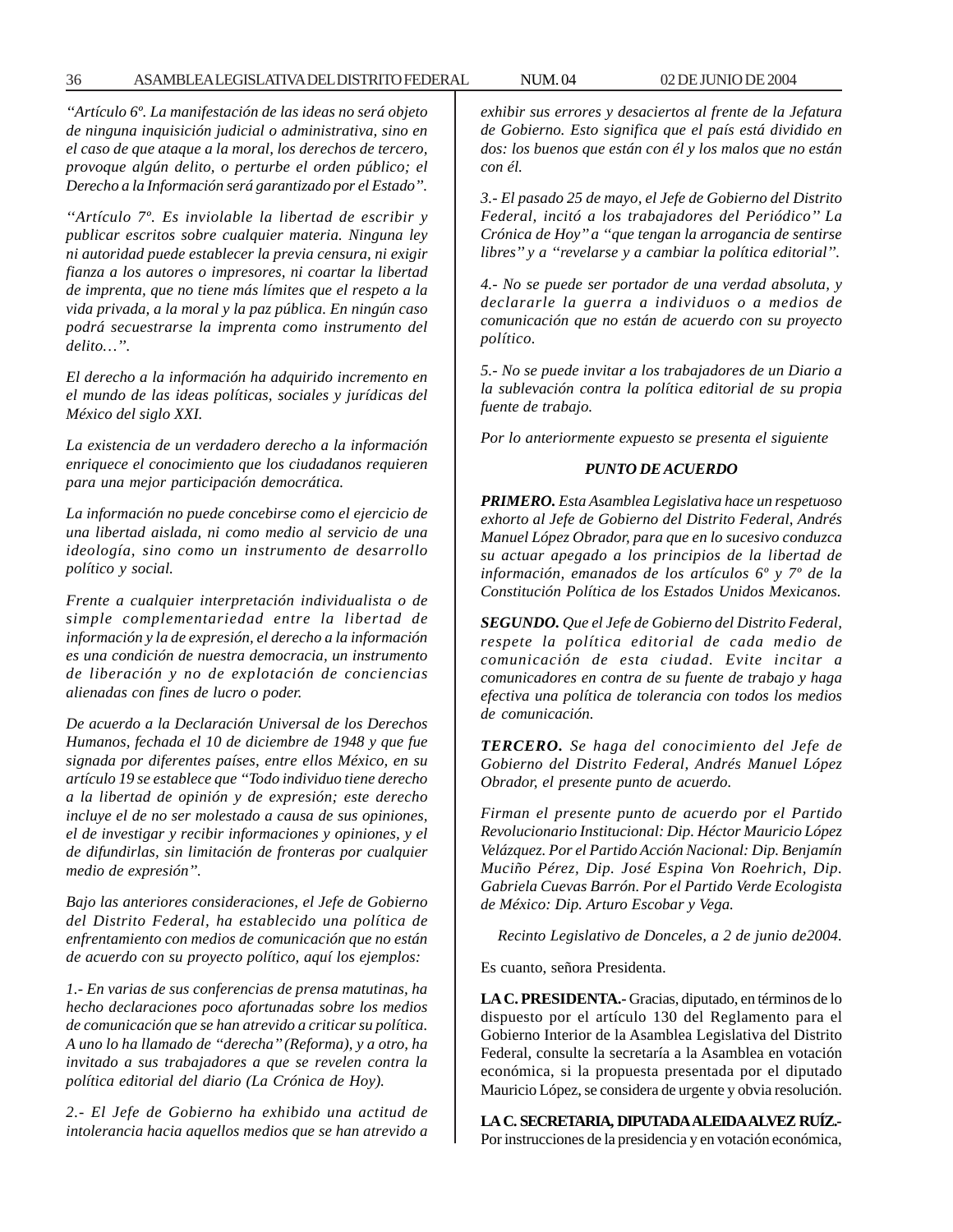se consulta a la Asamblea si la propuesta de referencia se considera de urgente y obvia resolución.

Los que estén por la afirmativa, sírvanse manifestarlo poniéndose de pie.

Los que estén por la negativa, sírvanse manifestarlo poniéndose de pie.

No se considera de urgente y obvia resolución, diputada Presidenta.

**LA C. PRESIDENTA.-** Al no considerarse de urgente y obvia resolución, se turna para su análisis y dictamen a la Comisión de Administración Pública Local.

Para presentar una propuesta con punto de acuerdo sobre obras en la Delegación Magdalena Contreras, se concede el uso de la tribuna al diputado Mauricio López Velázquez, del Partido Revolucionario Institucional.

**EL C. DIPUTADO HÉCTOR MAURICIO LÓPEZ VELÁZQUEZ.-** El siguiente punto de acuerdo no va en el tenor de los dos anteriores que presentamos, éste tiene que ver con la solicitud de información sobre obras públicas que se están realizando en la ciudad, en particular éste tiene que ver con la construcción de un estacionamiento, un amplio estacionamiento que se venía realizando en la Casa Popular de la Delegación Magdalena Contreras que se encuentra en Luis Cabrera casi esquina con Periférico y, obra que fue detenida a partir del mes de marzo y que ha causado problemas a los vecinos de la zona, puesto que se han dejado trabes de preconcreto colado en las avenidas laterales, en la banqueta que hacen imposible transitar y que los vecinos se han acercado al módulo de atención del de la voz para cuestionar sobre todo el origen de la empresa constructora que estuviera involucrada en la obra, así como los tiempos y plazos que se hubieran convenido para el desarrollo de la misma.

*PROPOSICIÓN CON PUNTO DE ACUERDO PARA SOLICITAR AL TITULAR DE LA DEMARCACIÓN TERRITORIAL EN MAGDALENA CONTRERAS INFORME LOS PORMENORES DE LA CONSTRUCCIÓN DEL ESTACIONAMIENTO DE LA CASA POPULAR PERTENECIENTE A ESA DELEGACIÓN*

*HONORABLE DIPUTACIÓN PERMANENTE ASAMBLEA LEGISLATIVA DEL DISTRITO FEDERAL, III LEGISLATURA. PRESENTE.*

*El que suscribe, Diputado Héctor Mauricio López Velázquez, integrante del Grupo Parlamentario del Partido Revolucionario Institucional en la Asamblea Legislativa, con fundamento en lo dispuesto por los artículos 17 fracción VI de la Ley Orgánica de la Asamblea Legislativa del Distrito Federal, y el 130 del Reglamento*

*para su Gobierno Interior, por su amable conducto me permito someter a su consideración la PROPOSICIÓN CON PUNTO DE ACUERDO para solicitar al titular de la demarcación territorial en Magdalena Contreras, informe los pormenores de la Construcción del estacionamiento de la casa popular perteneciente a esa delegación.*

*Lo anterior, con base en los siguientes antecedentes y consideraciones:*

*1.- Que a finales de la administración del licenciado Carlos Rosales Eslava, Jefe Delegacional de 2000-2003, se comenzó con el proyecto de obra de la construcción del Estacionamiento de la Casa Popular ubicada en Avenida Luis Cabrera No. 1 Colonia San Jerónimo Lídice.*

*2.- Que en lo que va de la presente Legislatura, el Ing. Héctor Chávez López, actual Jefe Delegacional, compareció ante la Asamblea Legislativa, solicitando en su Programa Operativo Anual para el ejercicio del 2004, la cantidad de \$5,000,000 para la conclusión de la obra en referencia, aprobándose posteriormente el gasto para dicha obra.*

*3.- Llama la atención que con fecha 3 de marzo del presente año, a raíz de los sucesos acontecidos en lo que se ha dado en llamar los video escándalos, en donde se involucra a Carlos Ahumada por su relación con algunos jefes delegacionales, debido a la realización de obra pública, la obra en referencia de construcción del estacionamiento de Casa Popular se detuvo, ocasionando un grave problema para los ciudadanos que transitan por dicho lugar, así como para los que viajan en automóvil porque obstaculiza el paso de una de las vías principales de circulación en la delegación Magdalena Contreras, con las trabes de preconcreto que han sido depositadas y que llevan más de un mes sin movimiento en dicha avenida. Por lo anteriormente expuesto, someto a consideración del pleno de la Asamblea Legislativa del Distrito Federal III Legislatura el siguiente:*

# *PUNTO DE ACUERDO*

*Primero.- Que el Jefe Delegacional en la Magdalena Contreras, Ing. Héctor Chávez López, informe por escrito a esta representación popular, las causas por las cuales se suspendió la construcción del estacionamiento de la ''Casa Popular''.*

*Segundo.- Que el Secretario de Obras, César Buenrostro y el mismo Jefe Delegacional antes señalado informen también lo relativo a:*

- *a) Nombre y razón social de la empresa a quien se le confió en la construcción, así como el nombre de su representante legal.*
- *b) Proyecto ejecutivo de la obra y las autorizaciones que se hayan otorgado.*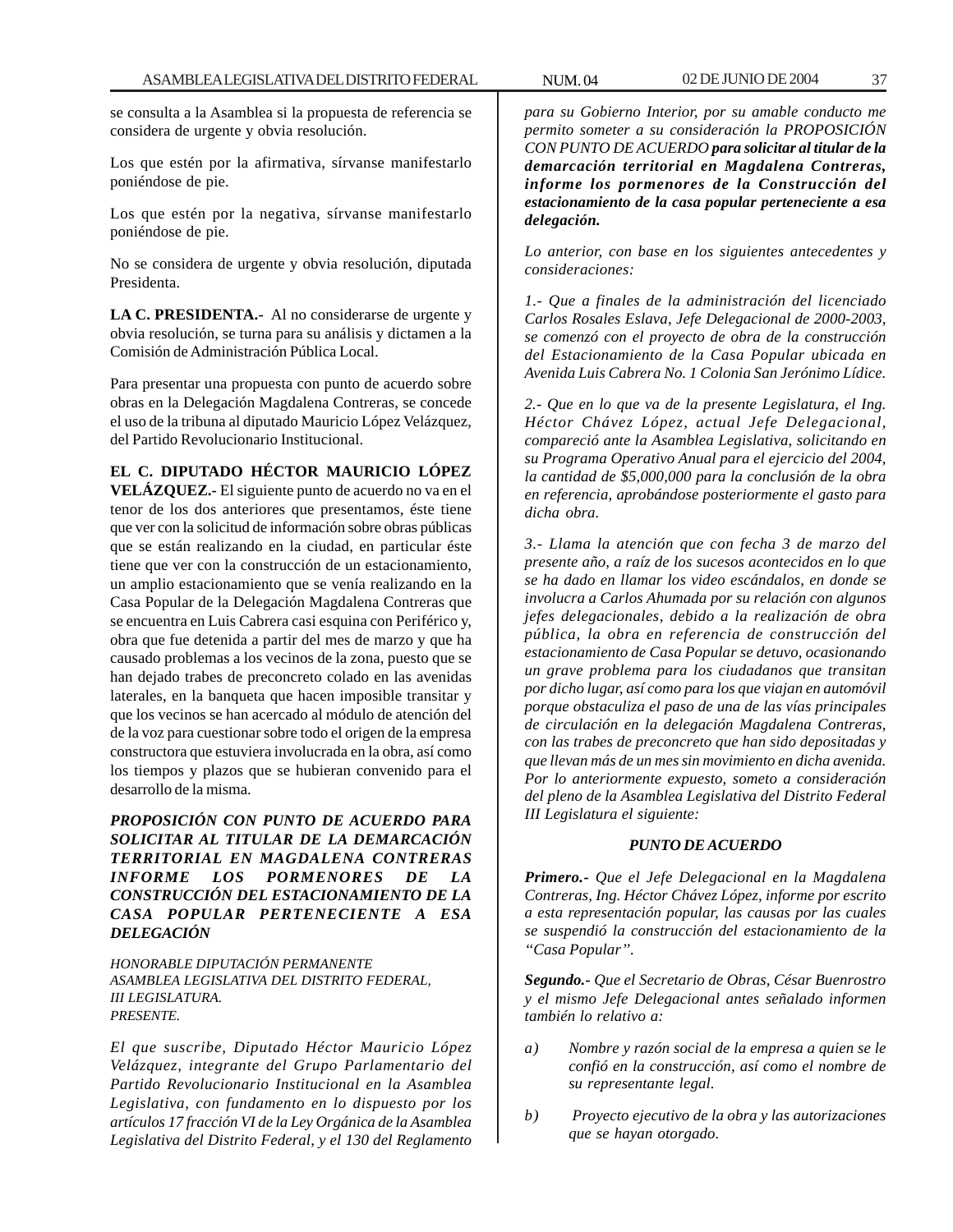- *c) Plazos convenidos para la terminación y entrega de obra.*
- *d) Montos autorizados para la obra y los avances en el ejercicio del mismo.*

*Lo anterior, en un lapso no mayor de 15 días naturales.*

*Firman el presente acuerdo:*

*Dip. Héctor Mauricio López Velázquez (PRI), Dip. José Benjamín Muciño Pérez (PAN), Dip. María Alejandra Barrales Magdaleno (PRD).*

*Recinto Legislativo de Donceles, a 2 de junio de 2004.*

Es cuanto.

**LA C. PRESIDENTA.-** En términos de lo dispuesto por el artículo 130 del Reglamento para el Gobierno Interior de la Asamblea Legislativa del Distrito Federal, consulte la secretaría a la Asamblea en votación económica si la propuesta presentada por el diputado Mauricio López se considera de urgente y obvia resolución.

**LA C. SECRETARIA.-** Por instrucciones de la presidencia y en votación económica, se consulta a la Asamblea si la propuesta de referencia se considera de urgente y obvia resolución.

Los que estén por la afirmativa, sírvanse manifestarlo poniéndose de pie.

Los que estén por la negativa, sírvanse manifestarlo poniéndose de pie.

Se considera de urgente y obvia resolución, diputada Presidenta.

**LA C. PRESIDENTA.-** Está a discusión la propuesta. ¿Existen oradores en contra?

**LA C. DIPUTADA MARÍA GUADALUPE CHAVIRA DE LA ROSA (Desde su curul).-** Diputada Presidenta.

LA C. PRESIDENTA.- Sí, diputada ¿con qué objeto?

**LA C. DIPUTADA MARÍA GUADALUPE CHAVIRA DE LA ROSA (Desde su curul).-** Para hablar en contra.

**LA C. PRESIDENTA.-** Adelante. Tiene el uso de la tribuna hasta por diez minutos la diputada Chavira.

### **LA C. DIPUTADA MARÍA GUADALUPE CHAVIRA DE**

**LA ROSA.-** Quisiera iniciar la verdad con esta intervención, esperando que al diputado Mauricio López lo pudiéramos promover como Secretario de Obras de la ciudad, en vista de que los temas recurrentes que se vienen a plantear, y yo creo que es parte de su función estar escudriñando y fiscalizando y metiéndose a fondo en los asuntos de la obra que está implementando el Gobierno de la Ciudad, y me parece que es parte de sus funciones y es parte también del debate.

Pero venir a señalar y hacer la presunción que puede darse el caso de que estas obras, por el supuesto que se menciona, que los jefes delegacionales tienen vínculos con el espurio señor Ahumada, o que se puede decir que se encontraron algunos vínculos, porque se ha estado señalando insistentemente que las delegaciones pueden tener algunos acercamientos con estas empresas, y yo quiero comentarles que no toda la responsabilidad se puede adjudicar a la autoridad administrativa.

En este caso hay una solicitud que se explicita en lo que se refiere al Jefe Delegacional de Magdalena Contreras y lo traigo aquí a esta Tribuna porque efectivamente una de las responsabilidades que se plantearon cuando se ha estado discutiendo el tema de modificar la Ley de Obras, es que se cuente con un padrón único de las empresas que se contratan en la ciudad de México y hay también diferentes criterios para hacer la obra por licitación pública o las obras que se hacen por administración y existe sí la responsabilidad también expresada en el Código Financiero cuando no se concluye alguna obra, se constituye lo que se llama el daño patrimonial, cuando la autoridad no ejerce con responsabilidad los presupuestos y las obras son detenidas por un acto administrativo, por un acto de definir la suspensión de alguna obra, pero que directamente sea imputada a la autoridad.

Hasta ahorita yo lo que he escuchado es que existen quejas, efectivamente quejas de los ciudadanos, pero no podemos asegurar y además aceptar que se fuera por 130 algo que creo que convendría en todo caso que se hubiera ido por el artículo 129 y que se pudiera a través de la Comisión de Administración Pública Local y a la Comisión de Desarrollo Urbano preguntar cuáles son las condiciones en las cuales se encuentra esta situación en particular de la Delegación Magdalena Contreras.

Señalaba algunas cosas que tienen que ver efectivamente con obras que desarrolla la delegación, pero en la obra en vías primarias eso no le toca específicamente a la delegación sino también es imputable en este caso a la Dirección de Obra Pública de la ciudad. Entonces, hay un asunto de corresponsabilidad.

Por eso yo creo que si se quiere entrar al fondo y si se quiere ver los asuntos que tienen que ver con la responsabilidad administrativa que en sentido estricto pudiera tener el jefe delegacional, suponiendo sin conceder si así fuera, el jefe delegacional tendría el derecho de mandarnos un informe primero y yo por eso señalo que esto debería haber sido turnado a las comisiones para conocer con exactitud y con mayor detalle, porque yo he encontrado en las diferentes intervenciones que ha hecho el diputado Mauricio López, yo entiendo que es una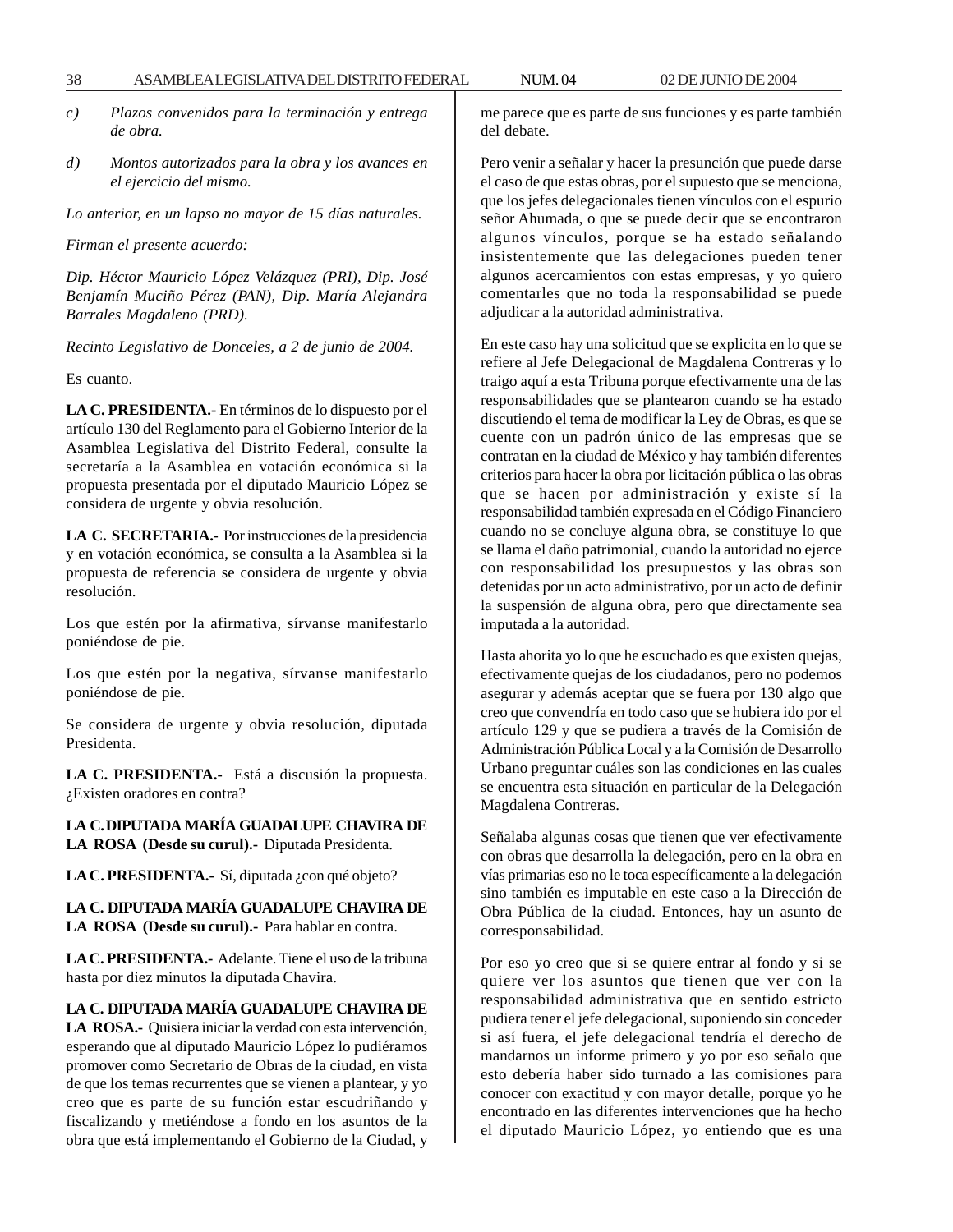delegación que le interesa, porque es la delegación donde él vive, pero en otras delegaciones y en otras temas particulares en el asunto de la cuestión que tiene que ver con la obra pública de la ciudad existe como una obsesión de estar permanentemente viendo las obras que se realizan en la ciudad. Ojalá, porque qué bueno que se hace ahora, pero en otros tiempos la obra pública no era tan supervisada y tan fiscalizada como se hace ahora en el Gobierno del Distrito Federal.

Por lo cual yo creo que nosotros estamos bastante tranquilos, pero si vuelvo a reiterar, si vamos a ir al asunto de fondo, vamos a ver el asunto de la Ley de Obras, vamos haciendo la diferenciación en quién tiene la responsabilidad directa administrativamente hablando, porque estamos hablando de obras de la delegación, pero también se están señalando obras que son de vías primarias y que no le tocan a las delegaciones, porque las delegaciones son órganos desconcentrados, con unidades ejecutoras de gasto. La parte de la responsabilidad directa del ejercicio presupuestal le toca a las delegaciones, pero en el asunto del manejo presupuestal de toda la ciudad y en específico para el asunto presupuestal en obra pública, es un asunto que es compartido, hay una parte que le toca a las delegaciones, pero hay otra parte que le toca resolver a la Secretaría de Finanzas.

Yo celebro que este tipo de inquietudes que tiene el diputado Mauricio sean inquietudes que ojalá las pudiéramos ir canalizando hacia las comisiones y no estar permanentemente viendo a ver en qué se equivocan los jefes delegacionales, sino cómo ayudamos a que la autoridad local tenga más atribuciones, tengan más posibilidades de ejercer su presupuesto, tengan más posibilidades también de hacerse corresponsable, pero en este proceso de buscar herramientas, instrumentos que se les descentralicen funciones y no estar viendo error tras error para ver en qué momento logramos efectivamente señalar temas que tienen que ver con la obra pública. Cito el otro caso de la avenida Centenario, cito el asunto de Reforma y cito y cito, porque seguramente es como una estrategia que ya marcó el Partido Revolucionario Institucional en la ciudad de ser los fiscalizadores de la obra pública de la ciudad, que parece que es parte también de su estrategia para ir construyendo de alguna manera una base social, supongo que es por ahí.

Pero también nos gustaría, diputado Mauricio López, que le diéramos cuenta a los habitantes de la ciudad de las preparatorias que ha construido el gobierno de la ciudad, porque ningún gobierno había hecho tanta inversión en obra educativa, que fuéramos a ver lo que se está haciendo de la Universidad de la Ciudad de México, el asunto de los reclusorios, de la obra pública que se está viendo. Esa sí no la pueden ocultar, la obra se ve, la obra ya está, la obra me parece que es un buen resultado que ha dado el Gobierno del Distrito Federal, pero entremos al asunto de fondo,

Es cuanto, diputada Presidenta.

Es por eso que yo votaría en contra para que esto se fuera por 130; yo hubiera esperado que se hubiera ido por el 129 de nuestro Reglamento para poderlo analizar en comisiones.

**LA C. PRESIDENTA.-** Muchas gracias, diputada.

Ha solicitado el uso de la tribuna también el diputado Mauricio López para hablar en pro de la propuesta.

Tiene el uso de la palabra hasta por diez minutos.

**EL C. DIPUTADO HÉCTOR MAURICIO LÓPEZ VELÁZQUEZ.-** No, diputada Chavira, no me eche a perder mi reunión hoy a las 6:00 de la tarde con César Buenrostro candidateándome para su espacio. No. Por cierto vamos a tratar la información sobre el Paseo de la Reforma, efectivamente, y con lo acotado que está don César por tanto fideicomiso, creo que la Secretaría de Obras tiene muy pocas manos con las cuales realizar el trabajo en la ciudad. Podríamos enumerar los fideicomisos privados que se han constituido para la construcción de algunas vialidades.

No es una obsesión, es un tema en el cual tenemos facultades los diputados y lo podemos ejercer. Yo creo que deberíamos de revisar las facultades que tenemos desde el 122 Constitucional, el Estatuto y la Ley Orgánica y buscar ejercer todas como legisladores, desde la gestión, presentar los puntos de acuerdo, el presentar iniciativas, son muchas las funciones que tenemos y las debemos de diversificar y atender.

Claro que el tema de la obra ha empezado a preocupar en muchos lados de la ciudad por los problemas que se han generado tanto por modificaciones de paisaje urbano como porque no se ha consultado a los ciudadanos, y no es que no hayamos tomado cartas en el asunto para modificar las cosas, diputada Chavira.

En diciembre, y aquí está la diputada Aleida Alavez en esta sesión, aprobamos que en la Ley de Participación Ciudadana se creara una figura de contralorías sociales que estuviera dando seguimiento, desde la estructura vecinal, al ejercicio de la obra pública y al ejercicio del gasto delegacional y en las demarcaciones. Fue uno de los acuerdos que tomamos para destrabar el proceso de diciembre de la Ley de Participación Ciudadana y con lo cual fuimos a la votación juntos, recordará usted, solamente el PRI y el PRD, en diciembre y ese era uno de los temas, cómo dotamos a los ciudadanos de mejores mecanismos para que su opinión cuente cuando haya acciones de gobierno que afectan su entorno, su calidad de vida, su espacio vital.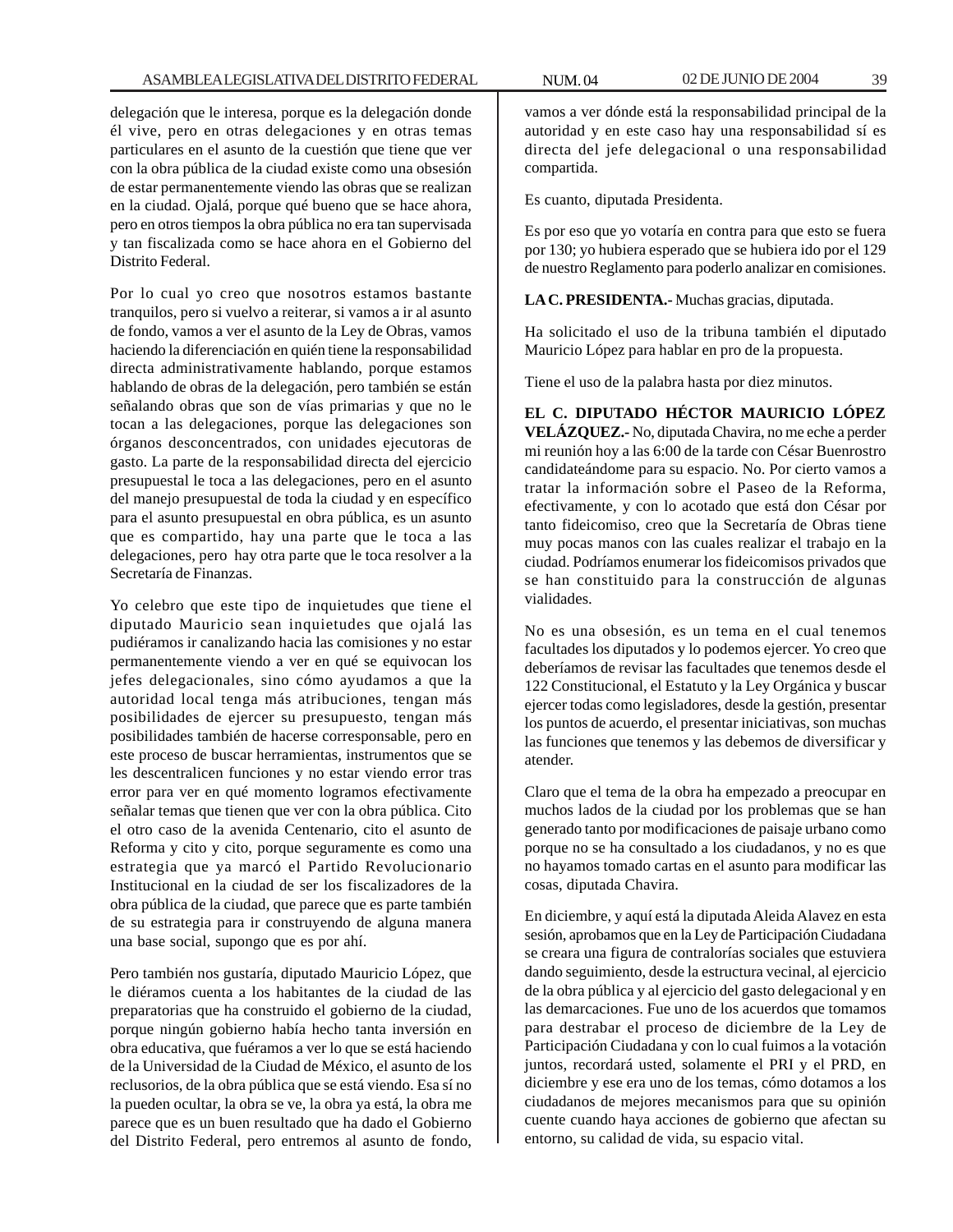Es por ello que hemos acompañado, a donde nos han solicitado que asistamos, a comités vecinales, a asociaciones civiles y a grupos de ciudadanos que tienen planteamientos muy concretos que se pueden resolver en buena medida con información y con consulta, con información y atención y eso es lo que se solicita en este punto de acuerdo. Es el punto de acuerdo más corto de los que presento.

Si el problema es el tercer considerando, yo estoy dispuesto a retirarlo, que no haya presunción alguna, pero que sí exista la información para esta Asamblea. Yo puedo retirar el tercer considerando en aras de que se apruebe, porque mi objetivo fundamental es que se divulgue la información. Hoy me entrevistaban y me decían que qué se estaba ganando con el apoyo que estamos dando algunos diputados del Partido Verde, de Acción Nacional y del PRI al grupo ciudadano Salvemos Reforma, pues fíjate que por primera vez, efectivamente por primera vez, Guadalupe, en eso te reconozco razón en tu argumento, una obra pública, una obra vial de tal envergadura está transparentándose a través de los medios de comunicación, están dándose los montos, los planos, los mecanismos y son los medios de comunicación los que han ayudado efectivamente a que haya acceso a la información en el Distrito Federal y éste será un tema que luego debatiremos, después del relajo que traemos en el Consejo de Acceso a la Información Pública.

Ha sido un avance, Guadalupe; ha sido un gran avance que los medios de comunicación hayan ayudado en ese sentido. Tenemos que hacerlo práctica, gobierne quien gobierne, sea de la demarcación que sea, sea del partido que fuere, para no tener los problemas que estamos teniendo con los resultados de las auditorías...

# **LA C. DIPUTADA MARÍA GUADALUPE CHAVIRA DE LA ROSA (Desde su curul).-** Señora Presidenta.

LA C. PRESIDENTA.- Permítame, diputado. ¿Con qué objeto, diputada Chavira?

**LA C. DIPUTADA MARÍA GUADALUPE CHAVIRA DE LA ROSA (Desde su curul).-** Para preguntarle al diputado, si me permite, que me pudiera hacer la precisión del considerando que él estaría retirando.

**EL C. DIPUTADO HECTOR MAURICIO LÓPEZ VELÁZQUEZ.-** Con mucho gusto.

**LA C. PRESIDENTA.-** Adelante, diputado.

### **EL C. DIPUTADO HECTOR MAURICIO LÓPEZ**

**VELÁZQUEZ.-** El considerando tercero, dice: llama la atención que con fecha 3 de marzo del presente año, a raíz de los sucesos acontecidos en lo que se ha llamado los video-escándalos en donde se involucra a Carlos Ahumada por su relación con algunos Jefes Delegacionales, debido a la licitación de obra pública, la citada obra fue detenida.

Entonces quito ese tercer considerando, pero no me deseche por favor la solicitud de información. Si éste es el problema, si éste es el tema, adiós, lo quitamos, pero vamos juntos por la transparencia y el acceso a la información porque los ciudadanos del Distrito Federal puedan contar cada vez con mejores mecanismos.

Estamos en lo de participación ciudadana, hay diálogo con diversos grupos de su fracción parlamentaria, diputada Chavira, para fortalecer estos mecanismos, generar algún vínculo, algún aspecto vinculatorio de las opiniones vecinales, avanzar. Porque esa es la queja. No sólo a mí, a varios diputados, ya vinieron y me pusieron una antena de telefonía celular aquí al lado de mi casa y no consultaron y puso Telmex ahí una cosa y cambiaron la circulación de aquí para allá y van a mejorar vialidades y no se les consulta.

Los vecinos y los ciudadanos del Distrito Federal nos piden eso fundamentalmente. Que estemos atentos a las acciones del gobierno para que mediante consultas se puedan analizar alternativas, evaluar posibilidades y tomar las mejores decisiones para generar una ciudad que requiere mucha obra pública, muchas vialidades, mucho Metro, pero que ojalá y los ciudadanos sigan siendo consultados y que con una nueva Ley de Participación sólida garanticemos estos mecanismos de participación de la comunidad en la determinación de las obras públicas y las acciones de gobierno.

Era solamente lo que quería decir, Guadalupe, y espero que con esto podamos avanzar.

Gracias.

**LA C. PRESIDENTA.-** Gracias diputado. Tiene el uso de la palabra el diputado Varela, para hablar en contra del punto de acuerdo, hasta por diez minutos.

# **EL C. DIPUTADO VÍCTOR GABRIEL VARELA LÓPEZ.-**

Sí. Pedí la palabra para argumentar en contra, pero creo que sería en contra parcialmente y en exclusiva por el considerando que ya reconoce el diputado Mauricio López, no viene al caso, no se puede partir de estos supuestos para sin análisis de fondo, si lo que realmente se quiere es el análisis de fondo, la información que sirva para atender las quejas de los vecinos, lo peor que podríamos hacer sería el estar desechando o aprobando así ipso facto los puntos de acuerdo.

Nada más recordar que muchos de estos puntos de acuerdo, muchas de estas solicitudes que se han turnado a diversas Comisiones, en especial a Administración Pública Local unida en otras Comisiones, en relación a temas que pudieran verse relacionados con los video-escándalos se han asumido, se han llamado a comparecer aquí a diversos funcionarios, se le han hecho críticas incluso que hemos considerado a veces infundadas e injustas, pero aquí han estado los funcionarios precisamente porque el Partido de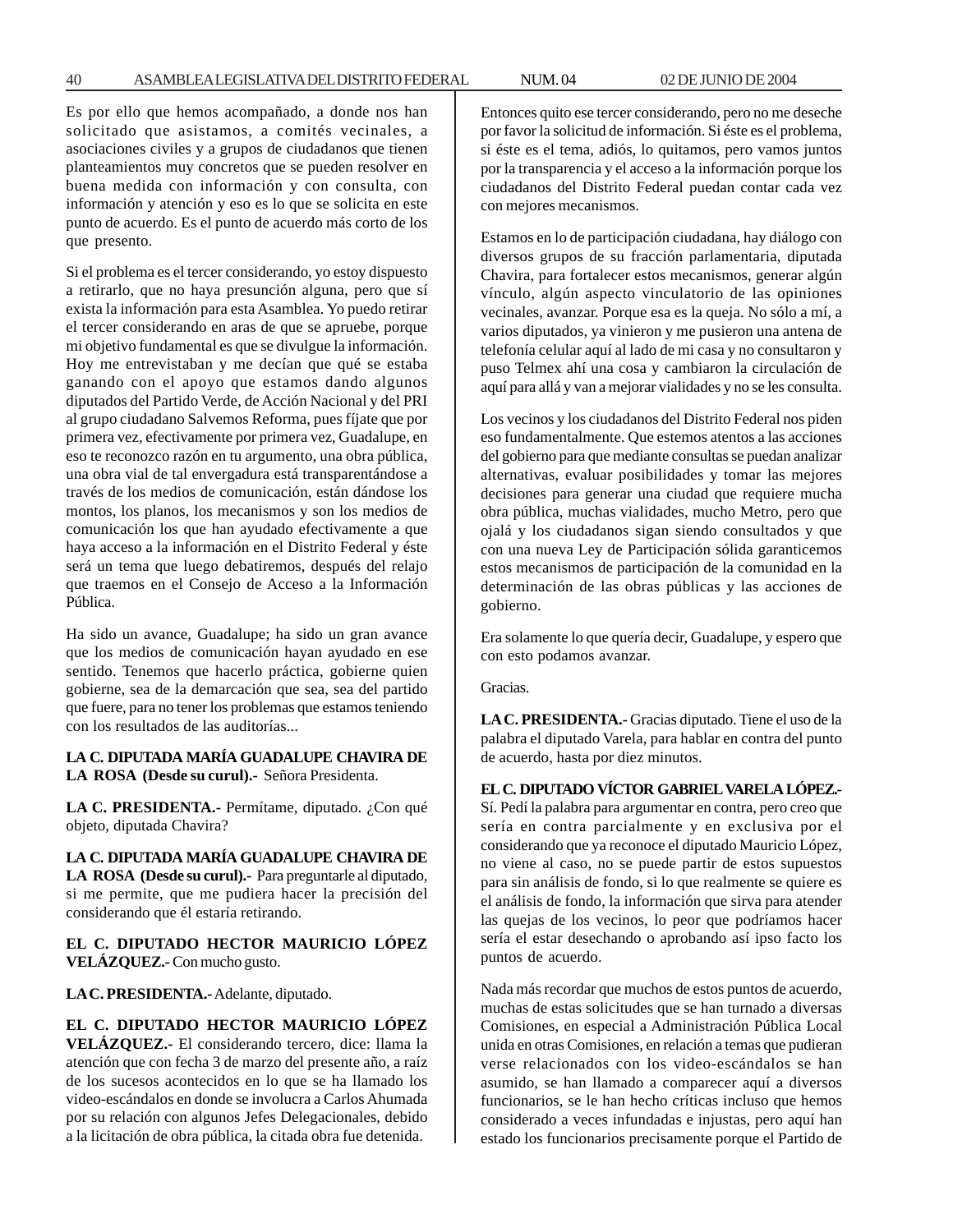la Revolución Democrática, su grupo parlamentario, y el Gobierno que también tenemos en la Ciudad, no hayamos nada que ocultar, no tenemos absolutamente nada que se pueda evidenciar y al contrario, creemos que el compromiso con la transparencia, la claridad y realmente con la honestidad debe de seguir siendo.

En este sentido nosotros pidiéramos eso, en este ambiente de civilidad que podríamos estar implementando en esta instancia legislativa, que vengamos en ese ánimo. Si queremos información, la solicitud debe ser de información, sin presupuestos, sin supuestos que hagan delincuente a una persona sin antes siquiera escucharla, y me refiero en este caso al Jefe Delegacional que tiene suspendida esta obra.

Yo les pediría en aras de esta civilidad y de sedimentar un poquito este ambiente político tan turbio que se vive en todo el país, que vengamos en este ánimo. Yo estoy seguro que si quitamos esto, podríamos ir más a fondo e investigar realmente, informarnos realmente en qué situación está este problema de la obra.

Es cuanto. Pido en concreto que se retirara ese considerando e invitar a los compañeros de mi grupo parlamentario a que si fuese así, se aprobara.

Gracias.

**LA C. PRESIDENTA.-** Tiene el uso de la palabra por alusiones, la diputada Guadalupe Chavira, hasta por cinco minutos.

**LA C. DIPUTADA MARÍA GUADALUPE CHAVIRA DE LA ROSA**.- Diría que no es un asunto el que se retire ese considerando, que ayuda sí al asunto de que se pueda solicitar información, y por supuesto que nosotros cuando se nos ha solicitado como grupo parlamentario firmar puntos de acuerdo cuando se hacen en ese carácter de la solicitud de información, por supuesto que los vamos a firmar, y por supuesto que este considerando no porque nos preocupe el que se diga que había video-escándalos, y que los video-escándalos fueron motivo para suspender las obras, porque estamos haciendo una presunción, estamos adelantando y señalando de que eso fue lo que pudo motivar; yo supongo que con eso se agota esa parte de la preocupación, pero no se resuelve el fondo y a eso yo voy.

Si ésta es una de las preocupaciones donde vamos a estar permanentemente viendo con preocupación como se realiza la obra pública en la ciudad, yo se lo comentaba en su momento, que yo estoy muy preocupada por la obra pública en la delegación Milpa Alta, yo no lo he querido traer aquí a la Tribuna, aún sabiendo que gobierna un partido afín al suyo, porque yo sé cómo es la responsabilidad cuando está uno del otro lado, y por eso decía que era necesario ir al fondo.

Hay empresas en la Ciudad de México que se dedican a la construcción, pero son empresas que también tenemos que pedirle información a la Secretaría de Obras, qué bueno que va a ir a ver, yo no le diría que a su homologo, porque usted es diputado, pero usted se está volviendo especialista en el tema de obra publica de la ciudad, lo cual celebro porque también a mí me gusta ese tema.

Me gusta porque la obra es lo que más siente la gente, la obra es lo que la gente califica cuando un gobierno está haciendo las cosas o cuando no las está haciendo, las haga a lo mejor no del gusto estético que en este caso se ha planteado y en el caso del Paseo de la Reforma de que tiene alguna semejanza con algún animal o alguna especie sureña. Yo digo que a lo mejor hay una obsesión de alguien de quererle encontrar forma a alguien, a alguna especie del sur de este país, y que todo lo que se pueda hacer tendrá alguna imagen a semejanza. Yo espero que esta imagen se pueda reproducir en todo el país, y seguramente vamos a ver el país de otra manera, si ese es el caso, pero no creo que sea.

Voy a comentar. El asunto sí es un asunto de fondo y sí es un asunto que incluso el diputado Espina lo sabe, cuando estuvimos en las jefaturas delegacionales, hay empresas que de verdad defraudan a las administraciones locales, a pesar de estar en un padrón dentro de las empresas que pueden ser posibles para concursar en obras por licitación pública, dan un domicilio y resulta que ese domicilio no era y resulta que se cambiaron y resulta que decían que tenían un fondo financiero y este fondo no existe, y entonces dejan a las delegaciones en una situación complicada. Por eso fue el asunto de modificar la Ley de Obras, porque en estos casos existe la posibilidad que la autoridad pueda en ese momento rescindir los contratos.

Si no se hubiese logrado todo este avance, la autoridad permanentemente se encuentra demandada por incumplimiento a un contrato, entonces a eso me refiero, vamos al fondo, vamos al tema de por qué a veces las delegaciones no tienen la posibilidad de ejercer con plenitud sus presupuestos, porque siguen siendo humildes, unidades ejecutoras de gasto, porque la reforma política no ha entrado a fondo, y ese es uno de los problemas, pero yo también creo que qué bueno que nos ayude el diputado Mauricio López a que se conozca la obra pública que se hace en la ciudad por el partido que gobierna mayoritariamente por mi partido, y que qué bueno que siga haciéndolo porque va a haber más obra pública en estos tres años.

Yo espero que esa obra de verdad se fiscalice porque ese es nuestro interés, se fiscalice por los compañeros de los medios de comunicación, pero también por los ciudadanos. Estoy convencida de que esta parte que ustedes han hecho del proyecto Reforma es parte de la responsabilidad que nos toca hacer como diputados.

Es cuanto, diputada Presidenta.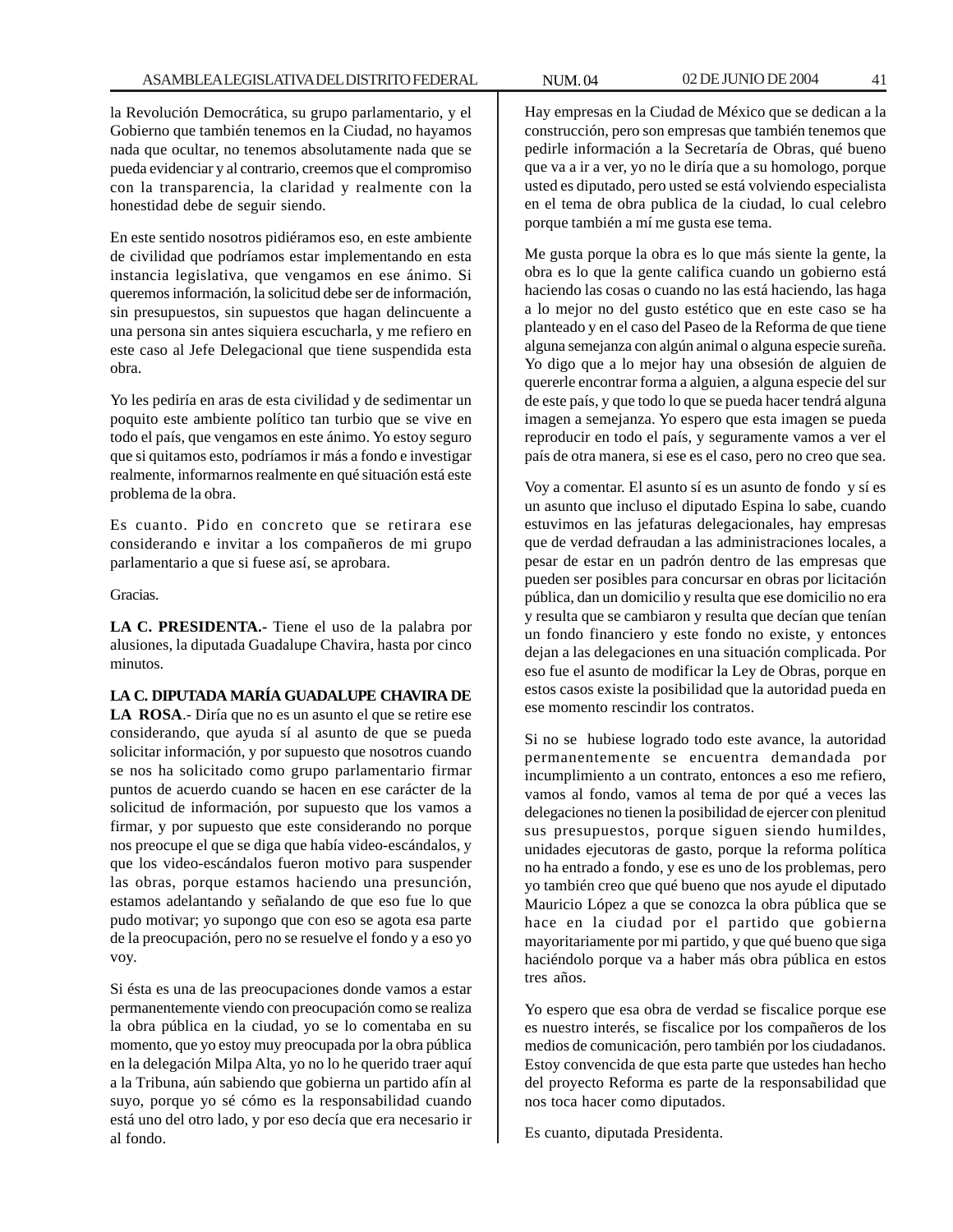**LA C. PRESIDENTA.-** Gracias, diputada Chavira. Proceda la secretaría a preguntar a la Asamblea, en votación económica, si es de aprobarse la propuesta a discusión, con el retiro del considerando tercero, tal y como lo ha solicitado el diputado promovente.

**LA C. SECRETARIA.-** Por instrucciones de la presidencia y en votación económica, se pregunta a la Asamblea si están a favor o en contra de la propuesta sometida a su consideración, con la modificación propuesta.

Los que estén por la afirmativa, sírvanse manifestarlo poniéndose de pie.

Los que estén por la negativa, sírvanse manifestarlo poniéndose de pie.

Aprobada la propuesta, diputada Presidenta, con el retiro del considerando tercero.

**LA C. PRESIDENTA.-** Hágase del conocimiento de la Comisión de Gobierno para efectos de su instrumentación.

Para presentar una propuesta con punto de acuerdo para que la Asamblea Legislativa del Distrito Federal organice un Foro Metropolitano de Seguridad Pública Contra el Secuestro, se concede el uso de la tribuna a la diputada Lourdes Alonso Flores, Partido de la Revolución Democrática.

Adelante, diputada.

**LA C. DIPUTADA LOURDES ALONSO FLORES.-** Con su permiso, Presidenta.

# *PROPOSICIÓN CON PUNTO DE ACUERDO PARA QUE LA ASAMBLEA LEGISLATIVA DEL DISTRITO FEDERAL ORGANICE UN ''FORO METROPOLITANO DE SEGURIDAD PÚBLICA CONTRA EL SECUESTRO''*

*HONORABLE DIPUTACIÓN PERMANENTE DE LA ASAMBLEA*

*LEGISLATIVA DEL DISTRITO FEDERAL, III LEGISLATURA. DIP. ALEJANDRA BARRALES MAGDALENO. PRESIDENTA DE LA MESA DIRECTIVA.*

*Diputadas y diputados, compañeras y compañeros:*

*Con fundamento en lo dispuesto en los artículos 122, Base primera, fracción V, inciso h, de la Constitución Política de los Estados Unidos Mexicanos; 42 fracción XII, 72 y 73 del Estatuto de Gobierno del Distrito Federal; 17 fracción VI y 58 fracción I de la Ley Orgánica de la Asamblea Legislativa del Distrito Federal, y; 78 y 129 del Reglamento para el Gobierno Interior de la Asamblea Legislativa del Distrito Federal, la suscrita Diputada Lourdes Alonso Flores, a nombre de la Fracción Parlamentaria del Partido de la Revolución Democrática, somete a consideración de esta Diputación Permanente, el siguiente Punto de Acuerdo conforme a los siguientes:*

*El incremento en el número de secuestros y el grado cada vez mayor de violencia que se ejerce contra las víctimas de los mismos, han denotado que la Procuraduría General de Justicia del Distrito Federal, al igual que la Secretaría de Seguridad Pública del Distrito Federal, no cuentan con elementos materiales y jurídicos suficientes para realizar sus tareas en este delito de materia federal, ya que a veces por estas limitantes, les es imposible evitar la muerte de los secuestrados; lo cual contribuye al aumento en los niveles de inseguridad existentes en la Ciudad de México, en razón de lo cual proliferan todo tipo de delincuentes.*

*ANTECEDENTES*

*En el estudio denominado ''Justicia y Seguridad Hoy'', elaborado por la Comisión de Seguridad Pública de la Cámara de Diputados y difundido el 31 de mayo pasado, se expone que tan sólo en el año 2000, los secuestradores mexicanos obtuvieron ganancias de al menos 900 millones de dólares, cifra similar a la que obtuvieron los grupos delictivos colombianos. Sin embargo, se hace énfasis en que a diferencia de Colombia, donde muchos de los plagios son cometidos por grupos guerrilleros como las Fuerzas Armadas Revolucionarias de Colombia (FARC), o grupos paramilitares, para financiar sus actividades; en México son decenas de grupos o mafias que operan como empresas, no obstante que se supone que en este país, existe un clima de paz social.*

*Se destaca también que en el mismo año, las mafias mexicanas obtuvieron una ganancia de 900 millones de dólares, producto del secuestro de tres mil 200 personas, mientras que en Colombia las FARC obtuvieron mil millones de dólares y se denunciaron tres mil 706 plagios. Aunado a ello, en México se ha pagado el segundo rescate más caro del mundo, por un monto de 30 millones de dólares para la liberación del empresario Alfredo Harp Helú.*

*Como un antecedente relevante de investigación sobre este tópico, el Instituto Ciudadano de Estudios Sobre la Inseguridad A. C. (ICESI) diseñó y coordinó la Primera Encuesta Nacional de Inseguridad Pública en las Entidades Federativas en 2002, conforme a patrones verificados a nivel internacional y métodos estadísticos sugeridos por la ONU. Este organismo privado es integrado por la Universidad Nacional Autónoma de México (UNAM), el Instituto Tecnológico de Estudios Superiores de Monterrey (ITESM), el Consejo Coordinador Empresarial (CEE) y la Confederación Patronal de la República Mexicana (COPARMEX); y lo encabeza Luis de la Barreda Solórzano, ex titular de la Comisión de Derechos Humanos del Distrito Federal. De la citada encuesta se desprenden los siguientes resultados sobre la percepción de los habitantes de todo el país sobre la delincuencia.*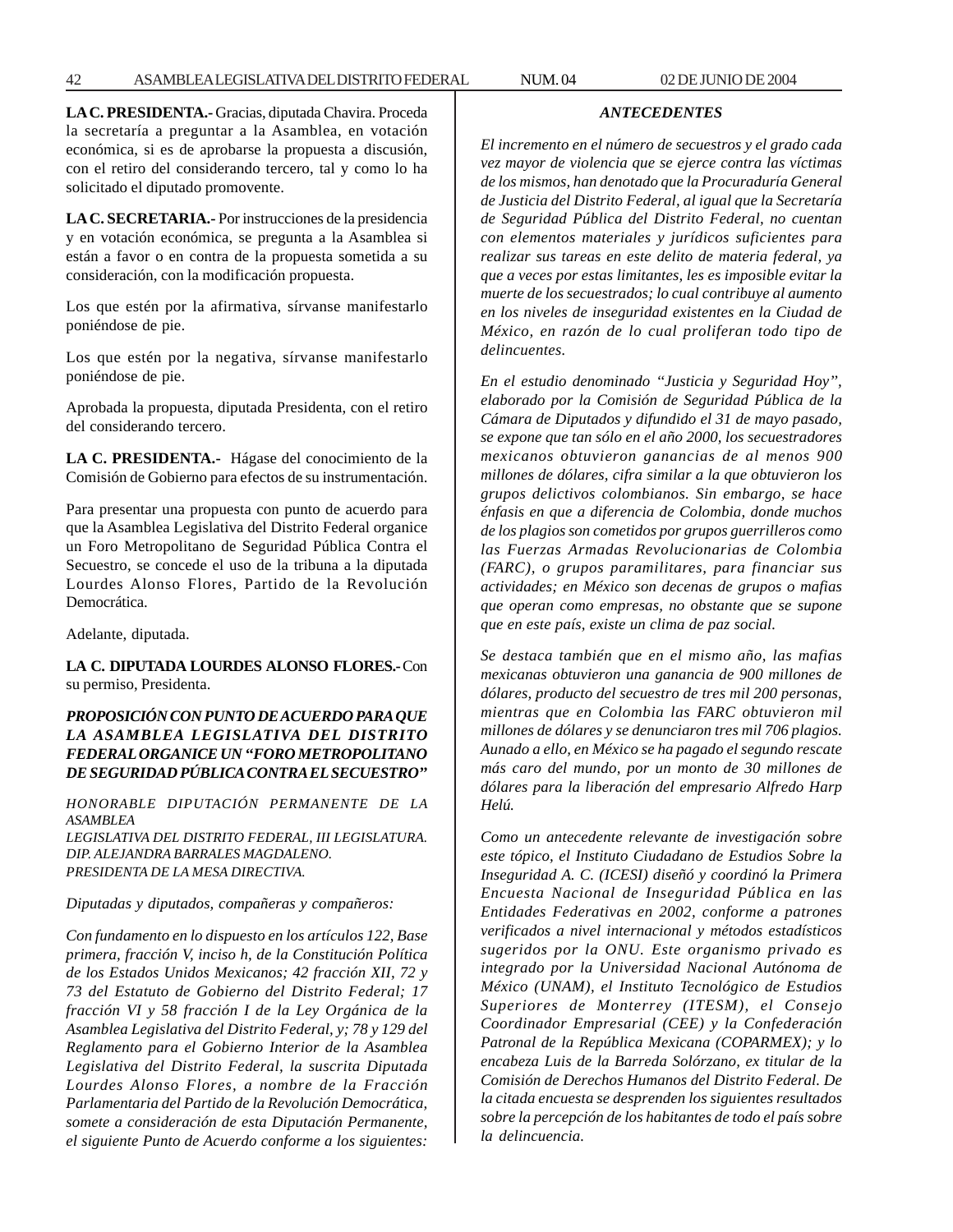*Durante el año 2001, el secuestro presentó el 7 % de los delitos cometidos en este período, y el secuestro exprés en un 6 %.*

#### *CONSIDERANDO:*

*1.- La complejidad social que implica la subsistencia de la Ciudad de México, que es una de las mayores del mundo, toda vez que por su alta densidad poblacional, aunado a los distintos lugares de origen de sus moradores, propicia que la convivencia diaria se caracterice por rasgos muy distintivos de cada sector social, respecto de los cuales los mismos propugnan su preponderancia y conservación. Esa misma diversidad la fomenta todavía más el flujo incesante de personas que tienen al Distrito Federal, exclusivamente como su centro de trabajo, por lo cual todos los factores inherentes al desplazamiento de tales masas son atractivos para quienes delinquen, sobre todo en determinadas zonas y en ciertos horarios, así como por la dificultad de acceso, la falta de protección policial o las características físicas del lugar.*

*2.- Por la vecindad aludida que comparte al Distrito Federal con los Estados de México y Morelos de manera directa, así como los Estados de Hidalgo, Puebla, Tlaxcala, Querétaro y Guerrero, la fenomenología relativa al secuestro tiene aspectos muy similares en todas estas entidades, mismas que han visto incrementado su registro de incidencia en dicho delito, porque si bien los Estados circunvecinos de la Ciudad de México son pródigos en parajes ocultos o agrestes, la cercanía que tienen respecto a la capital del país permite a los secuestradores efectuar varias actividades que en sus lugares de operación delictiva difícilmente podrían realizar, además de que aún la Ciudad de México les significa un buen ''mercado'', en el sentido de que todavía pueden encontrar muchas personas con suficiente capacidad económica, como para lograr que sus familias se intimiden con sólo saber que tienen a uno de sus integrantes secuestrado.*

*3.- Al haberse señalado en el aludido estudio denominado ''Justicia y Seguridad Hoy'', que las entidades del país donde se presentó en el 2002 el mayor número de secuestros, son el Distrito Federal con 69 casos, el Estado de México con 42 y Guerrero con 22; la Soberanía Federal encargada de la elaboración del análisis citado, corrobora que la gravedad en la incidencia de secuestros, es de la misma magnitud en el Distrito Federal que en el resto del territorio nacional, y muy especialmente en los Estados que le circundan.*

*4.- Por virtud, en lo dispuesto en el numeral 122, párrafos primero y segundo, Apartado ''C'', Base Primera fracción V inciso i), de la Constitución Política de los Estados Unidos Mexicanos; 8º fracción I, 42 fracción XIII del Estatuto de Gobierno del Distrito Federal, así como por el artículo 10º fracciones I y XXV, y 11 segundo párrafo,*

*ambos de la Ley Orgánica de la Asamblea Legislativa del Distrito Federal; facultan a éste órgano representativo para realizar tantas acciones como crea convenientes con el propósito de hallar alternativas o soluciones a las diversas problemáticas que enfrenta el desarrollo del Distrito Federal, sobre todo porque es reflejo ineludible del entorno político y social de todo el país, por radicar en esta ciudad los Poderes de la Unión.*

*5.- En tal contexto, resulta necesaria la conjunción de esfuerzos entre esta Asamblea y las Legislaturas de los Estados de México, Morelos, Hidalgo, Puebla, Tlaxcala, Querétaro y Guerrero, así como con respecto de funcionarios de las entidades mencionadas encargados de la seguridad pública y procuración de justicia; con objeto de instrumentar acciones interinstitucionales efectivas para combatir el secuestro, por ser dicho delito un factor de peligro extremo para la convivencia óptima entre los habitantes del Distrito Federal y de las entidades circunvecinas aludidas, debido a las secuelas sociales, económicas y físico afectivas que ocasionan no sólo entre quienes son perjudicados de manera directa, sino también a las personas que lo rodean cercanamente.*

*Por lo expuesto y fundado, se somete a consideración de la Diputación Permanente el siguiente:*

#### *PUNTO DE ACUERDO*

*ÚNICO. SE PROPONE QUE LA ASAMBLEA LEGISLATIVA DEL DISTRITO FEDERAL, ORGANICE UN ''FORO METROPOLITANO DE SEGURIDAD PÚBLICA CONTRA EL SECUESTRO'', DE MANERA CONJUNTA CON LAS LEGISLATURAS DE LOS ESTADOS VECINOS AL DISTRITO FEDERAL, ASÍ COMO CON LOS FUNCIONARIOS DE TALES ENTIDADES, ENCARGADOS DE LA SEGURIDAD PÚBLICA Y LA PROCURACIÓN DE JUSTICIA.*

#### *ATENTAMENTE*

#### *DIP. LOURDES ALONSO FLORES*

*Recinto Legislativo, 2 de mayo de 2004*

**LA C. PRESIDENTA.-** Gracias, diputada. Con fundamento en lo dispuesto por los artículos 36 fracciones V y VII de la Ley Orgánica de la Asamblea Legislativa del Distrito Federal, 28, 29 y 129 del Reglamento para su Gobierno Interior, se turna para su análisis y dictamen a la Comisión de Seguridad Pública.

**EL C. PRESIDENTE, DIPUTADO JOSÉ ESPINA VON ROEHRICH.-** Para presentar una propuesta con punto de acuerdo para que la Procuraduría General de la República y la Secretaría de Seguridad Pública Federal informen a la Asamblea Legislativa sobre la situación jurídica de los integrantes de la Agencia Federal de Investigaciones, que están involucrados en los incidentes ocurridos en el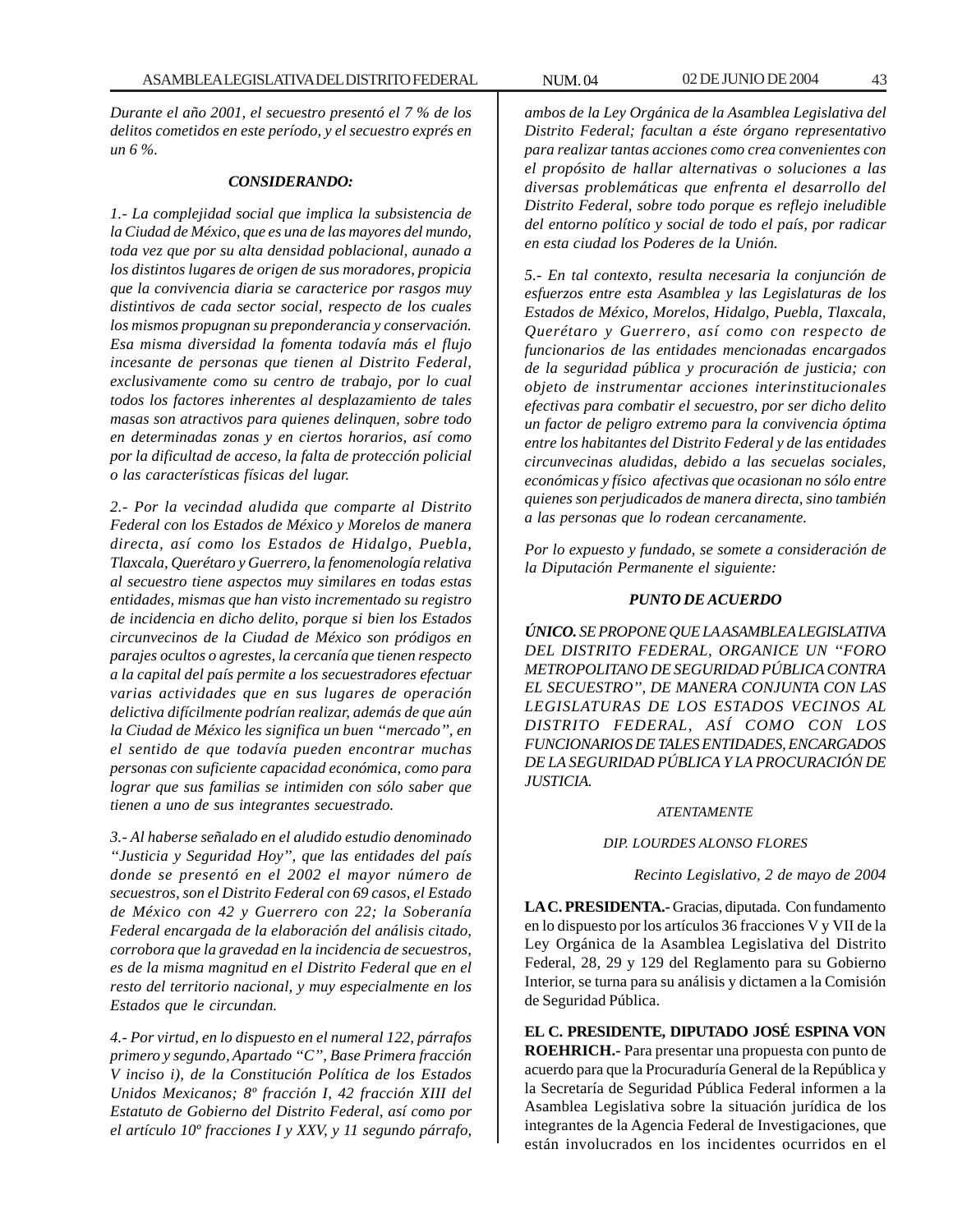Mercado de Sonora, se concede el uso de la tribuna a la diputada Alejandra Barrales, del Partido de la Revolución Democrática. Adelante diputada.

## **LA C. DIPUTADA MARÍA ALEJANDRA BARRALES MAGDALENO.-** Muchas gracias.

*PUNTO DE ACUERDO PARA QUE POR CONDUCTO DE LA COMISIÓN DE GOBIERNO, SE INTEGRE UNA COMISIÓN ESPECIAL CON EL OBJETO DE ALLEGARSE LA INFORMACIÓN NECESARIA Y VELAR POR LA APLICACIÓN DE LA LEY A EFECTO DE QUE LOS RESPONSABLES DE LOS HECHOS SUSCITADOS EL PASADO 29 DE MAYO EN EL MERCADO SONORA SEAN EFECTIVAMENTE CONDENADOS LOS DELITOS QUE SE COMETIERON*

*Con fundamento en lo dispuesto en los artículos 13 fracción primera, 17 fracción sexta, y séptima, 18 fracción séptima, 44 fracción segunda, 59, 67 y 70 de la Ley Orgánica y los artículos 28, 45 y 130 del Reglamento para el Gobierno Interior, ambos de la Asamblea Legislativa del Distrito Federal, los diputados firmantes proponemos a esta Soberanía la siguiente propuesta con punto de acuerdo bajo los siguientes*

### *ANTECEDENTES*

*El pasado 29 de mayo se presentó un grave incidente en las inmediaciones del Mercado Sonora, en la Delegación Venustiano Carranza. El comerciante Manuel Zárate fue brutalmente golpeado por siete agentes integrantes de la Agencia Federal de Investigaciones en el marco de un operativo contra la piratería, que realizaba dicha agencia.*

*De acuerdo con las versiones oficiales, más de cien elementos de esta corporación policíaca realizaban un operativo para detectar juguetes de procedencia ilegal en el Mercado Sonora.*

*Según locatarios testigos y los familiares de la víctima, a la petición de no forzar las chapas y cerraduras del local, propiedad de Manuel Zárate, y solicitar la orden de cateo respectiva, la respuesta obtenida fueron golpes, agresiones verbales, la inmovilización con candados de mano y la retención a bordo de un vehículo no oficial.*

*Durante la retención ilegal de que fue objeto el señor Manuel Zárate, a decir de los familiares de la víctima, fue torturado por los agentes y devuelto a sus familiares en evidente estado de inconciencia y con graves lesiones físicas que ameritaban atención médica inmediata.*

*Sin mediar explicación alguna por parte de los agentes señalados, ni por parte de quienes en ese momento se encontraban a cargo del operativo mencionado; y después de establecer contacto por radio y vía telefónica* *con otros mandos y con el puesto central de la Agencia Federal de Investigaciones, el lesionado fue abandonado por los agresores en el lugar de los hechos, sin que se le prestara ningún tipo de auxilio a él ni a su familia.*

*Consecuencia de la brutal golpiza propinada por los agentes, el señor Manuel Zárate perdió la vida antes de poder recibir la atención médica indispensable.*

*Ante este grave acontecimiento que involucra a autoridades federales responsables de la Seguridad Pública, los suscritos proponemos a esta honorable Soberanía el presente punto de acuerdo al tenor de los siguientes*

#### *CONSIDERANDOS:*

*Primero.- Que todo acto de tortura u otros actos, o penas crueles, inhumanos o degradantes constituyen una ofensa a la dignidad humana y una negación de los principios consagrados en la Carta de Organización de los Estados Americanos y en la Carta de las Naciones Unidas y son violatorios de los derechos humanos y libertades fundamentales proclamados en la Declaración Americana de los Derechos y Deberes del Hombre y en la Declaración Universal de los Derechos Humanos.*

*Segundo.- Que se entiende por tortura todo acto realizado intencionalmente por el cual se inflijan a una persona penas o sufrimientos físicos o mentales, con fines de investigación criminal, esto como medio intimidatorio, como castigo personal, como medida preventiva, como pena o con cualquier otro fin.*

*Tercero.- Que se entiende también como tortura, la aplicación sobre una persona de métodos tendientes a anular la personalidad de la víctima o a disminuir su capacidad física o mental, aunque no causen dolor físico o angustia psíquica.*

*Cuarto.- Que la persecución de ningún delito, ni la actuación de cuerpo policíaco alguno puede admitir o justificar el delito de tortura; ni siquiera ante la existencia de circunstancias tales como estado de guerra, amenaza de guerra, estado de sitio o de emergencia, conmoción o conflicto interior, suspensión de garantías constitucionales, la inestabilidad política interna u otras emergencias o calamidades públicas.*

*Quinto.- Que si no se justifica la tortura y el uso brutal de la fuerza por las causas antes mencionadas, mucho menos se puede justificar por el hecho de pretender hacer valer los derechos que le otorga la Constitución a no ser molestado en su persona o pertenencias sin que medie una orden judicial para ello; situación que en el caso del comerciante Manuel Zárate, no ha sido aclarada contundentemente por las autoridades correspondientes.*

*Sexto.- Que no se justifica esta infame agresión, pues si había un delito en persecución o en flagrancia, lo que*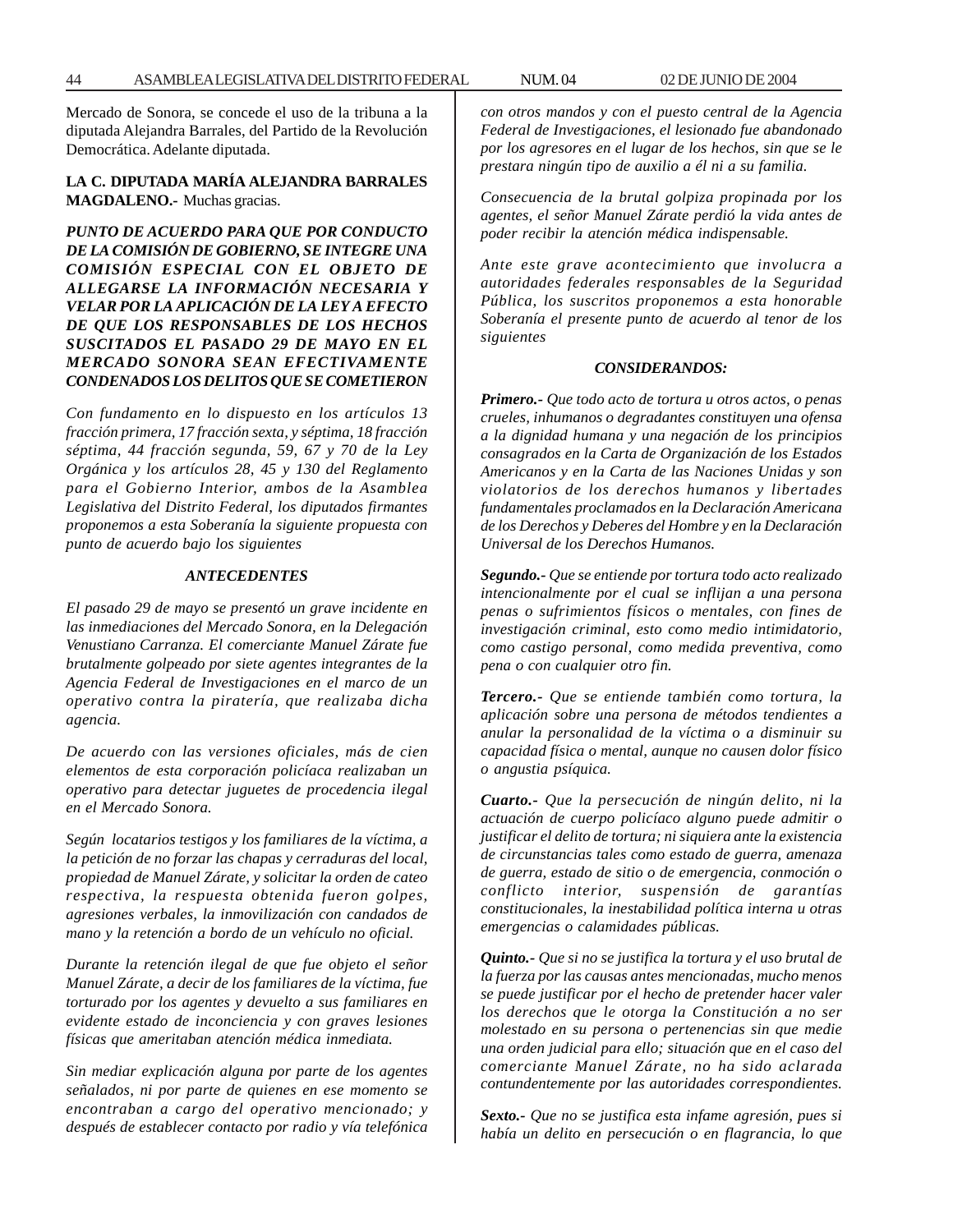*procedía era la detención y la remisión del presunto responsables del delito, por lo que la actuación y las decisiones tomadas por los agentes de la AFI involucrados en este asunto, incluidas las de los mandos medios a cargo del operativo, violaron flagrantemente las garantías individuales establecidas en la Constitución y los ordenamientos legales que de ella derivan.*

*Séptimo.- Que los integrantes de esta Soberanía, condenamos severamente cualquier abuso de autoridad, el uso excesivo de la fuerza, la tortura y cualquier otro castigo corporal que atente contra la dignidad y la salud física y mental de los habitantes del Distrito Federal.*

*Octavo.- Que al estar involucrados agentes de una corporación policíaca de carácter federal y ante la denuncia de actitudes intimidatorias y de coerción por parte de dichos agentes a los familiares de la víctima, se considera necesaria la intervención de esta H. Asamblea Legislativa para garantizarle a los familiares de la víctima una investigación estrictamente apegada a derecho, y que garantiza la efectiva sanción a los agresores y la justa reparación del daño cometido.*

*Por lo anteriormente expuesto y fundado, la Diputación Permanente de la III Asamblea Legislativa resuelve:*

*Primero: Integrar por conducto de la Comisión de Gobierno, una comisión especial con el objeto de allegarse de información necesaria y velar por la aplicación de la Ley a efecto que los responsables de los hechos suscitados el pasado 29 de mayo en el Mercado Sonora sean efectivamente condenados por los delitos que cometieron.*

*Segundo: Esta Comisión especial, deberá ser mandatada para ofrecer en el ámbito de sus competencias, garantías a los familiares de la víctima para que sean debidamente atendidos y representados en sus derechos con todas las garantías que les otorga la ley.*

*Recinto de donceles a 2 de junio de 2004.*

*Firman el presente Punto de Acuerdo por el PRD: Dip. Pablo Trejo Pérez, Dip. Julio Escamilla Salinas, Dip. Guadalupe Chavira de la Rosa, Dip. Víctor Varela López, Dip. Aleida Alavez Ruíz, Dip. María Alejandra Barrales Magdaleno, Dip. Lourdes Alonso Flores, por el PAN: Dip. José Espina Von Roehrich, Dip.José Benjamín Muciño Pérez, por el PVEM: Dip. Arturo Escobar y Vega.*

Es cuanto, Presidente.

**EL C. PRESIDENTE.-** Gracias, diputada. En términos de lo dispuesto por el artículo 130 del Reglamento para el Gobierno Interior de la Asamblea Legislativa del Distrito Federal, consulte la secretaría a la Asamblea en votación económica, si la propuesta presentada por la diputada Alejandra Barrales se considera de urgente y obvia resolución.

**LA C. SECRETARIA.-** Por instrucciones de la presidencia y en votación económica, se consulta a la Asamblea si la propuesta de referencia se considera de urgente y obvia resolución.

Los que estén por la afirmativa, sírvanse manifestarlo poniéndose de pie.

Los que estén por la negativa, sírvanse manifestarlo poniéndose de pie.

Se considera de urgente y obvia resolución, diputado Presidente.

**EL C. PRESIDENTE.-** Está a discusión la propuesta. ¿Hay oradores en contra?

No habiendo oradores en contra, proceda la secretaría a preguntar en votación económica si es de aprobarse la propuesta de referencia,

**LA C. SECRETARIA.-** Por instrucciones de la presidencia y en votación económica, se pregunta a la Asamblea si están a favor o en contra de la propuesta sometida a su consideración.

Los que estén por la afirmativa, sírvanse manifestarlo poniéndose de pie.

Los que estén por la negativa, sírvanse manifestarlo poniéndose de pie.

Aprobada la propuesta, diputado Presidente.

**EL C. PRESIDENTE.-** Hágase del conocimiento de la Comisión de Gobierno de esta Asamblea para efectos de su instrumentación.

Esta presidencia informa que el punto enlistado en el numeral 24 del orden del día ha sido retirado.

Para presentar una propuesta con punto de Acuerdo para que el Gobierno del Distrito Federal en coordinación con la Asamblea Legislativa diseñe mecanismos que combatan el delito de secuestro, se concede el uso de la tribuna al diputado Arturo Escobar y Vega, del Partido Verde Ecologista de México.

Adelante, diputado.

**EL C. DIPUTADO ARTURO ESCOBAR Y VEGA.-** Gracias, Presidente.

Quisiera llamar la atención de los miembros de esta Comisión Permanente porque tocar el tema del secuestro independiente que, o probablemente en los últimos tres años una semana sí, una semana no lo toquemos tanto aquí como en la Cámara de Diputados, en el mismo Senado de la República, los resultados son lamentables.

El día de ayer estuvo circulando en muchos correos electrónicos de la Ciudad de México y de lugares en el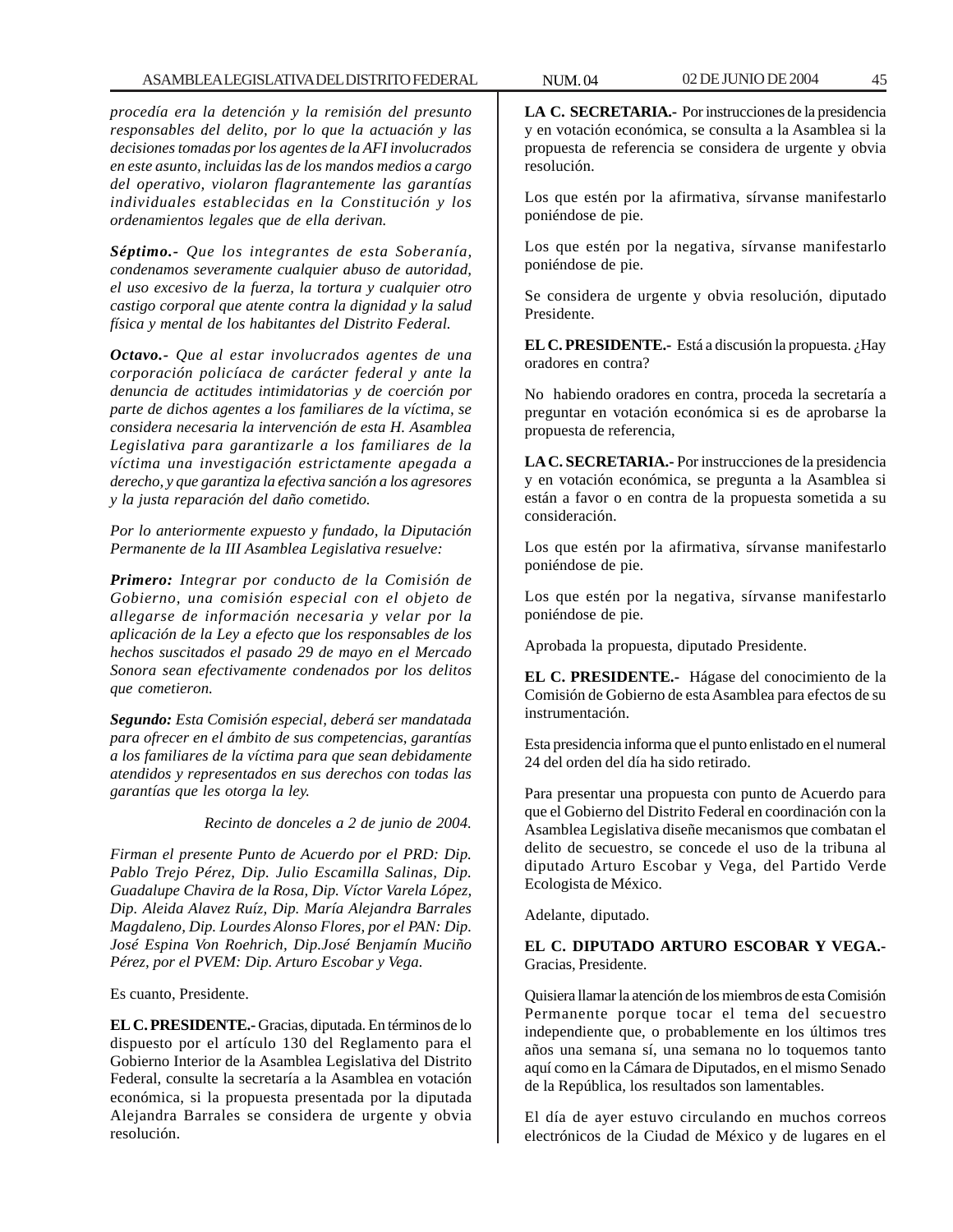interior de la República convocatorias a diversas manifestaciones por parte de la sociedad civil, llamando la atención no nada más de los órganos Ejecutivos, en el caso de esta ciudad el Jefe de Gobierno, del órgano Ejecutivo y en los estados de la República de los gobernadores y por supuesto a nivel federal el Presidente de la República.

Lo que no existe temor a duda es que el fracaso también es del órgano Legislativo, es de la Asamblea, es de las Cámaras locales, es de las Cámaras federales, donde es increíble que podemos generar esas políticas en materia penal, en materia civil a efecto de realmente disminuir el delito.

Hoy en una página del periódico El Universal aparece una nota sobre el secuestro donde se insiste que México ocupa el segundo lugar todavía, esto independientemente que las cifras tanto de la Procuraduría General de la República como la Procuraduría del Distrito Federal se habla de disminución en el índice del delito. La realidad es que nos hemos visto inmersos especialmente en este año en acciones de dimes y diretes sobre quién robó, quién no robó, cuál fue el complot, quién va a ser Presidente, quién renunció, a quién se le hace un juicio de procedencia. Yo me pregunto ¿y las víctimas del delito? ¿Los padres de los dos jóvenes secuestrados y asesinados la semana pasada? Y no pasada nada y nosotros los asambleístas, los diputados locales seguimos en esa misma inercia donde no ayudamos, no resolvemos, la ciudadanía y la que es nuestra responsabilidad del Distrito Federal, sigue viviendo igual.

No existe tema más importante para los capitalinos que la seguridad pública y esto lo dicen las encuestas, las cuales no mienten, y nuestro actuar cotidiano es venir a la Asamblea, no apoyar aquellos puntos de acuerdo que van en contra de mi partido, sí apoyar los que van a favor de mi partido y en esa dinámica nos encontramos. Yo me pregunto ¿y la gente? ¿Y esta familia que se vio afectada con la muerte de sus dos hijos? Nada; nada ni del Jefe de Gobierno ni de la Asamblea ni del Presidente de la República. Y lo digo del Presidente porque también tiene responsabilidad él.

La semana pasada el Presidente señala casi entre líneas ''no se puede confiar en las autoridades locales y sí en la AFI ''Y ahorita suscribimos un punto de acuerdo donde en el mercado de Sonora autoridades federales golpean de manera brutal a una persona. Por supuesto que la Procuraduría local la cola que le pisen es brutal.

¿Dónde está el Procurador? ¿Dónde está Marcelo Ebrard? ¿Por qué cada vez que comparece, los 66 diputados, y me incluyo, uno nos dedicamos a atacarlo que si fue priísta o no, otros a defenderlo que si fue priísta o no y a defender cifras maquilladas.

Hasta que no exista en esta ciudad una verdadera percepción en materia de seguridad pública que realmente va disminuyendo, todas son falsedades y mentiras. Con qué cara salimos nosotros. Bueno, nosotros, quedamos 6; quedamos 6. Qué bueno que por lo menos los medios de comunicación no se aburrieron y se quedaron, para ver temas tan importantes.

Yo convoco ya ni siquiera a una comisión, ya no es suficiente, a que nos encerremos en un periodo extraordinario 66 diputados locales hasta que terminemos en sacar las reformas penales que requiere esta ciudad para combatir el delito del secuestro.

Vamos a realmente dar un mensaje a la ciudadanía y decirle: Oye, ya basta. Pero él basta es vernos al espejo nosotros y decir qué vamos a hacer por la gente. Qué ganamos en pelearnos o en discutir de quién va a ser el próximo Presidente de la República, si ni siquiera podemos resolverle a la gente un derecho natural y normal, que en la mayoría de los países del mundo, y no hablo de aquellos países desarrollados, hablo de aquellos países tercermundistas o en vías de desarrollo como nosotros que no tienen problemas de secuestro y sí tienen problemas económicos.

¿Por qué la delincuencia en nuestro país tiene estos niveles, por qué en esta ciudad? Porque nadie hace nada, porque no podemos pelear la impunidad, la corrupción, porque no está en la agenda de ninguno el secuestro; pues vamos a darle vuelta a este asunto. Todos los coordinadores de los grupos parlamentarios aquí convoquemos a un período extraordinario de manera inmediata, convoquemos a las grandes mentes penales de este país, convoquemos a Giuliani, que sin duda hizo un trabajo importante en Nueva York en materia de delitos; convoquemos a las fuerzas colombianas que según esto han disminuido también, y a ver qué hacemos.

Porque la cara ante la gente es vergonzosa; es vergonzoso salir a la calle con nuestros asesores, con lo que ganamos, con nuestras oficinas y la gente sigue siendo secuestrada. Nosotros no hacemos nada. Seguimos en la dinámica de la conferencia de prensa matutina, en lo del Presidente de la República, con lo del Secretario de Energía.

¿Cuánto nos gastamos en la Cumbre de Guadalajara la semana pasada? ¿Cómo hubiera ayudado ese recurso para buscar generar políticas de secuestro en el Distrito Federal, en Guerrero, en Oaxaca, en Chihuahua? Mientras no hagamos algo nosotros, pero lo primero es vernos al espejo. Somos igual de responsables que el Jefe de Gobierno y que el Presidente de la República, que los dos Procuradores, y de Marcelo Ebrard.

Yo desde aquí llamo a Marcelo a que nos dejemos de juegos sucesorios y nos metamos al fondo de este asunto. Todos somos responsables. ¿Con qué cara vemos a los padres de los dos niños de ayer? ¿Con qué cara vemos a los familiares de aquellos capitalinos secuestrados en este momento que ni siquiera pueden presentar una denuncia ante el Ministerio Público por temor a lo que vaya a pasar? ¿Cómo puede ser que vivamos en un país donde no tengamos siquiera la confianza de acudir ante la autoridad y pedirle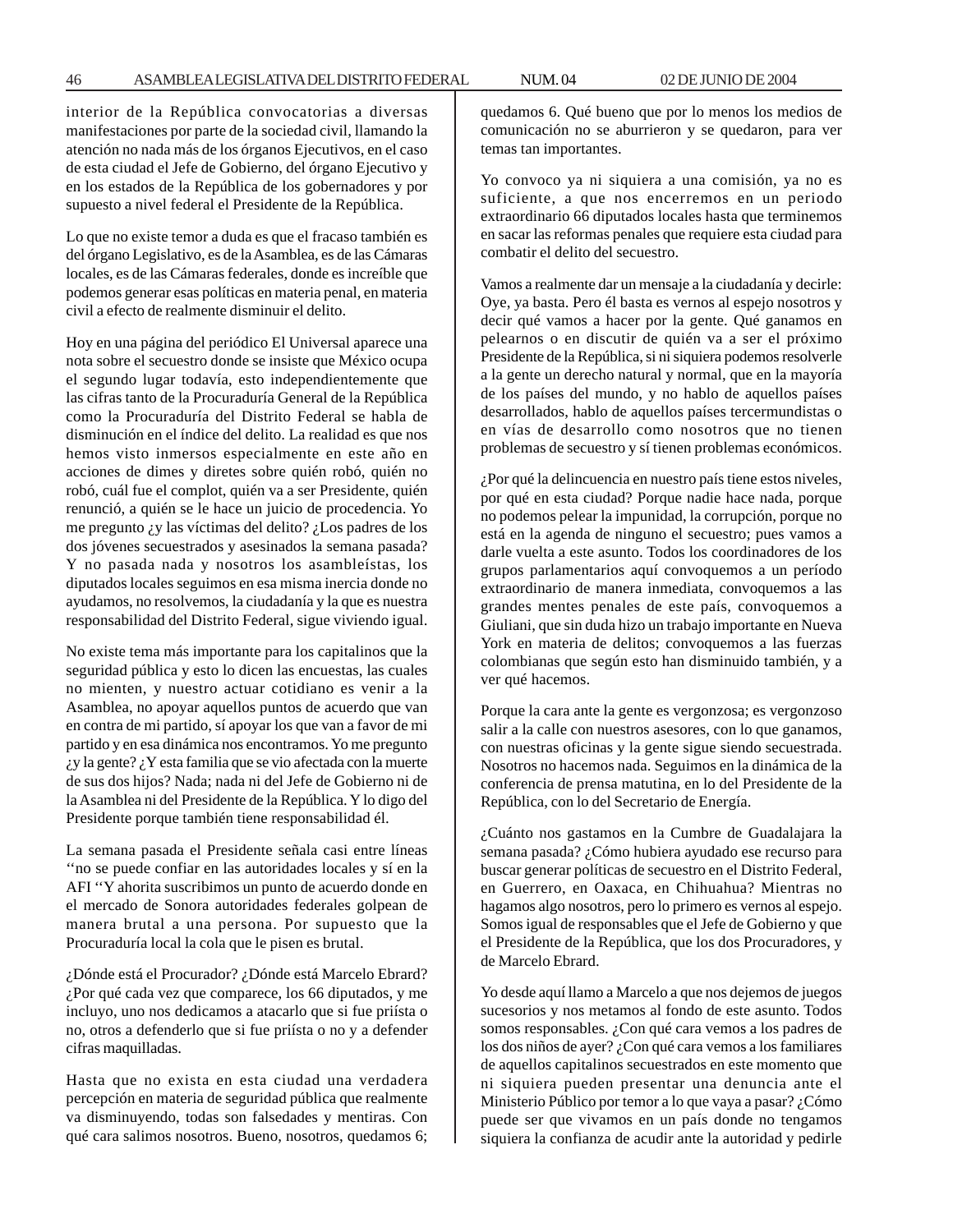que nos ayude por los delitos a los que somos sujetos? Y es culpa de todos. Este no es un asunto partidista. Tenemos que resolverlo, pero no con promesas, no con informes.

Yo sí estoy pidiendo un informe aquí en el punto de acuerdo, que únicamente ya por lo que me he extendido voy a leer la parte del punto de acuerdo, pero tomemos decisiones ya. Si tenemos que quedarnos hoy hasta la media noche para saber qué podemos hacer en el tema del secuestro, no pido más, olvidémonos del robo, olvidémonos de violencia, el secuestro. ¿Qué acciones hay que tomar de manera inmediata urgentes? Estamos en un estado de sitio en esta ciudad.

Es urgente que mis amigos diputados, compañeros y compañeras del PRD levanten la mano también, como yo lo estoy haciendo, ante el Procurador Bátiz, ante Marcelo Ebrard, ante el Jefe de Gobierno, ante el Procurador General de la República, ante el Presidente, ante el Secretario de Seguridad Pública y decir ¿qué vamos a hacer?

Que no tenemos cara para salir a la calle, y yo les pido de favor y yo voy a tratar de hacerlo, vamos a empezar a construir, vamos a empezar a construir y empecemos por el tema del secuestro.

Por lo anterior y solicito se publique esto en el Diario de los Debates, únicamente leeré el punto de acuerdo:

PRIMERO.- Que la Mesa Directiva de esta Asamblea Legislativa en el Distrito Federal solicite al Procurador General de Justicia, Maestro Bernardo Bátiz Vázquez, y al Secretario de Seguridad Pública, Licenciado Marcelo Ebrard Casaubón, la información suficiente que explique la problemática que presenta el delito de secuestro y la forma puntual y precisa en que esta soberanía puede coadyuvar en su combate.

Que dentro de dicho informe se contemple los aspectos que de manera enunciativa, más no limitativa, como los que señalan a continuación:

1. La homologación de penas de este delito en los Códigos Penales tanto de la Federación como los estatales.

2. Los instrumentos, acciones o programas de coordinación con la federación en materia de secuestro.

3. La cooperación y coordinación entre las entidades federativas.

4. La opinión de ambas instancias sobre la tipificación del delito del pago del plagio.

5. Los programas y acciones encaminadas a la prevención del delito de secuestro.

6. Las zonas dentro del Distrito Federal donde se presente el mayor índice de plagios.

7. Los mecanismos que puedan diseñarse en conjunto con esta soberanía para el combate frontal del delito de secuestro.

SEGUNDO.- Que una que se reciba la información, la Comisión de Seguridad Pública y la Comisión de Administración y Procuración de Justicia de esta Asamblea Legislativa, propicie la conformación de un grupo de trabajo de este órgano que participe a su vez, con el grupo de trabajo que designe la Secretaría de Seguridad Pública y la Procuraduría General de Justicia, ambas del Distrito Federal, con el objeto de diseñar aquellos mecanismos eficientes dentro de los ámbitos de competencia correspondientes que combatan de manera frontal el delito del secuestro.

#### *GRUPO PARLAMENTARIO DEL PVEM*

*PROPUESTA CON PUNTO DE ACUERDO PARA QUE LA MESA DIRECTIVA DE ESTA ASAMBLEA LEGISLATIVA EN EL DISTRITO FEDERAL SOLICITE AL PROCURADOR GENERAL DE JUSTICIA, MAESTRO BERNARDO BÁTIZ VÁZQUEZ, Y AL SECRETARIO DE SEGURIDAD PÚBLICA, LICENCIADO MARCELO EBRARD CASAUBÓN, LA INFORMACIÓN SUFICIENTE QUE EXPLIQUE LA PROBLEMÁTICA QUE PRESENTA EL DELITO DE SECUESTRO Y LA FORMA PUNTUAL Y PRECISA EN QUE ESTA SOBERANÍA PUEDE COADYUVAR EN SU COMBATE.*

*Honorable Asamblea Legislativa del Distrito Federal:*

*Los suscritos diputados integrantes del Partido Verde Ecologista de México, en la Asamblea Legislativa del Distrito Federal en esta III Legislatura, con fundamento en los artículos 10, fracción XXI; 17, fracción VI de la Ley Orgánica de la Asamblea Legislativa del Distrito Federal y 129 del Reglamento para el Gobierno Interior de la Asamblea Legislativa del Distrito Federal, sometemos a la consideración de este cuerpo legislativo, el presente Punto de Acuerdo con base en la siguiente:*

# *EXPOSICIÓN DE MOTIVOS*

*En los últimos años, el secuestro se ha convertido en uno de los más grandes temores de los habitantes de nuestro país. Se cree que existen alrededor de 400 bandas de secuestradores profesionales, se atiende en promedio a dos víctimas de secuestro a la semana y los noticieros dedican gran parte de sus espacios a mostrar las distintas formas de plagio que se suscitan día con día en el Distrito Federal y en todo el país.*

*Por si fuera poco, las aprehensiones de los dirigentes de las bandas de secuestradores son sucesos muy importantes por parte de las autoridades, pues estos líderes mafiosos llegan a crear fama, como en el caso de Daniel Arizmendi y otros que gracias a sus grandes rescates y la crudeza de*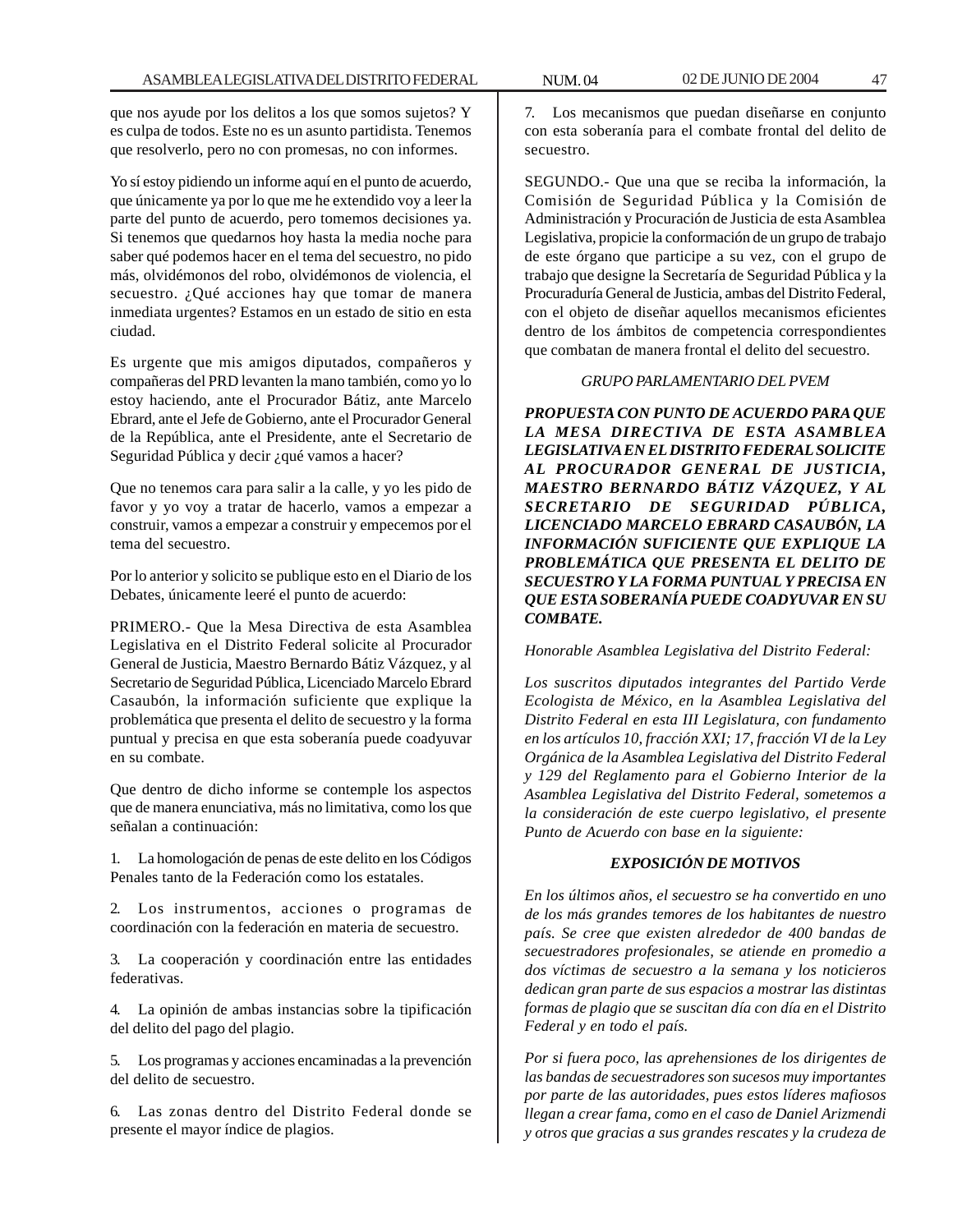*sus ''modus operandi'' muestran que la eliminación de este problema se ve lejana, aún y cuando todas las autoridades ponen especial énfasis en su combate a través de operativos especiales como en este caso el del centro comercial ''Perisur''.*

*La proliferación del secuestro ha ocasionado un impacto muy importante dentro de la comunidad nacional, las comparaciones con otros países se presentan y de ninguna manera es sano para cualquier sociedad la inseguridad e incertidumbre de sus habitantes.*

*Al crecer la ejecución de este delito se deben analizar las causas por las cuales los delincuentes realizan esta práctica. El secuestro moderno y el más usual se presenta con el fin de pedir un rescate de las personas. Por lo regular se analiza la forma de vida de esta gente, se busca a una víctima y se le plagia. Después se hace saber a la familia del secuestro y se solicita una cantidad en dinero, por lo general para que esta sea liberada. En el caso de que se logre juntar la cantidad y sea pagada, se procede a su liberación, aunque no es inusual que los secuestradores maten a la persona aún con la condición cumplida.*

*Al solicitar una cantidad monetaria a cambio de la vida se amenaza uno de los bienes jurídicos más importantes, más bien, el más importante. Simplemente se utiliza el valor que tiene la persona para sus familiares y se extorsiona consiguiendo dinero rápido y sin ningún esfuerzo. Existen diversas organizaciones criminales que se dedican a monitorear y secuestrar personas. Algunas se han logrado desmembrar, pero no todas, y lo peor es que en algunos casos ciertas autoridades se ven inmiscuidas.*

*El golpe que los secuestros ocasionan en la sociedad es simplemente muy grande. El hecho de que cualquier persona vea en peligro su libertad y muy posiblemente su vida por salir de su casa puede ocasionar histeria colectiva, la cual es alimentada por las televisoras, que al dar las noticias, crean una situación psicológica en la población, lo que ocasiona que aunque algunas personas no sean secuestradas o nunca tengan contacto con el secuestro, sean afectadas mentalmente por la gran publicidad que genera este delito.*

*El secuestro no sólo afecta a la víctima sino a la familia en general; ya que éstos son sometidos a lo que los psicólogos, que trabajan el duelo, conocen como el proceso de la ''muerte suspendida'', que es la angustia que caracteriza al secuestro, y que se suma a lo que los juristas llaman la pérdida de la libertad que sufre quien ha sido plagiado.*

*En la actualidad ya no representa una condición para la comisión de este delito que la posición económica del sujeto pasivo, pues el secuestro ha dejado de ser limitativo de clases pudientes, de hecho muchos de los secuestros se*

*realizan en las colonias de escasos recursos, aunque estos por lo regular son realizados por personas inexpertas, con bajos montos de rescate, pero que al final disponen o no de la vida de la víctima, la cual evidentemente no tiene precio.*

*Las organizaciones criminales se encargan por lo regular de amenazar y plagiar a la gente de clase acomodada, esa es la causa por la que muchos personajes de la farándula o empresarios famosos son secuestrados. Nuestra condición como humanos nos brinda la importancia de creer que las personas son mucho más valiosa que los bienes materiales, lo cual es aprovechado en modo de chantaje por quienes ven en esta conducta una forma efectiva y fácil de obtener dinero.*

*El principal problema del secuestro no se encuentra en su tipificación, la cual ya está realizada, y de hecho al contar con diferentes penas para cada una de las condiciones se podría decir que está tipificado satisfactoriamente. El problema del secuestro consiste en su alta y común frecuencia y en la falta de instrumentos complementarios que incluso pueden ser de carácter legislativo, los cuales garanticen su óptima persecución.*

*Es sabido que los delincuentes no estudian el Código Penal para conocer la pena que tendrían en caso de que cometieran el delito de hecho la mayoría de los delincuentes se preocupan de las penas hasta que son detenidos. La alta frecuencia en un delito de esta clase crea una histeria colectiva que daña la estructura social, ya que las personas no se sienten seguras en su comunidad.*

*Un intento para lograr la eficacia podría derivarse en el trabajo de coadyuvancia que podría desempeñarse este órgano colegiado con las instancias encargadas de la persecución y sanción de este delito como son la Secretaría de Seguridad Pública y la Procuraduría General de Justicia del Distrito Federal, donde penas como la homologación de penas, la coordinación con la federación y la cooperación interna entre las entidades federativas son directrices que podrán favorecer la eficacia en las investigaciones y en la disminución de la comisión de este delito a lo largo del Distrito Federal y de todo el territorio nacional.*

*Así también sería importante conocer la opinión o propuesta de dichas autoridades con relación a la propuesta de algunos procuradores de tipificar como delito el pago del plagio, donde se planea que quienes paguen la cantidad solicitada por los secuestradores se convertirían en coparticipes del delito. Otro punto de interés es el que se conozcan los programas y acciones encaminadas a la prevención que en la actualidad ejecutan las autoridades competentes y los mecanismos que puedan diseñarse por un grupo trabajo previamente conformado por los actores involucrados que en conjunto combaten frontalmente el delito de secuestro.*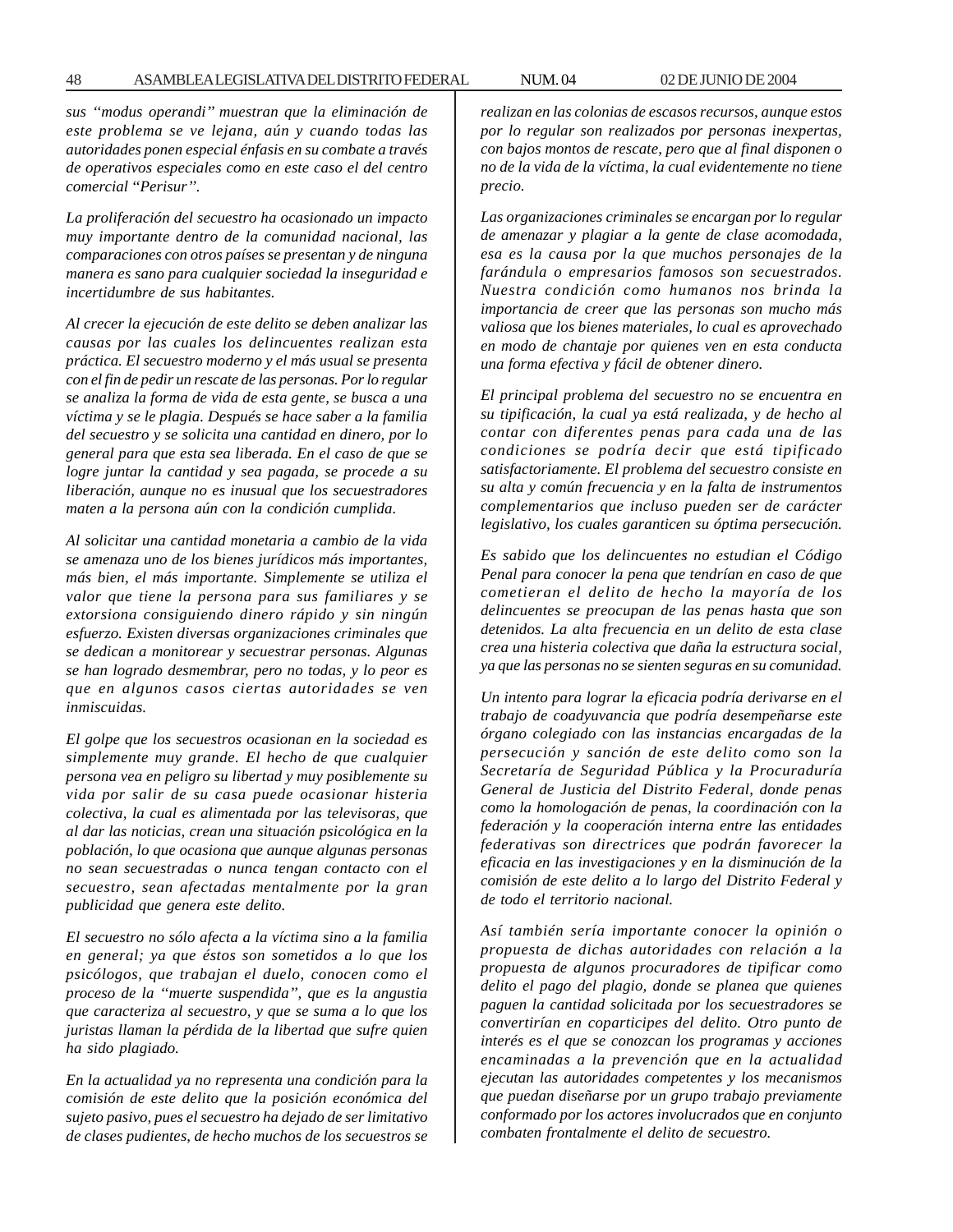*El intentar buscar las causas al delito del secuestro es tanto como buscar las causas a cualquiera de los delitos: la injusticia social, la mala educación, el desempleo, la pobreza, la baja moralidad, la mala ética y los desordenes mentales son sólo algunos de los posibles orígenes. Este delito es cometido con frecuencia por su efectividad, la cual está sujeta a las grandes sumas de dinero y al poco tiempo que se requiere para realizarlo, por ello, surge la necesidad de corresponsabilizarnos para dar una solución viable a la ciudadanía fomentando la participación de las autoridades ejecutivas y legislativas en su conjunto.*

*Por todo lo antes expuesto, someto a consideración de la Honorable Asamblea Legislativa del Distrito Federal, el siguiente:*

#### *PUNTO DE ACUERDO*

*PRIMERO.- Que la Mesa Directiva de esta Asamblea Legislativa en el Distrito Federal solicite al Procurador General de Justicia, Prof. Bernardo Bátiz Vázquez, y al Secretario de Seguridad Pública, Lic. Marcelo Ebrard Casaubón, la información suficiente que explique la problemática que presenta el delito de secuestro y la forma puntual y precisa en que esta soberanía puede coadyuvar en su combate.*

*Que dentro de dicho informe se contemplen los aspectos que de manera enunciativa, más no limitativa como los que señalan a continuación:*

- *1. La homologación de penas de este delito en los Códigos Penales, tanto de la Federación como de los estatales.*
- *2. Los instrumentos, acciones o programas de coordinación con la federación en materia de secuestro.*
- *3. La cooperación y coordinación entre las entidades federativas.*
- *4. La opinión de ambas instancias sobre la tipificación del delito del pago del plagio.*
- *5. Los programas y acciones encaminadas a la prevención del delito de secuestro.*
- *6. Las zonas dentro del Distrito Federal, donde se presenta el mayor índice de plagios.*
- *7. Los mecanismos que puedan diseñarse en conjunto con esta soberanía para el combate frontal del delito de secuestro.*

*SEGUNDO.- Que una vez que se reciba la información, la Comisión de Seguridad Pública y la Comisión de Administración y Procuración de Justicia de esta*

*Asamblea Legislativa, propicie la conformación de un grupo de trabajo de este órgano que participe a su vez, con el grupo de trabajo que designen la Secretaría de Seguridad Pública y la Procuraduría General de Justicia ambas del Distrito Federal, con el objeto de diseñar aquellos mecanismos eficientes dentro de los ámbitos de competencia correspondientes que combatan de manera frontal el delito del secuestro.*

*Dado en la Asamblea Legislativa del Distrito Federal, a los 2 días del mes de junio del 2004.*

*DIP. ARTURO ESCOBAR Y VEGA.*

Por su atención, muchas gracias.

**EL C. PRESIDENTE.-** Gracias a usted diputado. Con fundamento en lo dispuesto por los artículos 36 fracciones V y VII de la Ley Orgánica de la Asamblea Legislativa del Distrito Federal, 28, 29 y 129 del Reglamento para su Gobierno Interior, se turna para su análisis y dictamen a la Comisión de Seguridad Pública.

**LA C. PRESIDENTA, DIPUTADA MARÍA ALEJANDRA BARRALES MAGDALENO.-** Para presentar una propuesta con punto de acuerdo para solicitar el irrestricto apego al estado de derecho por parte de las dependencias del Gobierno Federal, sobre el caso ''Paraje San Juan'', se concede el uso de la tribuna a la diputada Aleida Alavez Ruíz, del Partido de la Revolución Democrática.

Adelante, diputada.

**LA C. DIPUTADA ALEIDA ALAVEZ RUÍZ.-** Con su venia, Presidenta.

# *PROPOSICIÓN PARA SOLICITAR EL IRRESTRICTO APEGO AL ESTADO DE DERECHO POR PARTE DE LAS DEPENDENCIAS DEL GOBIERNO FEDERAL SOBRE EL CASO PARAJE SAN JUAN.*

*DIP. ALEJANDRA BARRALES MAGDALENO PRESIDENTA DE LA DIPUTACIÓN PERMANENTE DE LA ASAMBLEA LEGISLATIVA DEL DISTRITO FEDERAL III LEGISLATURA. PRESENTE.*

*Los suscritos Diputados, integrantes del Grupo Parlamentario del Partido de la Revolución Democrática en la Asamblea Legislativa del Distrito Federal, III Legislatura, con fundamento en los artículos 10 fracción XXI y 17 fracción VI de la Ley Orgánica, así como 129 Fracción I y 130 del Reglamento para el Gobierno Interior, ambos de la Asamblea Legislativa del Distrito Federal, someto a consideración de esta Diputación Permanente la siguiente:*

*PROPOSICIÓN PARA SOLICITAR EL IRRESTRICTO APEGO AL ESTADO DE DERECHO POR PARTE DE*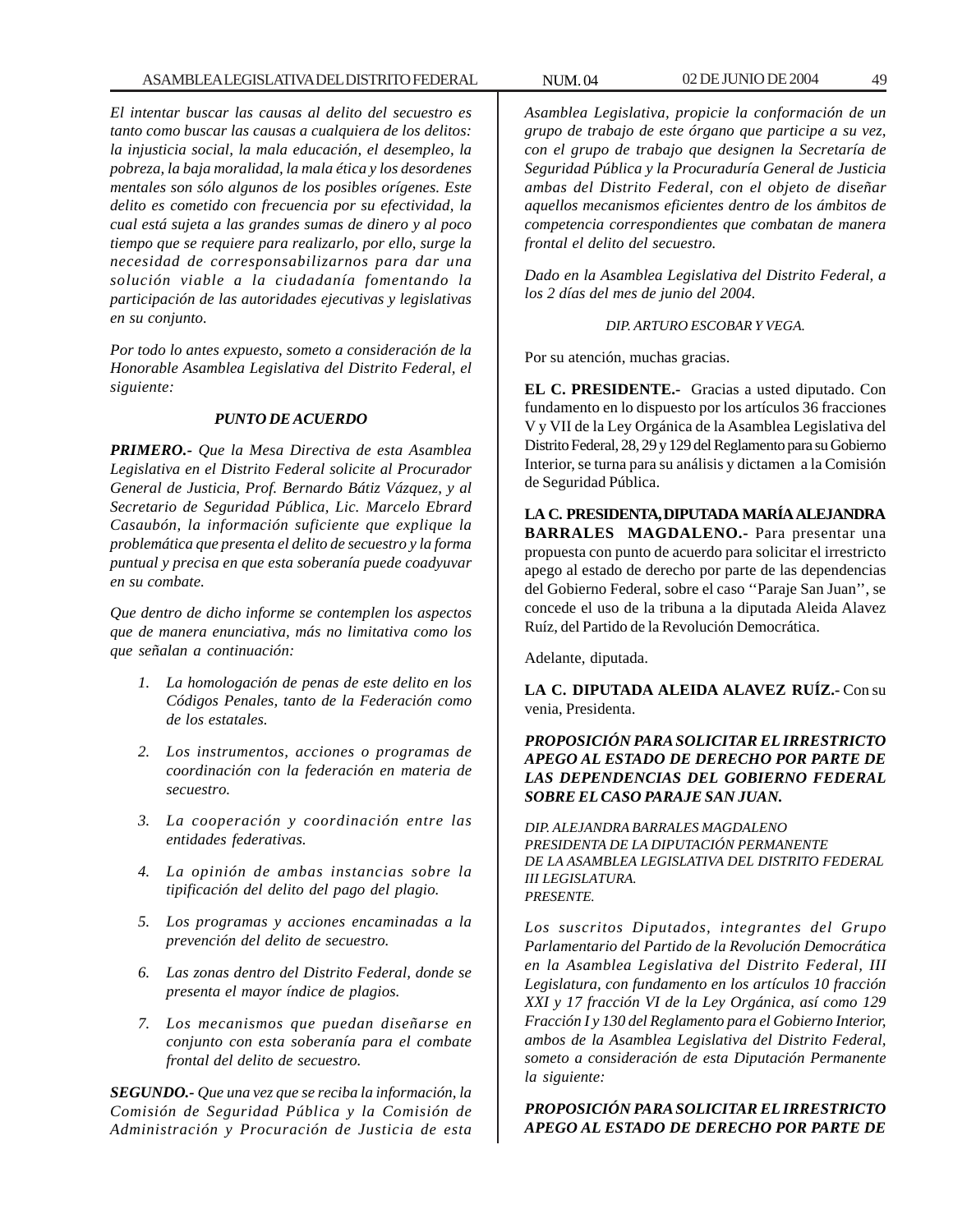## *LAS DEPENDENCIAS DEL GOBIERNO FEDERAL SOBRE EL CASO ''PARAJE SAN JUAN''.*

*Lo anterior con fundamento en las siguientes:*

#### *CONSIDERACIONES:*

*PRIMERO.- El día 09 de octubre del 2003 el Jefe de Gobierno hizo pública la resolución de la sentencia que condenaba al Gobierno del Distrito Federal a pagar por concepto de indemnización y con motivo de la expropiación del predio denominado ''Paraje San Juan'' de la Delegación Iztapalapa, la cantidad de \$1,810,314,500 00 (mil ochocientos diez millones, trescientos catorce mil quinientos peso M. N. 00/100), a Enrique Arcipreste del Abrego, en un término de 24 horas, de lo contrario el Lic. Andrés Manuel López Obrador, sería removido del cargo, por oponerse a la ejecución de esa sentencia.*

*Con las declaraciones de funcionarios del Gobierno Federal implícitamente se reconoce que la mencionada sentencia fue obtenida de forma fraudulenta.*

*SEGUNDO.- Fue reconocida la personalidad jurídica de la Asamblea Legislativa del Distrito Federal, por la Suprema Corte de Justicia de la Nación, para representar los intereses de los habitantes de la ciudad en este caso; que es sin duda uno de los más significativos en la industria del fraude y de la indemnización.*

*Al haberse admitido el juicio de nulidad concluido por fraudulento presentado por la Asamblea Legislativa permite que este Órgano de Gobierno tenga las facultades para pedir información y observaciones en diferentes ámbitos que tenga relación en el caso ''Paraje San Juan''.*

*TERCERO.- La defensa legal de los intereses de los habitantes de la ciudad, implicó que se instrumentaran demandas de nulidad ante jueces federales en materia civil y administrativa que, al igual que la Suprema Corte, continúan revisando el caso.*

*El juicio por tanto se encuentra subjudice, sin que ninguna de estas instancias haya dado algún fallo definitivo.*

*Por lo que las declaraciones del Secretario de la Reforma Agraria y de Gobernación, permiten configurar un escenario donde el fallo ratifique la ilegalidad del proceso.*

*CUARTO.- Las pruebas aportadas por la Asamblea Legislativa del Distrito Federal, demuestran que la sentencia obtenida por la familia Arcipreste fue mediante simulaciones jurídicas y documentos apócrifos.*

*Por lo tanto, el fallo de las diferentes instancias, con las documentales que aporten las dependencias del Gobierno Federal permitirán que la resolución sea apegada a irrestrictamente al Estado de Derecho.*

*QUINTO.- El estado procesal del juicio en casi todas las instancias en las que fue iniciado, ha agotado la fase de ofrecimiento y descargo de pruebas.*

*Por lo que el escenario inminente es que las autoridades federales aporten a este análisis de pruebas los elementos con los que dicen contar, y en consecuencia, las diferentes instancias en donde está el proceso, el juicio den a conocer el fallo definitivo.*

*SEXTO.- El jueves 27 de mayo de 2004 el Secretario de la Reforma Agraria, Florencio Salazar Adame, declara que tiene documentos que acreditan que el predio denominado ''Paraje San Juan'', es un bien nacional.*

*SÉPTIMO.- La propiedad de los habitantes de ''Paraje San Juan'', es legal y legítima, cuenta con escrituras públicas que han agotado procesos jurídicos para la adquisición de derechos reales sobre su patrimonio. Los habitantes de ''Paraje San Juan'', no son ''posesionarios'' (sic), sino propietarios absolutos de su patrimonio.*

*En ese sentido es necesario aclarar que el desplegado publicado por la Secretaría de la Reforma Agraria en diarios nacionales el fin de semana, intenta generar en los habitantes de ''Paraje San Juan'' un clima de incertidumbre artificial, ya que en ningún momento ha estado o está en riesgo la legitimidad de su patrimonio.*

*Por lo que se impone decir: que la propiedad que de quienes habitamos ''Paraje San Juan'' es legítima y no corre ningún riesgo.*

*En virtud de lo anteriormente expuesto, se propone a la Diputación Permanente de esta Asamblea Legislativa del Distrito Federal para su discusión y aprobación las siguientes:*

#### *PROPOSICIONES CON PUNTO DE ACUERDO*

*1. Solicitamos a la Secretaría de Reforma Agraria aporte los documentos a la Suprema Corte de Justicia de la Nación que acreditan que el predio denominado ''Paraje San Juan'' es un bien nacional.*

*2. Solicitamos que la Procuraduría General de la República inicie el proceso jurídico necesario por los delitos que deban castigarse y deslinde responsabilidades a los involucrados, así mismo informe del avance de sus indagaciones a esta Soberanía.*

*3. Conminamos al Secretario de Gobernación se mantenga dentro de los principios de legalidad e imparcialidad, consagrados en el artículo 113 de nuestra Constitución Política, así como no hacer uso faccioso de los instrumentos de la justicia, aportando para la resolución del ''Paraje San Juan'' la gobernabilidad y el Estado de Derecho.*

*4. Nos manifestamos porque el caso de'' El Encino'', similar a Paraje San Juan en cuanto al origen de la*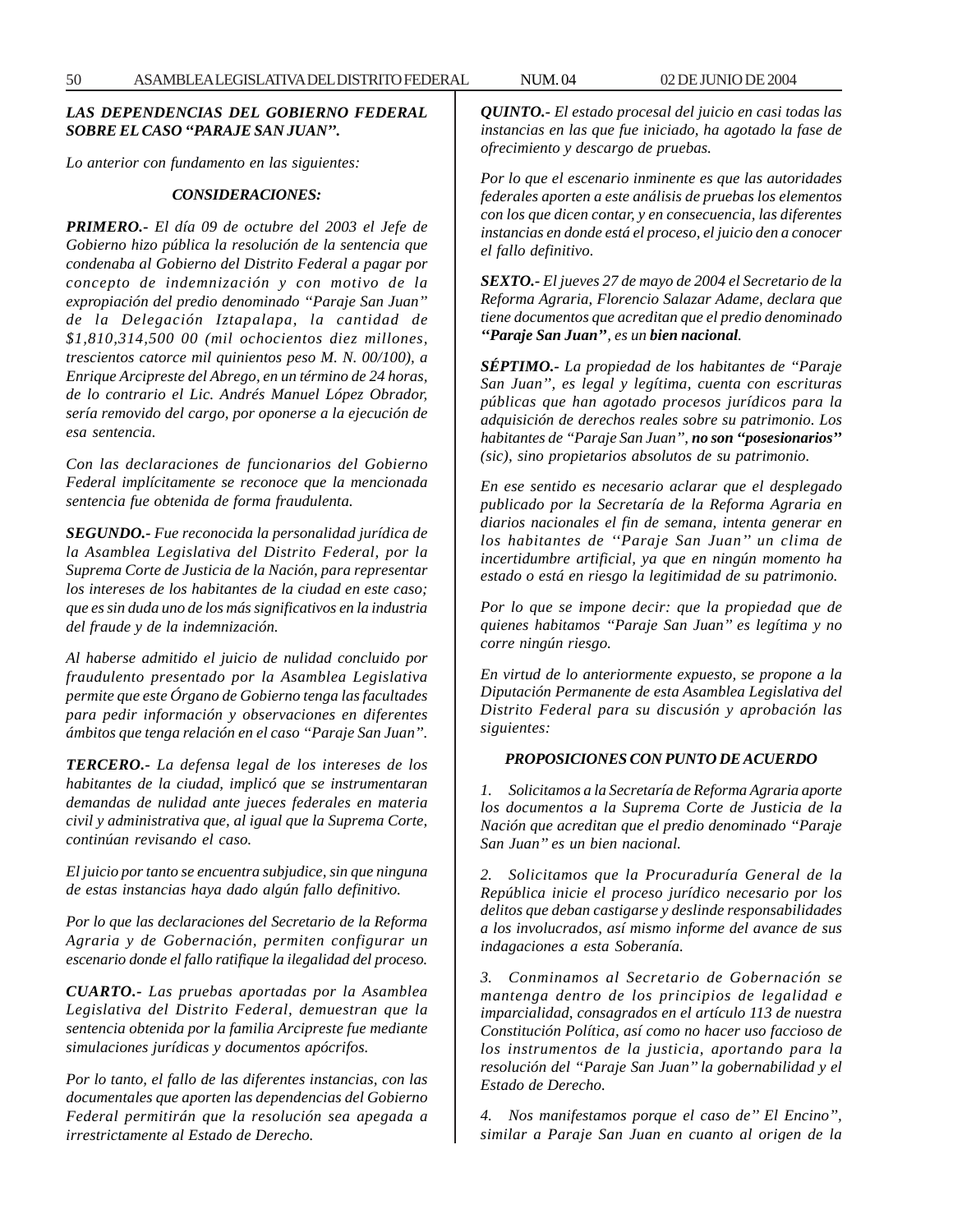*propiedad, sea resuelto con pulcritud y de manera oportuna, en lo que corresponde al Gobierno Federal.*

*En mérito de lo expuesto y fundado, solicito que la presente propuesta con punto de acuerdo se califique como de urgente y obvia resolución, de conformidad con el artículo 130 del Reglamento para el Gobierno Interior de la Asamblea Legislativa.*

*Dado en la Asamblea Legislativa del Distrito Federal el día primero de junio de 2004.*

*Por el grupo parlamentario del Partido de la Revolución Democrática, los diputados que conformamos esta Diputación Permanente.*

*Dip. Aleida Alavez Ruíz*

Es cuanto, diputada Presidenta.

**LA C. PRESIDENTA.-** Gracias, diputada. En términos de lo dispuesto por el artículo 130 del Reglamento para el Gobierno Interior de la Asamblea Legislativa, consulte la secretaría a la Asamblea en votación económica, si la propuesta presentada por la diputada Aleida Alavez se considera de urgente y obvia resolución.

**EL C. SECRETARIO, DIPUTADO HÉCTOR MAURICIO LÓPEZ VELÁZQUEZ.-** Por instrucciones de la presidencia, y en votación económica, se consulta a la Asamblea si la propuesta de referencia se considera de urgente y obvia resolución.

Los que estén por la afirmativa, sírvanse manifestarlo poniéndose de pie.

Los que estén por la negativa, sírvanse manifestarlo poniéndose de pie.

El resultado de la votación es de 5 a favor y 5 en contra. Empate.

**LA C. PRESIDENTA.-** Vuelva a consultar la secretaría la votación.

**EL C. SECRETARIO.-** Los que estén por la afirmativa, sírvanse manifestarlo poniéndose de pie.

Los que estén por la negativa, sírvanse manifestarlo.

**LA C. PRESIDENTA.-** Repetimos votación.

**EL C. SECRETARIO.-** Los que estén por la afirmativa, sírvanse manifestarlo poniéndose de pie.

Los que estén por la negativa, sírvanse manifestarlo poniéndose de pie.

Empate, Presidenta, primera vez.

**LA C. PRESIDENTA.-** Solicito a la secretaría dé lectura al artículo 136 del Reglamento para esta Asamblea, por favor. **EL C. SECRETARIO.-** Artículo 136.- Si hubiere empate en las votaciones, se repetirá la votación en la misma sesión; y si por segunda vez resultare empatada, se discutirá y votará de nuevo el asunto en la sesión inmediata, pudiéndose inscribir hasta 4 oradores en pro y 4 oradores en contra para hacer uso de la palabra, por no más de quince minutos cada uno.

Cumplidas sus instrucciones, diputada Presidenta.

**LA C. PRESIDENTA.-** Gracias. Se reprograma este punto para la siguiente sesión.

Para presentar una propuesta con punto de acuerdo sobre el Centro Cultural ''La Pirámide'', se concede el uso de la tribuna al diputado Pablo Trejo Pérez, del Partido de la Revolución Democrática. Adelante, diputado.

**EL C. DIPUTADO PABLO TREJO PÉREZ.-** Con su permiso, diputada Presidenta.

Vengo a nombre de mi compañera, la diputada María Rojo, a presentar una propuesta con punto de acuerdo, a efecto de exhortar al Oficial Mayor, Secretario de Gobierno y Secretario de Cultura del Gobierno del Distrito Federal, para que, escuchando la opinión del Jefe Delegacional en Benito Juárez, licenciado Fadlala Akabani, en el marco jurídico vigente construyan una alternativa que dé viabilidad al proyecto autogestivo que realizan los grupos que utilizan las instalaciones del Centro Cultural Luis G. Basurto ''La Pirámide'', encabezados por la Asociación de Escritores de México.

*PROPUESTA CON PUNTO DE ACUERDO A EFECTO DE EXHORTAR AL OFICIAL MAYOR, SECRETARIO DE GOBIERNO Y SECRETARIO DE CULTURA DEL DISTRITO FEDERAL, PARA QUE ESCUCHANDO LA OPINION DEL JEFE DELEGACIONAL EN BENITO JUÁREZ, LIC. FADLALA AKABANI HNEIDE, EN EL MARCO JURÍDICO VIGENTE CONSTRUYAN UNA ALTERNATIVA QUE DE VIABILIDAD AL PROYECTO AUTOGESTIVO QUE REALIZAN LOS GRUPOS QUE UTILIZAN LAS INSTALACIONES DEL CENTRO CULTURAL LUIS G. BASURTO ''LA PIRAMIDE'', ENCABEZADOS POR LA ASOCIACIÓN DE ESCRITORES DE MÉXICO.*

*Quien suscribe, MARÍA DE LOURDES ROJO E INCHÁUSTEGUI, diputada integrante de la Tercera Legislatura de la Asamblea Legislativa del Distrito Federal, con fundamento en lo establecido en los artículos 17 de la Ley Orgánica y 129 para el Gobierno Interior, ambos de la Asamblea Legislativa del Distrito Federal, ante ustedes, compañeros, Diputadas y Diputados, someto a consideración la presente propuesta con punto de acuerdo:*

# *CONSIDERANDOS*

*PRIMERO.- La Asamblea Legislativa del Distrito Federal es la expresión de la pluralidad existente en la Ciudad de*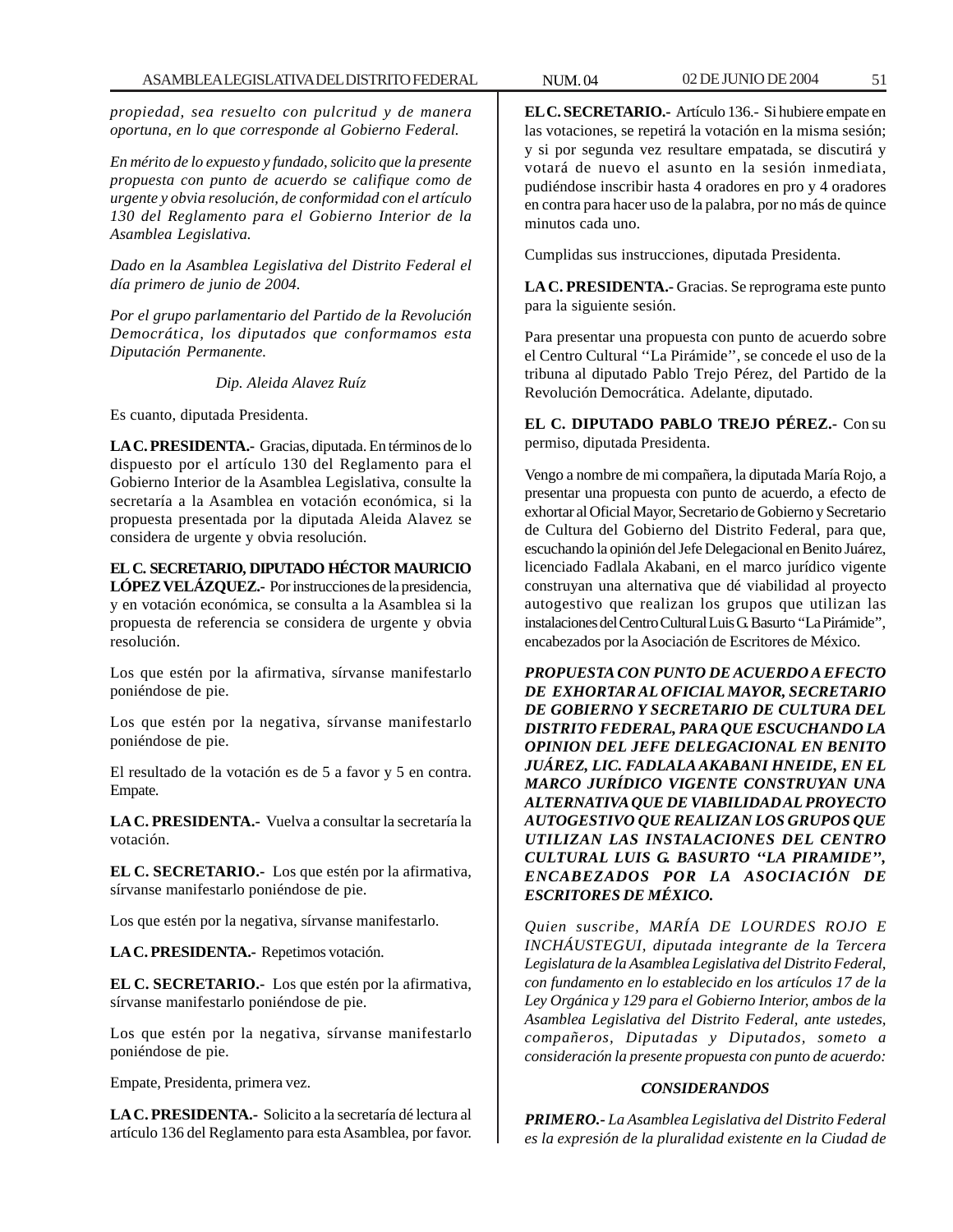*México. Parte de esa pluralidad se expresa en el trabajo artístico de sus habitantes. En la Asamblea Legislativa tenemos la obligación de tramitar y dar cauce legal a los reclamos de la sociedad en el sentido de promover la creación y velar por la conservación de los espacios de creación artística.*

*La creación artística es un ejercicio de libertad en el que influyen elementos de respeto a la pluralidad y tolerancia a expresiones diversas. Por ello la sociedad busca espacios para dar cauce a proyectos autogestivos como el que se ha llevado a acabo desde hace varios años en el Centro Cultural Luis G. Basurto conocido como ''LA PIRÁMIDE''.*

*Este centro, a partir de 1992, es gestionado por la Asociación de Escritores de México, A. C., con base en un convenio firmado con la Delegación Benito Juárez. A partir del año 2000, en el centro cultural se ha dado una convocatoria amplia a colectivos en la que, respetando la autonomía y el proceso de cada uno, se generan las condiciones para el desarrollo de las propuestas culturales alternativas.*

*SEGUNDO.- Tenemos conocimiento de que el centro cultural en mención, no cuenta con financiamiento externo, público o privado y se mantiene con los recursos que generan sus propias actividades. Por ello este centro se define como un modelo de autogestión ciudadana de un espacio público, sin fines de lucro o dependencias partidistas.*

*TERCERO.- La representación del centro cultural, se acercó a la Comisión de Cultura a fin de que ésta sirva como interlocutora entre el Centro y las autoridades del Distrito Federal ante la problemática a la que se enfrentan a partir de que, el 31 de marzo del presente año, recibieron la notificación del procedimiento administrativo de recuperación del centro cultural la pirámide, que promueve la Delegación Benito Juárez. Según nos mencionan han buscado el diálogo con las autoridades de la Delegación, sin haber tenido avances, ya que el Jefe Delegacional reitero su pretensión de administrar por parte de la Delegación el inmueble y los ingresos de los colectivos residentes en el Centro Cultural.*

*CUARTO.- Los colectivos que actualmente trabajan en La Pirámide, representados por la Asociación de Escritores de México, A. C., solicitan que se les permita fortalecer su proyecto cultural, utilizando la figura del Permiso Administrativo Temporal Revocable. Esta propuesta sin duda corresponde valorarla y resolver en consecuencia a las autoridades del Gobierno del Distrito Federal. Sin embargo, la Asamblea Legislativa del Distrito Federal debe pronunciarse por la protección a las diversas expresiones culturales de los habitantes de la Ciudad de México, en un entorno que permita desarrollar en toda su capacidad el potencial creativo de sus habitantes.*

*Durante el tiempo que el Centro Cultural La Pirámide ha venido funcionando con el actual esquema, se han desarrollado proyectos culturales de profundo valor artístico que muy probablemente se verían afectados con la implementación de cualquier iniciativa generada por la Delegación. Por ello es de considerarse permitir a los grupos que utilizan el Centro Cultural en mención, que continúen trabajando como lo han venido haciendo, en un esquema de responsabilidad, compromiso con la comunidad y certeza jurídica.*

*Tomando en cuenta los considerandos expuestos en el cuerpo del presente, propongo a los diputados integrantes de la Tercera Legislatura de la Asamblea Legislativa del Distrito Federal, tomar el siguiente*

### *PUNTO DE ACUERDO*

*PRIMERO. LOS DIPUTADOS INTEGRANTES DE LA TERCERA LEGISLATURA DE LA ASAMBLEA LEGISLATIVA DEL DISTRITO FEDERAL, RECONOCEN EL TRABAJO AUTOGESTIVO QUE SE DESARROLLA EN EL CENTRO CULTURAL LUIS G. BASURTO ''LA PIRÁMIDE'', Y ESTÁN DE ACUERDO EN PROMOVER LA CONTINUIDAD DEL TRABAJO QUE DESARROLLAN LOS COLECTIVOS QUE TRABAJAN COORDINADAMENTE CON EL CENTRO CULTURAL ENCABEZADOS POR LA ASOCIACIÓN DE ESCRITORES DE MÉXICO, A. C.*

*SEGUNDO. LOS DIPUTADOS INTEGRANTES DE LA TERCERA LEGISLATURA DE LA ASAMBLEA LEGISLATIVA DEL DISTRITO FEDERAL, ESTÁN DE ACUERDO EN EXHORTAR AL OFICIAL MAYOR, SECRETARIO DE GOBIERNO Y SECRETARIO DE CULTURA DEL GOBIERNO DEL DISTRITO FEDERAL PARA QUE ESCUCHANDO LA OPINIÓN DEL JEFE DELEGACIONAL EN BENITO JUÁREZ, FADLALA AKABANI HNEIDE EN EL MARCO JURÍDICO VIGENTE CONSTRUYAN UNA ALTERNATIVA QUE OTORGUE VIABILIDAD AL PROYECTO AUTOGESTIVO QUE REALIZAN LOS GRUPOS QUE UTILIZAN LAS INSTALACIONES DEL CENTRO CULTURAL LUIS G. BASURTO ''LA PIRÁMIDE'', ENCABEZADOS POR LA ASOCIACIÓN DE ESCRITORES DE MÉXICO.*

*FIRMA Y PONEN A SU CONSIDERACIÓN EL PRESENTE PUNTO DE ACUERDO LA DIPUTADA MARÍA DE LOURDES ROJO E INCHÁUSTEGUI.*

*Suscriben la propuesta con punto de acuerdo, los diputados que se enlistan a continuación: Dip. Juventino Rodríguez Ramos, Dip. Héctor Mauricio López Velázquez, Dip. María de Lourdes Rojo e Incháustegui, Dip. Pablo Trejo Pérez.*

Es cuanto, diputada Presidenta.

**LA C. PRESIDENTA.-** Gracias, diputado. Con fundamento en lo dispuesto por los artículos 36 fracciones V y VII de la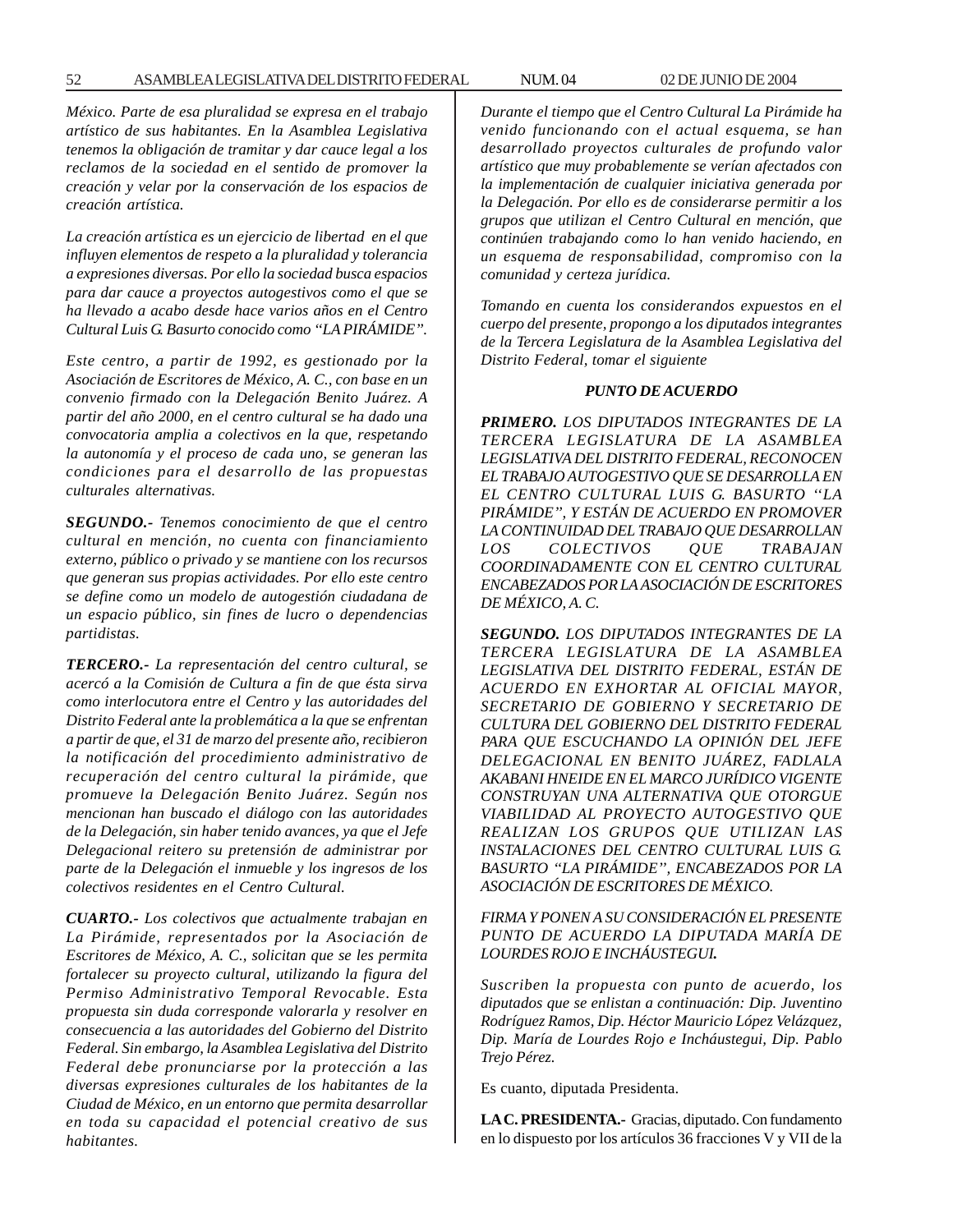Ley Orgánica de la Asamblea Legislativa del Distrito Federal, 28 y 129 del Reglamento para su Gobierno Interior, se turna para su análisis y dictamen a la Comisión de Cultura.

Para presentar una propuesta con punto de acuerdo por el que se solicita la comparecencia del Jefe Delegacional en Cuajimalpa, se concede el uso de la tribuna a la diputada Gabriela Cuevas Barrón, del Partido Acción Nacional.

**LA C. DIPUTADA GABRIELA CUEVAS BARRÓN.-** Con la venia de la presidencia.

*PROPOSICIÓN CON PUNTO DE ACUERDO POR EL QUE SE SOLICITA SE CITE A COMPARECER AL JEFE DELEGACIONAL EN CUAJIMALPA AL SENO DE LA COMISIÓN DE ADMINISTRACIÓN PÚBLICA LOCAL A DAR CUENTA DEL COMPORTAMIENTO DEL SEÑOR REMEDIOS LEDESMA GARCÍA, DIRECTOR GENERAL DE DESARROLLO SOCIAL DE DICHA DEMARCACIÓN.*

# *HONORABLE ASAMBLEA LEGISLATIVA DEL DISTRITO FEDERAL*

*La suscrita Diputada Gabriela Cuevas Barrón, integrante del Grupo Parlamentario del Partido Acción Nacional, con fundamento en el artículo 17 fracción VI de la Ley Orgánica de la Asamblea Legislativa del Distrito Federal, en el artículo 90 párrafo primero y el artículo 130 del Reglamento para el Gobierno Interior del Distrito Federal, someto a consideración del Pleno de esta H. Asamblea Legislativa, como de urgente y obvia resolución la siguiente ''PROPOSICIÓN CON PUNTO DE ACUERDO POR EL QUE SE SOLICITA SE CITE A COMPARECER AL JEFE DELEGACIONAL EN CUAJIMALPA AL SENO DE LA COMISIÓN DE ADMINISTRACIÓN PÚBLICA LOCAL, A DAR CUENTA DEL COMPORTAMIENTO DEL SEÑOR REMEDIOS LEDESMA GARCÍA, DIRECTOR GENERAL DE DESARROLLO SOCIAL DE DICHA DEMARCACIÓN'',*

*con base en los siguientes:*

### *ANTECEDENTES*

*1.- La señora Guadalupe González Rivas Presidenta del Frente Amplio de Acción Popular A. C. y esposa del Jefe Delegacional Ignacio Ruíz López, convocó a la primera reunión de la ''Coordinadora de Mesas Directivas'' el viernes 21 de mayo de 2004.*

*2.- A dicho evento asistió en representación del Jefe Delegacional en Cuajimalpa, Ignacio Ruíz López, el señor Remedios Ledesma García, Director General de Desarrollo Social de la Delegación.*

*3.- En dicho evento se entregaron premios por parte del señor Remedios Ledesma García, Director General de Desarrollo Social de la Delegación Cuajimalpa.*

*4.- Para verificar la presencia del señor Remedios Ledesma García a dicho evento se exhibe propaganda del mismo* *en donde aparecen la señora Guadalupe González Rivas al lado del señor Remedios Ledesma García, Director General de Desarrollo Social de la Delegación Cuajimalpa. Cabe señalar que en el reverso de dicha propaganda se encuentra impreso el logotipo del Partido de la Revolución Democrática convocando a una marcha el 1° de mayo.*

*5.- Por lo tanto los legisladores del grupo parlamentario del Partido Acción Nacional, solicitamos que el Delegado de Cuajimalpa informe a los miembros que integran esta Asamblea sobre estos hechos anteriormente descritos.*

*Con base en lo anteriormente expuesto, expongo los siguientes:*

# *CONSIDERANDOS*

*De acuerdo con el artículo 12 del Estatuto de Gobierno, la organización política y administrativa del Distrito Federal debe atender a los principios de legalidad, honradez, lealtad, imparcialidad, eficiencia y eficacia que deben observarse en el desempeño de los empleos, cargos o comisiones del servicio público y en la administración de los recursos económicos de que disponga el Gobierno de la Ciudad.*

*Además todo servidor público está obligado, de conformidad con el artículo 47 de la Ley Federal de Responsabilidades de los Servidores Públicos y el artículo 86 del Estatuto de Gobierno del Distrito Federal a salvaguardar la legalidad, honradez, lealtad, imparcialidad, eficiencia y eficacia en el desempeño de su empleo, cargo o comisión.*

*Del mismo modo, dicho numeral contempla en sus fracciones I, XX, XXII y XXIV lo siguiente:*

*''I. Cumplir con la máxima diligencia el servicio que le sea encomendado y abstenerse de cualquier acto u omisión que cause la suspensión o deficiencia de dicho servicio o implique abuso o ejercicio indebido de un empleo, cargo o comisión.*

*XX. Supervisar que los servidores públicos sujetos a su dirección, cumplan con las disposiciones de este artículo; y denunciar por escrito, ante la Contraloría Interna, los actos u omisiones que en el ejercicio de sus funciones llegare a advertir respecto de cualquier servidor público que pueda ser causa de responsabilidad administrativa en los términos de esta ley, y de las demás normas que al efecto se expidan.*

*XXII. Abstenerse de cualquier acto u omisión que implique incumplimiento de cualquier disposición jurídica relacionada con el servicio público.*

*XXIV. Las demás que le impongan las leyes y reglamentos.''*

*Por lo tanto, no es debido que funcionarios públicos en el desempeño de sus funciones y en horarios de la labores se*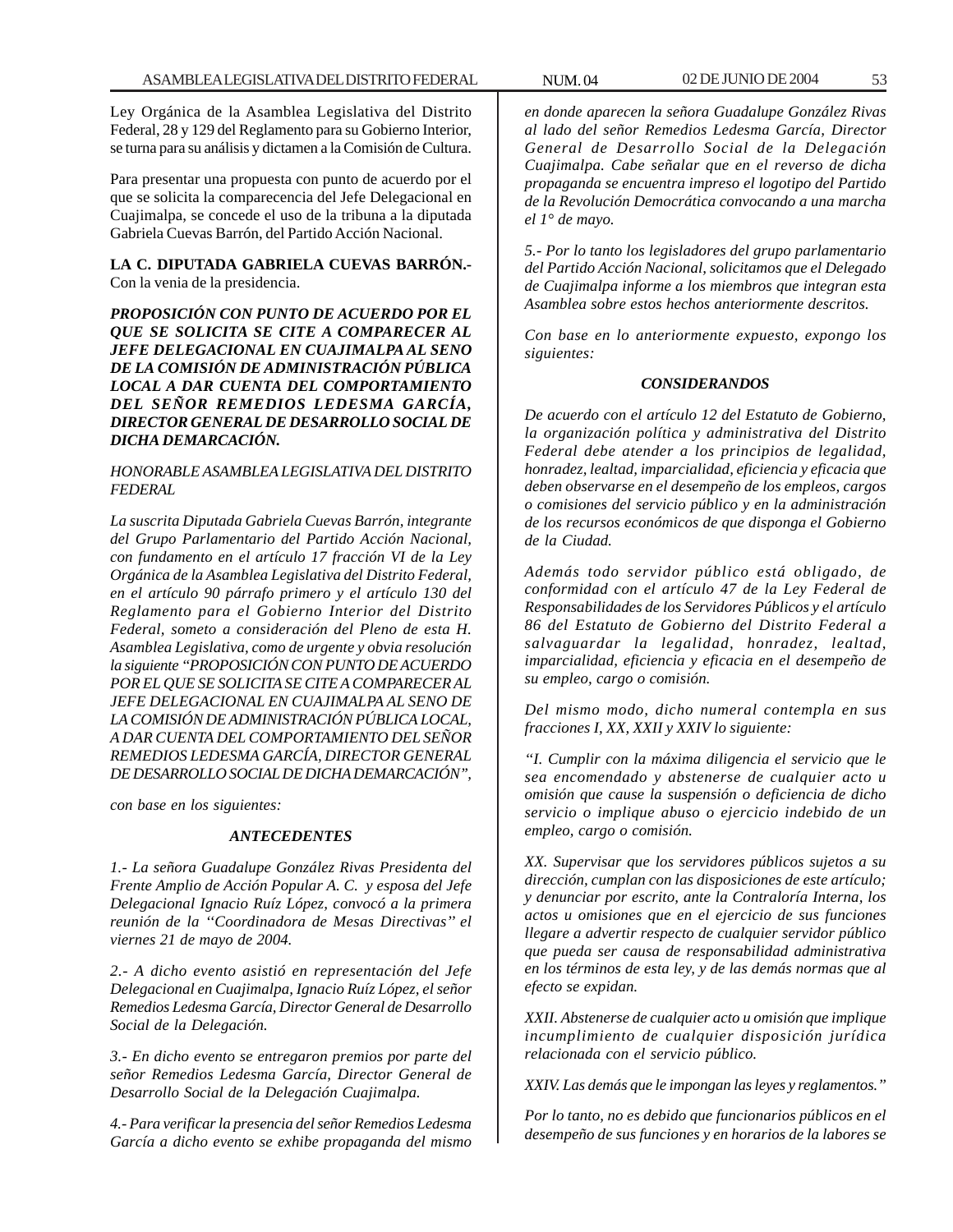*manifiesten a favor o apoyando eventos relacionados con un partido político, pues dicha conducta es indebida ya que el funcionario público realiza una labor en nombre del Estado, como consecuencia de esto debe procurar la imparcialidad en el desempeño de sus funciones.*

*Por lo anteriormente expuesto y fundado, someto a la consideración de este Pleno el siguiente:*

*ÚNICO.- PROPOSICIÓN CON PUNTO DE ACUERDO POR EL QUE SE SOLICITA SE CITE A COMPARECER AL JEFE DELEGACIONAL EN CUAJIMALPA AL SENO DE LA COMISIÓN DE ADMINISTRACIÓN PÚBLICA LOCAL A DAR CUENTA DEL COMPORTAMIENTO DEL SEÑOR REMEDIOS LEDESMA GARCÍA, DIRECTOR GENERAL DE DESARROLLO SOCIAL DE DICHA DEMARCACIÓN.*

*Asamblea Legislativa del Distrito Federal, a 2 de junio de 2004.*

*Los abajo firmantes de los grupos parlamentarios de Acción Nacional y del Partido Revolucionario Institucional*: *Dip. Gabriela Cuevas Barrón, Dip. José Espina Von Roehrich, Dip. José Benjamín Muciño Pérez, Dip. Héctor Mauricio López Velázquez.*

Gracias.

**LA C. PRESIDENTA.-** Gracias, diputada. En términos de lo dispuesto por el artículo 130 del Reglamento para el Gobierno Interior de la Asamblea Legislativa del Distrito Federal, consulte la secretaría a la Asamblea en votación económica, si la propuesta presentada por la diputada Cuevas Barrón se considera de urgente y obvia resolución.

**LA C. SECRETARIA.-** Por instrucciones de la presidencia y en votación económica, se consulta a la Asamblea si la propuesta de referencia se considera de urgente y obvia resolución.

Los que estén por la afirmativa, sírvanse manifestarlo poniéndose de pie.

Los que estén por la negativa, sírvanse manifestarlo poniéndose de pie.

No se considera de urgente y obvia resolución, diputada Presidenta.

**LA C. PRESIDENTA.-** Túrnese para su análisis y dictamen a la Comisión de Administración Pública Local.

Para presentar una propuesta con punto de Acuerdo para hacer una enérgica protesta por los hechos de violencia ocurridos en la ciudad de Guadalajara y solicitar a la Secretaría de Gobernación un informe de los responsables, se concede el uso de la tribuna al diputado Víctor Varela, del Partido de la Revolución Democrática.

# **EL C. DIPUTADO VÍCTOR GABRIEL VARELA LÓPEZ.-**

Con su autorización, compañera diputada Presidenta.

Creemos que los hechos ocurridos en Guadalajara deben de movernos a la revisión de lo que ahí pasó a todos los grupos parlamentarios de esta Asamblea Legislativa.

Aquí hemos escuchado cuando se comete o se presupone se cometió alguna violación en derechos humanos por cualquier instancia capitalina, por cualquier dependencia, sobre todo la de seguridad pública que como que son las más tendientes en el país a violar este tipo de derechos, creo que se debiera tener congruencia en este caso.

Es gravísimo el ver las similitudes que existen entre las vejaciones que los soldados estadounidenses tuvieron para con los prisioneros iraquíes, este símil tan tremendo que vemos en la propia República Mexicana.

Se nos antoja también como un acto de coherencia si el Ejecutivo Federal se atreve a inmiscuirse en cuestiones ajenas a nuestro país, ajenas a nuestra Nación, conminando a gobiernos como el cubano a que se respeten los derechos humanos como un mínimo de congruencia que se esperaría en nuestra República Mexicana, es que se estuvieran ya tomando cartas en el asunto, que no pasaran desapercibidas las cosas que estamos viendo, que después de ser secuestradas gentes, en tanto que no hay evidencias para que puedan presumirse como delincuentes muchas de las personas que están detenidas, que con las evidencias obvias que hay en cuanto a la vejación que sufrieron muchas gentes, hablaba de estos símiles en los que vuelven a aparecer gente desnuda, en donde nuestros jóvenes no mexicanos también son desnudadas y obligadas a realizar sentadillas mientras son exhibidas ante elementos de seguridad pública, recuerda y evoca necesariamente a estas vejaciones que tanto festejaron los señores soldados de Estados Unidos.

Es lamentable que en lugar de que se esté realizando cualquier protesta, cualquier observación, veamos al Gobernador de la Entidad donde se dieron los hechos de Jalisco, lo veamos incluso premiando a los elementos de seguridad pública que han sido implicados en esta violación de los derechos humanos. Elevarlos a un rango casi heroico que solamente pudiera también evocar a lo más tortuoso de la historia mexicana, con la época de Díaz Ordaz en el que como bien lo han titulado los periodistas Julio Scherer y Carlos Monsiváis, se llamaban incluso patriotas, se autodenominaban patriotas a quien en aras de salvaguardar el estado gobernante, el grupo de los intereses y los privilegios del grupo gobernante, eran capaces de todo, incluso de asesinar, de secuestrar, de torturar, de desaparecer y se les elevaba; lejos de llevárseles a juicios, a procesos, se les elevaba al rango de patriotas.

Esas similitudes son riesgosas ahora, que se les llame heroicos a los cuerpos represivos, no que evitaron disturbios, sino que torturaron y vejaron a ciudadanos mexicanos y también a ciudadanos extranjeros.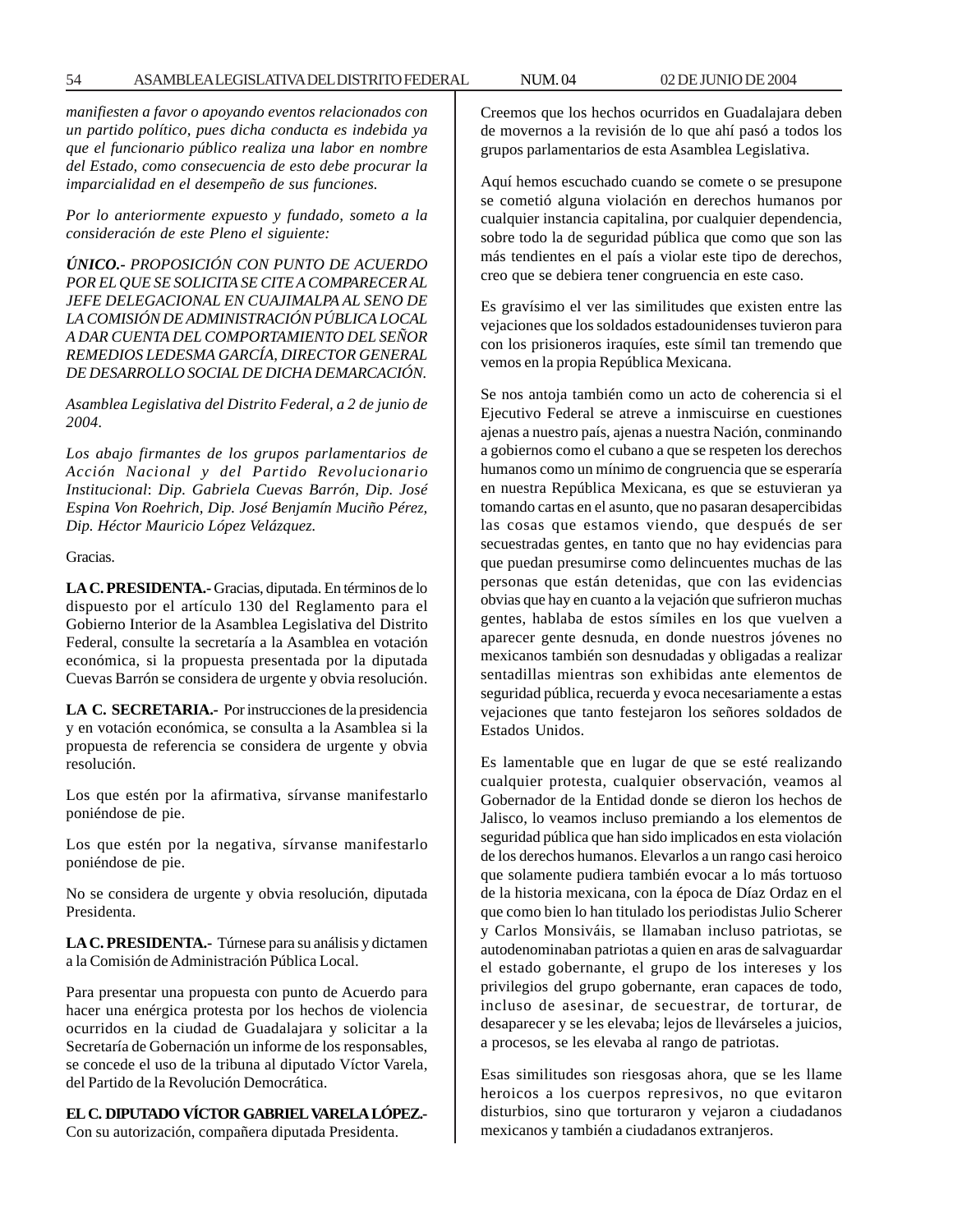Creo que debemos de levantar la voz para que estas cosas no sucedan, sobre todo con un sector tan dañado por las políticas públicas en el país como es el sector joven. Que si aquí nos rasgamos las vestiduras defendiendo a los jóvenes, yo recuerdo cuando se han discutido algunas leyes aquí en la ciudad que se dice que no se puede estar estigmatizando o volviendo delincuentes a priori a los jóvenes.

Queremos recordar nada más que en el inicio de esta cumbre en Guadalajara, antes de que hubiera el mínimo incidente de violencia de los manifestantes con los grupos de seguridad pública, ya habían sido conculcados y violentados varios de los derechos de los jóvenes. A un grupo de anarco-punks, así les llaman ellos, no se definen así, pero eran un grupo de anarquistas, algunos con tendencias y con filiaciones hacia la visión punk, fueron impedidos de entrar al Metro, bajo ninguna razón, no se les dio ninguna razón, y ahí se les viola esa libertad máxima que es la libertad de tránsito nada más por vestir de una forma, por ir de negro, por llevar el cabello de cierta forma, por llevar el maquillaje de cierta forma de hombres y mujeres. Creo que son cuestiones que debemos estar revisando.

Por eso como Partido de la Revolución Democrática proponemos el siguiente punto de acuerdo:

*PROPOSICIÓN CON PUNTO DE ACUERDO PARA PROTESTAR POR LOS HECHOS DE VIOLENCIA OCURRIDOS EN LA CIUDAD DE GUADALAJARA Y PARA SOLICITAR A LA SECRETARÍA DE GOBERNACIÓN UN INFORME DE LOS RESPONSABLES DE LOS SUCESOS.*

*DIP. MARÍA ALEJANDRA BARRALES MAGDALENO C. PRESIDENTA DE LA MESA DIRECTIVA DE LA COMISIÓN PERMANENTE DE LA H. ASAMBLEA LEGISLATIVA DEL DISTRITO FEDERAL. PRESENTE.*

*Los diputados firmantes del presente, con fundamento en los artículos 17 fracción VI de la Ley Orgánica de la Asamblea Legislativa del Distrito Federal y 130 del Reglamento para su Gobierno Interior, sometemos a consideración de este Honorable Pleno la presente Proposición con Punto de acuerdo base en las siguientes:*

## *CONSIDERACIONES*

*El capitalismo salvaje aplicado por el neoliberalismo económico a nivel mundial, ha venido sumiendo en la pobreza y en la desesperanza a millones de personas, y principalmente a los jóvenes que ven un mundo sin futuro claro; estas políticas en su contraparte han venido formando pequeños grupos de grandes empresarios de multinacionales, que en colusión con la corrupción de gobiernos nacionales vienen amasando enormes recursos financieros y materiales.*

*Los resultados de los desastres ocasionados por las políticas globalizadoras son evidentes: el destrozo de la economía familiar, la afectación de las pequeñas empresas, el campo en la desolación total, el retiro de subsidios a los servicios públicos básicos, deficientes políticas asistenciales y de seguridad social. En fin, un mundo en que millones de personas esquilmadas, abandonadas, hambrientas y sin un futuro sobreviven; y por otro lado una elite de personas acaudaladas que con su ambición matan la esperanza de la mayoría de la humanidad.*

*Ante estos hechos, los grupos sociales colectivos alternativos y anti globalifóbicos se han hecho presentes en los eventos en los que departen los países ricos, sólo buenas intenciones, para manifestar su inconformidad con esas políticas salvajes y empobrecedoras, sus acciones son enérgicas, pero pacíficas y propositivas. Su objetivo es que sean tomadas en cuenta por dichos países. En varias Cumbres dichos actores han sido escuchados y atendidos por comisiones de los países asistentes.*

*En nuestro país se realizó la semana pasada la tercera Cumbre de América Latina, el Caribe y la Unión Europea con la finalidad de discutir intercambios comerciales de los asistentes; desgraciadamente como siempre sucede los resultados fueron magros, para los más de 40 millones de pobres de nuestro país, imponiéndose ante todo los intereses de potencias económicas europeas.*

*Pero este no fue el único saldo de dicha cumbre, también la coordinación del Gobierno estatal de Jalisco panista y el gobierno federal, el día 27 de mayo, utilizaron un exceso de violencia para reprimir violentamente a un conjunto de actores sociales altermundistas, nacionales e internacionales, que sólo planteaban su inconformidad con los acuerdos asumidos; el único delito de miles y miles de jóvenes fue manifestar con energía sus propuestas; pero los cuerpos policíacos, respondieron con el lenguaje del fascismo, de la intolerancia, de la torpe tozudez, de la frialdad panista para atender a los manifestantes. El gobernador panista de Jalisco, dijo que utilizaría la mano dura, y así lo hizo, al menos en eso sí cumplen.*

*Por su parte el responsable de la política interna del país, el Secretario de Gobernación, Santiago Creel, justificó irresponsablemente la represión violenta, con argumentos solidamente fundamentados en el más claro discurso de Díaz Ordaz, en la que queda claro que dichas protestas eran una ''manifestación violenta'', y por ello se justificaba la acción de las fuerzas represoras Por su parte el Gobernador panista Francisco Ramírez Acuña, sin el menor empacho posible, utilizó la represión parra acallar a los manifestantes e inició una persecución fascistoide contra los altermundistas asistentes al estado; hasta el día de hoy se tienen retenidos y abriéndoles un proceso judicial a cerca de 50 jóvenes, (de los más de los 100 apaleados el viernes pasado),detenidos en los separos de*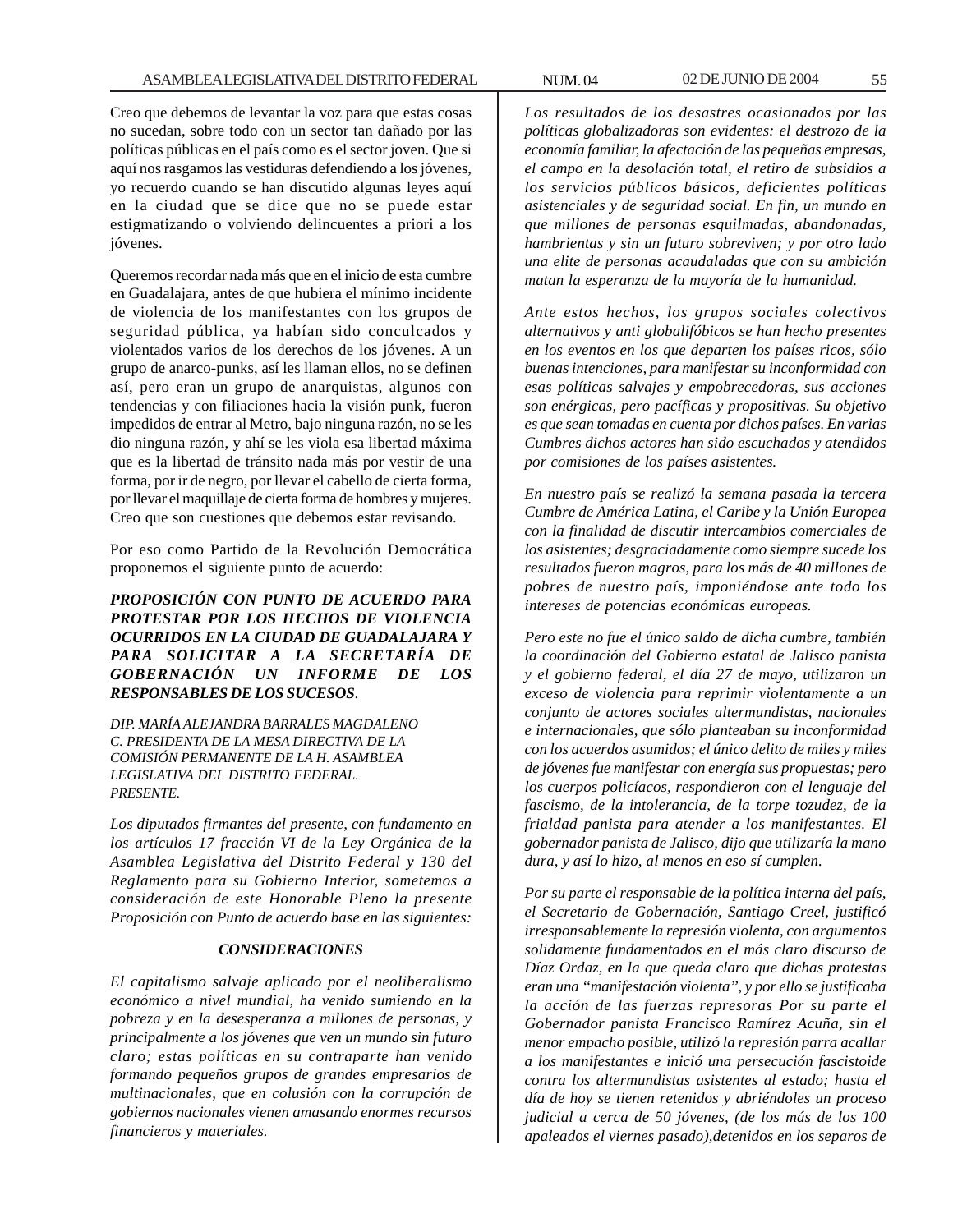*la Procuraduría General del Estado, en condiciones tan deplorables, de saña, tortura, vejaciones, sólo comparadas con las que el ejército norteamericano aplicó contra los rehenes iraquíes en la cárcel de Abu Graib en Irak.*

Aquí habríamos de ver un poquito las reseñas, las denuncias que los propios detenidos hacen, no es una cuestión de tinte político, no entendido como el linchamiento al partido que gobierna el país o la Entidad de Jalisco y tampoco de la Ciudad de Guadalajara, se trata de que aquí veamos que sí se cometieron violaciones a los derechos humanos. El dejar sin comer dos días a los detenidos, sin tomar agua, el pisotearlos, el mantenerlos desnudos, el golpearlos, el permitirles ir al baño en fila india, como se le conoce a este tipo de castigo, es decir, que tenían que pasar en medio de las filas de granaderos cuando iban al baño los jóvenes, y en este transcurso eran golpeados por ambos costados por las filas formadas de granaderos y de la Policía Judicial.

Creo que son cosas que parecieran que habrían quedado en el pasado, que ya no sucederían en un gobierno que se presume del cambio, pero que están pasando, y que si tenemos la autoridad y que queremos seguirla teniendo de sancionar cuestiones en otros países, pues lavemos la ropa aquí en nuestra propia casa.

*La opinión pública, los partidos políticos, los organismos de Derechos Humanos Nacionales no gubernamentales, la sociedad en general, han condenado estos hechos deleznables, en primera instancia por la crudeza con que actúan los aparatos represivos sin un mínimo de tolerancia política; en segundo lugar debido a que están sentando un mal precedente estas acciones pinochetistas contra la libertar de manifestación de ideas y en tercer lugar porque es paradójico que en un evento que se pronunció por la defensa de los Derechos Humanos, el gobierno local y federal sean los primeros en incumplirlos.*

*Nos preocupa cada día, que el gobierno federal, esté mostrando su verdadera cara: la intransigencia contra sus opositores políticos y sociales. Y muestre una total complacencia con sus copartidarios cuando estos violentan los derechos fundamentales de las personas.*

*Por la gravedad de los hechos, y preocupados por las consecuencias que ello pueda acarrear en un futuro inmediato contra los actores sociales es que proponemos a su consideración la siguiente propuesta con*

### *PUNTO DE ACUERDO*

*PRIMERO.- Los legisladores de la Asamblea Legislativa del Distrito Federal, condenamos enfáticamente los mecanismos de represión y violencia contra la integridad física de los manifestantes y asistentes en la Ciudad de Guadalajara, porque estamos convencidos que estos medios violentos no solucionan las peticiones de los manifestantes.*

*SEGUNDO.- Hacemos un exhorto al Secretario de Gobernación, Santiago Creel, para que dé un informe de los responsables de los hechos violentos y lamentables, a los que fueron sometidos cerca de 100 jóvenes manifestantes el día 27 de mayo; y hacemos un llamado para que se conmine al Gobernador del Estado de Jalisco para que se respeten los derechos humanos, la integridad física y mental de los 44 jóvenes a los que se le sigue un proceso judicial, y aún se encuentran en los separos de la Procuraduría General del Estado.*

*Salón de Plenos de la Comisión Permanente de la Asamblea Legislativa del Distrito Federal, III Legislatura, a los 2 días del mes de junio del 2004.*

#### *DIP. VÍCTOR G. VARELA LÓPEZ*

Es cuanto, señora Presidenta.

**LA C. PRESIDENTA.-** Gracias, diputado. En términos de lo dispuesto por el artículo 130 del Reglamento para el Gobierno Interior de la Asamblea Legislativa del Distrito Federal, consulte la secretaría a la Asamblea en votación económica, si la propuesta presentada por el diputado Varela, se considera de urgente y obvia resolución.

**LA C. SECRETARIA.-** Por instrucciones de la presidencia y en votación económica, se consulta a la Asamblea si la propuesta de referencia se considera de urgente y obvia resolución.

Los que estén por la afirmativa, sírvanse manifestarlo poniéndose de pie.

Los que estén por la negativa, sírvanse manifestarlo poniéndose de pie.

Se considera de urgente y obvia resolución, diputada Presidenta.

**LA C. PRESIDENTA.-** Está a discusión la propuesta. ¿Existen oradores en contra?

La diputada Gabriela Cuevas en contra.

Estaba antes el diputado Arturo Escobar para razonar su voto.

**LA C. DIPUTADA GABRIELA CUEVAS BARRÓN (Desde su curul).-** No, voy yo.

**LA C. PRESIDENTA.-** Tiene el uso de la palabra, perdón diputado, tiene el uso de la palabra la diputada Cuevas Barrón.

¿Oradores en pro?

El diputado Escamilla y el diputado Varela.

Adelante diputada, tiene el uso de la palabra hasta por diez minutos.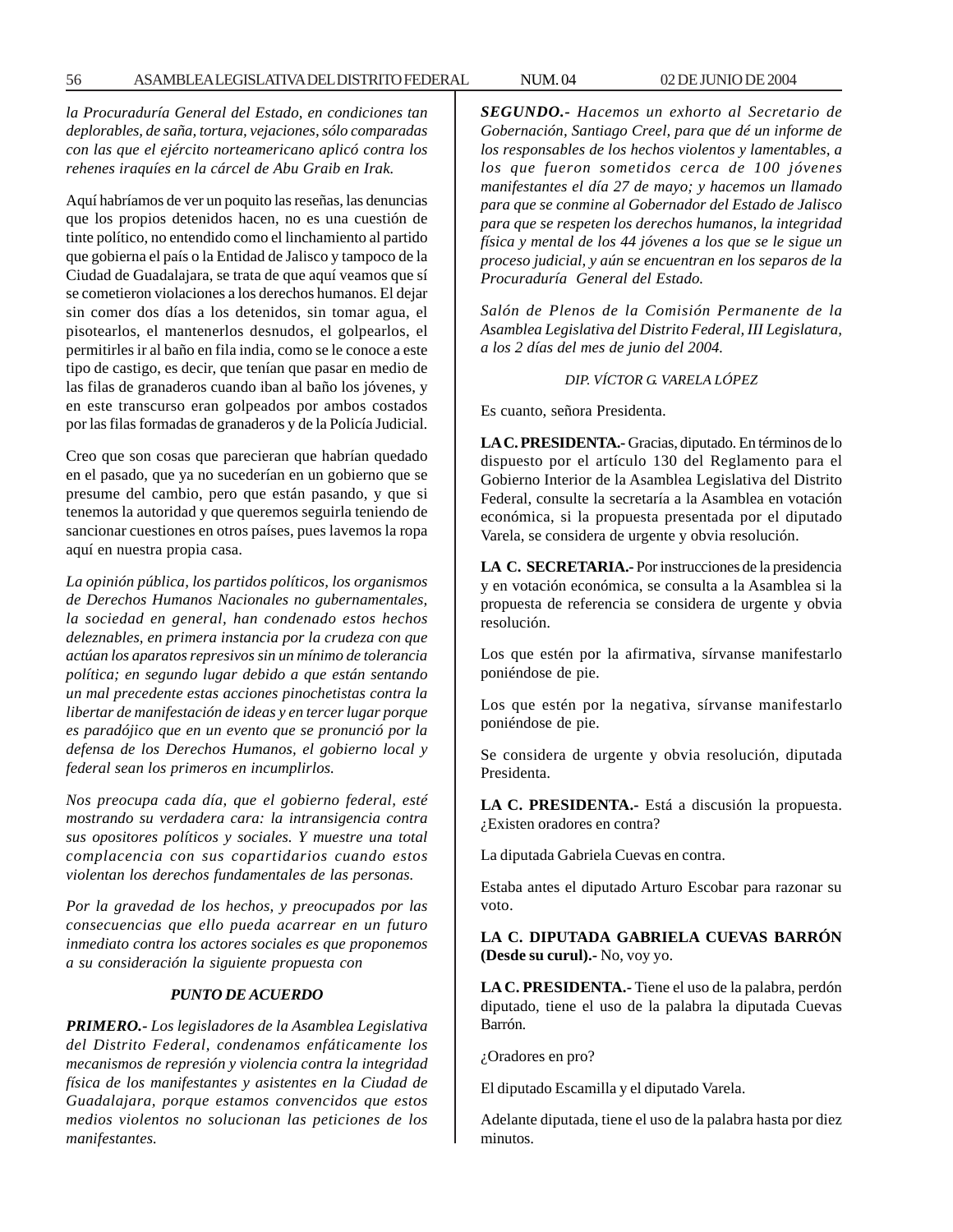# **LA C. DIPUTADA GABRIELA CUEVAS BARRÓN.-** Con la venia de la presidencia.

Creo que si algo pudiera ser rescatable del texto leído o platicado, es la preocupación intensa por el tema de los derechos humanos. Sin embargo, es lamentable la falta de congruencia y el que resalte una frase que me llamó mucho la atención el ''lavar la ropa en nuestra propia casa''.

Valdría la pena recordar a la señora Leirán Ortega, quien fue brutalmente golpeada a las afueras de esta Asamblea Legislativa y de la cual todavía se esperan resultados, no sólo por las denuncias que interpuso, sino también yo recuerdo ese día que en esta Asamblea leímos un acuerdo donde nos comprometíamos a solicitar la comparecencia del señor Gabriel Regino, informe también que seguimos esperando, incluso un informe por escrito que fue muy prometido y platicado y que aún no llega.

Yo sí le pediría entonces al diputado Varela el compromiso de lavar la ropa de nuestra propia casa, vamos a lavar la ropa de nuestra ciudad, y basta de buscar en otros Estados o nada más falta que incluso sean otras latitudes, podemos analizar las de otros países donde hay conflictos con los derechos humanos. Empecemos a ver cómo arreglar el problema de los abusos de autoridad que son tan constantes en esta ciudad.

También creo que resulta muy preocupante, y quisiera preguntarle al diputado Varela, si sabe usted contra qué protestaban los manifestantes y si tiene algún vínculo ideológico con los postulados de su partido. Yo creo que a todos nos queda claro que hay ahí varias simpatías del grupo que propuso este punto de acuerdo junto con las manifestaciones que hemos visto constantemente y que igual en el caso de Morelos.

También si sabe usted qué organizaciones sociales mexicanas, mexicanas, quisiera resaltar este punto, fueron las que encabezaron la protesta, y también qué vínculo ideológico encontramos en ella.

También creo que sería importante revisar los principios que guían al Partido de la Revolución Democrática, donde afirman, cito: ''Las luchas sociales poseen una enorme vitalidad. Sus formas de organización, su capacidad de movilización y su persistencia rebasan en ocasiones por su creatividad, congruencia y fuerza a los partidos políticos y a los gobiernos. El PRD se compromete a entablar una relación abierta, fluida y permanente con las luchas, movimientos y organizaciones sociales''.

Quisiera que nos explicaran cuál es esta relación antes de poder analizar con todo cuidado un punto de acuerdo tan delicado que trata de derechos humanos, siendo un tema primordial en nuestra ciudad, cómo es que pudiéramos abordarlo a la luz de las concepciones que tenga cada partido.

Claro que reprobamos el exceso del uso de la fuerza pública, que en este caso creo que también es reprobable el uso de la fuerza por parte de ciudadanos que utilizan cosas como las vallas que estaban a su alcance e incluso instrumentos con fuego en contra también de seres humanos.

Aquí no se trata de defender a policías o partidos políticos, se trata de una manifestación que desbordó, en cualquier caso, los derechos humanos de manifestantes y de policías.

Ya basta de querer echar culpas, cuando hubo un error tan grande en quienes organizaron esta protesta y que queda muy claro, se les escapó de las manos. No sólo hubo violencia sino que hubo robo, hubo abusos, y creo que esto también es condenable.

Bajo la lógica de sus planteamientos, diputado Varela, ahora resulta que quienes portan un uniforme para guardar el orden deben permitir ser agredidos con cualquier objeto, inclusive con elementos de equipamiento vial. Esto es inadmisible en Guadalajara, y yo creo que también sería no sólo admisible sino motivo de abusos por parte de su flamante Secretario de Seguridad Pública y del Subsecretario Regino, si esto sucediera en el Distrito Federal.

Retomo su frase, lavemos la ropa de nuestra propia casa.

**EL C. PRESIDENTE, DIPUTADO JOSÉ ESPINA VON ROEHRICH.-** Gracias, diputada. Por alusiones personales, tiene el uso de la palabra el diputado Víctor Varela, hasta por cinco minutos.

**EL C. DIPUTADO VÍCTOR GABRIEL VARELA LÓPEZ.-** Sí y nosotros retomamos la palabra.

Creo que lo sucio se debe de combatir en cualquier lado pues, y que no se agarre aquí de argumento que porque Guadalajara es una geografía distante no podamos siquiera opinar contra lo que ahí sucedió en contra de algunos ciudadanos mexicanos.

Creo que nosotros aceptamos que pudiera revisarse, de que se revise, la situación de la persona, las personas que fueron golpeadas en las puertas de este Recinto, personalmente no veo ninguna objeción para esto, sobre todo porque esos hechos no llevaron a la situación que se llevó en Guadalajara, es decir, que la persona que fue golpeada, la señora que usted nombró, no fue desnudada, no fue remitida, no fue dejada en las instalaciones de la Procuraduría Capitalina, y en este sentido no habría mayor problema en que si en el enfrentamiento hubo exceso de violencia, se sancionara a quien fuera responsable de esto. De esto estamos totalmente de acuerdo.

Le tomo la palabra, si habría que solicitar alguna información, algo que ayudara a que se impartiera justicia en este caso, con gusto lo haría yo personalmente. No hay nada que distinguir entre un acto y otro. Si acaso esos niveles a los que llegó cada corporación.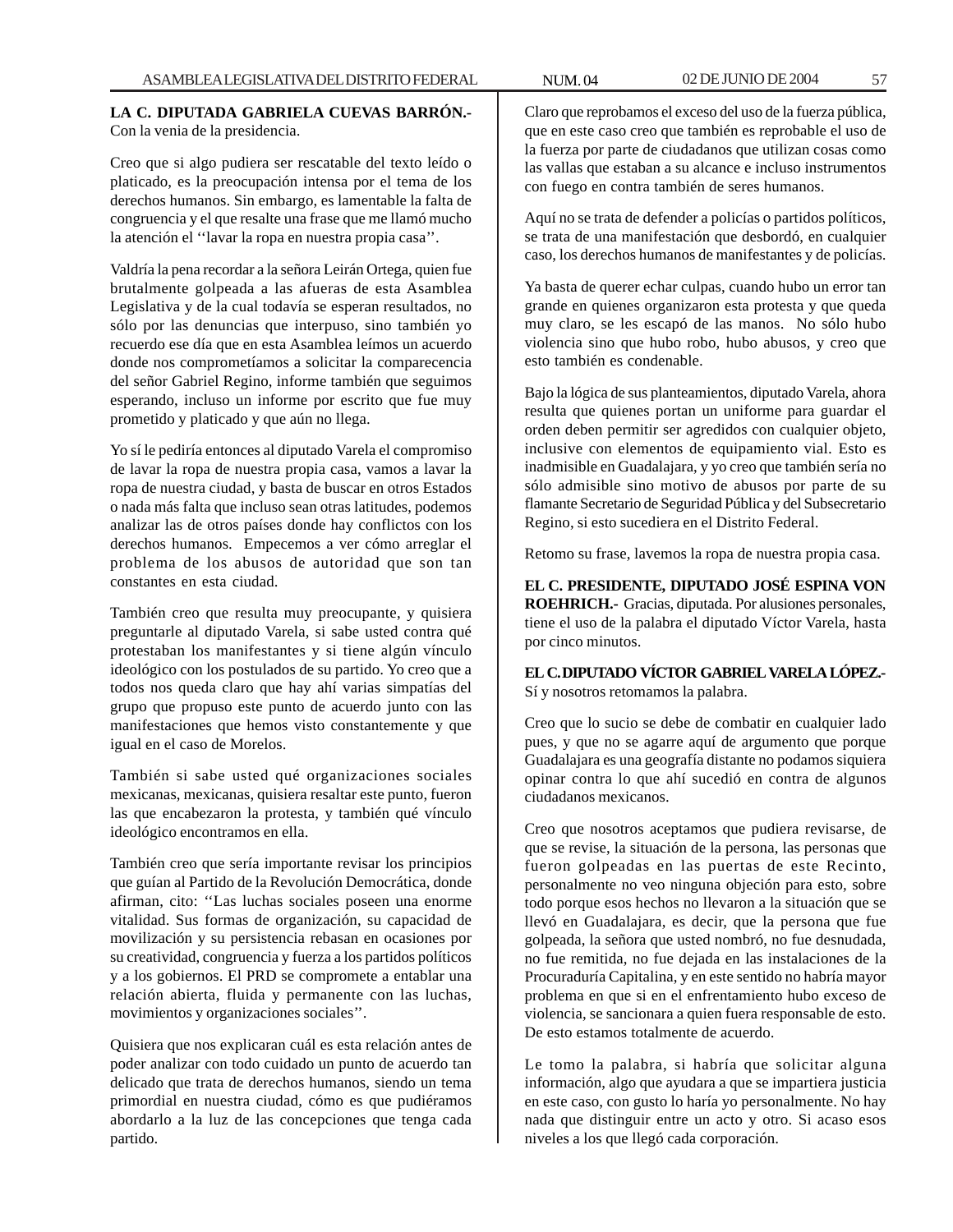Yo contesto a sus preguntas, pero antes sí me parece alarmante que se pregunte contra qué protestaban. Es decir, entonces sí aquí se dice que protestaban contra un modelo económico, contra un modelo social, contra una forma de conducir el mundo y los países, eso pudiera entonces, después de responder esto, ser un justificante para que entonces se puedan dejar golpear, secuestrar, torturar a algunas personas, me pregunto si pudiera tener relación o a qué viene la pregunta.

Todos sabemos que las personas, las organizaciones que se manifiestan en estos eventos altermundistas o globalifóbicos como lo bautizara el señor Zedillo y que ellos gustosos aceptaron el mote, y que lo han llevado muy dignamente, sabemos...

**EL C. PRESIDENTE.-** ¿Me permite el orador?

¿Con qué objeto, diputada

**LA C. DIPUTADA GABRIELA CUEVAS BARRÓN (Desde su curul).-** Para solicitarle al orador una pregunta.

**EL C. PRESIDENTE.-** ¿Acepta la pregunta, diputado?

**EL C. DIPUTADO VÍCTOR GABRIEL VARELA LÓPEZ.-** Sí.

**LA C. DIPUTADA GABRIELA CUEVAS BARRÓN (Desde su curul).-** Bueno, para nada más aclarar un poco los puntos que quisiera preguntarle, es qué vínculos existe entre las razones de estas manifestaciones, no las cuestiono, lo que pregunto son las motivaciones de estas manifestaciones y los principios ideológicos del partido al que usted pertenece.

## **EL C. DIPUTADO VÍCTOR GABRIEL VARELA LÓPEZ.-**

Sí. Las motivaciones ya las decimos, es una inconformidad hacia un sistema socioeconómico que ha excluido a millones, a miles de millones de gentes en el mundo, que se ha visto que es la fábrica de pobres más acelerada que se ha visto en la modernidad y que efectivamente y exactamente aquí en este punto, es donde coincidimos.

No tenemos absolutamente ningún rubor al decir que todo lo injusto como un partido democrático es rechazable por nosotros y que quien proteste contra esta clase de injusticias de las formas pacíficas como nuestro instituto protesta o semejante a ellas, pero pacíficas, estamos en total coincidencia con ellos.

No hay absolutamente nada vergonzable en decir que la misma indignación que estos jóvenes excluidos de los sistemas neoliberales es la misma indignación que nos mueve a legisladores y a militantes del Partido de la Revolución Democrática para oponernos en contra de estas políticas sociales y económicas. Sí existe, obviamente una coincidencia.

Que dirigimos esos grupos, no somos tanto, pues, estos grupos son grupos organizados a nivel mundial en el país mismo son de las más diversas expresiones, formas y manifestaciones de cómo entender a nuestro país y a nuestro mundo y obviamente no las dirigimos, que si las orquestamos tampoco, no tenemos y lo aceptamos humildemente, no tenemos esa magna capacidad que pudiera tener; solamente una visión totalitarista pudiera abarcar a este espectro tan amplio de organizaciones y posiciones que se mueven en estas manifestaciones.

Sí tenemos coincidencia, coincidimos en esta indignación contra la injusticia, contra la creación de privilegios de unos poquísimos en el mundo y el empobrecimiento de los millones, eso sí tenemos.

Ahora, sí quisiera yo aclarar que no estamos pidiendo la impunidad para quien haya robado, haya lesionado, haya agredido a personas o a bienes particulares, no en absoluto, y sobre todo porque también las denuncias que hacen los testigos presenciales es que quienes participaron en este tipo de delitos en las manifestaciones no están remitidos a ninguna instancia legal. Eso es también grave. ¿De qué se trata?

Ya hay nuevamente ediciones de grupos extraoficiales que trabajan como elementos de provocación; en eso hay que poner cartas en el asunto y ver que aquí en nuestro país ni en ninguna entidad federativa pudiera estar sucediendo.

Ahora, si estuvieran remitidos los que robaron, lesionaron o agredieron a los policías o a particulares, si estuvieran remitidos esto de ninguna manera, y es contra lo que protestamos, justificaría las vejaciones, las vejaciones y la tortura de que fueron víctima estas personas; es decir, si se les comprueba a algunos que participaron en este tipo de ilícitos, apoyaríamos que se sancionara, pero lo que nunca vamos a apoyar, y eso no debe ser justificante...

**EL C. PRESIDENTE.-** Diputado, su tiempo ha concluido, por favor.

**EL C. DIPUTADO VÍCTOR GABRIEL VARELA LÓPEZ.-** Concluyo, diputado.

Que porque algunos cometieron este tipo de irregularidades, de ilícitos se pudiera estar entonces tolerando la vejación y la violación de derechos de la mayoría de los remitidos.

Es cuanto, señor Presidente.

**EL C. PRESIDENTE.-** Gracias, diputado. Para rectificación de hechos ha solicitado la palabra el diputado Arturo Escobar y Vega, hasta por cinco minutos.

**EL C. DIPUTADO ARTURO ESCOBAR Y VEGA.-** Gracias, Presidente.

En el momento que daba lectura al orden del día y veía este punto por supuesto que era mi voluntad apoyar el punto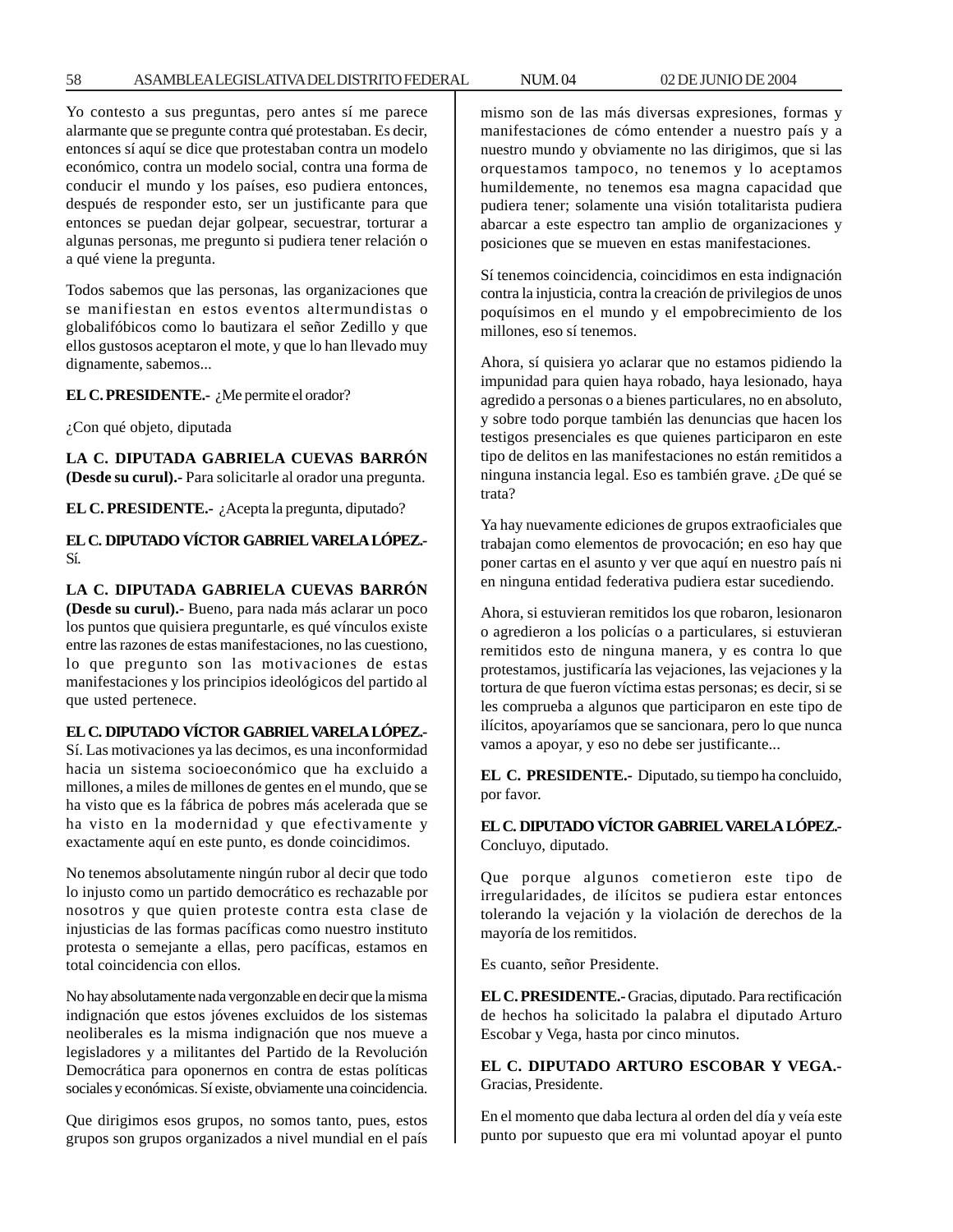de acuerdo que iba a someter a consideración el diputado Varela, sin embargo creo que a la lectura del fondo se volteó todo, es un punto de acuerdo inscrito para pedir información y resulta que nos metimos hasta con el tema de Cuba.

Usted es un joven diputado, diputado Varela, al igual que un servidor, y por ser joven diputado usted es un líder entre los jóvenes. Pocas cosas más peligrosas que la radicalización de las ideas.

Usted señaló cuando leía el punto de acuerdo, cuando debatía el punto de acuerdo, que los jóvenes en el país. Yo le quiero comentar que muchos de los jóvenes con los que yo he trabajado, de todos los sectores sociales, de todos los sectores sociales, en su gran mayoría jamás han señalado que a través de los disturbios, manifestaciones violentas es la forma de resolver los problemas.

Todos estamos de acuerdo que la globalización no ha derramado los recursos a las clases más necesitadas, estamos totalmente de acuerdo. ¿Pero sabe cuál es la forma de mejorar esto? Es a través de las Cámaras, como pasó en diciembre pasado, cuando el PRD y un gran grupo de priístas decidieron no aprobar la reforma fiscal como estaba, porque para ustedes era darle camino a esta política, que ustedes están en total desacuerdo.

Yo me pregunto, y aparte estoy convencido de que si algo requiere este país es que los políticos seamos congruentes, cuando fue la manifestación de aquellas gentes que buscaban apoyo en el asunto de los espectaculares hubo una golpiza tremenda afuera, nosotros estamos de acuerdo que hubo una golpiza afuera, los partidos de oposición pedíamos informes, pedíamos que compareciera en cualquiera de las formas Gabriel Regino, es más para que nos ayudara a coadyuvar y entender en qué momento se podía usar la fuerza pública y en qué momento, y usted en lo particular, porque yo me acuerdo, estuvo radicalmente en contra de que viniera, porque decía: ''No estoy de acuerdo. Estas gentes que vinieron a defender sus derechos sobre espectaculares, sobre el tema de espectaculares violaron la ley, se portaron violentos y por lo tanto se justificaba el uso de la fuerza pública''.

Yo estoy convencido con usted que hubo excesos por parte de Seguridad Pública de Jalisco, no sé si era federal, policía estatal o municipal, hubo excesos, pero eso de hablar nada más de los excesos y no hablar de los provocadores es no ser congruente, diputado Varela, y usted es un diputado. Usted tiene que guiar a los jóvenes que usted representa y no a través de radicalismos, no a través de radicalismos buscar confundir a la gente que usted representa.

El tema de Cuba. Creo que de una vez por todas tenemos que entender y dejar muy en claro los 66 diputados y los miembros de esta Comisión Permanente que en Cuba se violan los derechos humanos, no hay duda. En una entrevista que le hacen al nuevo Presidente España, al Presidente Rodríguez Zapatero, le hicieron una pregunta sobre Cuba y él responde ''el pueblo cubano requiere de ayuda, el pueblo cubano requiere de que se respeten los derechos humanos, el pueblo cubano requiere de democracia''. Le hablo de un presidente que viene de las filas socialistas más importantes de Europa. ¿Por qué no podemos ser así, por qué no podemos ser también aquí en la izquierda mexicana? No tiene nada de malo.

Tenemos que primero vernos al espejo como lo dije hace un momento y luego definir ¿hubo excesos en Guadalajara? Sin duda los hubo, hay que pedir información, pero de eso a hablar que todos los jóvenes en México quieren manifestarse en esa forma no es cierto; uno.

Dos, ser congruentes de lo que pasó fuera, en las escalinatas de la Asamblea y lo que pasó en Guadalajara y la posición que usted y el grupo parlamentario del PRD tomó. Ustedes no aceptaron ni media crítica al asunto. Ese mismo día la diputada Villavicencio sí señaló que hubo violaciones a los derechos de la gente, pero posteriormente y como lo señaló la diputada Gabriela Cuevas ni siquiera el informe han recibido. Entonces, ¿dónde está la congruencia?

Unámonos como Órgano Legislativo para ser congruentes. No todo tiene que ser partidista, no todo tiene que ser de izquierda radical ni de centro ni de derecha. Congruencia, diputado Varela. Usted seguramente va a tener una larga trayectoria política, tenemos que iniciar, por lo menos los jóvenes políticos, siendo congruentes, porque si no a qué vamos a llevar a este país.

Gracias, diputado.

**EL C. PRESIDENTE.-** Gracias, a usted. Por alusiones personales ha solicitado la palabra el diputado Víctor Varela, a quien se le concede el uso de la palabra por cinco minutos.

# **EL C. DIPUTADO VÍCTOR GABRIEL VARELA LÓPEZ.-**

Nada más para solicitar que no pongan palabras en mi boca que nunca dije. Nunca, esto lo sabemos quienes tenemos algún tipo de trabajo, de base, trabajo social, nunca se puede hablar en nombre de la generalidad de nadie ni del mínimo sector, no lo he hecho y cuando hablo de los jóvenes y cuando hablé en especial de los jóvenes que participaron en las manifestaciones decía exactamente eso, que es un espectro tan amplio de posiciones, de forma de entender la economía, de entender las organizaciones de los países, las organizaciones y proyectos económicos y políticos del mundo, es tan amplio que nadie podría abrogarse la representación de este sector y no hablemos ya de la generalidad de los jóvenes en el país, que como bien usted lo dice es variado.

Entonces, no hablé ni nunca hablaría a nombre de un sector, aunque pertenezca a él. En ese sentido, creo que lo que manifestamos es eso, el derecho a esos jóvenes a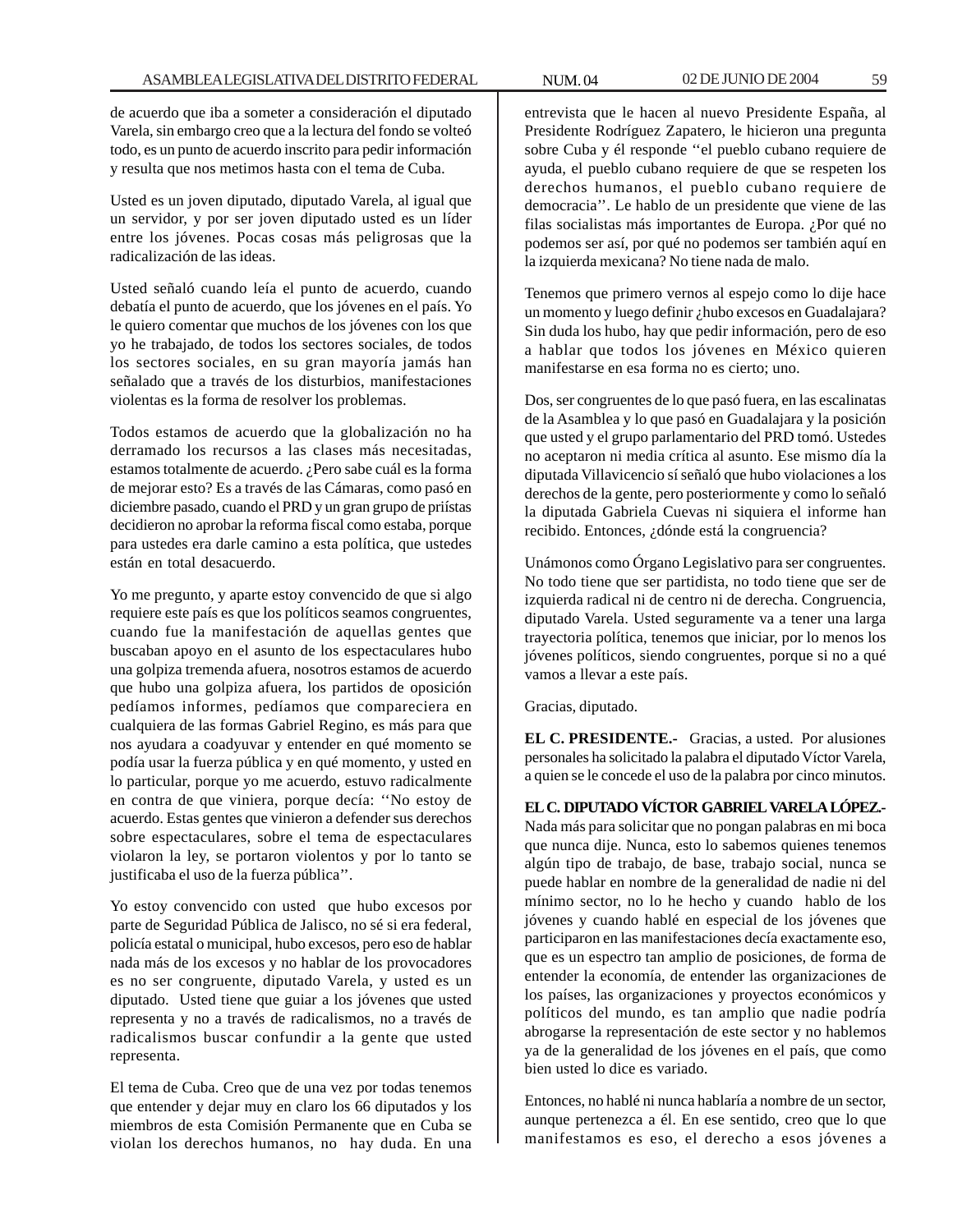manifestarse. Que hubo disturbios, lo vimos en los medios que hubo disturbios.

¿Que esa es la forma como el PRD o su servidor estuviera proponiendo los cambios o las manifestaciones? No, de ninguna forma. No hacemos apología de ningún disturbio, en absoluto de ninguno, mucho menos cuando implica violencia física, muchos menos, no hacemos apología de esto ni defendemos, y por el contrario, lo que dijimos fue si hubo provocadores sanciónese a esos provocadores, fueran de las filas de los altermundistas o fueran de las filas de agentes encubiertos de alguna instancia o dependencia gubernamental, así a rajatablas, no tenemos por qué estar encubriendo a nadie y no coincidimos con formas violentas ni hacemos invitaciones ni apologías de estas formas, para aclarar un poco y a lo mejor esto quite la idea de que estamos nosotros cubriendo esto y viendo una parte y no la otra, no. Estamos en contra de los disturbios, pero mucho más en contra de las vejaciones hacia estos jóvenes.

No comparto y se lo digo con todo el respeto, la cuestión de que la radicalización de ideas sea un problema o sea una cuestión negativa, en absoluto. Creo que lo malo es la forma como luchas por esa radicalización de ideas. Tú puedes tener la forma más radical de ideas, de pensamiento, de proyectos políticos, sociales, pero las formas como luchas por ellas y manifiestas tu apatía o tu simpatía por ellas es lo que hace la diferencia.

Entonces la radicalización de ideas no creo que sea mal, y quiero decirte la izquierda debe de estar en esa posición en tanto que no es centro, en tanto que no somos travestistas ideológicos para que se puedan estar cambiando de posiciones a cada medio minuto, y lo digo con respeto a los compañeros diputados. No compartimos esa idea. La radicalización de ideas nosotros podemos llevarla a cabo y creo que los grupos de diversas expresiones de diversos puntos de la geometría política lo pueden hacer, la diferencia está en que esa radicalización no se manifieste en formas violentas y ahí creo que podemos coincidir. No sé si esto sea una coincidencia, que lo que no se vale radicalizar son las formas de consecución del logro, del aterrizaje de esas ideas, ahí sí aceptaría una coincidencia. La forma de manifestarse radicalizada que lleve a la violencia no estamos de acuerdo, pero en la radicalización de ideas para no caer en el travestismo ideológico ahí sí diferenciamos de usted, compañero diputado.

En cuanto a lo de que defendimos la cuestión de Regino, personalmente aclaro que no, no fue así.

Sería el retomar, por último, de que unámonos para defender esto, yo le tomo la palabra y creo que podemos unirnos para defender estos excesos que se den en cualquier parte de nuestro país. Las autonomías de otros países ahí también hay diferencias.

**EL C. PRESIDENTE.-** Gracias, diputado. Para hablar en pro de la proposición con punto de acuerdo, tiene la palabra hasta por diez minutos el diputado Julio Escamilla.

# **EL C. DIPUTADO JULIO ESCAMILLA SALINAS.-** Con su permiso, Presidente.

Es preocupante oír este discurso proclive a la derecha, y me remonto como que al 68, a los 70 y me preocupa y voy a dar un dato donde declara el gobernador de Jalisco, que Jalisco no es el Zócalo y que no se pueden levantar sus carpas y sus casas de campaña en Jalisco en actos alusivos a lo que sucedió y que va a premiar a las fuerzas policíacas por sus actos brutales, sin defender la causa de estos acontecimientos que a continuación me permitiré dar una explicación; pero los va a premiar, o sea, la represión se premia, en Jalisco.

Los altermundistas en esta tercera cumbre en Jalisco es un movimiento mundial de proyecto alternativo del planeta, con muchas características, podemos estar de acuerdo, no podemos estar de acuerdo, pero que vienen enmarcadas en la lucha y la resistencia civil. Digo, porque yo no le he visto que los altermundistas estén patrocinados por Al Qaeda, por ETA, por un sinnúmero de actores que son claramente calificados y que rechazamos estas acciones y que por la vía pacífica en muchos casos y actos se han manifestado e inclusive han sufrido muertes por actos represivos, y hoy queremos justificar la represión.

Yo digo, tengamos cuidado si nos metemos en este discurso porque nos coloca peligrosamente en otro escenario.

Datos, yo recuerdo, no sé si fue el año pasado, el año antepasado, la situación en Cancún donde un coreano se mató ante todos los medios de comunicación que lo vieron y vimos... Por eso, permítame concluir el análisis, y vimos cómo soportó la fuerza pública todos los actos de provocación y los soportó y todos los medios y la opinión pública lo reconocieron, todos. No hubo uno que no lo reconociera.

¿Y por qué en Jalisco fue distinto? Se apresa a gente que se presume actúa en actos vandálicos porque se dice ''hubo provocadores''. La función de la fuerza pública es neutralizar a los provocadores para que no se salga de control actos como los que sucedieron en Jalisco.

Detuvieron a gente que vejaron y torturaron en las cárceles. Eso ya es de la historia y queremos re-evitar historias pasadas que tanto daño le hicieron a este país, la guerra sucia. Digo, nos estamos colocando en escenarios sumamente peligrosos, porque si esa es la respuesta a las manifestaciones, entonces tenemos que ser sumamente cuidadosos y dar y señalar el por qué se hicieron esos actos y cómo viene resolviéndose la situación jurídica de los hoy detenidos, torturados y vejados, porque no tenemos información al respecto y eso es lo que está solicitándose y se están rechazando los actos de represión.

Es cuanto.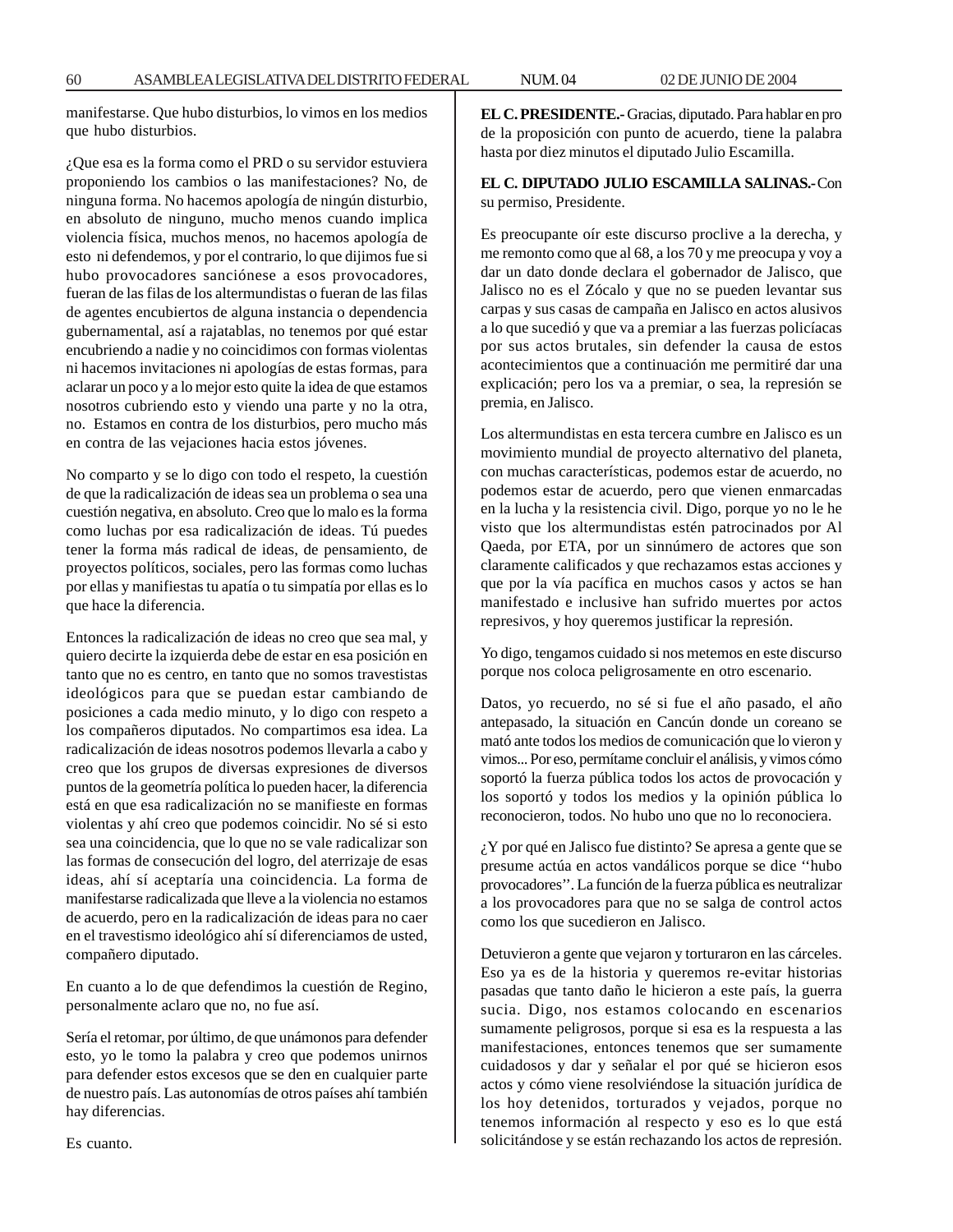Vuelvo a insistir, Cancún fue un ejemplo de cómo no caer en la provocación y en las tentaciones de la represión y fueron muy bien vistos la función y el actuar de la seguridad pública en coordinación con el Gobierno Federal.

Tengamos tantita historia y tantita memoria, porque de lo contrario nos colocamos peligrosamente en una ruta que ya nadie quiere regresar.

Sin duda cuando se vinculan los caracteres ideológicos, porque se preguntó, si mal no recuerdo se preguntó aquí hace menos de 20 minutos, digo y los vínculos ideológicos por supuesto que en vínculos ideológicos estamos de acuerdo con los altermundistas porque hemos manifestado que estamos en contra del proyecto neoliberal que tanto daño ha hecho a este país y a muchos otros en donde unos se empobrecen y muy pocos se enriquecen, y si no ahí están los datos estadísticos de quienes han sido los grandes beneficiados en el mundo en todo este proyecto neoliberal y eso es ideológico, esa es una posición ideológica.

¿Qué nuestra alternativa para cambiar esto es la vía electoral? Esa es otra definición, digo porque si no empezamos como que a revolver las cuestiones y empezamos a calificar y a descalificar a todos por pensar en el mismo sentido, pero actuar forma de forma distinta.

Digo ahí tengamos claridad de que a nosotros no nos da pena decir, sí efectivamente coincidimos con los altermundistas porque vienen dentro de nuestra línea política todo esto que hoy se está planteando a nivel nacional, y no nada más a nivel nacional, a nivel mundial, y hemos todos seguido con mucha atención lo que ha acontecido en varios países, Italia donde hubo un muerto, y hoy les pudieron globalifóbicos, todos han aceptado más bien la otra palabra que altermundistas, que proponen una alternativa distinta al mundo, y hacia allá debemos de ir a discutir, porque si nos quedamos en la discusión corta del derecho para aplicarlo con toda rudeza a quien violente la estabilidad en una ciudad y a quien caiga en actos de provocación. La función de la seguridad pública es contener la provocación para que ésta no se desate y cuando esta se desata es que algo pasó. ¿Qué pasó? ¿Por qué se desató la provocación?

Porque todos lo vimos en los medios qué fue lo que sucedió, se rompieron cristales. Fue alarmante el nivel de provocación que se dio ahí, pero también fue alarmante el nivel de represión que se vio ahí, y tienen que haber claramente gente ubicada que impulsó esta situación.

# **EL C. DIPUTADO ARTURO ESCOBAR Y VEGA (Desde su curul).-** Diputado Presidente.

**EL C. PRESIDENTE.-** Un momento, diputado orador. ¿Con qué objeto, diputado?

**EL C. DIPUTADO ARTURO ESCOBAR Y VEGA (Desde su curul).-** Si me acepta una pregunta el orador.

**EL C. PRESIDENTE.-** ¿Diputado, acepta la pregunta?

**EL C. DIPUTADO JULIO ESCAMILLA SALINAS.-** Adelante, diputado.

**EL C. DIPUTADO ARTURO ESCOBAR Y VEGA (Desde su curul).-** Señor diputado, simplemente hacer dos preguntas y un comentario antes.

El destruir propiedad ajena no es provocación, es un delito, no es provocación, ya es delito, ya pasó la línea para ser muy claros.

Segundo, éstas son las dos preguntas que le voy a hacer; la primera: ¿en su percepción, con qué pena o qué pena se le debería de imponer a aquellos agentes de seguridad pública que cometieron estos actos, por supuesto que no hablo ni de la vejaciones, esas son brutalmente en contra de derechos humanos de golpear a la gente? ¿Qué pena merece según usted?, primero.

Y segundo: ¿Aquellos que golpearon en Guadalajara, tendrían que merecer la misma pena de aquellos que golpearon en las escalinatas aquí en la Asamblea?

Por sus respuestas, gracias.

**EL C. PRESIDENTE.-** Adelante, diputado.

**EL C. DIPUTADO JULIO ESCAMILLA SALINAS.-** Por eso estamos solicitando la información para que se deslinden responsabilidades, y aquí mismo lo hicimos, y si mal no recuerdo ayer se discutió en Comisión de Gobierno que ya está en turno esta información, digo si mal no recuerdo, digo y se informó al respecto. Nosotros no estamos de acuerdo en los ámbitos de provocación y voy más allá.

En el acto del 2 de octubre que todos cuestionamos, su respuesta es esa, estamos pidiendo que se nos envíe información, no aprobamos actos de represión de ninguna índole, y hay toda una explicación con respecto a los actos que sucedieron aquí porque ponían en riesgo la seguridad de un diputado, el diputado Alfredo Carrasco, en primera instancia, digo porque estuvo como negociador para darle tranquilidad y ruta a la demanda, pero no se quiso acceder a la negociación, sucedieron los hechos que reprobamos, digo porque no los aplaudimos, que yo recuerde nadie los aplaudió, y pedimos la información pertinente y necesaria por parte de los diputados involucrados en este acontecimiento y por parte de las autoridades.

Lo mismo estamos pidiendo, no estamos pidiendo otra cosa con respecto de los hechos acontecidos en Jalisco. Yo no sé por qué tanto espanto, si estamos pidiendo lo mismo, que se nos dé la información necesaria y pertinente, y de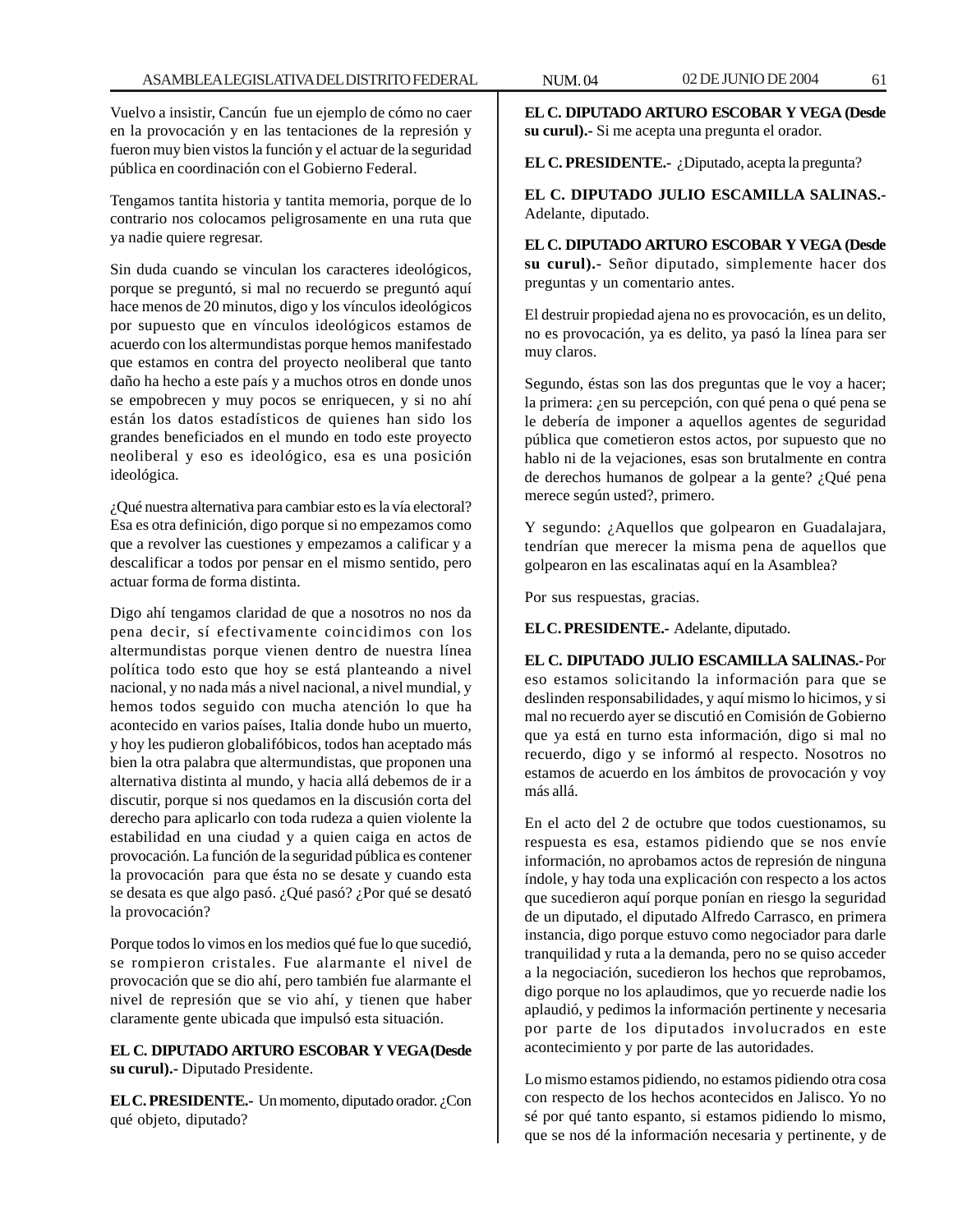por qué se les trató de una forma tan vejante a los detenidos en prisión con tortura y todo lo que ya hemos oído en los medios que no es secreto de nadie, es voz de todos.

Entonces yo digo, éstas son las partes de la discusión, el no entender que hay gente que no coincide con los partidos políticos, porque los partidos políticos estamos en crisis, y no reconocerlo, es estar hablando del país de las maravillas. Los tenemos que reconocer y tenemos que reconocer que hay gente organizada que busca otras alternativas distintas para cambiar las cosas, pero que reprobamos a aquellos que buscan la vía violenta, lo reprobamos, pero reprobamos que también se utilice la fuerza policial de forma excesiva.

En respuesta también con lo que sucedió aquí en las escalinatas, con varios diputados del PAN yo comenté esto, y les dije que había sido un exceso, y hay testigos que podrían manifestar al respecto.

Entonces eso es lo que solicitamos, que nos apeguemos y que no nos corramos a un escenario donde la tentación primera para acallar la inconformidad ante actos de provocación, que eso lo reconocemos, ahí reconocemos actos de provocación, concluyo, que actúe con prudencia y con congruencia la seguridad pública como sucedió en Cancún, que fue igual un acto ejemplar de la policía, la fuerza pública.

Gracias.

**EL C. PRESIDENTE.-** Gracias a usted. Para hablar en contra de la proposición con punto de acuerdo, tiene la palabra hasta por diez minutos, el diputado Benjamín Muciño.

# **EL C. DIPUTADO JOSÉ BENJAMÍN MUCIÑO PÉREZ.-** Con la venia de la presidencia.

Súmeme por favor, diputado Varela, al tema en contra de cualquier tipo de abuso por parte de la autoridad. En ese sentido, los diputados del PAN siempre vamos a apoyar este asunto.

En el ánimo manifestado por usted y por el diputado que me ha antecedido, quisiera comprometerlo aquí mismo y de una vez, y que en el ánimo de que no se va a disculpar a ningún funcionario del Gobierno de la Ciudad por sus excesos, que usted simplemente asintiera si está de acuerdo que en hoy mismo o mañana a más tardar presentáramos nuevamente la solicitud por 130 para que el Subsecretario Gabriel Regino compareciera ante esta Asamblea. Con solo asentir, para no establecer diálogo. ¿Sí?

Espero que conteste aquí entonces.

El sentido para tener esta intervención es muy importante para mí, y decirle, don Víctor, estoy de acuerdo con usted también en la radicalización de las ideas no en las formas. Lamentablemente la historia del PRD en la Ciudad de México en los últimos años contradice en los hechos sus palabras.

Las manifestaciones de Atenco, por supuesto, el tema de los cegehacheros en la UNAM, desde luego los problemas del 2 de octubre, y otras muchas manifestaciones no solamente radicales en sus posicionamientos, sino violentas en sus hechos, de las cuales por supuesto a quienes cometieron no solamente la radicalización de las ideas sino delitos, el Gobierno de la Ciudad ha cabildeado para que no sean presentados ante la justicia. Eso es un tema diferente.

Ahora, quiero decirle que también me parece que nos quiere llevar a un falso debate entre quienes se manifiestan libremente haciendo ejercicio de sus derechos.

Yo quiero preguntarle, y por eso también lo aludo: ¿Cuál es la disyuntiva en el PRD para proceder a este asunto? ¿Entre qué debemos escoger, según usted, entre el Estado de Derecho o el libertinaje? Más concretamente: ¿Entre la seguridad pública o la violencia generada por quienes se manifiestan?

¿Qué debemos preferir, señor diputado, y pregunto a todo el grupo parlamentario del PRD para de una vez aludirlos a todos, libertades y derechos bien ejercidos o abuso e impunidad?

Nada más quiero también, para finalizar esta intervención, decirle dos cosas. Primero, hay que ubicar el contexto de esto. Quienes lo hicieron responsables, por contener, como usted dijo, las manifestaciones violentas en Guadalajara fue la Policía Estatal y varias autoridades municipales que colaboraron en la seguridad; y desde luego en este sentido no es de extrañarse tal situación porque los mismos medios relataron durante ese día y días posteriores, que fueron 5000 los manifestantes que se pronunciaron de una forma violenta en este sentido.

Entonces yo creo que hay que pedirle la información, sí, desde luego, al Gobierno del Estado, a las autoridades municipales que participaron y a la Secretaría de Gobernación, al Instituto de Inmigración, que es a quien le correspondió el tratamiento de los extranjeros ubicados en este asunto, pero también hay que ubicarnos en el sentido de esto, y le vuelvo a preguntar: ¿Estaría usted de acuerdo en que la próxima semana presentáramos por urgente y obvia resolución la comparecencia de Gabriel Regino, que ya fue acordada en esta Asamblea, que se ha impedido su visita, que desde luego no ha querido informar quién le ordenó o si fue por mutuo propio, la represión y la consideración?

Quiero decirle que yo fui testigo del asunto y también me tocaron algunos escudazos, pero me tocó ver también que a varias personas, precisamente, no las desnudaron pero sí las sometieron con un uso de fuerza insultante a la dignidad de cualquier persona, y en ese sentido los diputados no podemos disgregar, tenemos que actuar en defensa de los ciudadanos.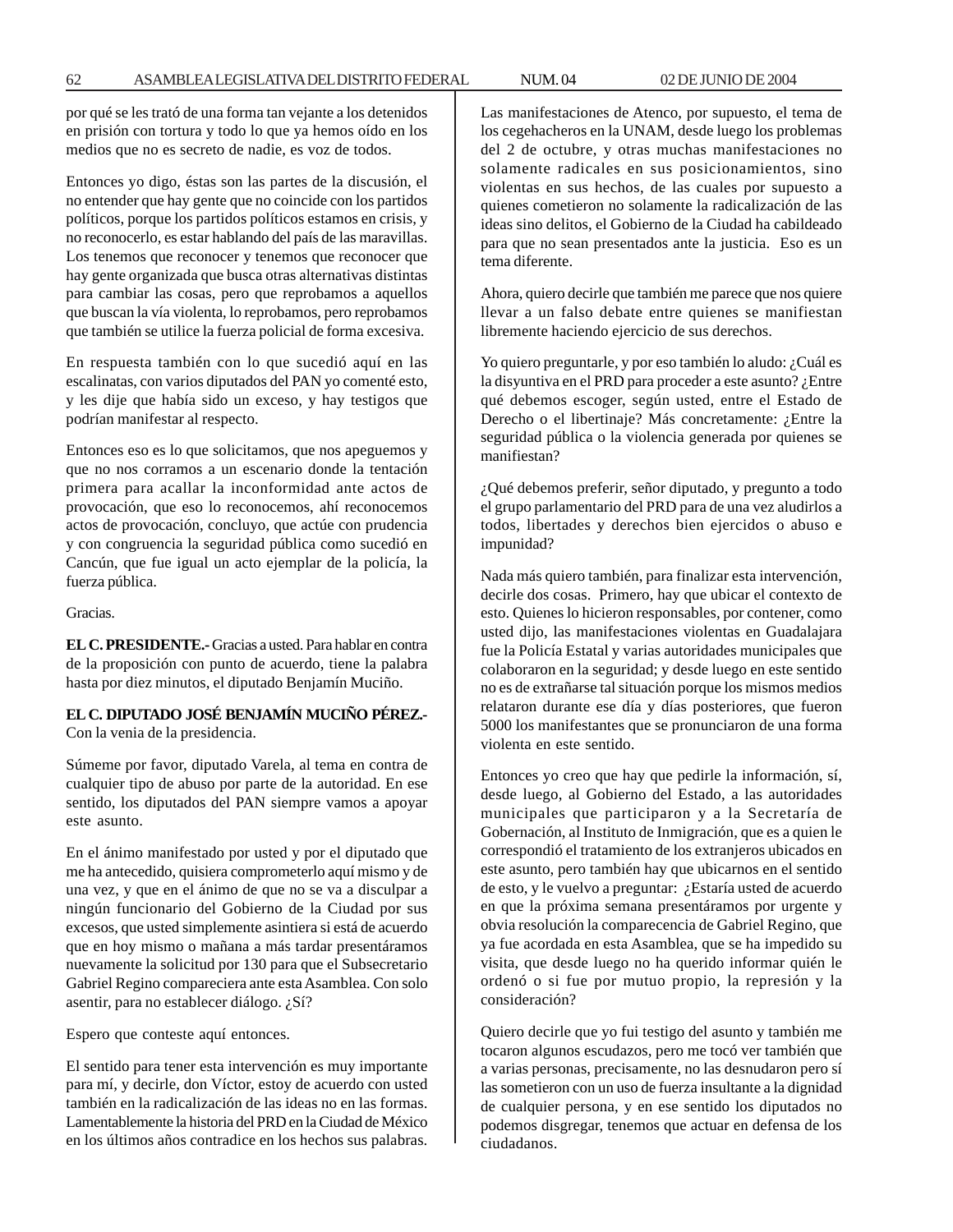Luego entonces, le repito: ¿Estaría de acuerdo en firmar de urgente y obvia resolución la comparecencia de Gabriel Regino para asignar ese compromiso que usted nos ha manifestado aquí de hacer respetar los derechos y la dignidad de las personas de esta ciudad?

Por lo otro, le digo, me parece que en los hechos el PRD se contradice nuevamente y desde luego aquí esperamos las contestaciones necesarias.

**EL C. PRESIDENTE.-** Por alusiones personales, han solicitado el uso de la palabra el diputado Víctor Varela, a quien se le concede la palabra en este momento e inmediatamente después por alusiones de partido a la diputada Guadalupe Chavira, hasta por cinco minutos.

## **EL C. DIPUTADO VÍCTOR GABRIEL VARELA LÓPEZ.-**

No sé cómo se debiera de enfatizar la posición de nosotros. Cuando se dice que el PRD se contradice porque aquí manifestamos que estamos en contra de cuestiones de violencia, de eventos de violencia, de disturbios como forma de lucha, y que se saque a Atenco, al CGH y otros movimientos sociales con los que ya hemos dicho, compartimos causas, compartimos algunas visiones, pero que no estamos en la totalidad de acuerdo ni ha habido un sólo militante que haya dirigido estos movimientos sociales por parte del PRD.

Entonces aquí sí es grave las acusaciones que hace la cuestión de...

**EL C. PRESIDENTE.-** Un momento diputado. ¿Con qué objeto, diputada?

**LA C. DIPUTADA GABRIELA CUEVAS BARRÓN (Desde su curul).-** Para hacerle una pregunta al orador.

**EL C. DIPUTADO VÍCTOR GABRIEL VARELA LÓPEZ.-** Sí.

**EL C. PRESIDENTE.-** Adelante.

**LA C. DIPUTADA GABRIELA CUEVAS BARRÓN (Desde su curul).-** Quisiera que me mencionara cuál es el fundamento legal para que pudiera esta Asamblea pedirle información a la Secretaría de Gobernación sobre un hecho que no ocurrió en el Distrito Federal. Lo siguiente, pensando en que, bueno, realmente pudiéramos entrar en un diálogo sobre el tema de los derechos humanos también en el Distrito Federal y suponiendo que pudiéramos trabajar en consenso, sí quisiera saber si estamos trabajando apegados a derecho.

# **EL C. DIPUTADO VÍCTOR GABRIEL VARELA LÓPEZ.-**

Sí, el fundamento legal lo leí al iniciar mi exposición, lo tiene contenido el punto de acuerdo, ahí se puede consultar más precisamente, pero creo que no es con la careta legaloide como podemos asumir o desechar cosas. Creo que una cuestión de ética política, de congruencia que tanto aquí

se ha hablado, es lo que nos deba de llevar a apoyar o a desechar este punto. Yo les invitaría a eso.

Decía, no tenemos en absoluto nada que ocultar...

**EL C. PRESIDENTE.-** Un momento diputado. ¿Con qué objeto?

**EL C. DIPUTADO ARTURO ESCOBAR Y VEGA (Desde su curul).-** Para formularle una pregunta al orador.

**EL C. PRESIDENTE.-** Sí, adelante.

**EL C. DIPUTADO ARTURO ESCOBAR Y VEGA (Desde su curul).-** Diputado, tengo entendido y si no corríjame, que el diputado federal Ramírez Cuellar es militante del PRD. Yo quiero comentarle que hace aproximadamente 18 meses el diputado, hoy diputado Ramírez Cuellar, se metió en caballo a la Cámara de Diputados, no me va a dejar mentir la diputada Alejandra Barrales, él estuvo liderando un movimiento que destruyeron mobiliario de la Cámara de Diputados Federal, entonces, creo que le faltó esa información, porque sí hay un militante de su partido que participó en ese movimiento y si no pueden preguntarle a la diputada Barrales que fue compañera mía en esa Legislatura.

# **EL C. DIPUTADO VÍCTOR GABRIEL VARELA LÓPEZ.-**

La información que incluso los medios lo consignan, sobre todo los medios visuales, la televisión, en ningún momento se consigna que el compañero que usted menciona entró en la forma que usted también menciona a la Cámara de Diputados, e incluso las grabaciones que pasó algún medio televisivo, se escucha cuando el propio compañero Ramírez Cuellar invita a los compañeros del Barzón a que no se caigan en situaciones de radicalización de estas formas de presión, ahí lo consignaron los medios, y esto no es nada que ocultar, y es parte de lo que insistimos mucho y lo remarco una vez más, el que el compañero Ramírez Cuellar milite en la libertad que tiene en el Partido de la Revolución Democrática y a su vez en el Movimiento conocido como el Barzón no implica que él sea el líder que haya exhortado, que haya empujado a los manifestantes de aquella ocasión a entrar a la Cámara.

**EL C. PRESIDENTE.-** Un momento, diputado. ¿Con qué objeto, diputada Cuevas y con qué objeto, diputado Muciño?

**LA C. DIPUTADA GABRIELA CUEVAS BARRÓN (Desde su curul).-** Para ver si el orador acepta una pregunta.

**EL C. DIPUTADO VÍCTOR GABRIEL VARELA LÓPEZ.-** Sí.

**LA C. DIPUTADA GABRIELA CUEVAS BARRÓN (Desde su curul).-** Bueno, usted mencionó que presentó en su punto de acuerdo el fundamento jurídico para solicitar esta información, el fundamento jurídico que usted presentó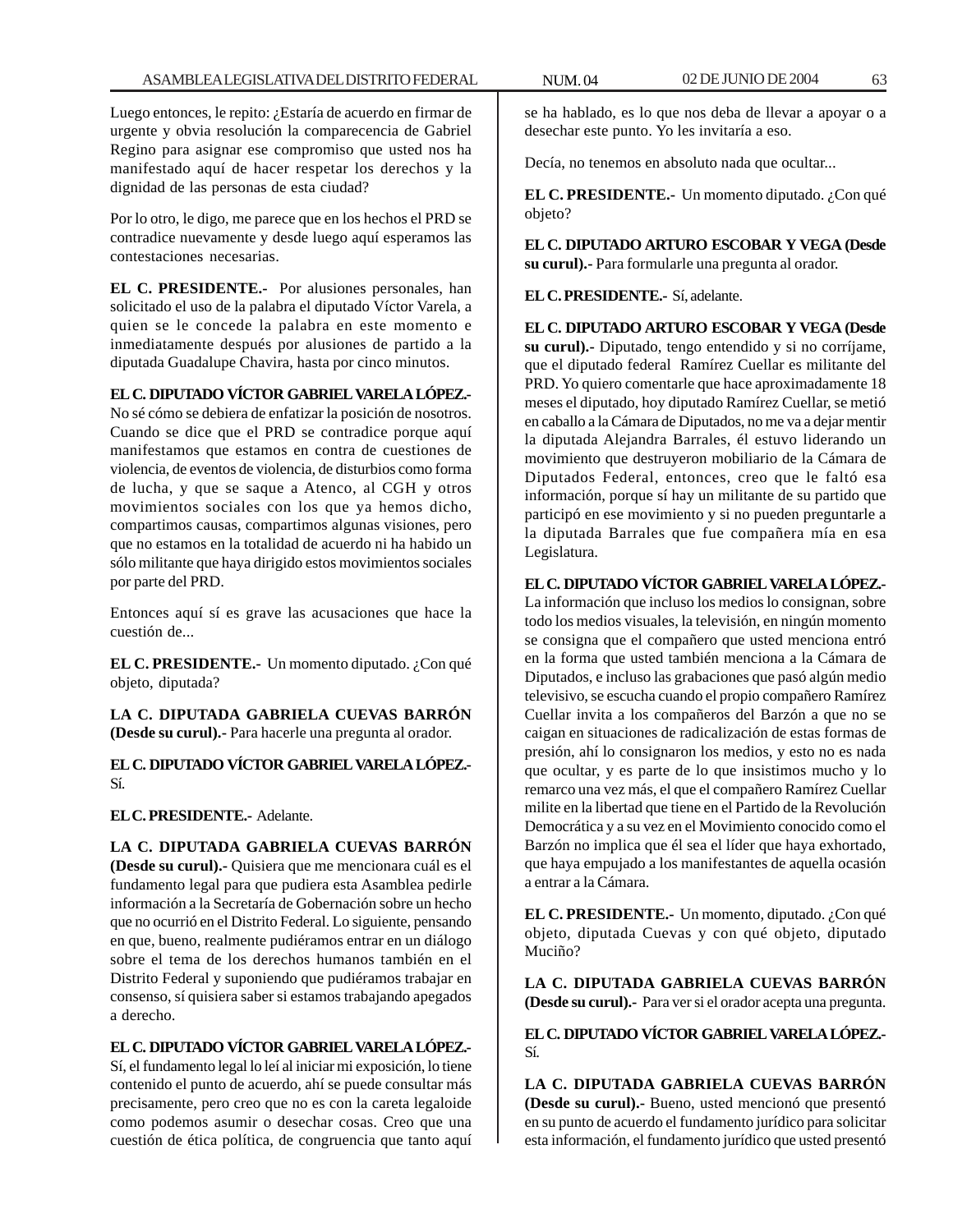es para presentar el punto de acuerdo, más no el de solicitar la información.

La preocupación no es para frenar la preocupación por los derechos humanos, quiero en esto sí ser muy clara, ni mucho menos el tratar de desviar la atención de estos temas.

Creo que es preocupante que si estamos hablando de cumplir la ley, el buen juez por su casa empieza y habría que empezar por saber con qué leyes estamos actuando en la Asamblea.

**EL C. PRESIDENTE.-** Adelante, diputado.

# **EL C. DIPUTADO VÍCTOR GABRIEL VARELA LÓPEZ.-**

Yo insisto, el punto de acuerdo, obviamente que si tiene un poquito de cuidado en la lectura, obviamente que si es para fundamentar la presentación de un punto de acuerdo es tomando en cuenta el marco jurídico en el cual se puede sustentar, esto lo dejo hasta ahí, e insistir, no vengamos con caretas legaloides a vendarnos los ojos para no ver un acto deplorable que se vivió en Guadalajara.

**EL C. PRESIDENTE.-** ¿Con qué objeto, diputado Muciño?

# **EL C. DIPUTADO JOSÉ BENJAMÍN MUCIÑO PÉREZ (Desde su curul).-** Para ver si por su amable conducto el

orador me acepta una pregunta.

**EL C. PRESIDENTE.-** ¿La acepta?

# **EL C. DIPUTADO VÍCTOR GABRIEL VARELA LÓPEZ.-**

Digo, ya van como 28 preguntas. Yo les pido que me dejen concluir y si quieren subir nuevamente a Tribuna.

**EL C. PRESIDENTE.-** No aceptó.

# **EL C. DIPUTADO JOSÉ BENJAMÍN MUCIÑO PÉREZ (Desde su curul).-** Gracias, señor Presidente.

## **EL C DIPUTADO VÍCTOR GABRIEL VARELA LÓPEZ.-** No la acepto.

Me preocupa muchísimo esta forma simplista y casi atroz de reducir las cosas, este recargarse en viejos fetiches ideológicos, de decir que si es libertinaje o Estado de Derecho, que esa pueda ser la elección.

En absoluto compartimos una visión así. Esta pregunta creo que se la hicieron los fascistas, esta pregunta se la hacían y se la contestaban todos los gobiernos totalitarios, autoritarios y represivos que ha habido en la historia de la humanidad, y so pretexto de esta elección que hacen del Estado de Derecho sobre el libertinaje se han cometido excesos grandísimos. Entonces, yo creo que no caigamos en esta discusión oscurantista, que se antoja para la Edad Media, no para estas alturas del partido.

Creo que la situación es clarísima, la situación es clara, nuestra posición es más todavía, que se trata de respetar las libertades que tienen de manifestarse.

Yo recuerdo al compañero Escobar y Vega que se preocupaba porque aquí en la Ciudad de México no se estuvieran restringiendo los derechos para manifestarse por cualquier motivo, cuando se veía esta Ley de Cultura Cívica, aquí se dijo así pues, y a eso nos remitimos.

En ese entonces le contestamos que nosotros estábamos aprobando que se permitieran las manifestaciones como una forma pacífica de estar expresando un punto de vista, un acuerdo o un desacuerdo con la cosa pública, y en ese sentido estamos de acuerdo en que se sigan respetando las libertades, que es la manifestación pacífica, que no es ningún libertinaje, o si el manifestarse pacíficamente y con los métodos pacíficos que los altermundistas se manifiestan, se le puede etiquetar de libertinaje, no nos asusta, no creo que cause este un problema mayor que el adjetivar a estos compañeros y punto.

El Estado de Derecho, por supuesto que estamos de acuerdo en que se cumpla. Para los que agredieron, insisto, no sé cómo decirlo, que los que violentaron cualquier ley, los que cometieron cualquier ilícito paguen, sean de los provocadores, vengan de donde vengan o sean de las fuerzas de seguridad pública que, insistimos, sí violaron derechos humanos.

Es cuanto.

**EL C. PRESIDENTE.-** Gracias, diputado. Por alusiones de partido tiene la palabra hasta por cinco minutos la diputada Guadalupe Chavira y después para rectificación de hechos el diputado Benjamín Muciño.

# **LA C. DIPUTADA MARÍA GUADALUPE CHAVIRA DE LA ROSA.-** Pareciera que estamos entrampados entre quién es más radical y quién es más reaccionario, eso creo que no nos lleva a ningún lugar, o sea hay que reconocer, y que ya varios diputados se han subido a tratar de reconocer los excesos, y los excesos de las partes, no estamos hablando si efectivamente y anticipadamente calificar a solamente un actor, pero el hecho es un hecho que no ayuda digamos a quienes a lo mejor como jóvenes, cuando muchos que estuvimos desde tiempo atrás en esta lucha de lograr la libertad de manifestación, la libertad de expresión, vimos la represión directa y vivimos y sabemos lo que es vivir la represión, eso sin duda alguna.

Sí creo que hay que solicitar que se pueda informar a esta Soberanía porque existen las atribuciones, somos una soberanía, un Congreso Local, no propiamente con esas atribuciones pero sí tenemos interés de lo que ocurrió, y fue un asunto que se discutió temas nacionales y temas que le preocupan a los habitantes también de la Ciudad de México.

El asunto es que se montó todo un teatro alrededor de la Cumbre y la verdad es que se distrajo toda la atención con el tema de lo sucedido, de las manifestaciones que se vieron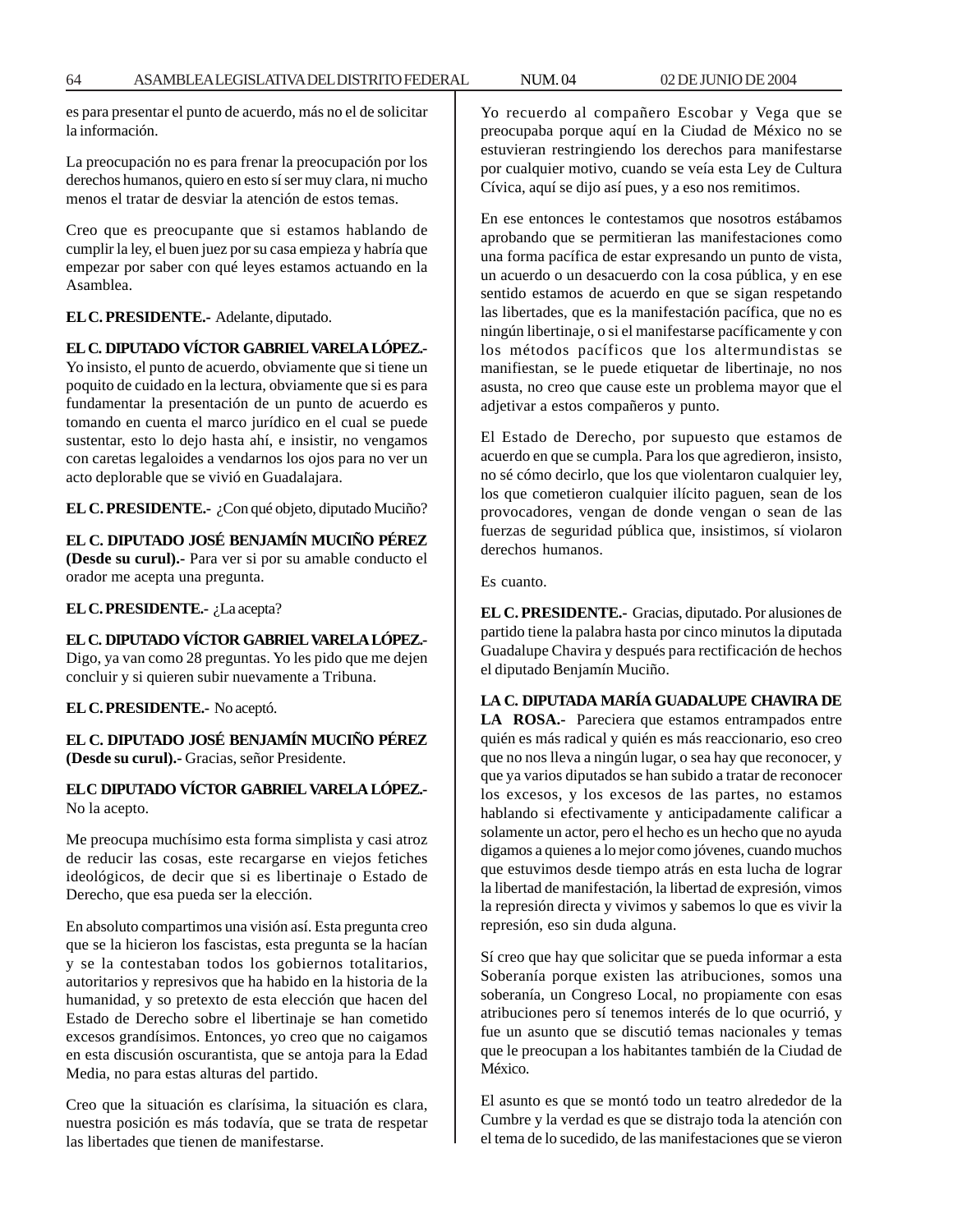hechas en estos pasados días, pero a final de cuentas la agenda que se iba a discutir en la Cumbre fue un fracaso, o sea todos los temas que se tenían previstos, el asunto de la tortura, el asunto de cooperación entre las naciones, no se lograron los objetivos que se tenían pensados, esa es la verdad, ese es otro de los asuntos que a nosotros también nos interesa saber.

En su momento creo que lo único que nosotros estamos solicitando es que se respetaran las garantías individuales de las partes. No estamos nosotros en este momento ni prejuzgando ni calificando ni quisiéramos entrar ni en este caso en mi intervención al detalle, porque nosotros tampoco tenemos los elementos suficientes como para determinar si hubo exceso de autoridad y también si hubo un exceso por parte de los manifestantes, simplemente estamos pidiendo que se nos informe por una manifestación; porque acudieron no solamente habitantes de la ciudad de Guadalajara, sino también fueron grupos de jóvenes, efectivamente que se organizan y que se identifican con movimientos radicales, pero que también tienen el mismo derecho que cualquier otro mexicano coincida o no dentro de la militancia de un partido, también puede no estar necesariamente identificado con un partido y eso no quiere decir que por eso no compartimos digamos la misma visión, hay jóvenes que no creen en los partidos también, y no coinciden con muchos de nosotros, con los partidos que estamos identificados en la Asamblea Legislativa y a nivel nacional.

Eso también es algo que llama la atención, porque los partidos en algún momento eran en ese momento y, bueno, cuando se ha planteado que somos el instrumento para transformar, somos la herramienta para lograr el fin, pero a veces descuidamos los medios y por eso también nos equivocamos y los partidos nos desligamos de la sociedad y esto es un reclamo y no solamente pasa en el asunto de lo que sucedió en Guadalajara, es una llamada de atención, porque los jóvenes también buscan una manera de cómo expresarse y de cómo llamar la atención, no digo particularmente lo que sucedió en Jalisco, pero sí en otros Estados de la República vemos con preocupación cómo los jóvenes cada día son generaciones como algunos decían que son las generaciones más difíciles todavía de poder canalizar su energía y yo creo que es algo que tenemos que revisar.

Yo poniendo el asunto en el punto medio, creo que hay que revisar, hay que pedir y hay que solicitar mayor información sobre lo acontecido en Guadalajara, esa es la única de nuestras preocupaciones, porque creemos que venga de donde venga los excesos es algo que nosotros tenemos que tener conocimiento y en ese carácter se está pidiendo como Asamblea Legislativa, pero también en la insistencia que los derechos humanos no pueden ser pisoteados por ninguna bandera que se pudiera cubrir, en este caso se dice que hubo exceso de parte de los jóvenes, con una

brutalidad; efectivamente, se hizo ejercicio de la autoridad en este momento, pero el ejercicio de autoridad tuvo consecuencias y estas consecuencias estamos pidiendo que sea informada la Asamblea Legislativa en su carácter de ser una soberanía, puntualmente.

**EL C. PRESIDENTE.-** Gracias, diputada. Para rectificación de hechos, tiene el uso de la palabra el diputado Benjamín Muciño, hasta por cinco minutos.

**EL C. DIPUTADO JOSÉ BENJAMÍN MUCIÑO PÉREZ.-** Con la venia de la presidencia.

Agradezco el tono mesurado y conciliador, doña Guadalupe Chavira, al cual me sumo y simplemente voy a hacer dos comentarios.

Uno, lamento de todos modos que en esta Tribuna el PRD se contradiga. Yo esperaba el acuerdo para poder citar al subsecretario, Gabriel Regino, pero seguimos en ayunas del tema; eso es simplemente el más claro ejemplo de esa incongruencia.

No, señor diputado Varela, sí hay claros miembros del Partido de la Revolución Democrática cometiendo actos violentos, voy a tomar tres ejemplos nada más: el señor Fernández Noroña, cuyo más claro ejemplo, hecho por él mismo, fue incendiar un auto en la puerta de Palacio Nacional; don Gilberto López y Rivas, que retiró grupos que se manifestaron en contra de la Marcha del ELZN al Palacio Legislativo de San Lázaro, porque yo también estuve en esa situación, pero el más destacado de todos sabe usted ¿quién es? Es el señor Jefe de Gobierno de esta ciudad, López Obrador, nada más quiero recordárselo tomando pozos y cerrando oficinas de la Comisión Federal de Electricidad, diga usted si no, la historia y los medios dan cuenta de ello.

**EL C. PRESIDENTE.-** Gracias, diputado.

**EL C. DIPUTADO JULIO ESCAMILLA SALINAS (Desde su curul).-** Señor Presidente.

**EL C. PRESIDENTE.-** ¿Con qué objeto, diputado?

**EL C. DIPUTADO JULIO ESCAMILLA SALINAS (Desde su curul).-** Por alusiones al partido.

**EL C. PRESIDENTE.-** Tiene usted, diputado Escamilla, el uso de la palabra hasta por cinco minutos.

**EL C. DIPUTADO JULIO ESCAMILLA SALINAS-**Aquí parece que de repente hablamos de chile, de dulce y mantequilla y vemos quién es más radical y quién es más puro y esto como que empieza a perder congruencia.

Lo del EZLN es un hecho histórico, que se tuvo que ser sumamente consecuente porque entraron hasta el Congreso y a lo mejor vamos a decir que se violentó.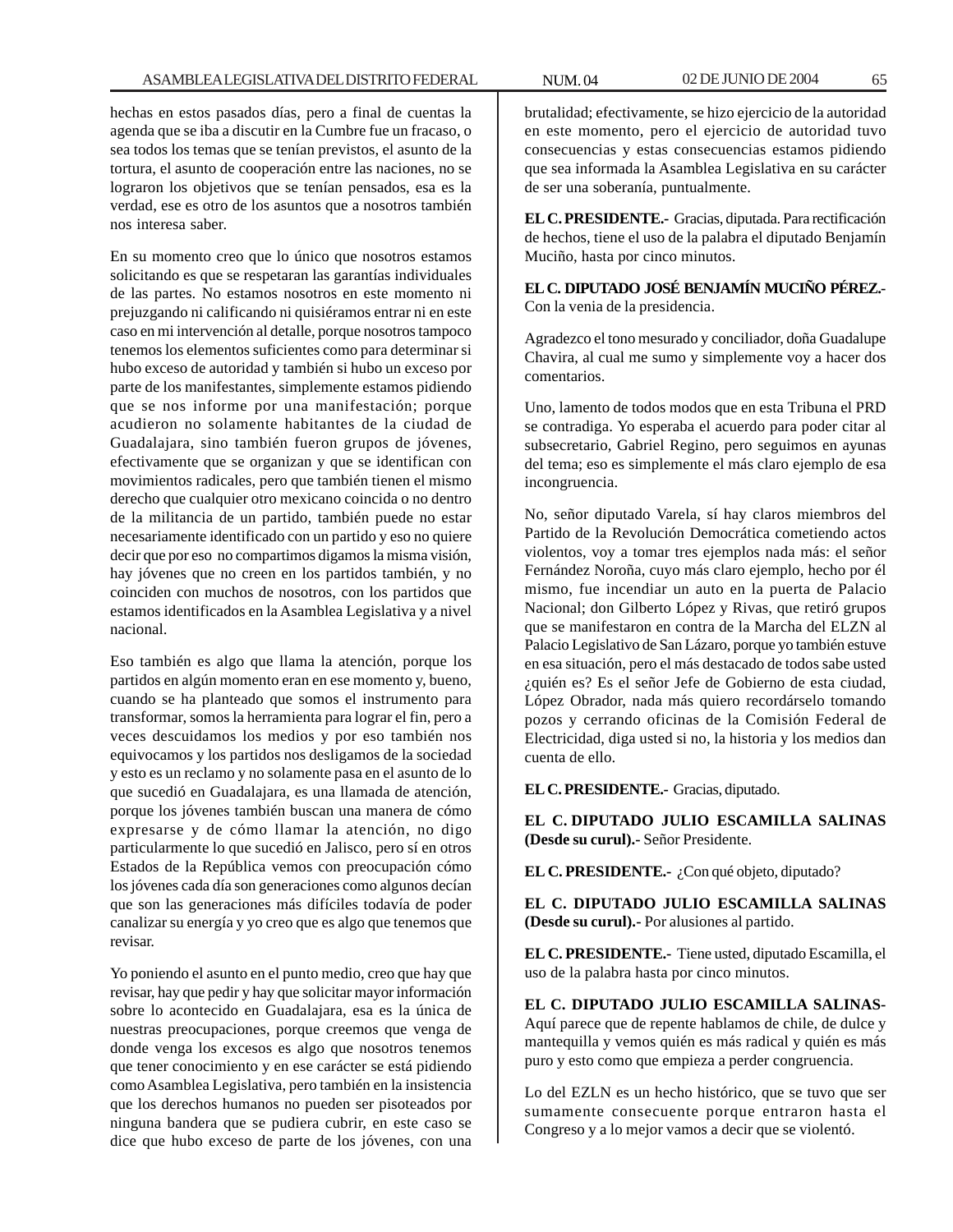Digo, fue un movimiento nacional apoyado por los ciudadanos, ahí están todos los recorridos en cada uno de los estados, que es parte ya de esta historia de este país. No reconocerlo como parte de la historia de este país nos colocaría en un escenario triste.

La cuestión de Noroña, quemaron un vehículo de su propiedad, lo anunciaron en los medios, ahí está la información. Digo, porque lo que estamos discutiendo y aquí han puesto al centro, es que se afectan intereses de particulares, que ahí empezamos la discusión y hasta qué extremo nos hemos ido.

Lo de San Salvador Atenco es historia, y si no la reconocemos como parte de la historia de este país, digo, son mecanismos de autodeterminación de los pueblos, aunque no tengan ellos esa figura, pero si no lo reconocemos es no darle la valía a la propia población, y más bien deberíamos de partir del escenario que es preocupante para los partidos políticos que hoy se busquen vías distintas a las que enarbolan los partidos político porque ya no convencemos a un gran sector de la población, sobre todo a los jóvenes.

Yo diría, hay una frase de los jóvenes que dice ''la juventud por naturaleza es rebelde'', y ese es también un discurso histórico, que todos pasamos por esa etapa, por ser rebeldes nos metemos en el escenario de reprimir. A lo mejor les cueste la cuestión de represión, pero yo me voy a ir más allá. Se supone que el Estado tiene un cuerpo de inteligencia, salvo que ya haya desaparecido y entonces me explicaría. Porque para el caso Ahumada ahí sí con santos pelos y señales se dijo hasta con quién se reunieron, etcétera y hasta que traían una visa diplomática y no sé qué tantas cosas. Digo, son los servicios de inteligencia y entonces para el caso de la Cumbre de Guadalajara, esta tercera Cumbre, ahí no operó ni funcionó el servicio de inteligencia detectando a provocadores. O más bien yo me voy entonces a un escenario de decir, como fue un fracaso la tercera Cumbre, se tuvo que crear una cortina de humo que fuera cubierta por el escándalo y que fuera el escándalo el escenario de la discusión y no el fracaso de esta tercera Cumbre donde no fuimos capaces de cuestionar la vejación de los derechos humanos en Irak, que se borró de las conclusiones y que no tuvo el éxito que se esperaba que tuviera.

Esos son temas de discusión que nos colocan en una situación seria, y no en crear cortinas de humo diciendo vamos a reprimir a todos aquellos que hayan estado en actos vandálicos, sean parte involucrada o no sean parte involucrada y apliquémosle todo el rigor cuando estén encarcelados, vejándolos y torturándolos.

A eso es a lo que nos oponemos y por eso estamos diciendo que se dé información. Que si yo mal no recuerdo, la Asamblea puede exhortar, tiene esa facultad, y eso es un exhorto como convertido en punto de acuerdo.

Es cuanto.

**EL C. PRESIDENTE.-** Gracias, diputado.

**EL C. DIPUTADO ARTURO ESCOBAR Y VEGA (Desde su curul).-** Presidente, para hechos.

**EL C. PRESIDENTE.-** Tiene el uso de la palabra para rectificación de hechos, hasta por cinco minutos, el diputado Arturo Escobar y Vega.

**EL C. DIPUTADO ARTURO ESCOBAR Y VEGA.-** Gracias, Presidente.

Yo estoy seguro que si nos pudiéramos despartidizar un poquito todos, ayudaríamos mucho a la Asamblea, ayudaríamos mucho a los gobiernos. El problema que tenemos es que siempre estamos votando en bloque independientemente que no estemos de acuerdo.

Yo voy a hacer un símil; Si no hubiera línea, por ejemplo, en el tema de Gabriel Regino, yo estoy convencido, convencido que el diputado Varela lo votaría a favor que compareciera, porque reconozco en él de que las violaciones, las posibles represiones, el uso de la fuerza, él podría no coincidir.

¿Qué tenemos qué hacer? Unirnos los 66 diputados y entender de una vez por todas y darle un ejemplo al país de que somos un órgano autónomo, de que somos y yo les juro, bueno no quiero jurar, está mal jurar aquí, pero yo estoy convencido que le harían un favor al Jefe de Gobierno, le harían un favor, así como los panistas a Fox, así como el PRI en sus gobiernos estatales.

Nosotros si no hubiéramos tenido problemas con el Presidente Municipal en Cancún hubiéramos ayudado a tener en el cabildo una mejor relación. El problema es que no entendemos. Hoy tenemos ya la posibilidad de tener separación de poderes. Vamos adelante.

El asunto de Guadalajara, vamos a suponer que el diputado Varela tenga la razón y que sí tengamos facultades. Vamos a hacerlo. Vamos a pedir información porque somos un órgano político, somos un órgano legislativo que está pidiendo información y estamos en nuestro derecho en caso de que tuviéramos facultades.

Pero señores, el caso de Gabriel Regino fue aquí a diez metros y estamos valorándolo de la misma forma que el asunto de Guadalajara y eso no puede ser. El asunto de Gabriel Regino, que aparte yo lo he dicho diversas ocasiones, a mí lo que me interesa de su presencia es que de viva voz no diga qué pasó, uno, y dos, que de viva voz sepamos y entendamos que ahora sí a cualquier manifestación, partidista o apartidista, en el momento que se cometa un delito se utilizará la seguridad pública.

Ojalá que los días 2 de octubre de cada año, en aquellas manifestaciones que se destruyen comercios, recursos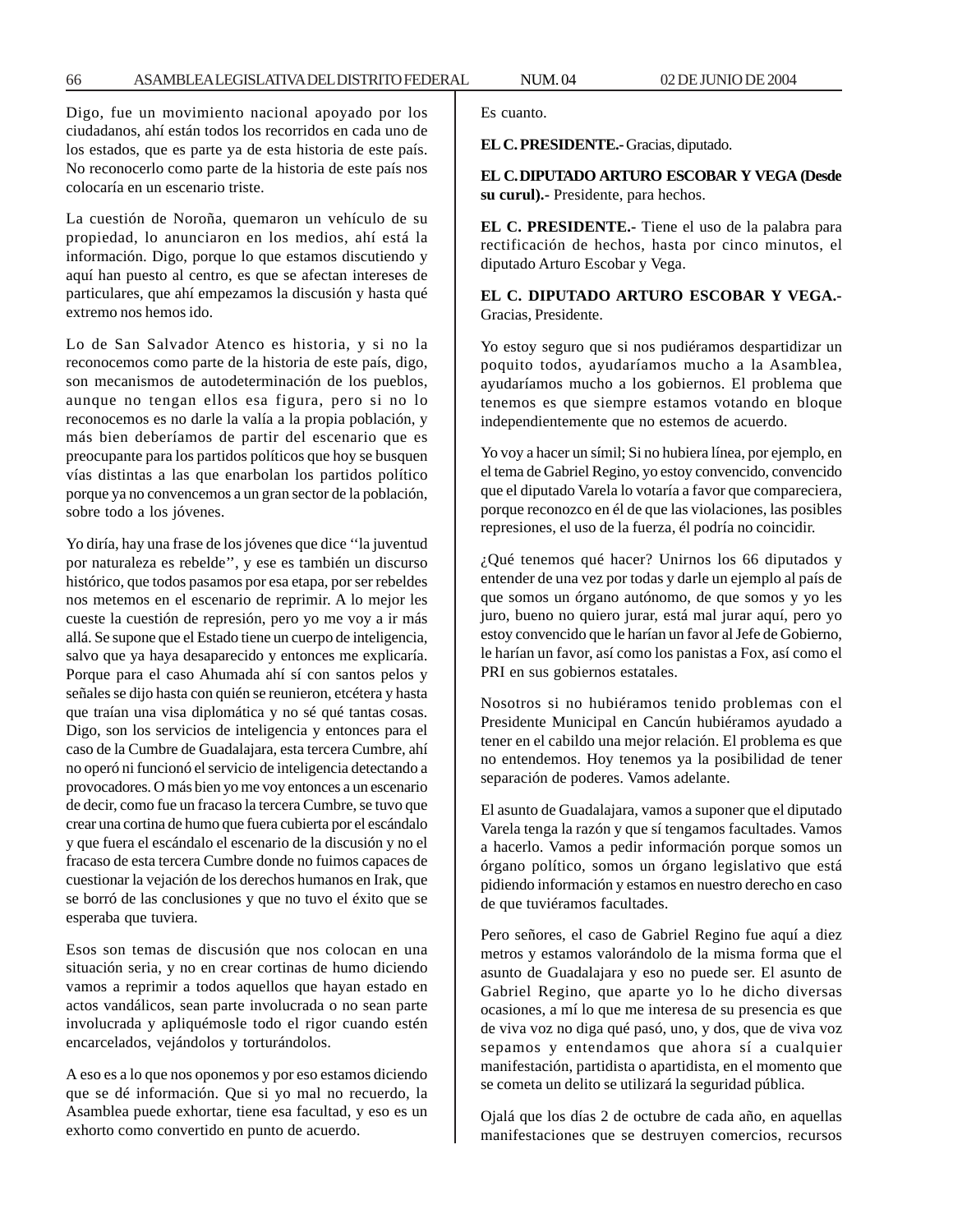materiales de gente privada y no hacemos nada porque hay un derecho a la manifestación, también Secretaría de Seguridad Pública del Distrito Federal, vámonos, arrestarlos, aprehenderlos, aplicar la ley.

Yo seguro que estaríamos de acuerdo que el diputado Varela dijo en este momento que él jamás estaría o coincidiría con aquel manifestante que violara la ley. Estamos de acuerdo, diputado Varela, con usted.

Esa es la realidad por lo menos en mi forma de ver, la comparecencia del licenciado Gabriel Regino. No otra. Yo estoy convencido de que aquel que viole la ley que se le aplique, y no nos escudemos en que si hubo represión, en que hubo violación.

Para que este país pueda transitar a ser un mejor país y que tendría que ver también con ese proyecto de nación que todavía no conozco, y que tendría que ver con ese proyecto de nación que habló el diputado Escamilla, un país donde se respeta la ley...

Por supuesto que sí.

**EL C. DIPUTADO VÍCTOR GABRIEL VARELA LÓPEZ (Desde su curul).-** Señor Presidente.

**EL C. PRESIDENTE.-** A ver, ¿con qué objeto?

# **EL C. DIPUTADO VÍCTOR GABRIEL VARELA LÓPEZ (Desde su curul).-** Para hacerle una pregunta al orador.

Que si el proyecto que no conoce, es el del país que usted desconoce es el mismo que usted apoyó cuando el Verde Ecologista llevó a Fox en campaña a este triunfo electoral en el 2000.

# **EL C. DIPUTADO ARTURO ESCOBAR Y VEGA.-**

Efectivamente. Efectivamente el proyecto que el Partido Verde apoyó, no desconozco, que apoyó en su momento, que posteriormente sin duda hubo un rompimiento, pero que apoyó, asumo mi responsabilidad, pero quiero también recordar una cosa, diputado, ese proyecto que usted señala efectivamente que el Verde apoya en ese momento a Vicente Fox, fue el proyecto que hoy le da posibilidad a todos los mexicanos de entender y reconocer y estar casi seguros que su voto cuenta. Hay que evaluar también ese tema.

Es también por el Verde que hoy en las Entidades Federativas a nivel Federal los votos cuentan, y es a través del Partido Verde con en esa alianza con el PAN que ustedes tienen la posibilidad de realmente competir por la Presidencia de la República. Entonces coincido con usted y asumimos un proyecto de nación. Por supuesto que lo conocía, pero lo que tenemos que entender hoy es que si algo nos demanda la gente, el ciudadano y no es ajeno el de la Capital, es que seamos congruentes.

Creo y se lo digo con mucho respeto, diputado Varela, fue un error garrafal de su parte subir este punto a Tribuna,

porque uno no puede pedir allá y no dar aquí. Es imposible. Con todo respeto se lo digo, diputado.

A mí me hubiera gustado que usted hubiera contestado de manera afirmativa la pregunta que le hizo el diputado Benjamín, y aunque se enojen sus coordinadores, no pasa nada. No un día votó un diputado del PRD en contra en Comisiones un asunto del Código Penal que venía por instrucciones de Andrés Manuel, y vea, no pasó nada.

¿Pero sabe qué mensaje usted daría a esta Asamblea, a la opinión pública y a la ciudadanía?, que usted es congruente; usted es un diputado joven congruente y que para usted cualquier acto de uso de fuerza es represión, sea en el Distrito Federal, sea en Jalisco, sea en Irak, como usted lo señaló; sea donde sea. Eso es congruencia, es lo que la gente quiere ver de nosotros. A la gente le importa poco quien lo gobierne, ¿sabe qué le importa? Vivir mejor, vivir con justicia, vivir con crecimiento, vivir con educación.

Repito como inicié. Si nos pudiéramos despartidizar un poquito, esto cambiaría.

## Gracias.

**EL C. PRESIDENTE.-** Gracias a usted, diputado. Proceda la secretaría a preguntar a la Asamblea en votación económica, si es de aprobarse la propuesta que ha estado a discusión.

**LA C. SECRETARIA.-** Por instrucciones de la presidencia y en votación económica, se pregunta a la Asamblea si están a favor o en contra de la propuesta sometida a su consideración.

Los que estén por la afirmativa, sírvanse manifestarlo poniéndose de pie.

Los que estén por la negativa, sírvanse manifestarlo poniéndose de pie.

Aprobada la propuesta, diputado Presidente.

**EL C. PRESIDENTE.-** Hágase del conocimiento de la Comisión de Gobierno para efectos de su instrumentación.

**LA C. PRESIDENTA, DIPUTADA MARÍA ALEJANDRA BARRALES MAGDALENO.-** Esta presidencia informa que han sido retirados del orden del día, los puntos enlistados en los numerales 31, 35, 36, 37 y 38.

Para presentar una propuesta con punto de acuerdo para exhortar al Gobierno Federal para que implemente subsidios y un esquema de pago del servicio de energía eléctrica en las zonas altamente marginadas del Distrito Federal, se concede el uso de la tribuna al diputado Víctor Gabriel Varela López, del Partido de la Revolución Democrática.

**EL C. DIPUTADO VÍCTOR GABRIEL VARELA LÓPEZ.-** Con la venia de la presidencia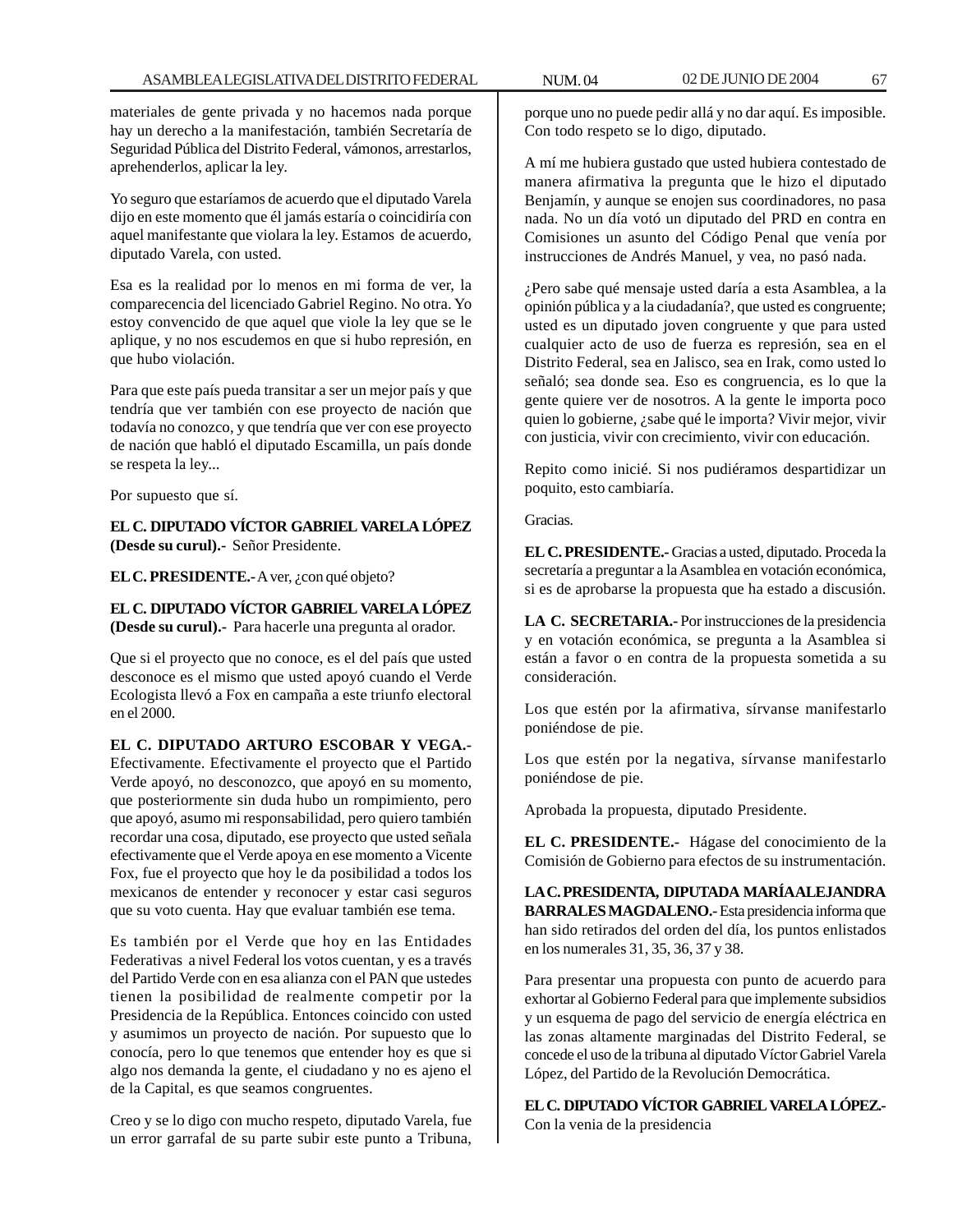# *PROPOSICIÓN CON PUNTO DE ACUERDO PARA EXHORTAR AL GOBIERNO FEDERAL PARA QUE IMPLEMENTE SUBSIDIOS Y UN ESQUEMA DE PAGOS DEL SERVICIO DE ENERGÍA ELÉCTRICA EN LAS ZONAS ALTAMENTE MARGINADAS DEL DISTRITO FEDERAL.*

*DIP. MARÍA ALEJANDRA BARRALES MAGDALENO C, PRESIDENTA DE LA MESA DIRECTIVA DE LA ASAMBLEA LEGISLATIVA DEL DISTRITO FEDERAL. PRESENTE.*

*Los diputados firmantes del presente, con fundamento en los artículos 17 fracción VI de la Ley Orgánica de la Asamblea Legislativa del Distrito Federal y el artículo 130 del Reglamento para el Gobierno Interior de la Asamblea Legislativa del Distrito Federal, sometemos a consideración de este Honorable Pleno, la presente proposición con Punto de Acuerdo con base en las siguientes:*

### *CONSIDERACIONES*

*Una vez más, el asunto de los servicios públicos debe ser abordado por las consecuencias que las medidas tomadas a nivel federal, traen a la población que vive en extrema pobreza.*

*En esta ocasión, tenemos el deber moral de abordar el problema del pago a las tarifas domésticas del servicio de energía eléctrica, porque se ha convertido en un asunto que pone a la ciudadanía en una disyuntiva; la de querer pagar sin poder hacerlo, o bien la de, ''colgarse'' clandestinamente.*

*Cualquiera que sea la decisión finalmente no se paga el servicio.*

*La situación de la que estamos hablando, no es un caso aislado, es un problema que atañe a miles de ciudadanos, que simplemente no pueden pagar un consumo de energía eléctrica que se ha vuelto impagable.*

*Es impagable, porque el esquema de cobros sólo subsidia el consumo cuando éste no rebasa los 140 kilowats mensuales. Y por supuesto, que en un hogar cuyo promedio de ocupantes es de 9 a 10 personas como sucede en una zona de la delegación Iztapalapa, el consumo nunca se encontrará por debajo de este límite.*

*A continuación ofreceremos un ejemplo para puntualizar este hecho.*

*En el caso de una vecina de la delegación mencionada que consumió 505 kilowats en un bimestre, rebasó con mucho el límite antes mencionado de 140 Kilowats al mes, y por lo tanto le ocurren dos cosas*

*1. Se reclasifica su tarifa como Doméstica de Alto Consumo, y;*

*2. Le llega el recibo por el monto de un pago de consumo bimestral de \$988.33 pesos más IVA \$148.25 da un total de \$1 136.58. Es evidente que un monto de esta magnitud es impagable para aquellos habitantes cuyos ingresos por hogar, en promedio, no rebasan 2 veces el salario mínimo al mes. Es decir, que tienen que pagar el 50% de lo que ganan sólo en este servicio.*

*La situación se agrava porque al no pagar un bimestre, el monto se acumula al grado de que 6 u 8 meses los recibos llegan por cantidades que fluctúan entre \$8 000 a \$16 000. Esto es lo que hace impagable el consumo doméstico de energía eléctrica.*

*Además, debemos subrayar que estamos hablando de hogares compuestos por 9 ó 10 miembros, en promedio, dependiendo de la zona a la que hagamos referencia.*

*Es urgente poder tomar acciones para que este problema no se convierta en un conflicto social de consecuencias altamente negativas para todos los habitantes que viven en extrema pobreza.*

*Por lo tanto, proponemos que se implemente un esquema de subsidios para estos grupos de población, sobre todo si consideramos que hay un precedente que abarca los estados fronterizos del norte del país.*

*Además, por los ingresos obtenidos en este tipo de hogares, proponemos un esquema de pagos que abarque periodos que van de 1 a 5 años, dependiendo del monto de la deuda.*

*Por todo lo anterior expuesto, los diputados firmantes presentamos la siguiente propuesta con:*

## *PUNTO DE ACUERDO*

*ÚNICO.- Que la Asamblea Legislativa del Distrito Federal, en el marco de sus atribuciones que le confiere el artículo 10 fracción XXI, de la Ley Orgánica de la Asamblea Legislativa del Distrito Federal, haga un exhorto al Gobierno Federal para que implemente subsidios y un esquema de pagos del servicio de energía eléctrica en las zonas altamente marginadas del Distrito Federal.*

*Salón de Plenos de la Asamblea Legislativa del Distrito Federal, III Legislatura, a los 2 días del mes de junio de 2004.*

# *DIP. VÍCTOR GABRIEL VARELA LÓPEZ*

Este punto es una cuestión de justicia social. Se está viviendo un problema bastante grave en la zona oriente de la Ciudad, en donde ya se pueden considerar en miles los vecinos que se les ha vuelto impagable el servicio de energía eléctrica por el monto tan alto, sobre todo si lo comparamos con los niveles de ingresos de salarios mínimos, por mucho dos, que se obtiene en promedio en esta zona marginada del oriente de nuestra Ciudad Capital.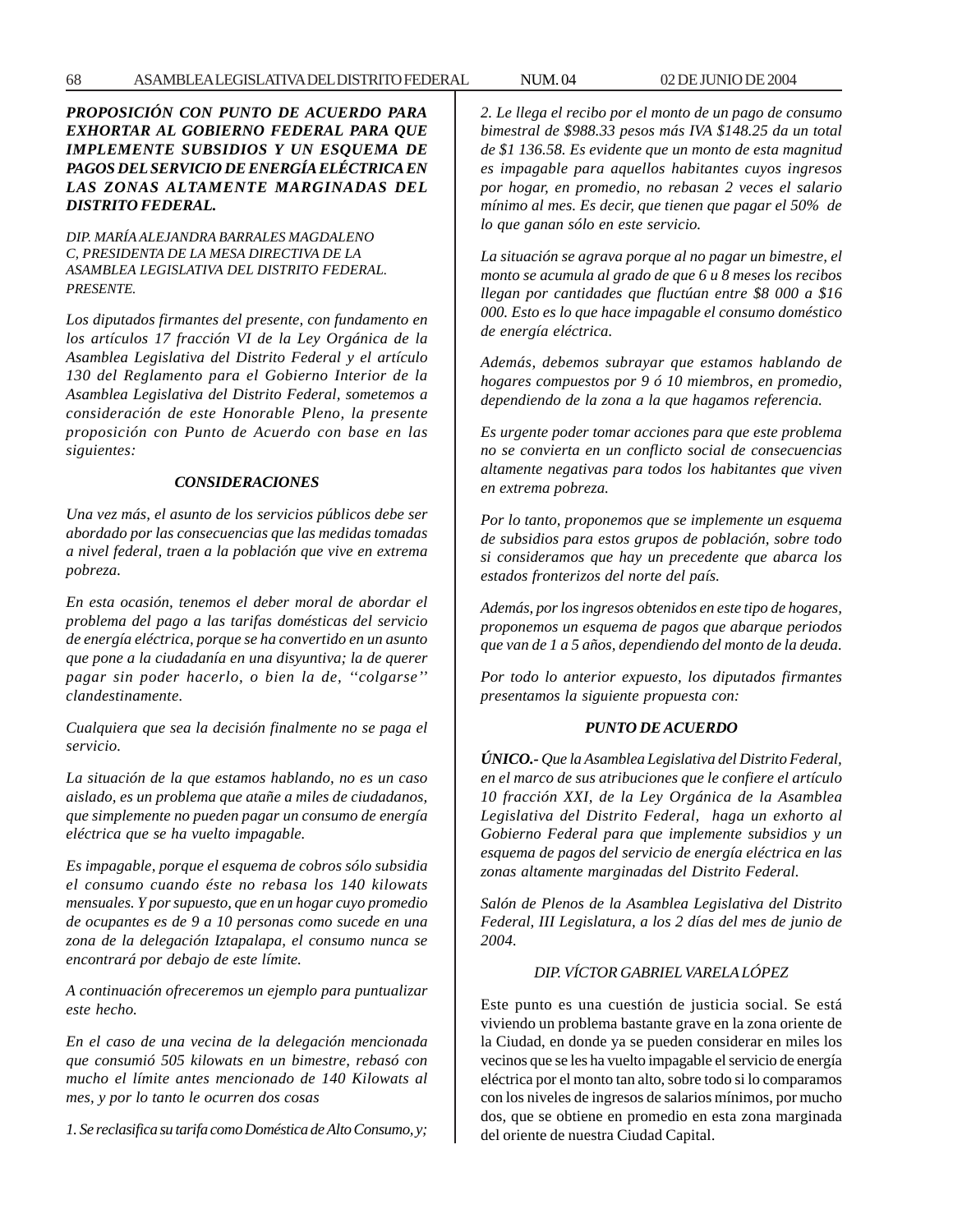Este es el punto de acuerdo, esperamos que se obtenga el apoyo de los que decimos estar por una justicia social.

Es cuanto, diputada Presidenta.

**LA C. PRESIDENTA.-** Gracias, diputado Varela. En términos de lo dispuesto por el artículo 130 del Reglamento para el Gobierno Interior de la Asamblea Legislativa del Distrito Federal, consulte la secretaría a la Asamblea, en votación económica, si la propuesta presentada por el diputado Víctor Varela se considera de urgente y obvia resolución.

**EL C. SECRETARIO, DIPUTADO HÉCTOR MAURICIO LÓPEZ VELÁZQUEZ.-** Por instrucciones de la presidencia, y en votación económica, se consulta a la Asamblea si la propuesta de referencia se considera de urgente y obvia resolución.

Los que estén por la afirmativa, sírvanse manifestarlo poniéndose de pie.

Los que estén por la negativa.

Se considera de urgente y obvia resolución, diputada Presidenta.

**LA C. PRESIDENTA.-** Está a discusión la propuesta. ¿Existen oradores en contra?

Proceda la secretaría a preguntar a la Asamblea, en votación económica, si es de aprobarse la propuesta a discusión.

**EL C. SECRETARIO.-** Por instrucciones de la presidencia y en votación económica, se pregunta a la Asamblea si están a favor o en contra de la propuesta sometida a su consideración.

Los que estén por la afirmativa, sírvanse manifestarlo poniéndose de pie.

Los que estén por la negativa.

Aprobada la propuesta, diputada Presidenta.

**LA C. PRESIDENTA.-** Hágase del conocimiento de la Comisión de Gobierno para efectos de su instrumentación.

Para presentar una propuesta con punto de acuerdo para solicitar al Titular del Ejecutivo Federal lleve un trabajo apegado a la institucionalidad y que contribuya a la elevación del debate político nacional, así como que en conjunto con el Congreso de la Unión impulse la reforma electoral, se concede nuevamente el uso de la tribuna a la diputada Guadalupe Chavira de la Rosa, del Partido de la Revolución Democrática. Adelante, diputada.

**LA C. DIPUTADA MARÍA GUADALUPE CHAVIRA DE LA ROSA.-** Con el permiso de la presidencia.

*PROPUESTA CON PUNTO DE ACUERDO PARA SOLICITAR AL TITULAR DEL EJECUTIVO FEDERAL* *Honorable Asamblea Legislativa del Distrito Federal.*

*La suscrita, diputada María Guadalupe Chavira de la Rosa, y los diputados abajo firmantes de esta III legislatura, con fundamento en los Artículos 122, de la Constitución Política de los Estados Unidos Mexicanos; 42, Fracción XIV del Estatuto de Gobierno del Distrito Federal, 17 Fracciones VI y VII; 18 Fracción VII de la Ley Orgánica de la Asamblea Legislativa del Distrito Federal; y 130 del Reglamento para el Gobierno Interior de la Asamblea Legislativa del Distrito Federal, sometemos a la consideración de esta H. Soberanía el siguiente Punto de Acuerdo al tenor de los siguientes:*

## *ANTECEDENTES*

*1. El grupo parlamentario del Partido de la Revolución Democrática en la Asamblea Legislativa del Distrito Federal se encuentra visiblemente preocupado, por la situación política que actualmente atraviesa nuestro país. En tal virtud, nos manifestamos por la aplicación inmediata de una política incluyente que incorpore a todos los actores con presencia nacional y regional, sólo de este modo será posible atemperar la aguda crisis política que hoy se vive.*

*2. .La ciudadanía en general se encuentra en una posición de franca exigencia a las autoridades respecto a la cristalización de una real democracia, por la consolidación de un auténtico cambio y que vaya mucho más allá del discurso.*

*3. El doble discurso del actual gobierno es una cruda realidad, que se ha venido acentuando a medida que las ambiciones personales del grupo en el poder, y en específico de la'' pareja presidencial'' crecen y avasallan las aspiraciones de un pueblo de México urgido de la aplicación de políticas públicas dirigidas a amplios sectores de la sociedad.*

*4. La actuación del titular del Ejecutivo Federal en las últimas semanas ha provocado confusión y generado un clima de desconfianza, como consecuencia de la falta de liderazgo, versiones encontradas, decisiones controversiales y ausencia de definición en su equipo de trabajo*

*5. .Hoy el Presidente de la República, con tantas tácticas dilatorias y privilegiando el enfrentamiento entre partidos, probablemente no como una práctica, sino como un simple descuido, tuvo que responder a la exigencia de los dirigentes de los Partidos Nacionales de un diálogo abierto y urgente.*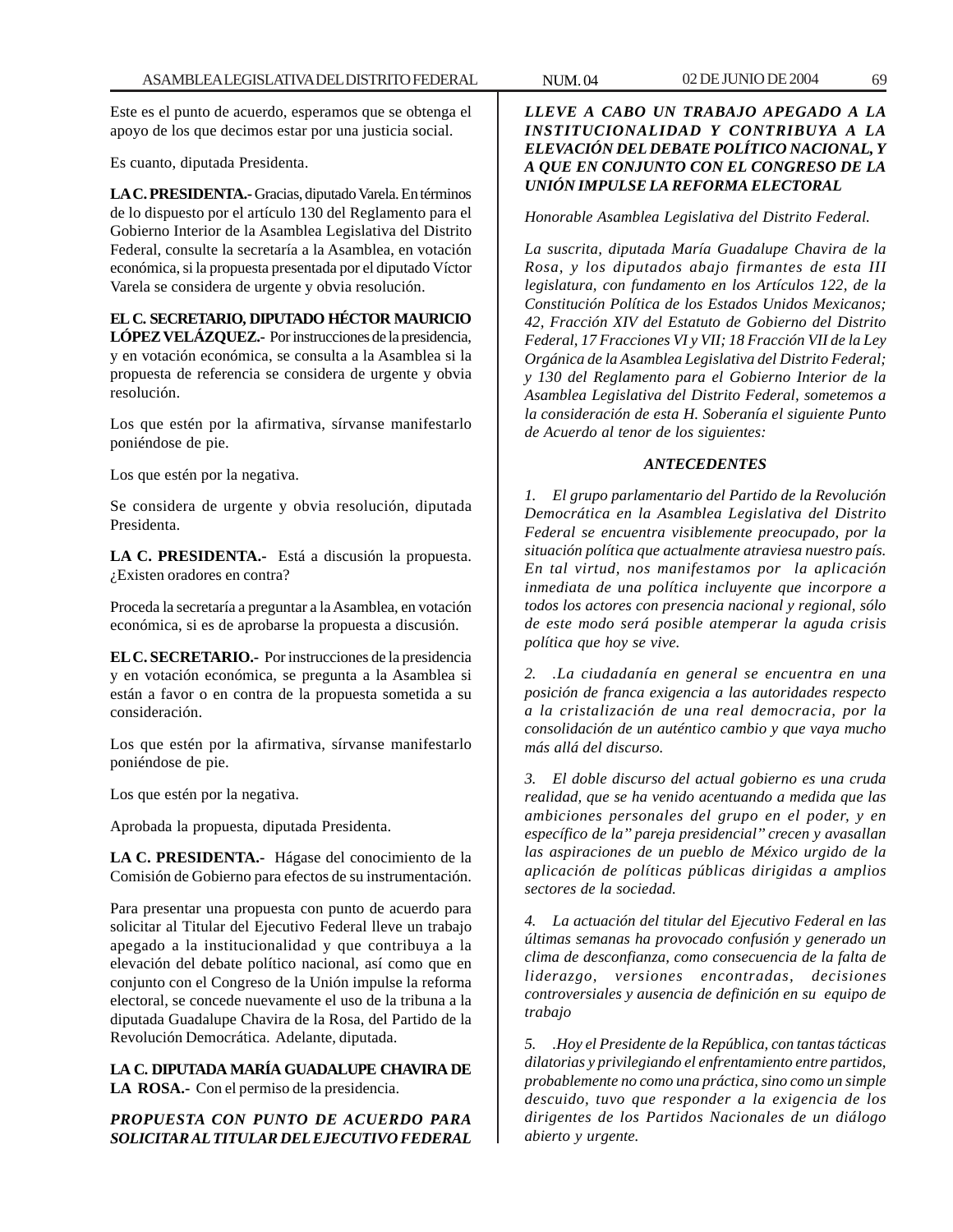*6. Además se suma a lo anterior la actitud descuidada y contemplativa que el titular del Ejecutivo Federal asume respecto al trabajo francamente político asumido por su actual esposa Marta Sahagún de Fox, quien a través del uso y abuso de los recursos que la Presidencia de la República pone a su alcance, ha intentado avanzar en las preferencias electorales de cara a las elecciones del 2006. Mientras el ex Secretario de Energía expresaba abiertamente su posición respecto a la sucesión presidencial, la Sra. Fox repartía un folleto con su ideario.*

*7. Las acciones ventajosas que han ejercido los miembros de la Fundación Vamos México, con intenciones de presentar una posible candidatura a la Presidencia de la República en el 2006, han evidenciado no solamente una estrategia de Estado surgida de la oficina del Presidencia, sino una intención visible de consolidar un grupo específico en el poder, el encabezado por la ''pareja presidencial'' como se llaman a sí mismos.*

*8. Con lo anterior, queremos hacer énfasis en que como señalaran diversos medios de circulación, la gente ya no está preocupada por el actual gobierno, están esperando el siguiente, es decir, el sexenio correspondiente a Vicente Fox, en los hechos y por decisión propia sólo duró tres años.*

*9. Asimismo, queremos señalar que estamos analizando la posibilidad de iniciar la denuncia correspondiente en contra del Presidente Fox, en virtud de que el Plan Nacional de Desarrollo 2001-1006 se ha venido incumpliendo sistemáticamente. Esta violación a la Ley de Planeación y el Artículo 28 Constitucional constituye no solamente una violación flagrante al juramento hecho por Vicente Fox ante el Congreso, sino evidencia claramente la anteposición de los intereses de un grupo privilegiado por encima de las obligaciones ante la ciudadanía.*

*10. El servidor público está obligado a asumir una conducta ejemplar, a someter sus actos públicos y privados al escrutinio de la ciudadanía. En este sentido, la Primera Magistratura debe estar aún por encima de esta pretensión y demostrar en todo momento una actuación no sólo ejemplar sino apegada estrictamente a Derecho.*

*11. El 31 de mayo, recibimos la tarde con la noticia de la separación voluntaria del cargo del hasta entonces Secretario de Energía, Felipe Calderón. Quisiéramos saludar la intención de todos aquellos funcionarios públicos que con este tipo de acciones pretenden cerrar el paso a las decisiones unilaterales e impositivas que han caracterizado al presidencialismo y centralismo del actual gobierno.*

*12. Respecto a la renuncia del cita funcionario, debemos manifestar nuestra indignación no por la separación en*

*sí, sino por las razones que motivaron su salida Como es de todos conocido el día sábado se llevó a cabo un evento público en el que participó dicho funcionario federal, organizado por el Gobernador de Jalisco, hecho condenado pública y enfáticamente por el Coordinador de la Campaña de la señora Marta Sahagún: Vicente Fox.*

*13. Este lamentablemente hecho no solamente provoca el rompimiento de una estrategia presidencial, sino que evidencia el pleno desinterés que existe en avanzar en la reforma energética que no pasa por los dogmas del neoliberalismo de la privatización, sino por la capitalización de la Comisión Federal de Electricidad, será el próximo Secretario, el tercero en orden, quien tendrá esta tarea que hoy fue olvidada ya que se interponía en el camino de la señora de Fox en su búsqueda por la consolidación de un proyecto personal.*

*14. El grupo parlamentario del Partido de la Revolución Democrática pide al Presidente de la República dar fin a estas actitudes sectarias y de amplia promoción a proyectos personales, y a privilegiar las políticas públicas que se dirijan a la ciudadanía, el pueblo de México quiere un Presidente, el pueblo de quiere democracia, pero sobre todo ello el pueblo de México quiere un verdadero cambio, y el verdadero cambio solamente llegará cuando se respeten las diferencias, no se vulnere el orden jurídico y se consoliden las instituciones a través de prácticas verdaderamente democráticas.*

15. *Debemos añadir que existe un grave cuestionamiento en torno a las razones que tuvo el Ejecutivo Federal para ocultar la información correspondiente al predio denominado ''Paraje San Juan'', y que hubiera dado fin a la controversia judicial suscitada en su momento.*

*16. Existe un grado de desconfianza también creciente en el actuar del Procurador General de la República que solicitó el desafuero antes de integrar la averiguación y de esperar una resolución del juez correspondiente están también ocultando información respecto al predio denominado ''El Encino'', en virtud que como se apunta, existe un amplio descrédito en torno a la delibera intención de actuar como un órgano de apoyo electoral y de ajuste de cuentas.*

*Con fundamento en lo anterior exponemos los siguientes:*

#### *CONSIDERANDOS*

*1. Que existen razones suficientes para emitir un juicio respecto a la falta de liderazgo del equipo del gobierno del presidente Vicente Fox, en virtud de que no existe coordinación entre la Procuraduría General de la República y las demás secretarías de Estado, lo que ha dado origen a diversas controversias judiciales y que al término de las mismas sus consecuencias jurídicas son inexistentes.*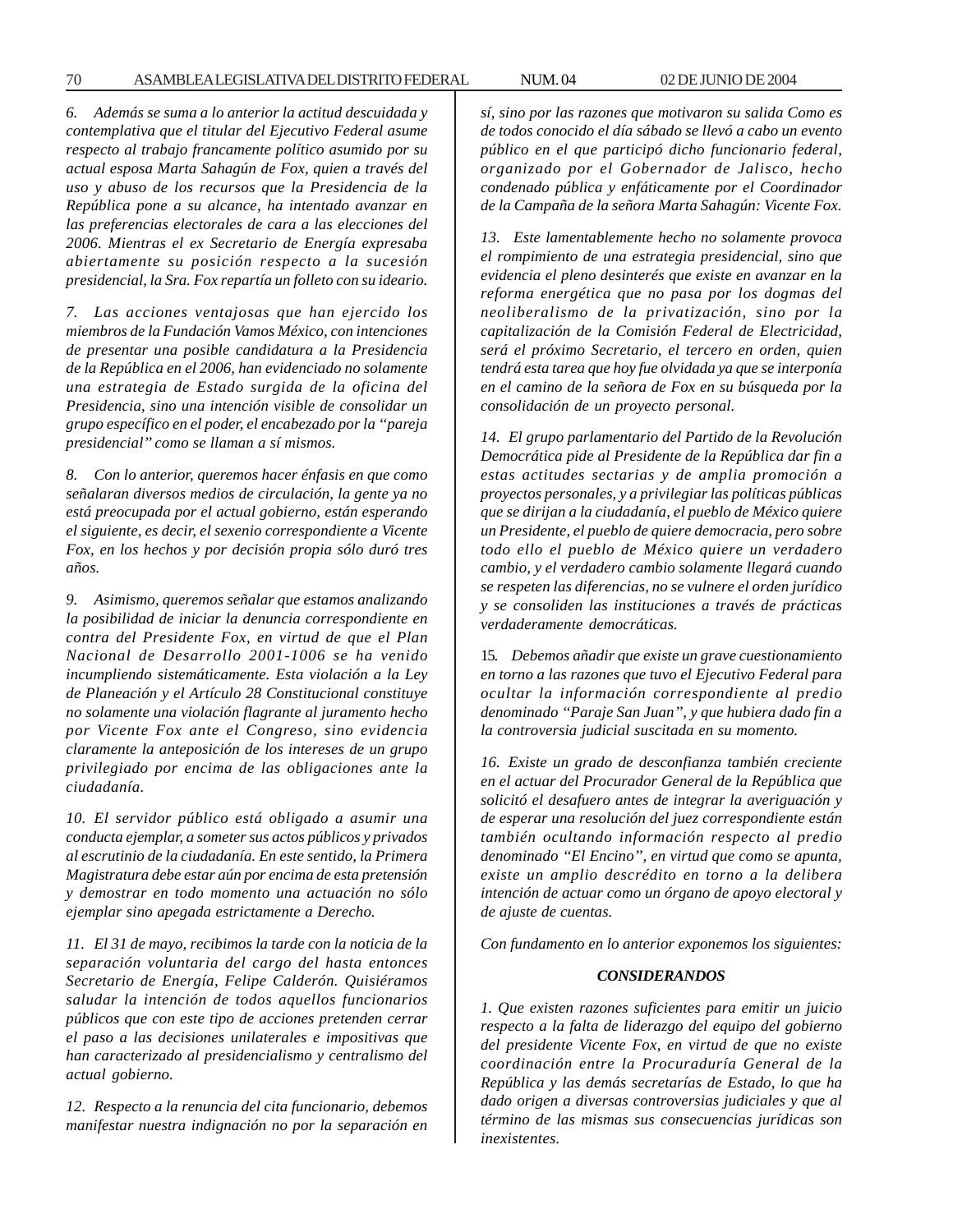*2. Que la Procuraduría General de la República ha actuado de manera tendenciosa bajo el mando político del presidente, en virtud de que no ha procedido conforme a la ley en los casos correspondientes al predio denominado ''Paraje San Juan'', desde luego el predio denominado ''El Encino'', así como los escándalos protagonizados por gobiernos como el de de Morelos.*

*3. Que las acciones con tono visiblemente electoral del Presidente Vicente Fox nos obliga a llevar a cabo acciones tendientes a normalizar la situación política nacional y a exigir condiciones de equidad y justicia para todos los actores políticos. Es hora de poner fin al presidencialismo que tanto daño ha hecho al país, el Presidente en turno no puede seguir imponiendo al candidato de sus preferencias, como señalaron los dirigentes panistas, los partidos no deben recibir indicaciones ni recomendaciones del presidente.*

*4. Que los diputados locales somos titulares de una acción frente a los probables abusos del poder, y en virtud de que somos representantes de los intereses de los habitantes de esta ciudad.*

*5. Que es urgente que se lleve a cabo la reforma de la legislación electoral para determinar con claridad las normas de las precampañas y de los procesos de definición de las candidaturas, así como que se reduzcan los gastos de campaña de los partidos.*

*Conforme a la motivación y fundamentación anteriormente expresa, se propone el siguiente*

# *PUNTO DE ACUERDO*

*ÚNICO.- Que la Asamblea Legislativa del Distrito Federal, solicite al titular del Ejecutivo Federal lleve a cabo un trabajo apegado a la institucionalidad y contribuya a la elevación del debate político nacional, y que en conjunto con el Congreso de la Unión impulse la Reforma Electoral.*

*Firman: Dip Julio Escamilla Salinas, Dip Víctor Varela López, Dip Pablo Trejo Pérez y Dip. María Guadalupe Chavira de la Rosa.*

Esperamos que también el asunto de la reforma electoral y el tema de las precampañas en el caso del Distrito Federal sea algo que también esta Asamblea Legislativa regule, hay algunos precandidatos ya que andan por ahí y que algunos incluso en los medios masivos de comunicación han sido anunciados. Esperamos que el asunto de las precampañas, que es un tema que nos interesa, que es un tema sobre todo que le va a dar certeza y nos va a dar la posibilidad de tener reglas claras de cómo se hace la sucesión en cualquier espacio del Poder Ejecutivo y del Poder Legislativo.

Es cuanto, diputada Presidenta.

**LA C. PRESIDENTA.-** Gracias, diputada. En términos de lo dispuesto por el artículo 130 del Reglamento para el Gobierno Interior de la Asamblea Legislativa, consulte la secretaría a la Asamblea en votación económica, si la propuesta presentada por la diputada Guadalupe Chavira se considera de urgente y obvia resolución.

**EL C. SECRETARIO.-** Por instrucciones de la presidencia y en votación económica, se consulta a la Asamblea si la propuesta de referencia se considera de urgente y obvia resolución.

Los que estén por la afirmativa, sírvanse manifestarlo poniéndose de pie.

Los que estén por la negativa, se considera de urgente y obvia resolución, diputada Presidenta.

**LA C. PRESIDENTA.-** Está a discusión la propuesta. ¿Existen oradores en contra?

Proceda la secretaría a preguntar a la Asamblea en votación económica si es de aprobarse la propuesta a discusión.

**EL C. SECRETARIO.-** Por instrucciones de la presidencia y en votación económica, se pregunta a la Asamblea si están a favor en contra de la propuesta sometida a su consideración.

Los que estén por la afirmativa, sírvanse manifestarlo poniéndose de pie.

Los que estén por la negativa.

Aprobada la propuesta, diputada Presidenta.

**LA C. PRESIDENTA.-** Gracias. Hágase del conocimiento de la Comisión de Gobierno para efectos de su instrumentación.

Para presentar un punto de Acuerdo para exhortar al Titular del Ejecutivo Federal cumpla con el Acuerdo Nacional para el Campo por el Desarrollo de la Sociedad Rural y la Soberanía Alimentaria, suscrito con las organizaciones campesinas el 28 de abril de 2003, se concede el uso de la tribuna al diputado Julio Escamilla del Partido de la Revolución Democrática.

**EL C. DIPUTADO JULIO ESCAMILLA SALINAS-** Con el permiso de la presidencia.

*PUNTO DE ACUERDO PARA EXHORTAR AL TITULAR DEL EJECUTIVO FEDERAL CUMPLA CON EL ACUERDO NACIONAL PARA EL CAMPO POR EL DESARROLLO DE LA SOCIEDAD RURAL Y LA SOBERANÍA ALIMENTARIA, SUSCRITO CON LAS ORGANIZACIONES CAMPESINAS EL 28 DE ABRIL DE 2003*

*CC. INTEGRANTES DE LA DIPUTACIÓN PERMANENTE*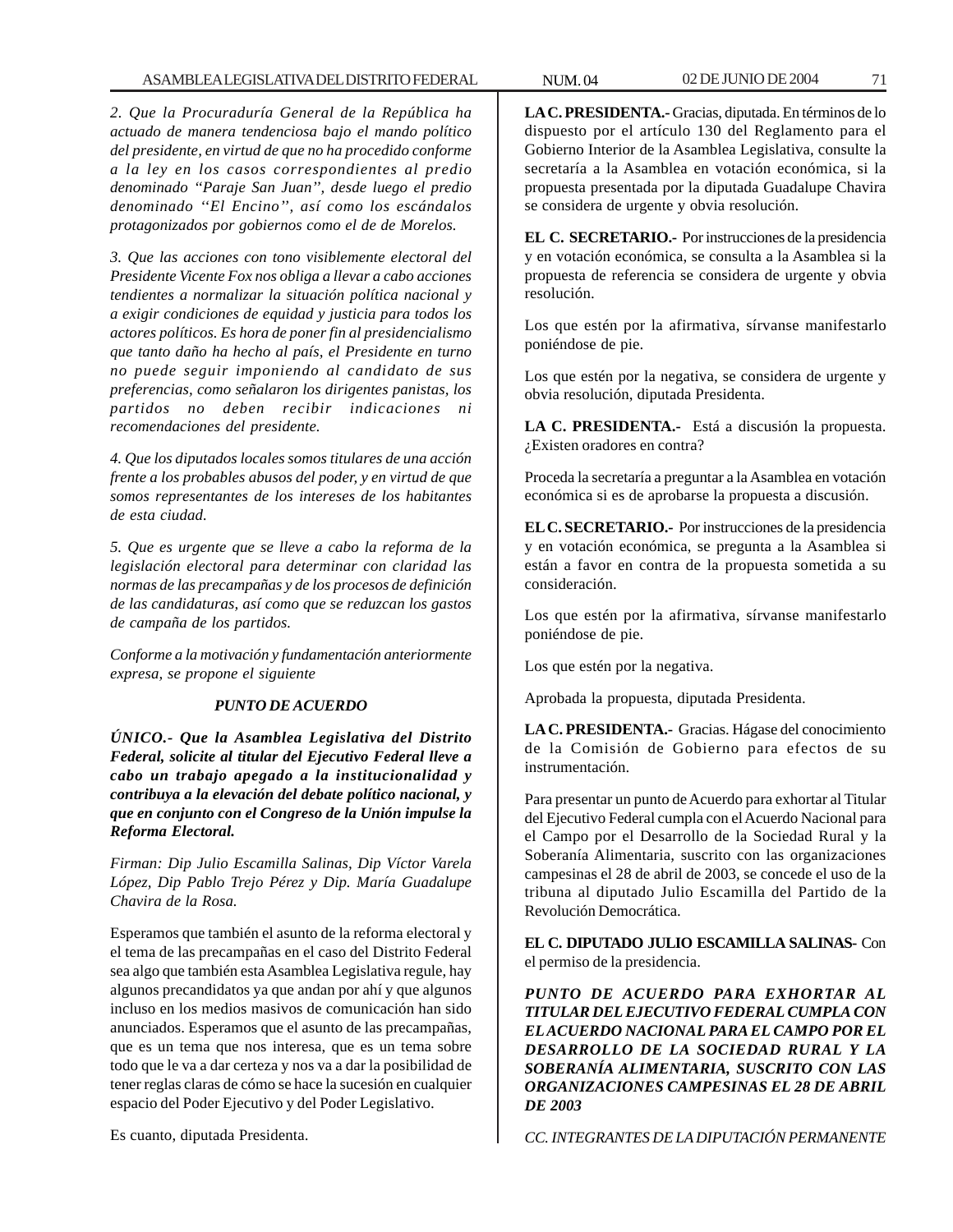*Los suscritos, Diputados Julio Escamilla y Héctor Guijosa Mora, integrantes del grupo parlamentario del Partido de la Revolución Democrática, con fundamento en lo dispuesto por los artículos 17 fracción VI y 18 fracción VII, ambos de la Ley Orgánica de la Asamblea Legislativa del Distrito Federal y artículos 90 y 130 ambos del Reglamento para el Gobierno Interior de la Asamblea Legislativa del Distrito Federal, sometemos a la consideración de esta Soberanía como asunto de urgente y obvia resolución, el siguiente punto de Acuerdo Parlamentario al tenor de los siguientes:*

#### *CONSIDERANDOS*

*I. Que la CONSTITUCIÓN POLÍTICA DE LOS ESTADOS UNIDOS MEXICANOS establece en su artículo 25 párrafos primero y séptimo, lo siguiente:*

*''Artículo 25.- Corresponde al Estado la rectoría del desarrollo nacional para garantizar que este sea integral y sustentable, que fortalezca la Soberanía de la Nación y su régimen democrático y que, mediante el fomento del crecimiento económico y el empleo y una más justa distribución del ingreso y la riqueza, permita el pleno ejercicio de la libertad y la dignidad de los individuos, grupos y clases sociales, cuya seguridad protege esta Constitución…*

*La ley establecerá los mecanismos que faciliten la organización y la expansión de la actividad económica del sector social; de los ejidos, organizaciones de trabajadores, cooperativas, comunidades, empresas que pertenezcan mayoritaria o exclusivamente a los trabajadores y, en general, de todas las formas de organización social para la producción, distribución y consumo de bienes y servicios socialmente necesarios.''*

*II. Que el artículo 26 del mismo ordenamiento constitucional obliga al Ejecutivo Federal en los siguientes términos:*

*''Artículo 26.- El Estado organizará un sistema de planeación democrática del desarrollo nacional que imprima solidez, dinamismo, permanencia y equidad al crecimiento de la economía para la independencia y la democratización política, social y cultural de la Nación.*

*Los fines del proyecto nacional contenidos en esta Constitución, determinarán los objetivos de la planeación. La planeación será democrática mediante la participación de los diversos sectores sociales, recogerá las aspiraciones y demandas de la sociedad para incorporarlas al plan y los programas de desarrollo. Habrá un plan nacional de desarrollo al que se sujetarán obligatoriamente los programas de la Administración Pública Federal.''*

*III: Que el artículo 27, párrafo tercero, de nuestra Constitución Política consagra que*

*''La Nación tendrá en todo tiempo el derecho de imponer a la propiedad privada las modalidades que dicte el interés público, así como el de regular, en beneficio social, el aprovechamiento de los elementos naturales susceptibles de apropiación, con objeto de hacer una distribución equitativa de la riqueza pública, cuidar de su conservación, lograr el desarrollo equilibrado del país y el mejoramiento de las condiciones de vida de la población rural y urbana. En consecuencia, se dictarán las medidas necesarias para ordenar los asentamientos humanos y establecer adecuadas provisiones, usos, reservas y destinos de tierras, aguas y bosques, a efecto de ejecutar obras públicas y de planear y regular la fundación, conservación, mejoramiento y crecimiento de los centros de población; para preservar y restaurar el equilibrio ecológico; para el fraccionamiento de los latifundios; para disponer en los términos de la ley reglamentaria la organización y explotación colectiva de los ejidos y comunidades; para el desarrollo de la pequeña propiedad rural; para el fomento de la agricultura, de la ganadería, de la silvicultura y de las demás actividades económicas en el medio rural y para evitar la destrucción de los elementos naturales y los daños que la propiedad pueda sufrir en perjuicio de la sociedad.''*

*IV. Que la fracción XX del mismo artículo 27 indica que:*

*''Fracción XX. El Estado promoverá las condiciónes para el desarrollo rural integral con el propósito de generar empleo y garantizar a la población campesina el bienestar y su participación e incorporación en el desarrollo nacional, y fomentará la actividad agropecuaria y forestal, para el mismo óptimo uso de la tierra, con obras de infraestructura, insumos, crédito, servicio de capacitación y asistencia técnica. Asimismo expedirá la legislación reglamentaria para planear y organizar la producción agropecuaria, su industrialización y comercialización, considerándolas de interés público.*

*V. Que el artículo 1º, párrafo tercero, de la LEY DE DESARROLLO RURAL SUSTENTABLE, reglamentaria de la fracción XX del Artículo 27 Constitucional y vigente a partir del 8 de diciembre del año 2001 ratifica lo siguiente:*

*''Se considera de interés público el desarrollo rural sustentable que incluye la planeación y organización de la producción agropecuaria, su industrialización y comercialización y de los demás bienes y servicios y todas aquellas acciones tendientes a la elevación de la calidad de vida la población rural, según lo previsto en el artículo 26 de la Constitución, para lo que el Estado tendrá la participación que determina el presente ordenamiento, llevando a cabo su regulación y fomento en el marco de las libertades ciudadanas y obligaciones gubernamentales que establece la Constitución.''*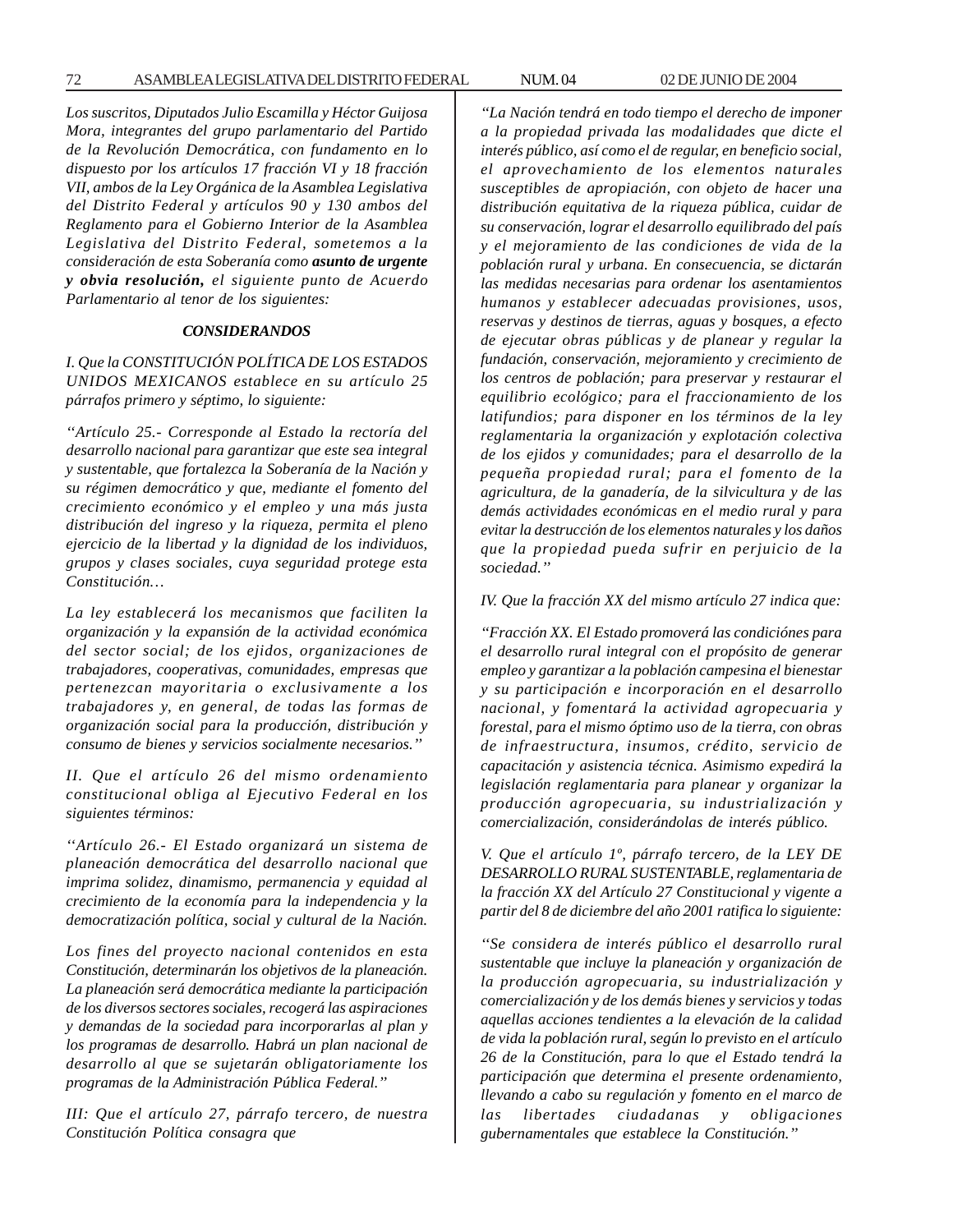*VI. Que el PROGRAMA ESPECIAL CONCURRENTE PARA EL DESARROLLO RURAL SUSTENTABLE vigente a partir del 18 de junio de 2002 establece, en su artículo segundo, que:*

*''ARTÍCULO SEGUNDO.- El Programa Especial Concurrente es de observancia obligatoria para todas las dependencias y entidades de la Administración Pública Federal.*

*Las Dependencias y entidades de la Administración Pública Federal establecerán los mecanismos necesarios para la coordinación con los distintos órdenes de gobierno y la concertación con los diversos grupos sociales y de los particulares, para la ejecución del Programa Especial concurrente a través de la suscripción de los convenios respectivos.''*

*VII. Que a 85 años del asesinato del General Emiliano Zapata, los diagnósticos y los pronósticos del campo mexicano se pueden resumir en pocas palabras: El campo mexicano es de hecho una zona de desastre y la tierra no es de quien la trabaja.*

*VIII. Que los campesinos, indígenas y pequeños productores rurales a lo largo y ancho del país se encuentran sumidos en la pobreza y la miseria extremas, agudizándose cada día:*

- *El hambre, la desnutrición y la muerte prematura, constituyendo sus principales problemas y azotes.*
- *El desempleo de los adultos los hunde en la desesperación por falta de ingresos y la carencia de oportunidades para una satisfactoria vida productiva.*
- *Más de 2 millones de niños y niñas indígenas trabajan en el campo mexicano en condiciones infrahumanas, lo que ha obligado a los diputados federales a denunciar que las empresas agrícolas exportadoras de Baja California, Guanajuato, Sinaloa y Sonora se enriquecen ilegalmente con este trabajo infantil sobreexplotado como hace 100 años durante el esplendor de la dictadura porfirista.*
- *La población rural está agobiada por las enfermedades curables, supuestamente erradicadas, como la tuberculosis y el asma; las enfermedades cardiovasculares han repuntado y el caso del sarampión se ha declarado por la Secretaría de Salud (SSA) como un ''asunto de seguridad nacional.''*
- *Las políticas del Ejecutivo Federal para imponer la privatización de la educación rural, se ha*

*llevado a cabo provocando graves conflictos en las Normales Rurales, las Universidades de Provincia y en las Instituciones de Investigación Agropecuaria y Forestal, minimizando la importancia, peligrosidad y existencia de viejos conflictos agropecuarios y forestales, de límites de tierras por falta de solución a antiguas demandas agrarias.*

*IX. Que entre los principales problemas que encontramos en el campo mexicano y que se agravan día tras día podemos mencionar:*

- *El derrumbe de la soberanía e independencia alimentaria incontenible, que profundiza la tendencia a la dependencia con gigantescas importaciones de granos básicos y oleaginosas;*
- *El aumento a niveles alarmantes del contrabando y la introducción al país de alimentos prohibidos, como el maíz transgénico;*
- *El crecimiento de los problemas de producción de trigo y arroz, así como la falta de tierras para su siembra adecuada;*
- *La baja en los precios de los productos agropecuarios, que ha llevado a diversos campesinos a realizar desesperadas acciones de protesta, como plantones, huelgas de hambre, destruir o regalar sus productos o encadenarse al Asta Bandera del Zócalo para denunciar su exasperante situación.*

*X. Que el 28 de abril del año 2003, importantes movilizaciones nacionales de diversas organizaciones campesinas, indígenas y de pequeños productores rurales obligaron al Gobierno Federal a suscribir la firma de un ''ACUERDO NACIONAL PARA EL CAMPO POR EL DESARROLLO DE LA SOCIEDAD RURAL Y LA SOBERANÍA ALIMENTARIA'', en el que participaron el Gobierno Federal, los Gobiernos Estatales, el Poder Legislativo y, por supuesto, algunas organizaciones que habían participado en las movilizaciones.*

*XI. Que ante las denuncias hechas por los representantes de las organizaciones de campesinos, indígenas y de pequeños productores, de que se ha incumplido el ACUERDO NACIONAL PARA EL CAMPO, el Gobierno Federal ha invertido cuantiosos recursos en una demagógica campaña publicitaria en los medios de comunicación, en lugar de atender y solucionar las demandas.*

*XII. Que las acciones en materia de precio del diesel agropecuario, tarifas eléctricas especiales para el campo, entrega anticipada de apoyos y nuevo registro de productores al PROCAMPO, estabilidad de precios de*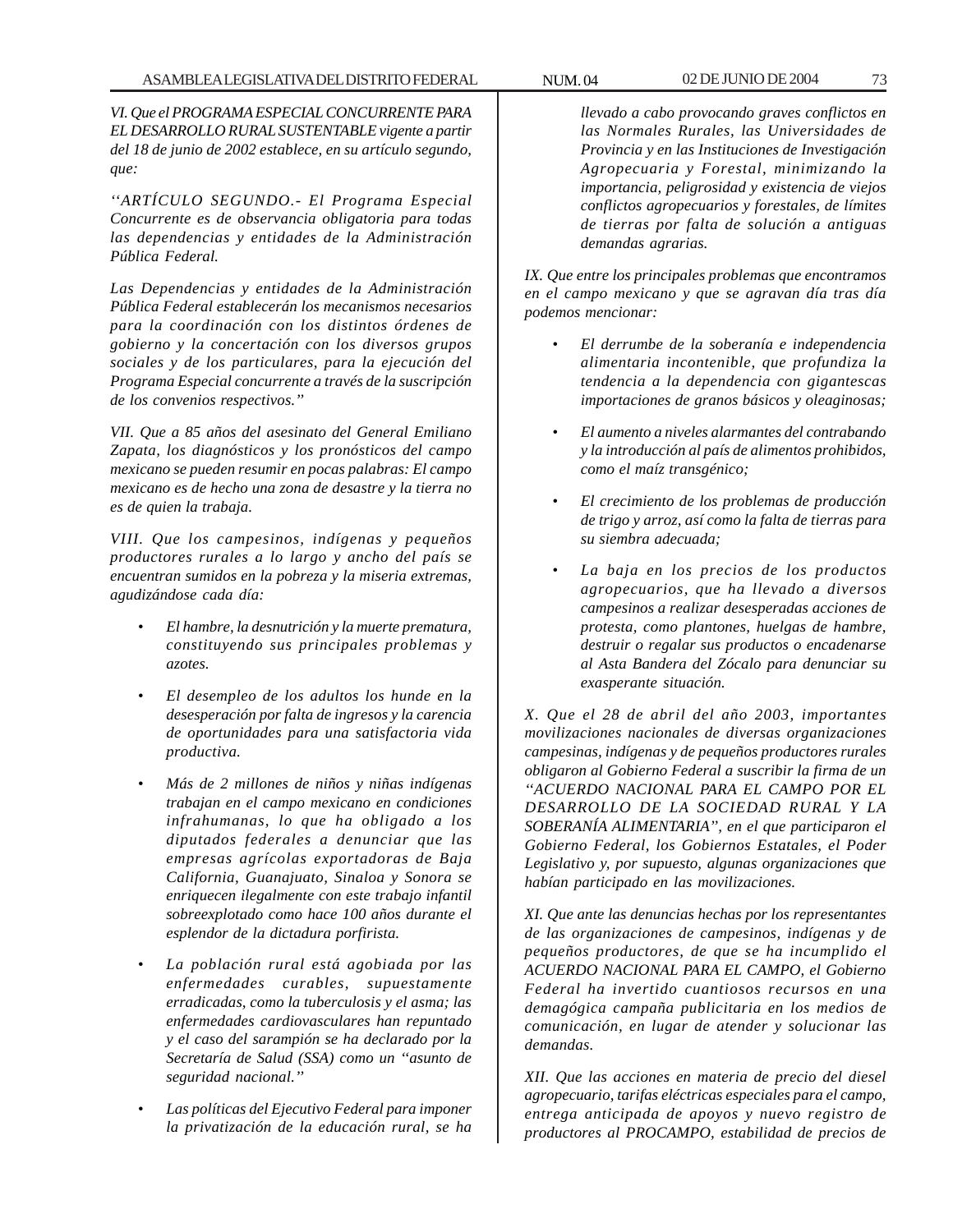*venta de granos básicos, oleaginosas, estímulos a la actividad ganadera, programa de reconversión de tierras y promoción comercial de los productos del campo, continúan siendo limitadas e insuficientes ante la grave crisis del campo y obliga al Gobierno Federal a realizar una revisión crítica de los graves errores de sus políticas agropecuarias y forestales y a cumplir con todos los compromisos adquiridos con las organizaciones campesinas, indígenas y de pequeños productores agropecuarios.*

*XIII. Que a un año de la firma del ''ACUERDO NACIONAL PARA EL CAMPO'' no se han cumplido los compromisos adquiridos por el Gobierno Federal.*

*XIV. Que peor aún, a 10 años del TLC, la situación del campo mexicano y la pobreza que ahí se vive es realmente alarmante, pues 38 millones de personas del sector rural no pueden tener acceso a lo básico en alimentación, salud, educación, vestido, calzado, vivienda y transporte público.*

*De los cuales 10 millones, no cuentan con un ingreso que les permita cubrir las necesidades básicas de alimentación, mientras que más de 16 millones de personas por sus ingresos, no pueden alcanzar los requerimientos de educación y salud.*

*Siendo un indicador más de lo que en nuestro campo sucede, los más de 600 campesinos que diariamente emigran a las ciudades del país o intentan cruzar hacia Estados Unidos, propiciando que el campo sea trabajado, principalmente, por hombres mayores de 50 años y mujeres, ante la migración masiva que de un decenio a la fecha ha alcanzado la cifra de 4 millones de personas.*

*XV. Que lejos de fortalecer la independencia alimentaria, la situación del campo mexicano hoy día, es de mayor sujeción a las importaciones como sucede en el caso del maíz, que para 1993 alcanzaron 48.9 millones de dólares y ya para el año 2001 se incrementó a 664.8 millones de dólares.*

*XVI. Que contrariamente a lo que sucede en México, en los países del norte el sector agrícola es considerado como estratégico y no negociable, por ello aplican políticas proteccionistas de subsidios que les permiten, a su vez, el control de los mercados mundiales de alimento y de materias primas. Ejemplo de ello es Estados Unidos de Norteamérica, que es de los países que mayores subsidios a la producción otorgan y que le ha aumentado a pesar de los compromisos internacionales, como lo demuestra la Ley Agrícola del 2002 con la que asignó a sus productores agrícolas un 80 % más de subsidios con respecto a la Ley de 1996.*

*XVII. Que este sistema de subsidios agrícolas que defienden los países ricos contra viento y marea, es parte inherente del funcionamiento de sus economías y que no* *lo van a cambiar por beneficiar ni a México ni a ningún otro país.*

*XVIII. Que por lo anterior, resulta fundamental que el Gobierno Federal promueva políticas públicas orientadas a favorecer a los productores nacionales con recursos necesarios, suficientes y oportunos para impulsar un desarrollo rural sustentable, que constituya una firme y decidida defensa de la soberanía, independencia y seguridad alimentaria de México.*

*Por lo antes expuesto y con fundamento en el artículo 130 del Reglamento para el Gobierno Interior de la Asamblea Legislativa del Distrito Federal, se propone, como un asunto de urgente y obvia resolución el siguiente*

## *PUNTO DE ACUERDO*

*Primero. La Asamblea Legislativa del Distrito Federal, hace un exhorto al C. Vicente Fox Quesada, Presidente de la República, para que todas las dependencias y entidades de la Administración Pública Federal cumplan, en tiempo y forma, con los compromisos contraídos en el ''ACUERDO NACIONAL PARA EL CAMPO POR EL DESARROLLO DE LA SOCIEDAD RURAL Y LA SOBERANÍA ALIMENTARIA'', y atiendan urgentemente las demandas de todas las organizaciones campesinas, indígenas y de pequeños productores agropecuarios, hayan o no firmado dicho acuerdo nacional.*

*Segundo. La Asamblea Legislativa del Distrito Federal hace un exhorto al Ejecutivo Federal para que se revisen las políticas del campo en aras de impulsar y fortalecer la soberanía e independencia alimentaria de México y sus productores nacionales puedan competir en igualdad de condiciones.*

*Tercero. Solicitar respetuosamente a todas las Legislaturas de los Honorables Congresos de los Estados Libres y Soberanos de la República Mexicana, con carácter de urgente, se adhieran a este punto de acuerdo.*

*Dado en el Salón ''Heberto Castillo'' de la Asamblea Legislativa del Distrito Federal, III Legislatura, a los dos días del mes de junio del año dos mil cuatro.*

*Firman el acuerdo Dip: María Guadalupe Chavira de la Rosa, Dip. Pablo Trejo Pérez, Dip. Lourdes Alonso Flores, Dip. Aleida Alavez Ruíz, Dip. María Alejandra Barrales Magdaleno, Dip. Héctor Mauricio López Velázquez, Dip. Víctor Gabriel Varela López, Dip. Arturo Escobar y Vega, Dip. Julio Escamilla Salinas.*

#### Es cuanto.

**LA C. PRESIDENTA.-** Muchas gracias. En término de lo dispuesto por el artículo 130 del Reglamento para el Gobierno Interior de la Asamblea Legislativa del Distrito Federal, consulte la secretaría a la Asamblea en votación económica, si la propuesta presentada por el diputado Escamilla se considera de urgente y obvia resolución.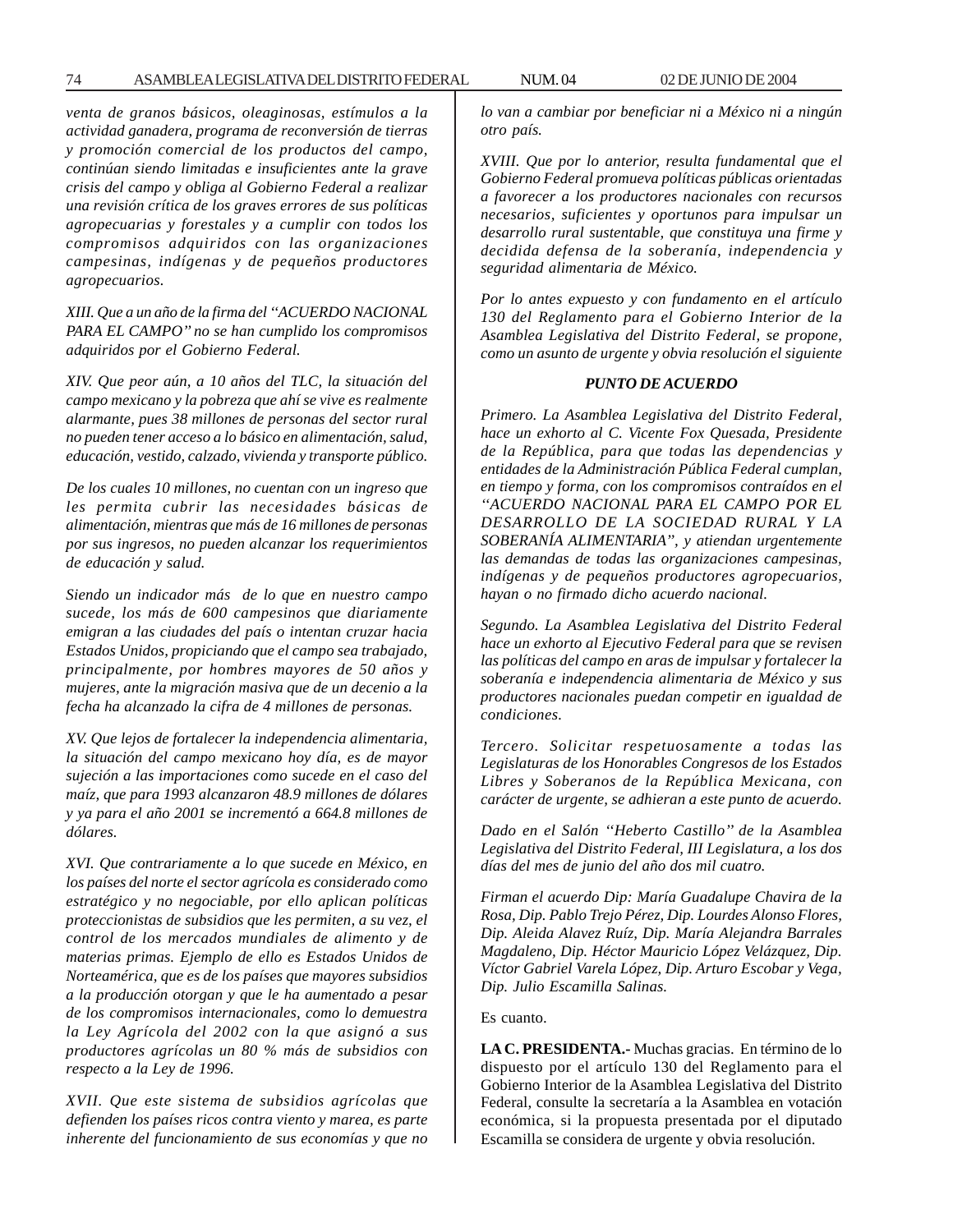**EL C. SECRETARIO.-** Por instrucciones de la presidencia y en votación económica se consulta a la Asamblea si la propuesta de referencia se considera de urgente y obvia resolución.

Los que estén por la afirmativa, sírvanse manifestarlo poniéndose de pie.

Los que estén por la negativa.

Se considera de urgente y obvia resolución, diputada Presidenta.

**LA C. PRESIDENTA.-** Está a discusión la propuesta. ¿Existen oradores en contra?

Proceda la secretaría a preguntar a la Asamblea en votación económica, si es de aprobarse la propuesta a discusión.

**EL C. SECRETARIO.-** Por instrucciones de la presidencia y en votación económica, se pregunta a la Asamblea si están a favor o en contra de la propuesta sometida a consideración.

Los que estén por la afirmativa, sírvanse manifestarlo poniéndose de pie.

Los que estén por la negativa.

Aprobada la propuesta, diputada Presidenta.

**LA C. PRESIDENTA.-** Hágase del conocimiento de la Comisión de Gobierno para efectos de su instrumentación.

Para presentar una propuesta con punto de acuerdo para solicitar a la Comisión de Gobierno, instrumente un mecanismo de difusión de las leyes y decretos que apruebe esta Asamblea Legislativa, se concede el uso de la tribuna a la diputada Lourdes Alonso Flores, del Partido de la Revolución Democrática.

**LA C. DIPUTADA LOURDES ALONSO FLORES.-** Con su permiso, diputada Presidenta.

*PROPOSICIÓN CON PUNTO DE ACUERDO, PARA QUE LA COMISIÓN DE GOBIERNO DE LA ASAMBLEA LEGISLATIVA DEL DISTRITO FEDERAL, DICTE LOS ACUERDOS NECESARIOS CON EL FIN DE QUE SE CREE UN PROGRAMA PERMANENTE DE INFORMACIÓN A LOS HABITANTES DEL DISTRITO FEDERAL, SOBRE LAS LEYES Y DECRETOS QUE EMITE ESTA HONORABLE ASAMBLEA LEGISLATIVA DEL DISTRITO FEDERAL*

*HONORABLE DIPUTACIÓN PERMANENTE DE LA ASAMBLEA LEGISLATIVA DEL DISTRITO FEDERAL, III LEGISLATURA; DIPUTADA PRESIDENTA DE LA MESA DIRECTIVA:*

*La suscrita diputada LOURDES ALONSO FLORES, integrante del grupo parlamentario del Partido de la* *Revolución Democrática, y los Diputados abajo firmantes, integrantes de esta III Legislatura, con fundamento en lo dispuesto por los artículos 10 fracción XXV, 17 fracción VI, 44 fracción I, 46 y 58 fracción I de la Ley Orgánica de la Asamblea Legislativa del Distrito Federal y 130 del Reglamento para el Gobierno Interior de la Asamblea Legislativa del Distrito Federal, sometemos a la consideración de esta Soberanía la siguiente Proposición con punto de acuerdo, para que la Comisión de Gobierno de la Asamblea Legislativa del Distrito Federal, dicte los acuerdos necesarios con el fin de que se cree un programa permanente de información a los Habitantes del Distrito Federal, sobre las Leyes y Decretos que emite esta Honorable Asamblea Legislativa del Distrito Federal en consecuencia de los siguientes:*

# *ANTECEDENTES*

*1. Nos encontramos frente a un mundo cambiante, en donde la gran producción y transferencia de la información avanza en forma exponencial, se calcula que el volumen de conocimiento de la humanidad al iniciar el siglo XXI, aumentó 4 veces, y el flujo de la información aumento en 100 veces, ya que las nuevas tecnologías hacen posible manejar este gran flujo de información*

*2. Es claro que acorde a los avances de la tecnología en materia de transferencia de la información, este Órgano Legislativo no cuenta con la infraestructura, ni los programas mínimos de difusión sobre el trabajo que se realiza en este Órgano Legislativo.*

*3. Que en materia de difusión de las Leyes y Decretos que emite esta Honorable Asamblea Legislativa del Distrito Federal, se realiza a través de los programas de difusión del Gobierno del Distrito Federal, como es la Gaceta Oficial del Distrito Federal y su página electrónica.*

*4. Que de los medios oficiales de difusión de las Leyes y Decretos que emite esta Honorable Asamblea Legislativa, sólo un reducido porcentaje de los habitantes de esta ciudad utilizan ese medio de información.*

*5. Es necesario indicar que la gran mayoría de los medios masivos de difusión de la información a que tiene acceso el grueso de la población, suele ser tendenciosa y poco objetiva en la difusión de estos ordenamientos, ya que no contienen los objetos, alcances y beneficios de las normas aprobadas.*

*6. De la gran relevancia de los preceptos legales aprobados en el último periodo de sesiones ordinarias de esta Asamblea Legislativa del Distrito Federal, en su III Legislatura, no se ha realizado una difusión objetiva de los alcances y beneficios de estas normas por ninguno de los medios existentes de difusión.*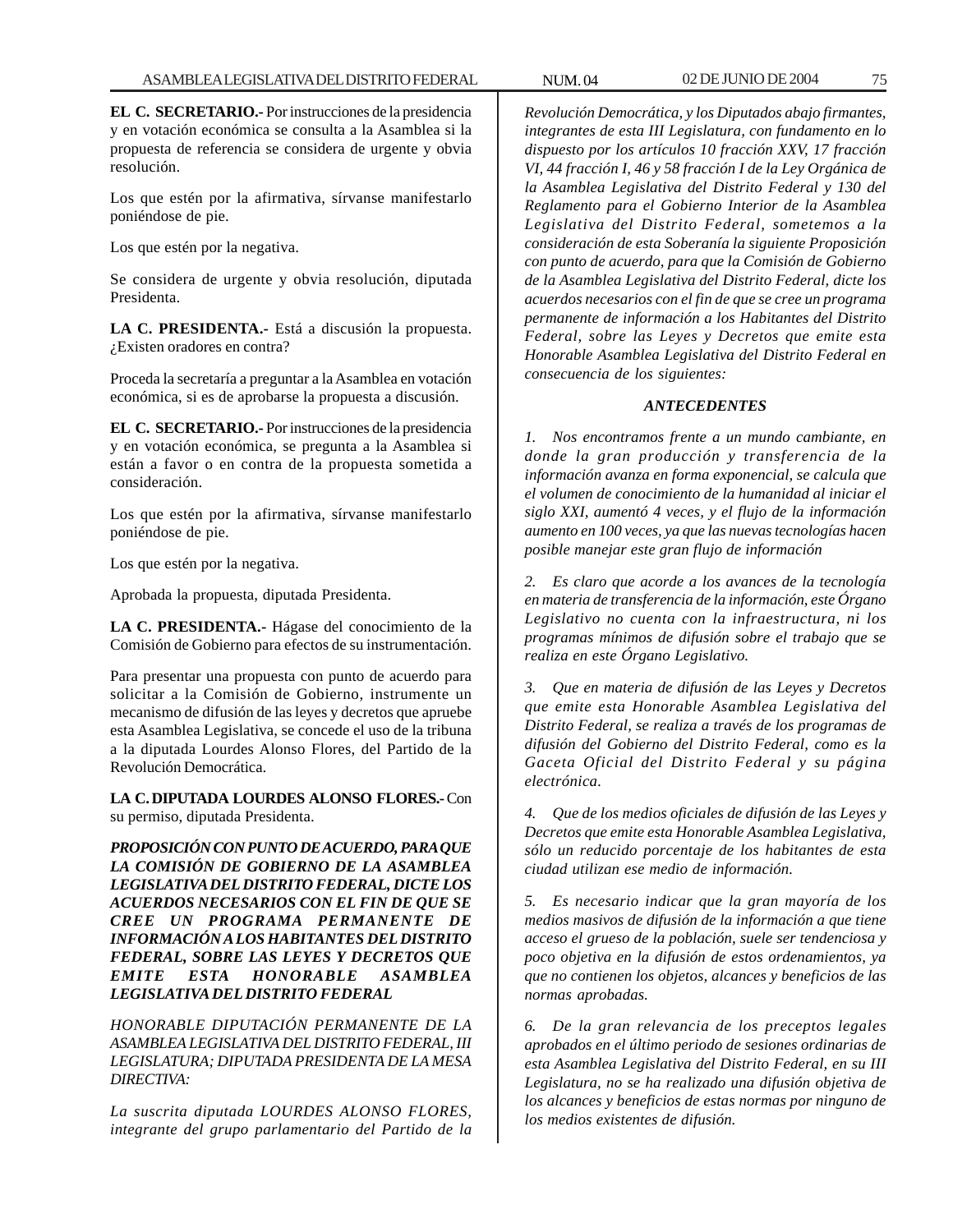*7. Como resultado de esta desinformación, se ha generado una expectativa negativa del trabajo realizado en este Órgano Legislativo, entre los habitantes del Distrito Federal, aprovechado por grupos beneficiados en esta desinformación contra la ciudadanía.*

*8. Se tiene antecedentes positivos de los resultados obtenidos de los programas de difusión del trabajo legislativo implementados en anteriores legislaturas, tales como la inserción de boletines informativos en diarios y revistas, elaboración de síntesis periodística, carteles informativos, trípticos, ubicada en lugares de gran afluencia ciudadana. Es por esto que en base a la siguiente preocupación hago la presente proposición con punto de acuerdo, en base a los siguientes:*

#### *CONSIDERANDOS*

*PRIMERO: Que los Diputados como Representantes Populares, no sólo tenemos la obligación de ser la voz de la ciudadanía, ya que esta representación popular trae inherente la obligación de difundir el trabajo emanado de esta Soberanía.*

*SEGUNDO: Que es necesario que se implemente un programa objetivo de difusión permanente del trabajo legislativo de este Órgano, que esté al alcance de la ciudadanía del Distrito Federal.*

*TERCERO: Que conforme a lo establecido por el artículo 17 fracción V del Estatuto de Gobierno del Distrito Federal, ''Los habitantes del Distrito Federal tienen el derecho de ser informados sobre las Leyes y Decretos que emita la Asamblea Legislativa del Distrito Federal, respecto de las materias relativas al mismo''.*

*CUARTO: Que dentro de las atribuciones establecidas a esta Soberanía, como lo indica el artículo 10 fracción XXV de la Ley Orgánica de la Asamblea Legislativa del Distrito Federal, se deben de ''dictar los Acuerdos necesarios a fin de resolver las cuestiones que no estén previstas por ésta y las demás leyes aplicables o por el Reglamento para su Gobierno Interior, siempre y cuando no exceda sus atribuciones constitucionales y estatutarias.''*

*Por lo anteriormente expuesto y fundado, se somete a consideración de la Diputación Permanente de esta III Legislatura de la Asamblea Legislativa del Distrito Federal, el siguiente punto de acuerdo:*

*ÚNICO: Se solicita a Comisión de Gobierno de la Asamblea Legislativa del Distrito Federal, dicte los Acuerdos necesarios con el fin de que se cree un programa permanente de información a los habitantes del Distrito Federal, sobre las Leyes y Decretos que emite esta Honorable Asamblea Legislativa del Distrito Federal.*

*Dado en el Recinto Legislativo a los dos días de junio del dos mil cuatro*

*Firman: Dip. Lourdes Alonso Flores, Dip. Pablo Trejo Pérez, Dip. Aleida Alavez Ruíz, Dip. Julio Escamilla Salinas, Dip.José Benjamín Muciño Pérez, Dip. María Guadalupe Chavira de la Rosa*, *Dip. Víctor Gabriel Varela López, Dip .Héctor Mauricio López Velázquez, Dip. Maria Alejandra Barrales Magdaleno, Dip. Arturo Escobar y Vega.*

Es cuanto.

**LA C. PRESIDENTA.-** Gracias, diputada. En términos de lo dispuesto por el artículo 130 del Reglamento para el Gobierno Interior de la Asamblea Legislativa del Distrito Federal, consulte la secretaría a la Asamblea, en votación económica, si la propuesta presentada por la diputada Lourdes Alonso se considera de urgente y obvia resolución.

**EL C. SECRETARIO.-** Por instrucciones de la presidencia, y en votación económica, se consulta a la Asamblea si la propuesta de referencia se considera de urgente y obvia resolución.

Los que estén por la afirmativa, sírvanse manifestarlo poniéndose de pie.

Los que estén por la negativa.

Se considera de urgente y obvia resolución, diputada Presidenta.

**LA C. PRESIDENTA.-** Gracias. Está a discusión la propuesta. ¿Existen oradores en contra?

Proceda la secretaría a preguntar a la Asamblea, en votación económica, si es de aprobarse la propuesta a discusión.

**EL C. SECRETARIO.-** Por instrucciones de la presidencia y en votación económica se pregunta a la Asamblea si están a favor o en contra de la propuesta sometida a su consideración.

Los que estén por la afirmativa, sírvanse manifestarlo poniéndose de pie.

Los que estén por la negativa.

Aprobada la propuesta, diputada Presidenta.

**LA C. PRESIDENTA.-** Hágase del conocimiento de la Comisión de Gobierno para efectos de su instrumentación.

Continúe la secretaría con los asuntos del orden del día.

**EL C. SECRETARIO.-** Diputada Presidenta, esta Secretaría le informa que se han agotado los asuntos en cartera.

Se va a proceder a dar lectura al orden del día de la próxima sesión.

#### **ORDEN DEL DÍA**

Diputación Permanente. 9 de junio del 2004.